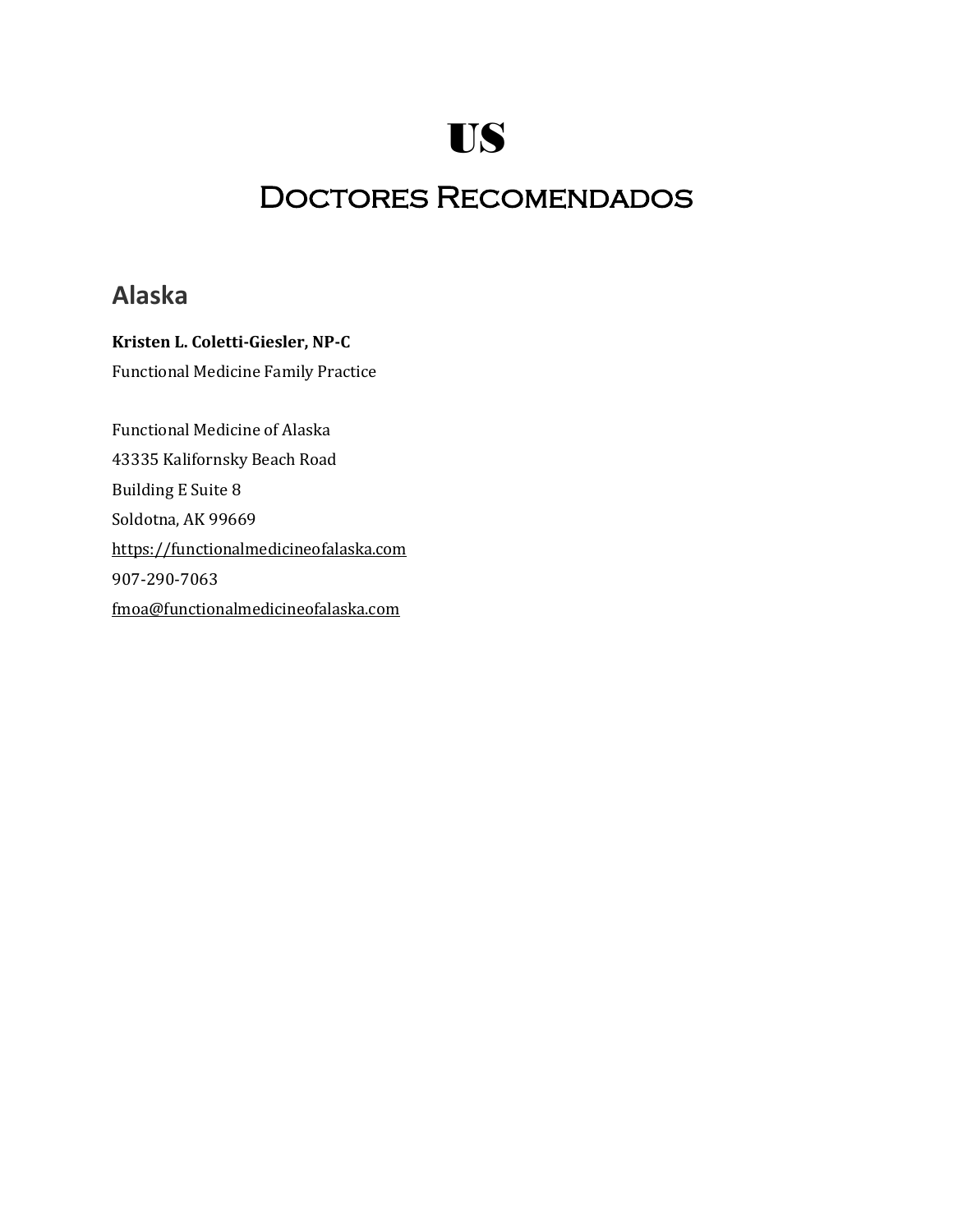# **Arizona**

### **Elissa Gartenberg, DO** Family Medicine, Medical Acupuncture

Modern Family Medicine 7522 E 1st Street Scottsdale, AZ 85251 [http://www.modernfamilymedicine.com](http://www.modernfamilymedicine.com/) 602-363-1631 [info@modernfamilymedicine.com](mailto:info@modernfamilymedicine.com)

### **Paul Pannozzo, M.D.**

Family Medicine, Physical Medicine, Rehabilitation residency

Summa Pain Care 2525 W. Carefree Highway Ste. 134 Phoenix, AZ 85085 [https://summapaincare.com](https://summapaincare.com/) 623-580-4357 [summahealthcare@gmail.com](mailto:summahealthcare@gmail.com)

### **Emily Rich, OTR/L – occupational therapist**

Occupational therapy; EDS; POTS; CFS/ME

Tucson Medical Center 5395 E. Erikson Dr. Tucson, AZ 85750 <https://www.tmcaz.com/outpatient-services/occupational-therapy> 520-324-7005 [emily.rich@tmcaz.com](mailto:emily.rich@tmcaz.com)

### **Gina Rooney, PT, LMT** Myofascial release, craniosacral therapy, wound care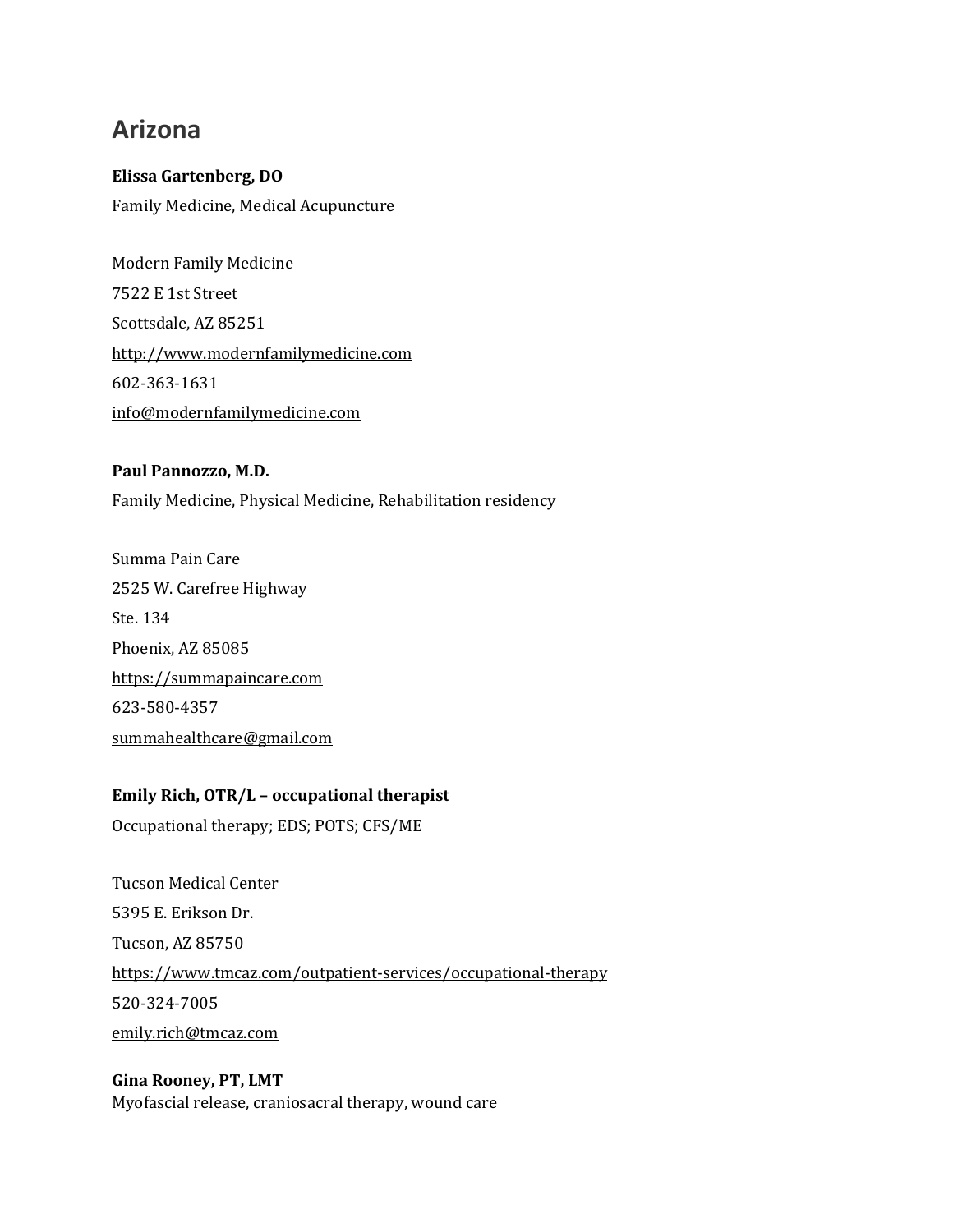Set Your Fascia Free 800 N Swan, #112 Tucson, AZ 85711 [Https://www.setyourfasciafree.com](https://www.setyourfasciafree.com/) 520-870-5794 [gina@setyourfasciafree.com](mailto:gina@setyourfasciafree.com)

#### **David Saperstein, MD**

Neurology, Neuromuscular Disorders, Autonomic Disorders

Center for Complex Neurology, EDS & POTS 1010 E McDowell Road Suite 101 Phoenix, AZ 85006 <http://www.complexneurology.com/> 602-900-9404 [info@complexneurology.com](mailto:info@complexneurology.com)

#### **Andrew Sharobeem, DO**

Rheumatology

Arizona Arthritis & Rheumatology Associates 5681 W. Beverly Ln. #100a Glendale, AZ 85306 [https://azarthritis.com](https://azarthritis.com/) 480-443-8400

#### **Jennifer Robblee, MD MSc FRCPC**

Headache Neurology

Barrow Neurological Institute 240 W Thomas Rd Suite 400 Phoenix, AZ 85013 [https://www.barrowneuro.org/get-to-know-barrow/centers-programs/jan-tom-lewis-migraine-](https://www.barrowneuro.org/get-to-know-barrow/centers-programs/jan-tom-lewis-migraine-treatment-program/)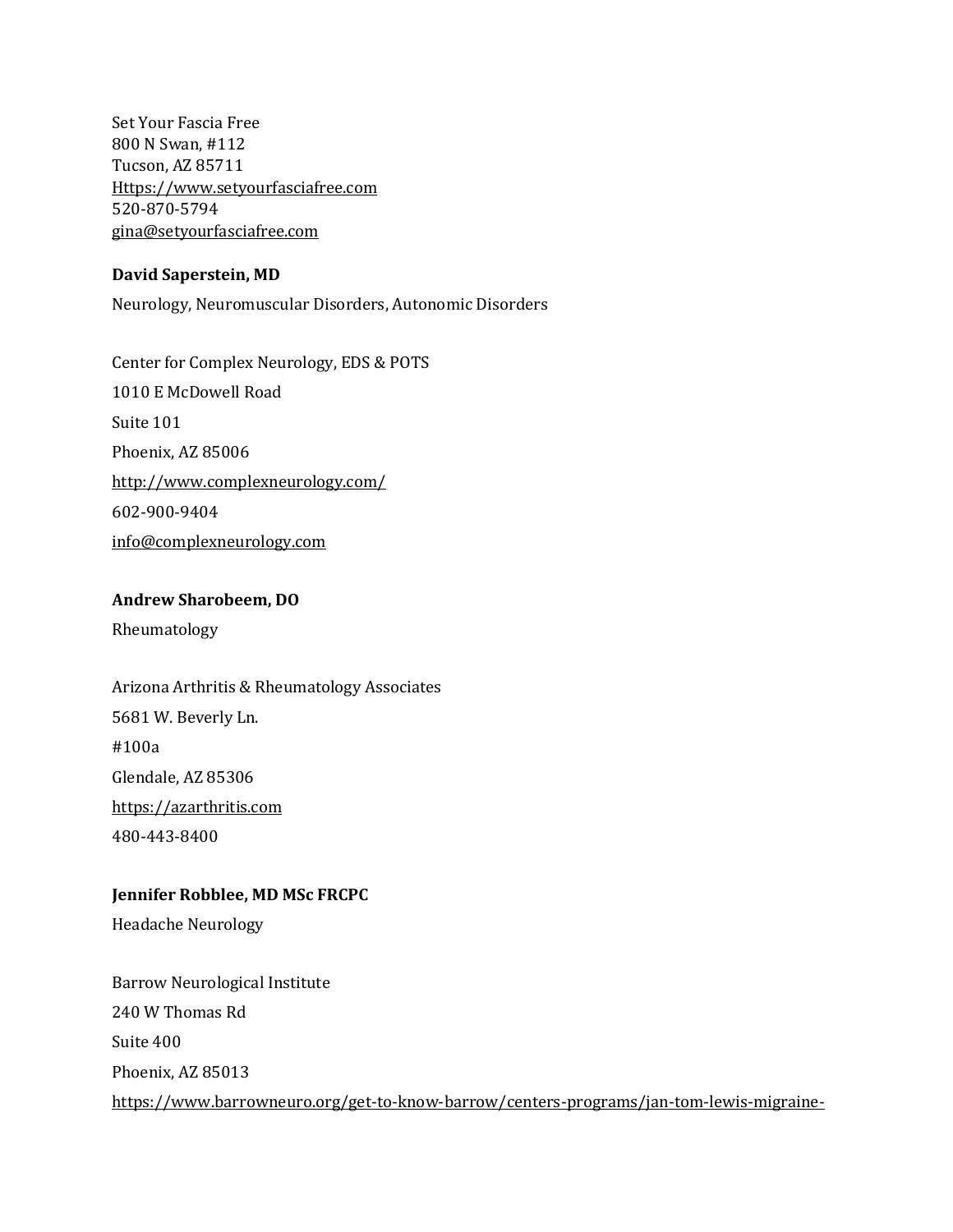[treatment-program/](https://www.barrowneuro.org/get-to-know-barrow/centers-programs/jan-tom-lewis-migraine-treatment-program/) 855-995-5783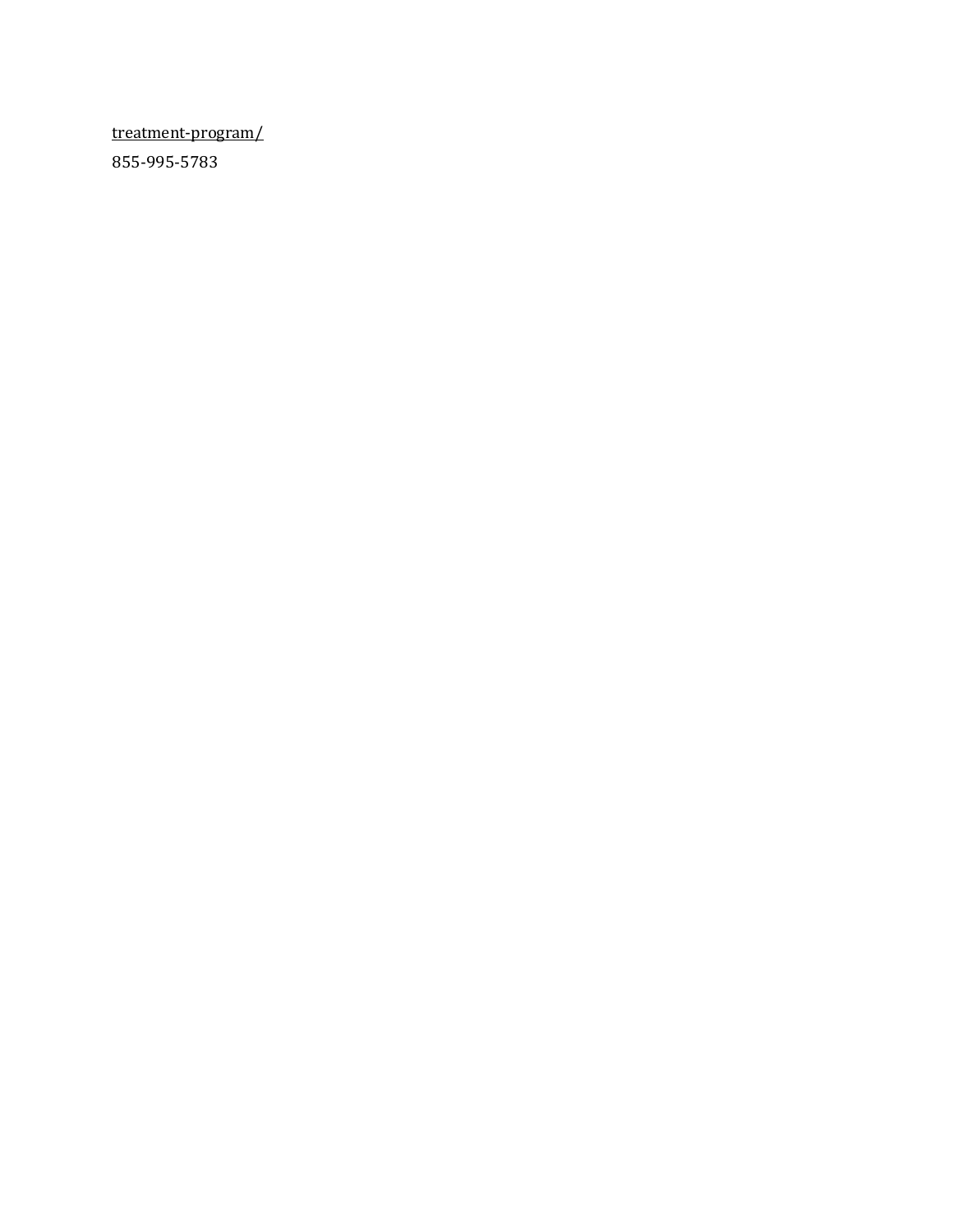# **Arkansas**

### **Thomas Lowder, PhD**

Pulmonary function, immunology, muscle physiology

University of Central Arkansas 201 Donaghey, Farris Center 101 Conway, ARKANSAS 72035 501-450-5713 [tlowder@uca.edu](mailto:tlowder@uca.edu)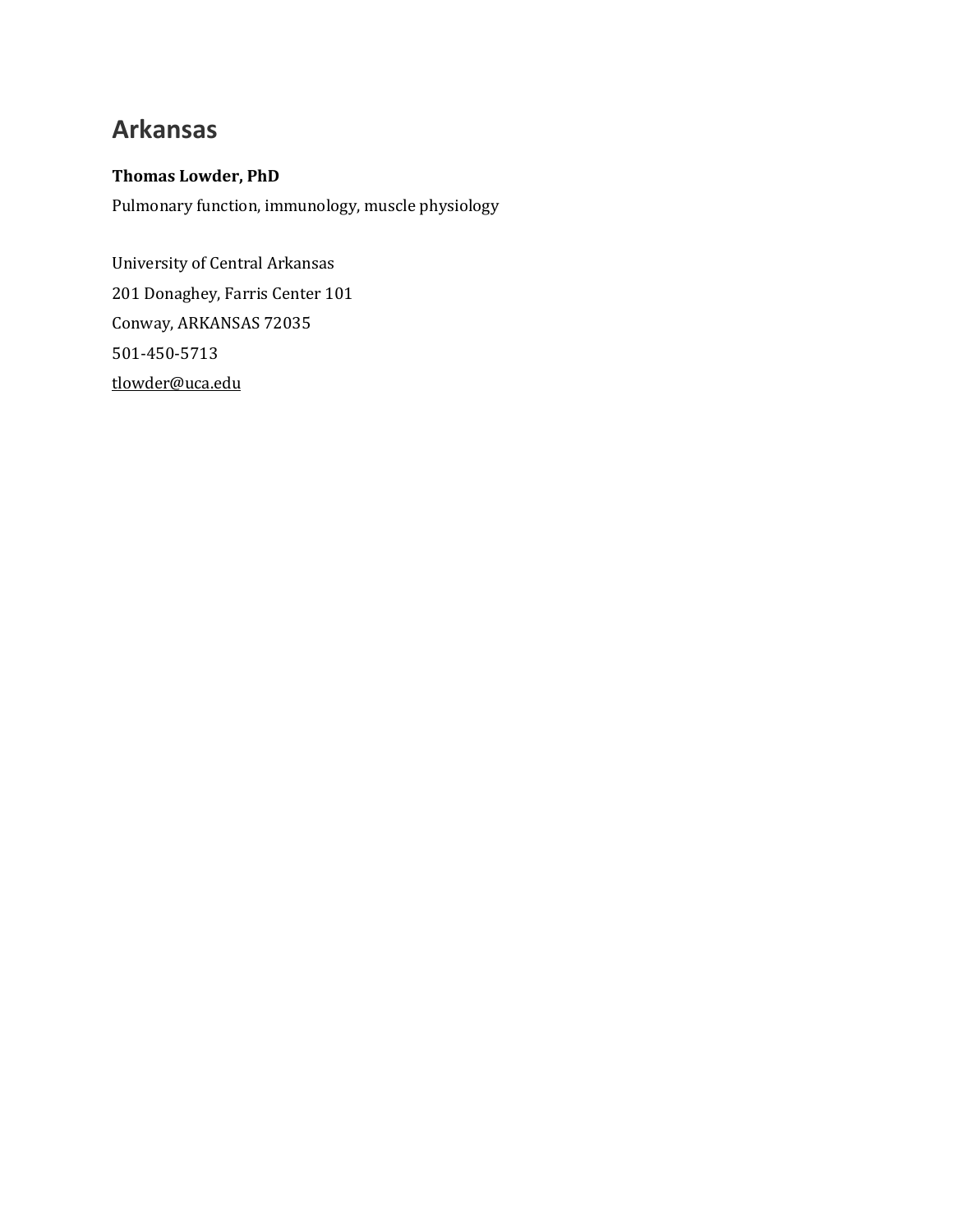# **California**

### **Derik Anderson, DC**

functional rehabilitation, chiropractic (low force)

Muscle & Joint Clinic 10 G St. San Rafael, CA 94901-1720 [http://www.MuscleJointClinic.com](http://www.musclejointclinic.com/) 415-488-5372 [DrAnderson@MuscleJointClinic.com](mailto:DrAnderson@MuscleJointClinic.com)

### **Margaret Aranda, MD, PhD**

Anesthesiology, Critical Care, Forensic Science, Regenerative and Age Management, Pain Management Aranda MD Enterprises 21900 Burbank Blvd, Suite 300 Woodland Hills, CA, 91367 [http://www.thechroniclifediet.com](http://www.thechroniclifediet.com/) 800-992-9280 [maranda@cenegenics.com](mailto:maranda@cenegenics.com)

### **Barbara Bogorad, PsyD**

Psychology, Trauma

Dr. B. Bogorad 18600 Main Street Suite 295 Huntington Beach, CA 92648 United States 714-914-0409 [PsyDocB@gmail.com](mailto:PsyDocB@gmail.com)

### **Brianna Cardenas, MS, PA-C, ATC**

Pain Management, EDS/HSD, Spinal CSF Leak, Dysautonomia, Craniocervical Instability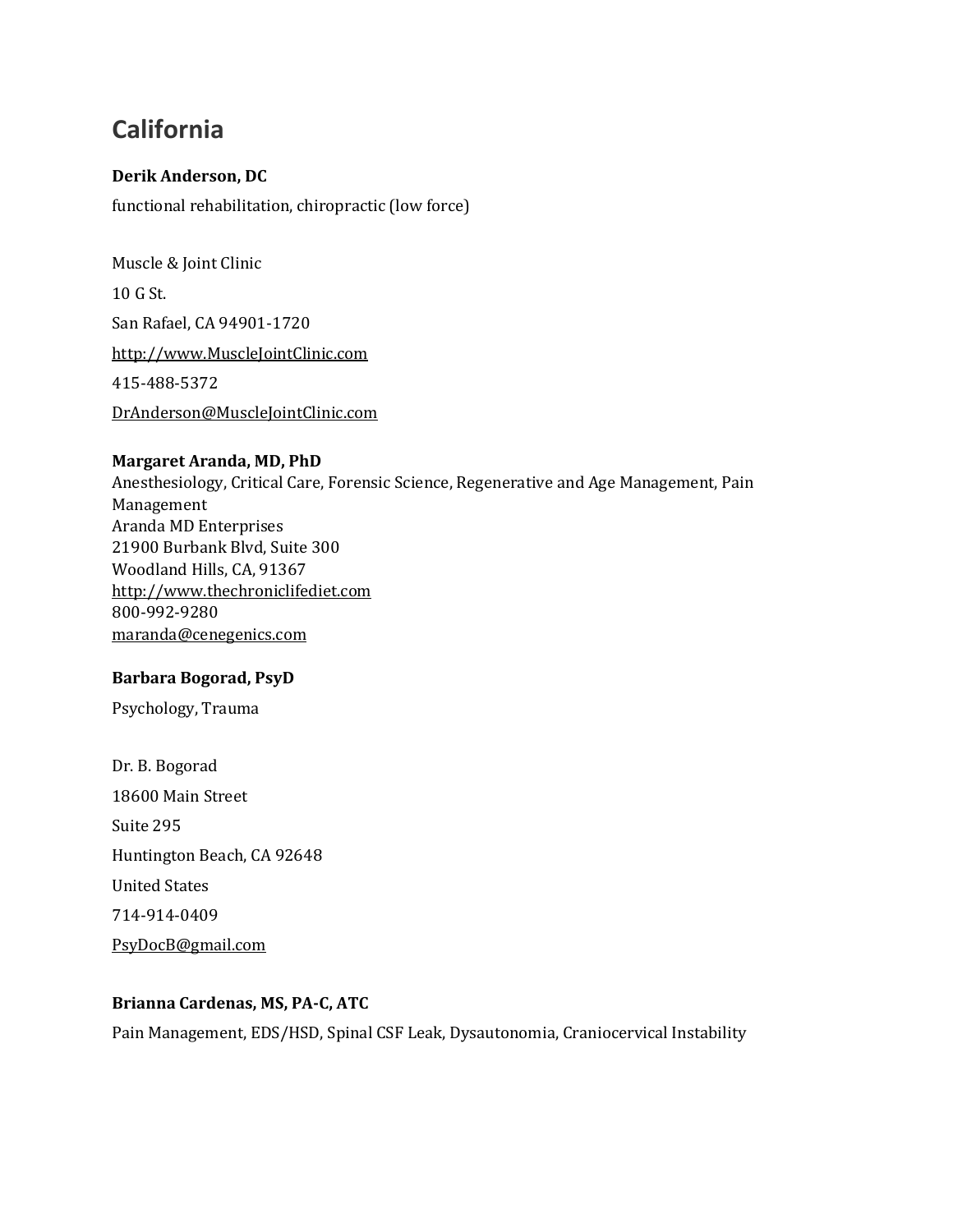Brianna Cardenas 1160 Dewey Way B Upland, CA 91786 <https://www.healedandempowered.com/> 909-703-3977 [healedandempowered@gmail.com](mailto:healedandempowered@gmail.com)

**Christine Dao, LAc**

LAc, Functional Medicine, Master Practitioner of NLP

*Practice / Clinic 1* Dao Integrated Health 379 S LIVERMORE AVE, Ste B Livermore, CA 94550 [http://www.daointegratedhealth.com](http://www.daointegratedhealth.com/)

*Practice / Clinic 2* DAO INTEGRATED HEALTH 1050 Marina Village Pkwy Ste 104 Alameda, ca 94501 [http://www.daointegratedhealth.com](http://www.daointegratedhealth.com/) 510-957-8260 [christine@daointegratedhealth.com](mailto:christine@daointegratedhealth.com)

**George Davis, MD** Orthopedic Children's Hospital of Los Angeles

3699 Wilshire Blvd Suite 850 Los Angeles, CA 90010 <https://blog.answering365.com/topic/medical-answering-service>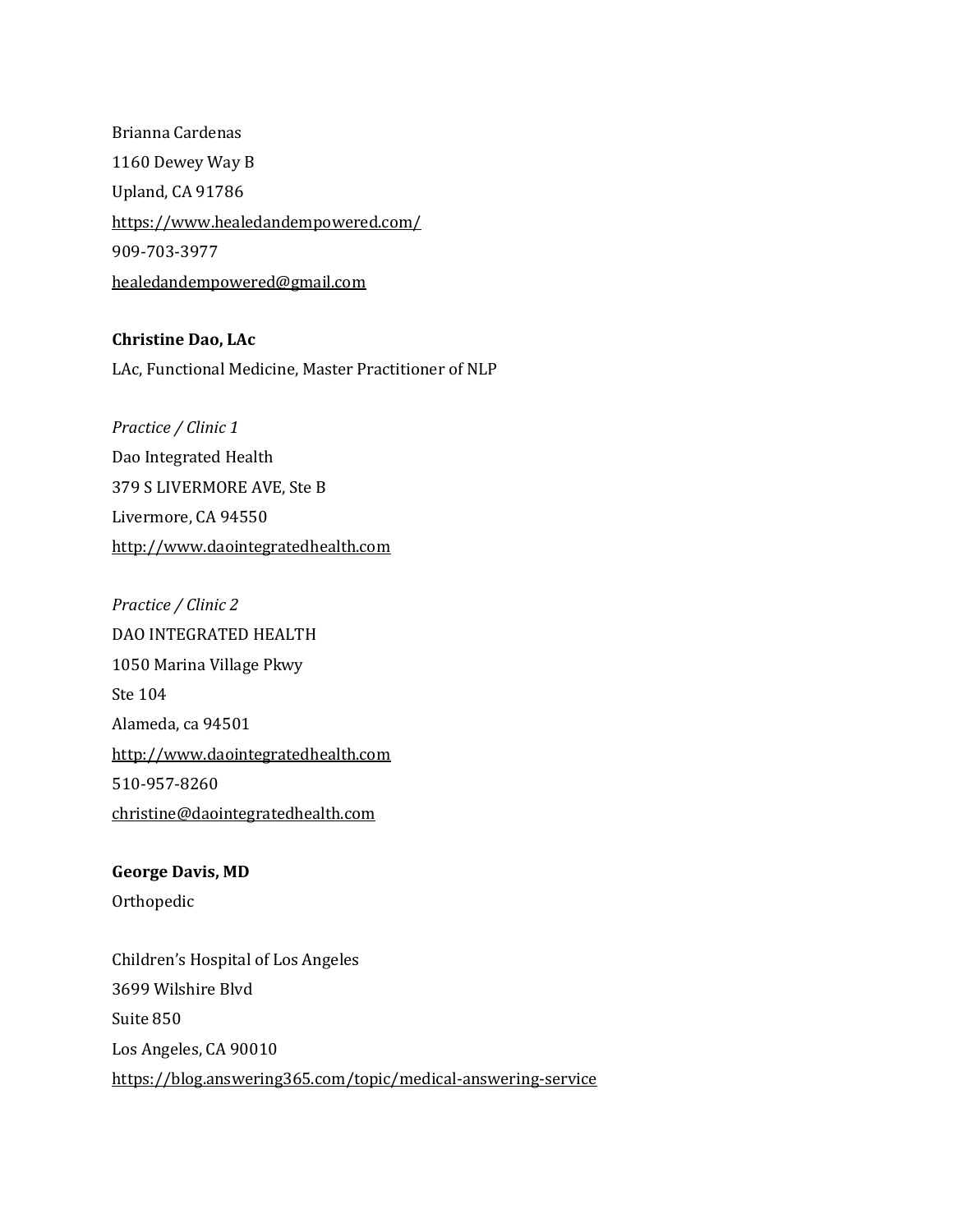310-854-5090 [answering365@gmail.com](mailto:answering365@gmail.com)

### **John Fagan, MD**

Family Medicine, Geriatrics

Aspen Family Medicine 10787 Laurel Ave Rancho Cucamonga, CA 91730 United States 909 982 7741 [Admin@aspenfamilymedicine.org](mailto:Admin@aspenfamilymedicine.org)

Hospital affiliations:

- San Antonio Reginal Hospital
- Casa Colina Hospital

### **John Fagan, MD**

Family Medicine, Geriatrics

Aspen Family Medicine 10787 Laurel Ave Rancho Cucamonga, CA 91730 United States 909 982 7741 [Admin@aspenfamilymedicine.org](mailto:Admin@aspenfamilymedicine.org)

Hospital affiliations:

- San Antonio Reginal Hospital
- Casa Colina Hospital

### **Catherine Karimov, MD**

Clinical genetics, OB/GYN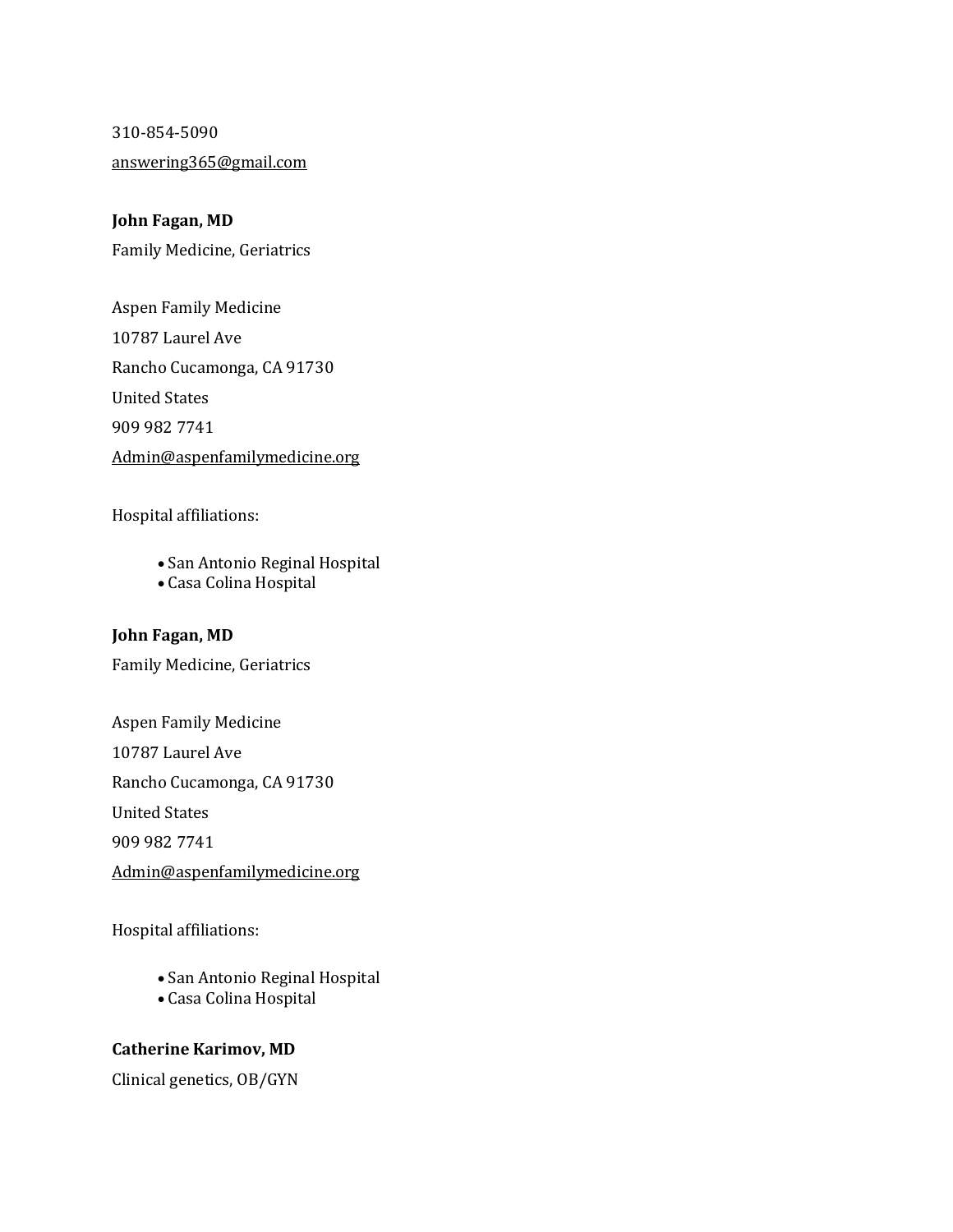Children's Hospital of Los Angeles 4650 Sunset Blvd. #90 Los Angeles, CA 90027 <https://www.chla.org/medical-genetics> 323-361-2178 [ckarimov@chla.usc.edu](mailto:ckarimov@chla.usc.edu)

Hospital affiliations:

- Children's Hospital of Los Angeles
- Keck Medical Center
- **Harold Kraft, MD** Anesthesiology; Pain Management
- *Practice / Clinic 1* LaserMD Pain Relief 1821 Wilshire Blvd #300 Santa Monica, CA 90403
- *Practice / Clinic 2* LaserMD Pain Relief 1200 Rosecrans Blvd 105

Manhattan Beach, CA 90266

- <http://www.lasermdpainrelief.com/> 213-550-5600 [hhk@lasermdpainrelief.com](mailto:hhk@lasermdpainrelief.com)
- **Vivian Rice, OD** TBI, EDS, vision therapy
- Vision Care Clinic 2730 Union Avenue San Jose, CA 95124 [http://www.visiondiva.com](http://www.visiondiva.com/) 408-377-1150 [rice@visiondiva.com](mailto:rice@visiondiva.com)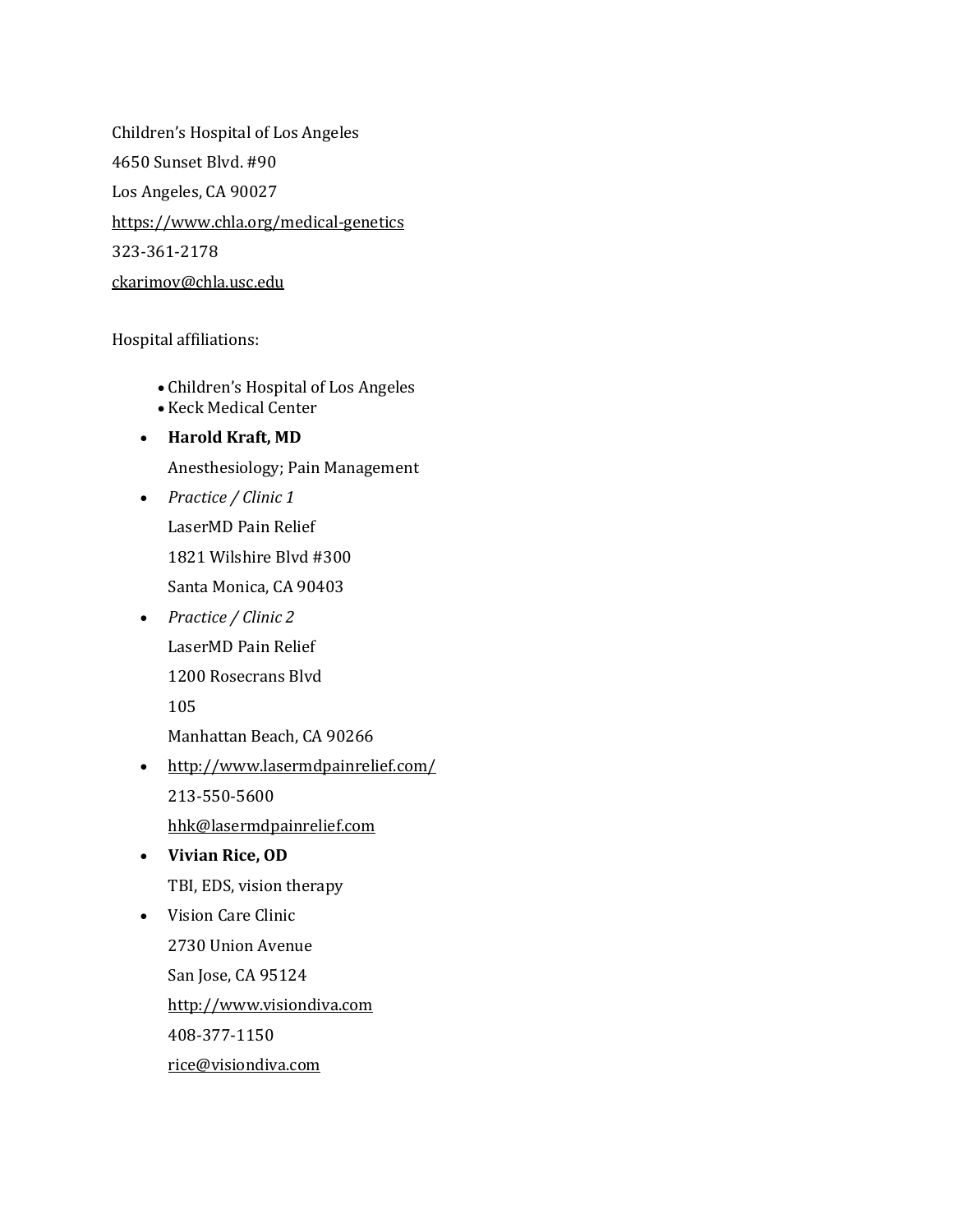#### **Robert Schulman, MD**

Physical Medicine & Rehabilitation, Pain Medicine, Regenerative Medicine, Electrodiagnostic Medicine West County Integrative Medicine – Robert A. Schulman, MD 95 Montgomery Dr #120 Santa Rosa, CA 95404 [https://westcountyintegrativemedicine.com](https://westcountyintegrativemedicine.com/) (415) 839-8399 [office@schulmanmd.com](mailto:office@schulmanmd.com)

### **Roxana Torres, Certified Massage Therapist**

Myofascial Release Technique

*Practice / Clinic 1* Spirit and Bodywork 49 South Baldwin Avenue Sierra Madre, CA 91024 <https://spiritandbodywork.com/>

*Practice / Clinic 2* Spirit and Bodywork 49 South Baldwin Avenue Suite D Sierra Madre, Ca 90124 <https://spiritandbodywork.com/>

*Practice / Clinic 3* Spirit and Bodywork 49 South Baldwin Avenue Suite D Sierra Madre, CA 90124 <https://spiritandbodywork.com/>

818-395-1439 [roxanavtherapy@gmail.com](mailto:roxanavtherapy@gmail.com)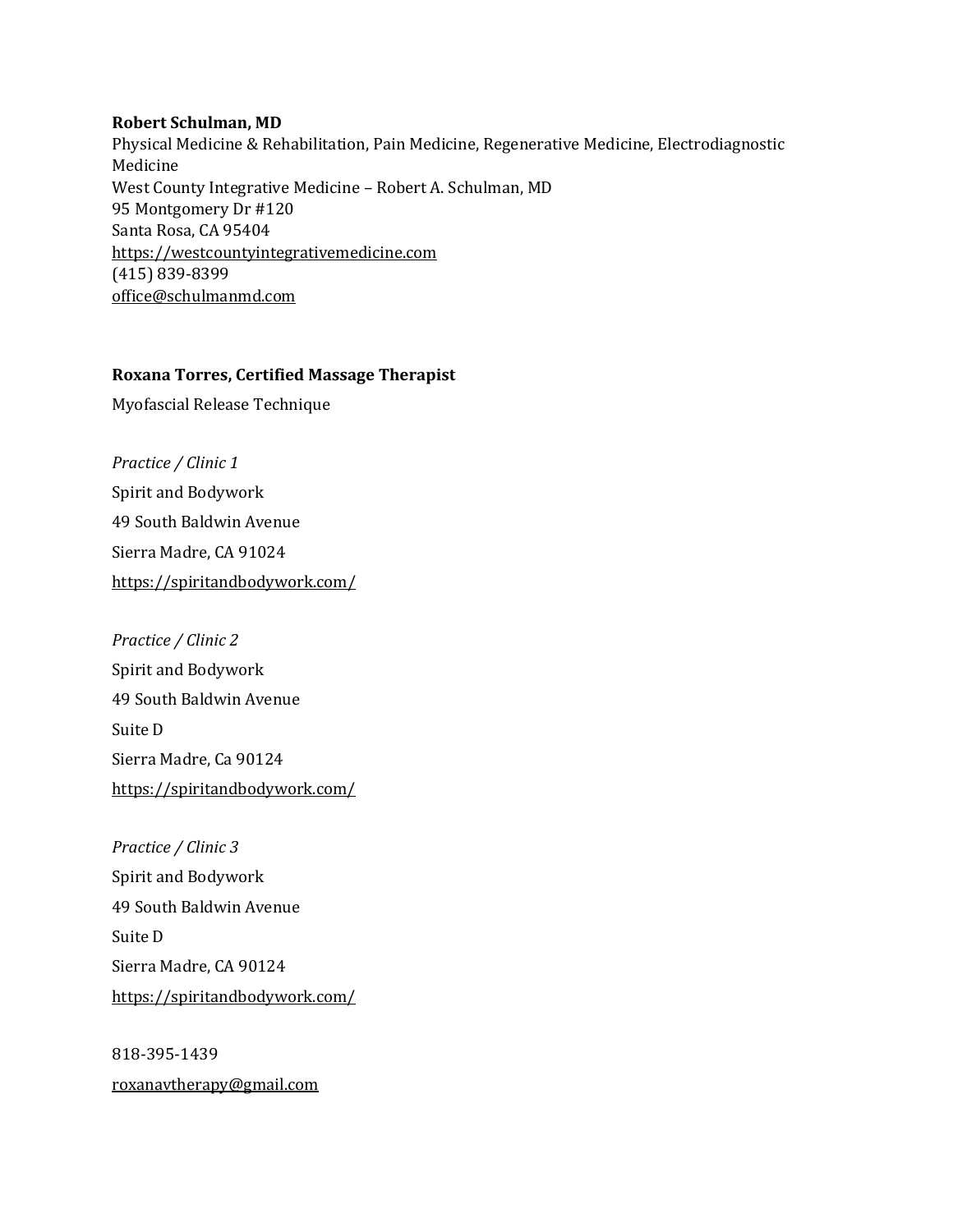## **Gloria Tucker, MD** Prolotherapy, EDS, Hypermobility

250 Bel Marin Keys Novato, CA 94949 <https://gloriatuckermd.com/> 415-506-4907 [orthomedoffice@gmail.com](mailto:orthomedoffice@gmail.com)

### **Carmine Van Deven, DO**

Family Medicine, Neuromusculoskeletal Medicine/Osteopathic Manipulative Medicine (NMM/OMM)

Carmine Van Deven DO, PC 300 Lancaster Ave. Suite 201B Wynnewood, PA 19096 <http://www.drvandeven.com/> 610-345-7045, Fax 610-590-7745 [drvandeven@drvandeven.com](mailto:drvandeven@drvandeven.com)

### **Tina Wang, MD**

Physical Medicine & Rehabilitation, Fascia & Regenerative Medicine

Tupelo Pointe Healing Arts 429 N Central Ave Upland, CA 91786 [http://tupelopointe.com](http://tupelopointe.com/) 909-667-2920 [tinawang@tupelopointe.com](mailto:tinawang@tupelopointe.com)

### **Kelli Schneider, PT, DPT, OCS**

Clinical specialist in orthopedic physical therapy, subspecialty in performing artists and runners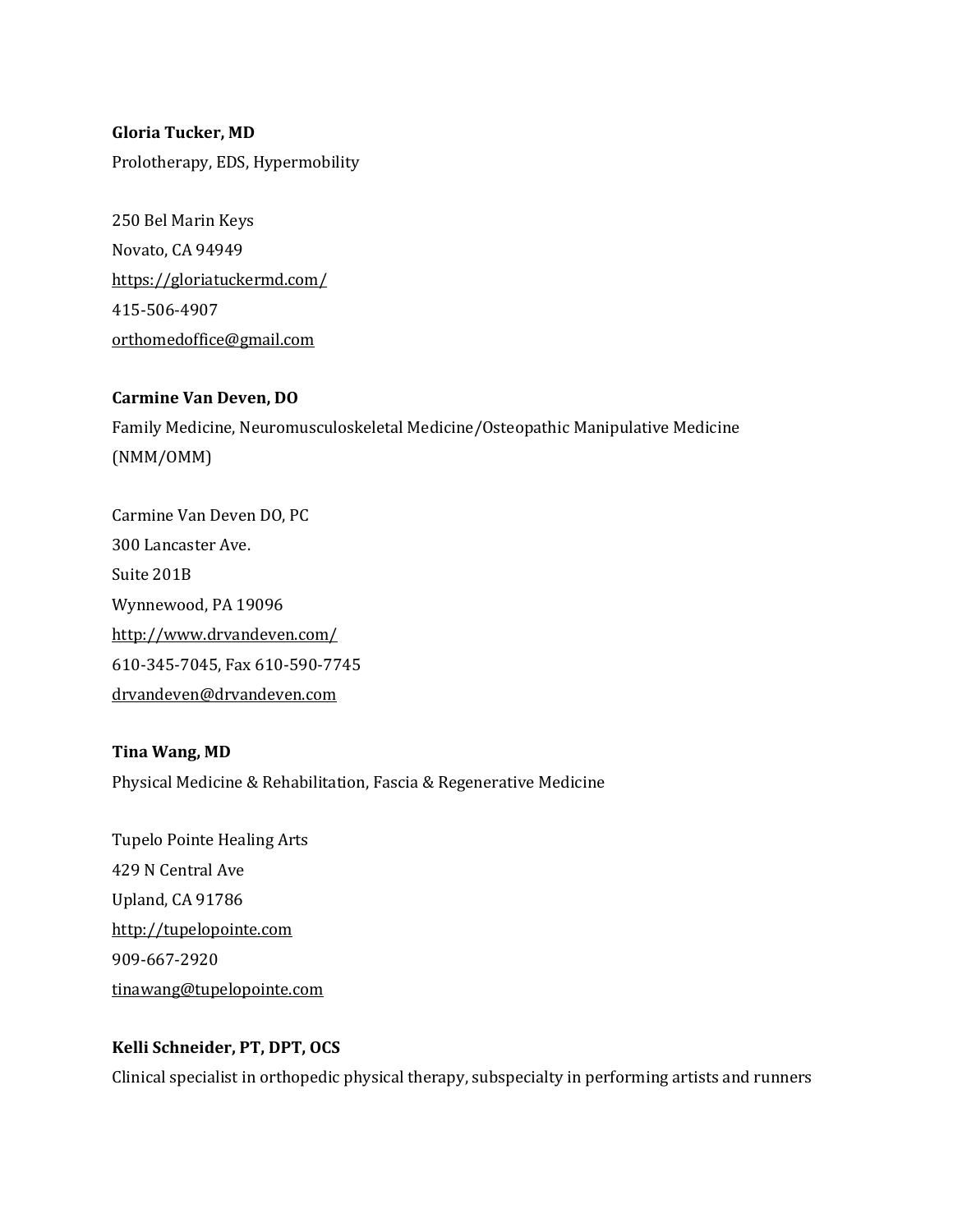Evolution Physical Therapy and Fitness 2425 Colorado Ave Suite 100 Santa Monica, CA 90404 [http://evolutionphysicaltherapy.com/santa-monica](https://www.evolutionphysicaltherapy.com/santa-monica) 310-829-2420 [kelli@evolution-pt.com](mailto:kelli@evolution-pt.com)

### **Cindy Liang, PT, DPT**

Orthopedics, sports, triathletes, runners, soccer players, vestibular, post-concussion

Evolution Physical Therapy 2425 Colorado Ave Suite 00 Santa Monica, CA 90404 [http://evolutionphysicaltherapy.com/santa-monica](https://www.evolutionphysicaltherapy.com/santa-monica) 310-829-2420 [cindy@evolution-pt.com](mailto:cindy@evolution-pt.com)

### **Amy Selinger, PT, DPT, OCS**

Clinical specialist in orthopedic physical therapy specializing in musculoskeletal pain including pelvic pain and incontinence for adults of all levels of activity.

*Practice / Clinic 1:* Back to Life 403 49th St. Oakland, CA 95609 [http://www.backtolife.net](http://www.backtolife.net/) 510-601-1288

*Practice / Clinic 1:* Back to Life 870 Market St. Suite 709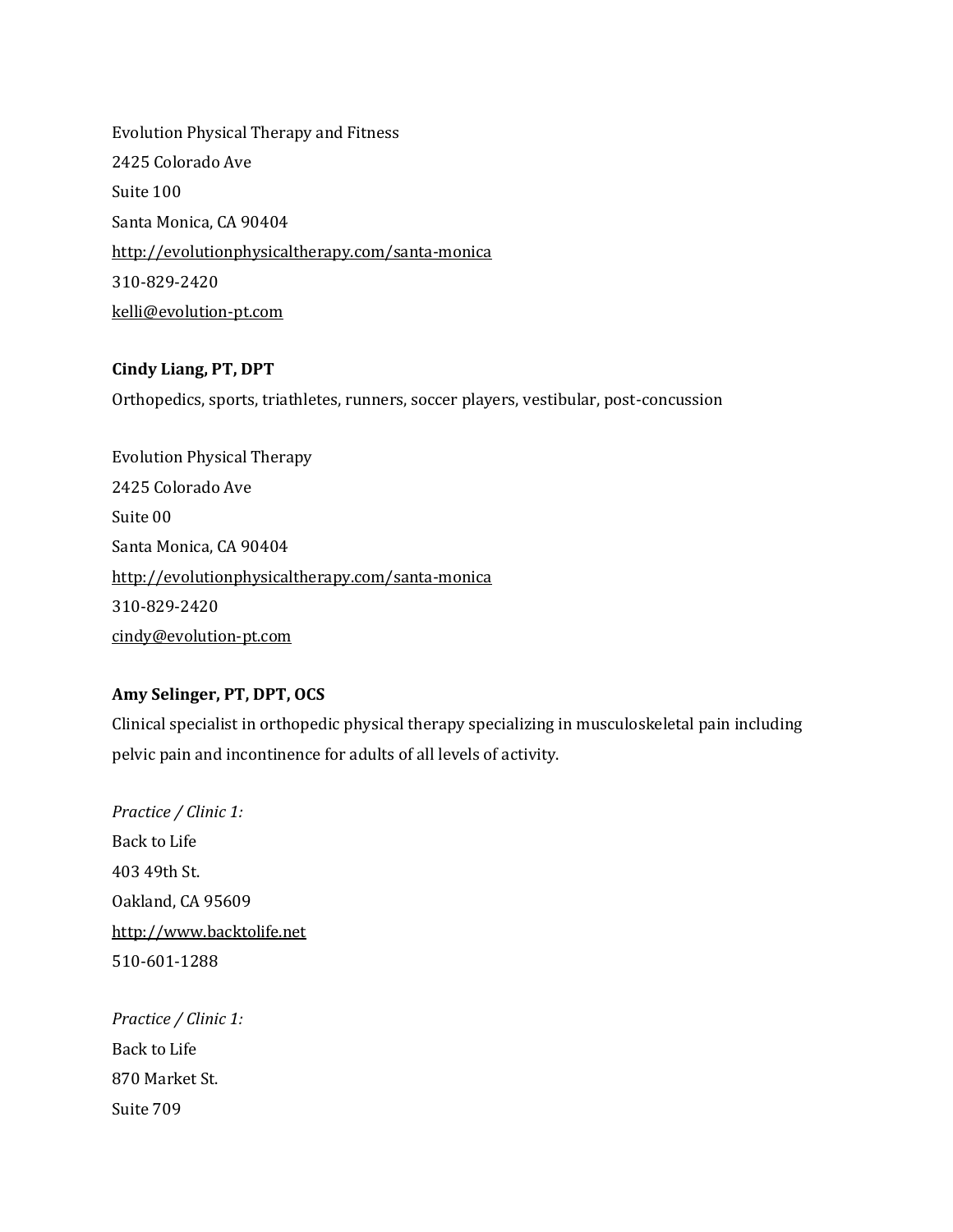San Francisco, CA 94102 [http://www.backtolife.net](http://www.backtolife.net/) 415-538-7878

### [office@backtolife.net](mailto:office@backtolife.net)

Professional Boards and Affiliations:

- Member APTA
- Clinical Faculty UCSF

### **Natalie Russell, PT, DPT**

Physical Therapy, Orthopedics and pelvic floor

Back to Life Physical Therapy 403 49th St. Oakland, CA 95609 [http://www.backtolife.net](http://www.backtolife.net/) 510-601-1288 [natalie@backtolife.net](mailto:natalie@backtolife.net)

Professional Boards and Affiliations:

- OCS
- **Iris Warchall, DPT** Physical Therapy
- Back to Life Physical Therapy, Inc 403 49th St. Oakland, CA 95609 [http://www.backtolife.net](http://www.backtolife.net/) 510-601-1288 [iris@backtolife.net](mailto:iris@backtolife.net)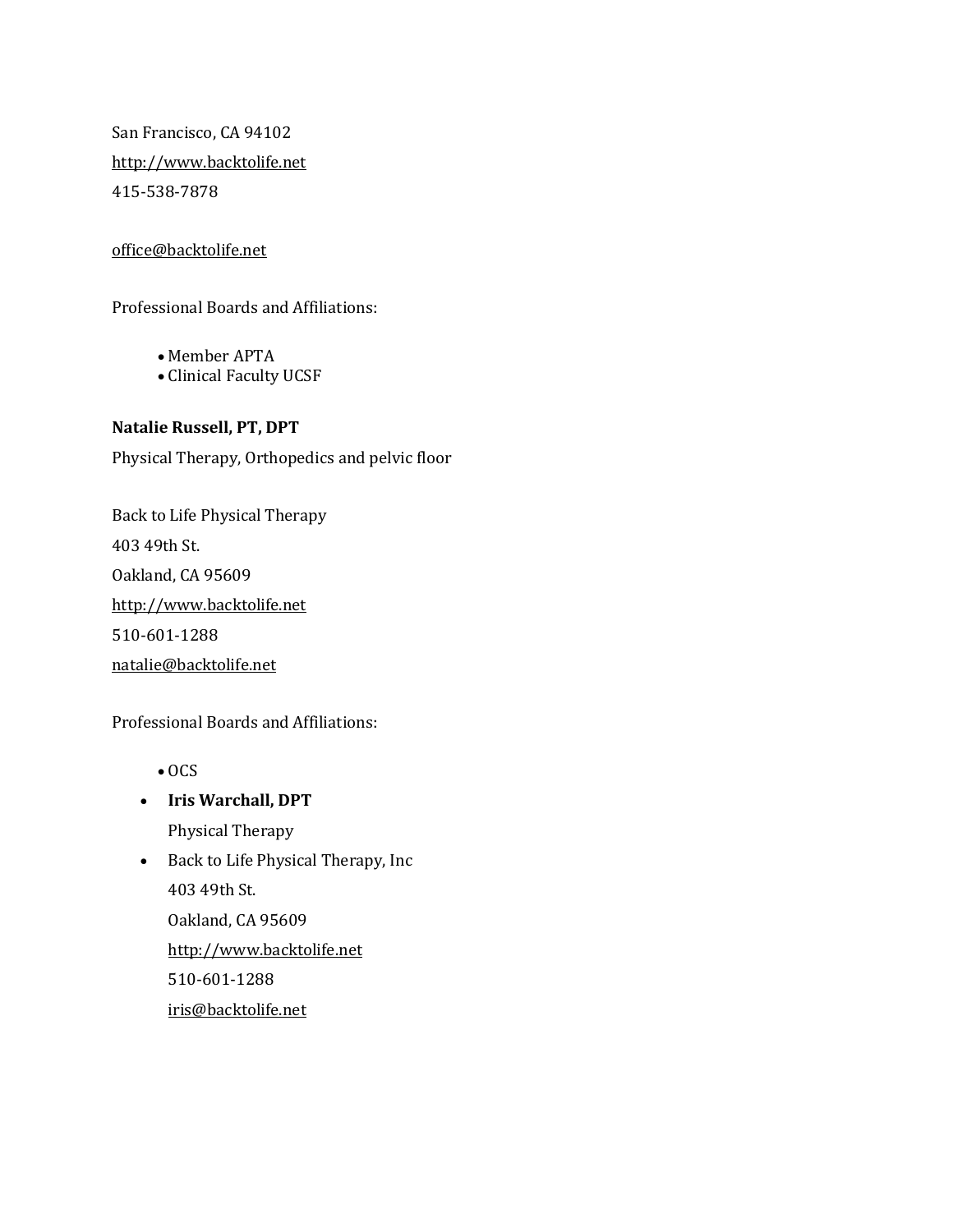## **Colorado**

### **Caroline Creager, DPT**

Physical Therapy Doctors

247 Mountain Avenue PO Box 1319 Berthoud, CO 80513 <http://www.physicaltherapydoctors.net/> 970-532-2533 [caroline@carolinecreager.com](mailto:caroline@carolinecreager.com)

### **Alex Lanton, DPT**

Physical Therapy

Atlas Physical Therapy 3401 S Quebec St Denver, CO 80207 303-322-4900 [stapletonsupport@atlasptco.com](mailto:stapletonsupport@atlasptco.com)

### **Brian Polvi, DC**

Chiropractic, Physical Therapy, Pain Management

Absolute Health Center, Inc. 3910 S. Carefree Circle Suite A Colorado Springs, CO 80917 [http://www.absolutehealthcenter.com](http://www.absolutehealthcenter.com/) 719-533-1000 [appointments@absolutehealthcenter.com](mailto:appointments@absolutehealthcenter.com)

## **Lisa Ralston, PT** Physical Therapy, foot care, manual therapy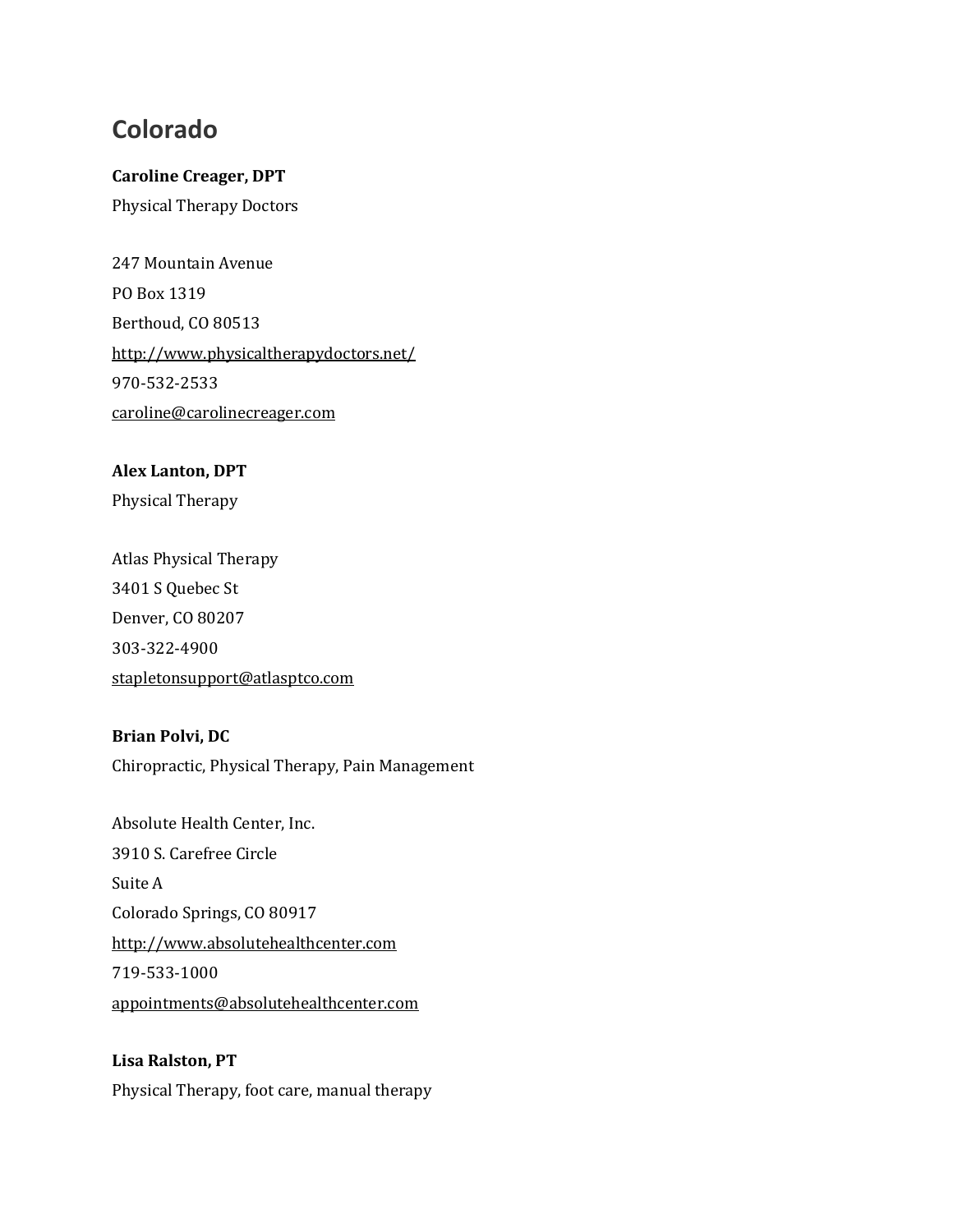All Sports Physical Therapy 19201 E Mainstreet # 205 Parker, CO 80134 [http://www.allsportspt.net](http://www.allsportspt.net/) 303-840-1323 [skatingpt@msn.com](mailto:skatingpt@msn.com)

### **Allison Rector, MPT, Certified Orthopaedic Manual Therapist, Orthopedic Clinical Specialist**

Physical Therapy

*Practice / Clinic 1:* ProActive Physical Therapy, LLC 9320 Grand Cordera Parkway Suite 125 Colorado Springs, CO 80924

*Practice / Clinic 2:* ProActive Physical Therapy, LLC 1808 Woodmoor Drive Suite 130 Monument, CO 80132

<https://www.proactiveptco.com/> 719-535-2757 [proactivept@me.com](mailto:proactivept@me.com)

### **Scott Rezac, PT, DPT, OCS, FAAOMPT, CSCS**

Board certified orthopedic specialist, Fellow of the American Academy of Orthopedic Manual Physical Therapists

Rezac & Associates Physical Therapy 855 Citadel dr E Colorado Springs, CO 80909 <http://www.rezacpt.com/>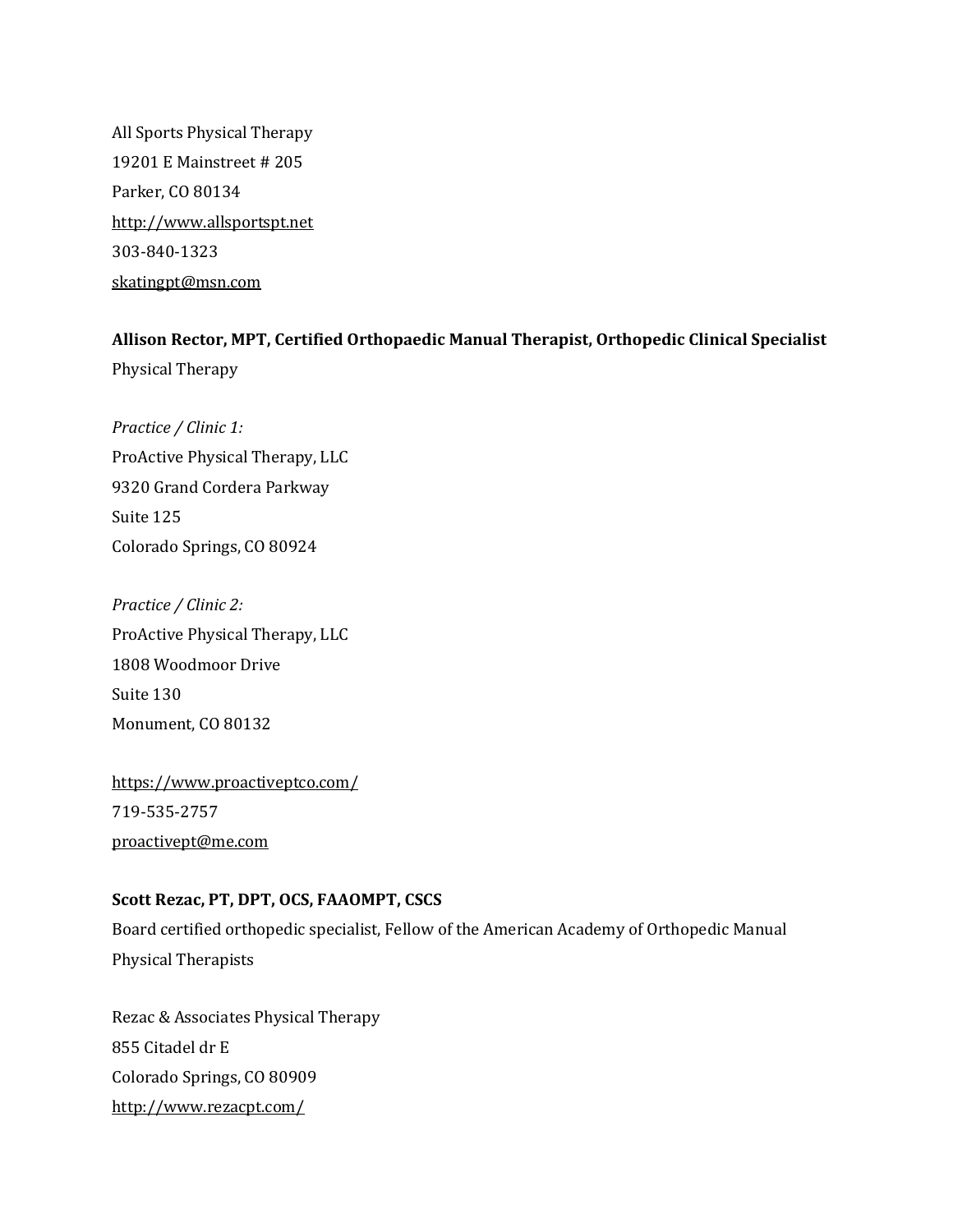710-465-1502

[Scott.rezac@rezacpt.com](mailto:Scott.rezac@rezacpt.com)

### **Kimberly Saunders, DPT**

Physical Therapy

Foothills Orthopedic and Sport Therapy 3938 JFK Parkway Fort Collins, CO 80525 <http://www.foothillstherapy.com/> 970-207-1500 [kim.saunders@foothillstherapy.com](mailto:kim.saunders@foothillstherapy.com)

### **Jill Schofield, MD**

Internal Medicine; two year training in multi-specialty autoimmune disease

Center For Multisystem Disease 8101 E. Lowry Blvd. Suite 250 Denver, CO 80230 United States <https://www.centerformultisystemdisease.com/> 303-366-6633 [admin@centerformultisystemdisease.com](mailto:admin@centerformultisystemdisease.com)

### **Camille Sinclair, PhD**

Clinical Psychology, Health Psychology, Neuropsychology,

Camille Sinclair PhD 50 S. Steele Street Suite 950 Denver, CO, 80230 <https://www.psychologytoday.com/us/therapists/camille-sinclair-denver-co/247918>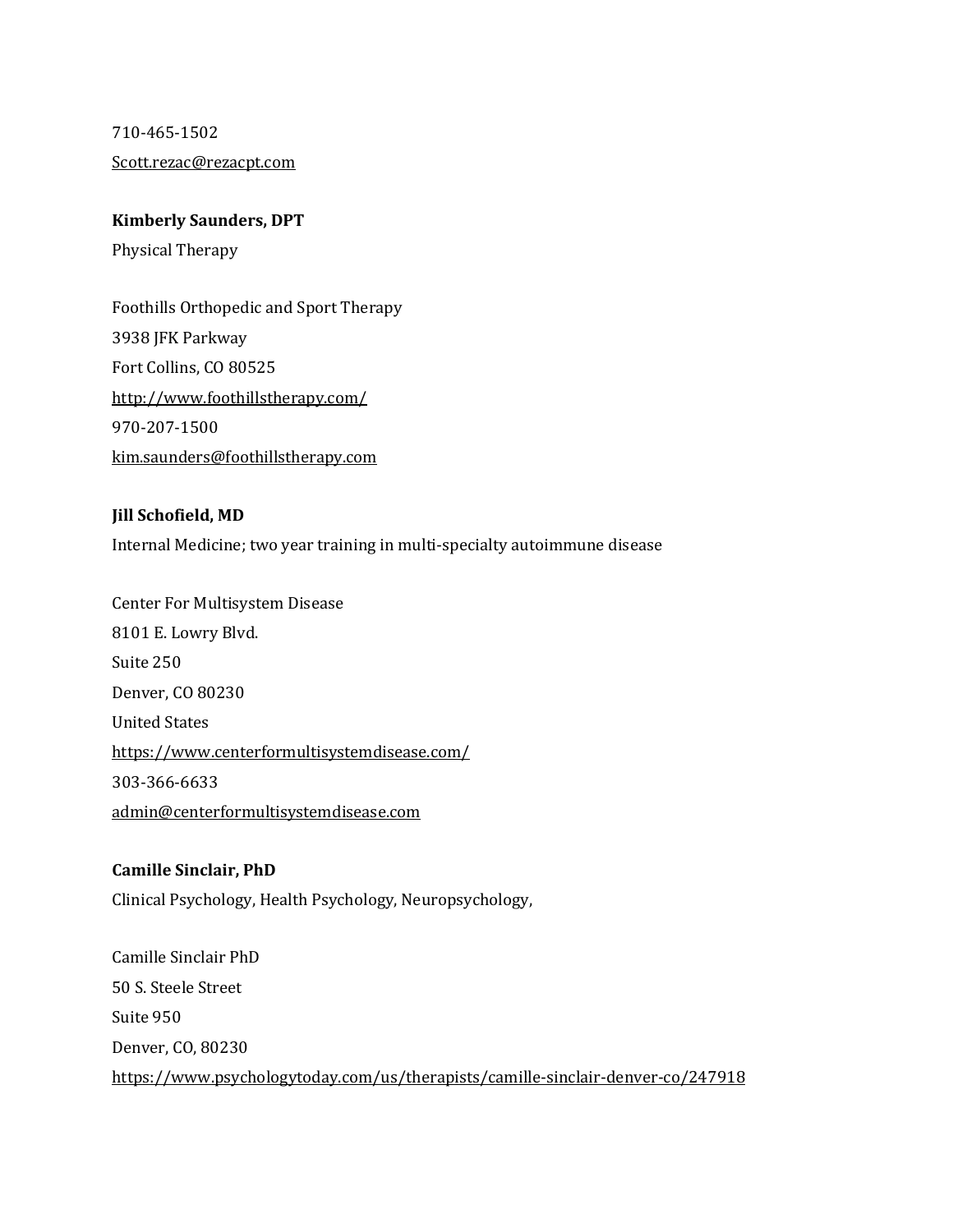845-533-2789 [camillesinclair@hotmail.com](mailto:camillesinclair@hotmail.com)

### **Patricia Stott, DPT, PT, MS, ATC, CHT**

Health and Wellness, Physical Therapy, Reiki

Elevation Wellness 12500 West 58th Ave Suite 215 Arvada, CO 80002 [http://www.elevationwellness.co](http://www.elevationwellness.co/) 720-815-6433 [info@elevationwellness.co](mailto:info@elevationwellness.co)

*This professional is a member of the International Consortium on EDS, HSD, and Related Disorders.*

### **Mairead Jacobs Dougherty, MA, R-DMT, LPCC**

Chronic illness, chronic pain, trauma, depression, anxiety, medical PTSD, stress, grief, low selfesteem

Rise Wellness Center 10200 W 44th Ave Suite 139 Wheat Ridge, CO 80033 [http://www.therisewellnesscenter.com](http://www.therisewellnesscenter.com/) 720-649-0557 [mairead@therisewellnesscenter.com](mailto:mairead@therisewellnesscenter.com)

# **Connecticut**

**Sara Levine, MD, MPH** General Pediatrics, Adolescent Medicine

Greenwich Adolescent & Young Adult Medicine 239 Glenville Rd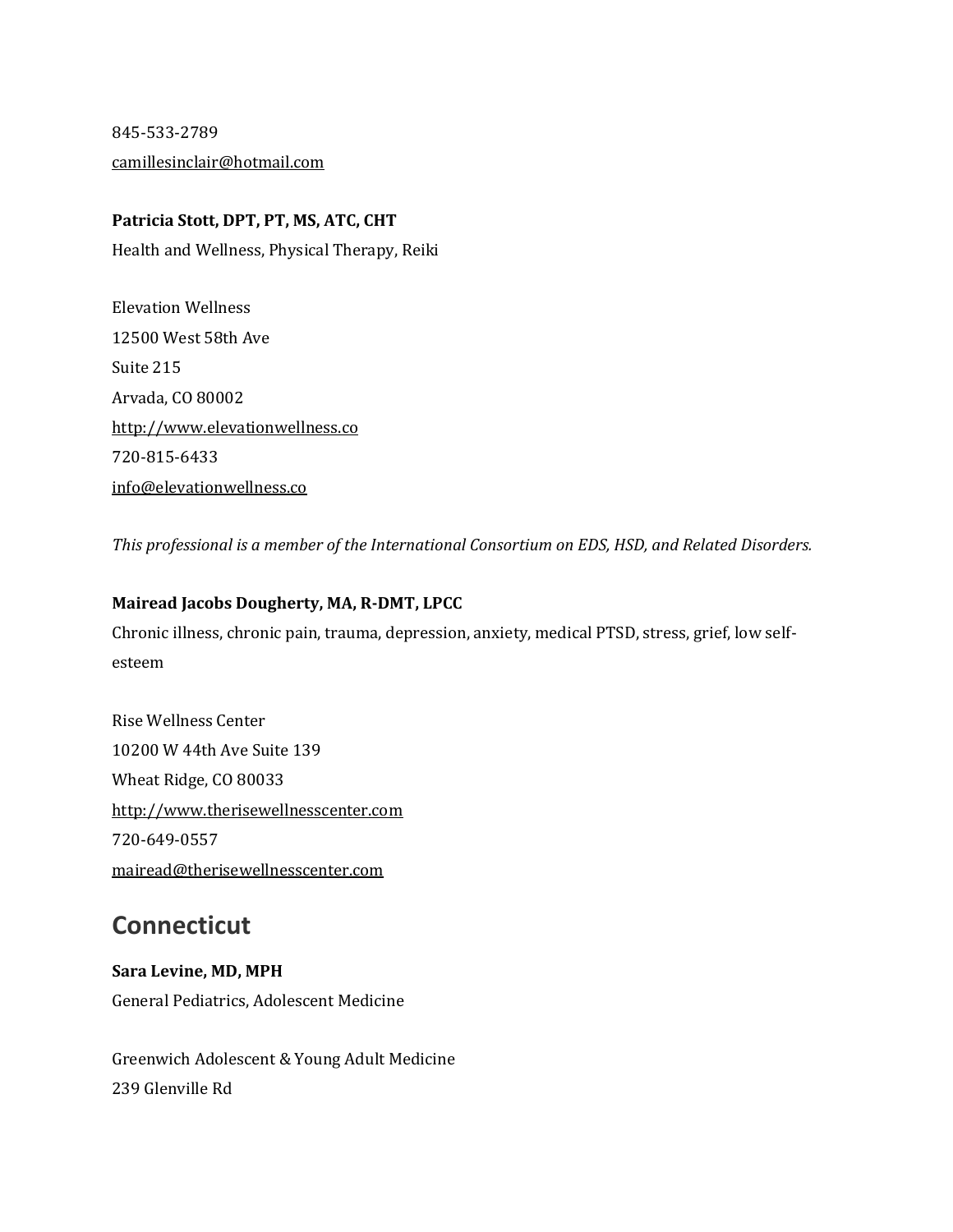Greenwich Adolescent Medicine Greenwich, CT 06831

203-532-1919 [saralevinemd@greenwichayam.com](mailto:saralevinemd@greenwichayam.com)

### **Rebecca McConnell, PT, IMT.C**

Physical Therapy, Integrative Manual Therapy, Craniosacral Therapy, Strain/Counterstrain(Positional Joint Release,) Myofascial Release

Metamorphosis Physical and Integrative Manual Therapy, LLC 34 Jerome Avenue Suite 305 Bloomfield, CT 06002 860-281-1124 [beckymimt@gmail.com](mailto:beckymimt@gmail.com)

## **Eloise Stager, LMT, CST-D**

CranioSacral Therapy

CT Center for CranioSacral Therapy 4 Main Street New Milford, CT 06784 [http://www.ctcranio.com](http://www.ctcranio.com/) 860-367-2926 [ctcranio@gmail.com](mailto:ctcranio@gmail.com)

### **Elizabeth Arnold, PT, DPT, CFMT, CSCS**

Physical Therapy, Functional Manual Therapy, Proprioceptive Neuromuscular Facilitation, Craniosacral, TMJ and Myofunctional Therapy, Reflex Integration

Elite Health Services 1445 East Putnam Ave 2nd Floor Old Greenwich, CT 06870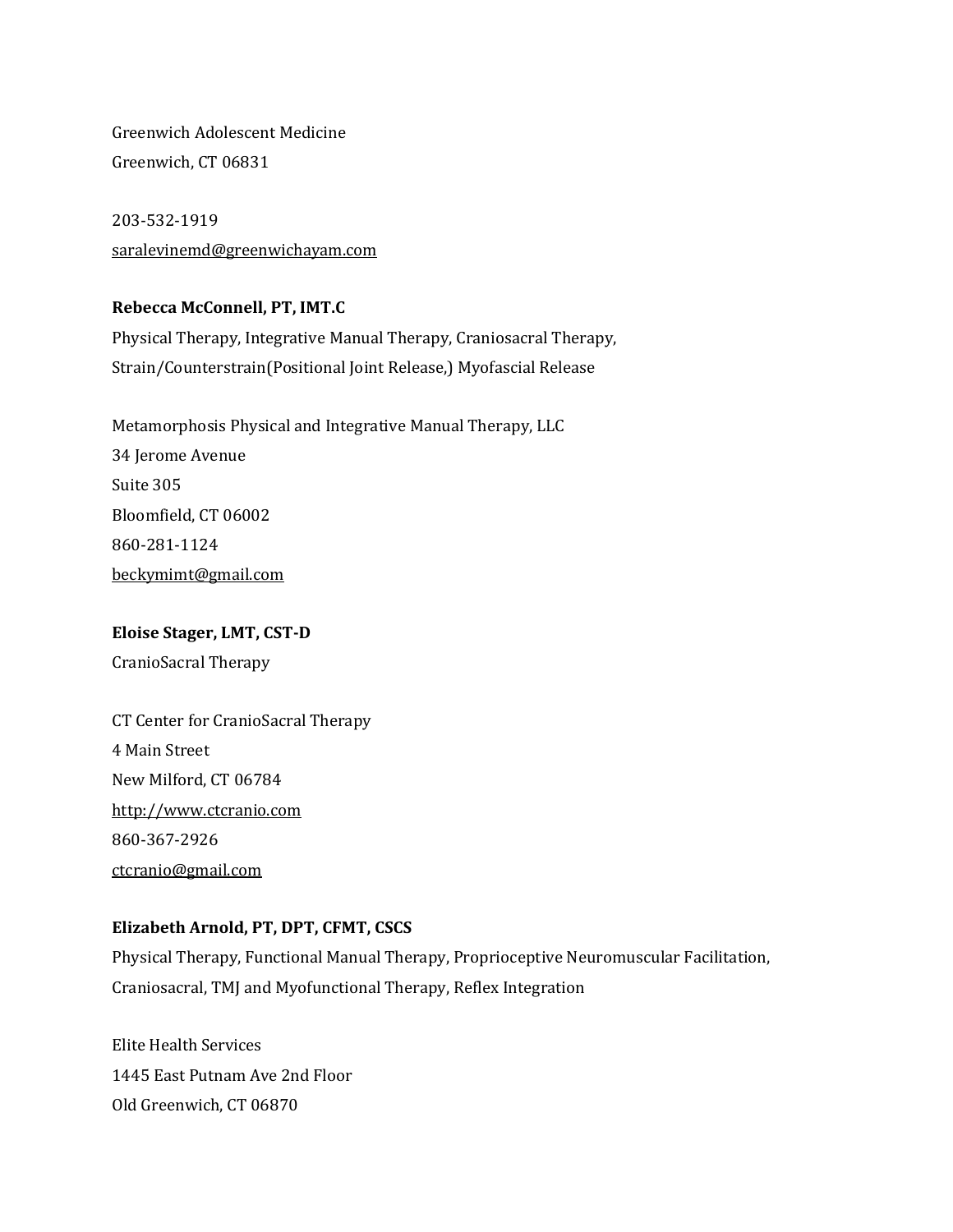[http://www.elitehealthservices.com](http://www.elitehealthservices.com/) 203-983-5748 [larnold@elitehealthservices.com](mailto:larnold@elitehealthservices.com)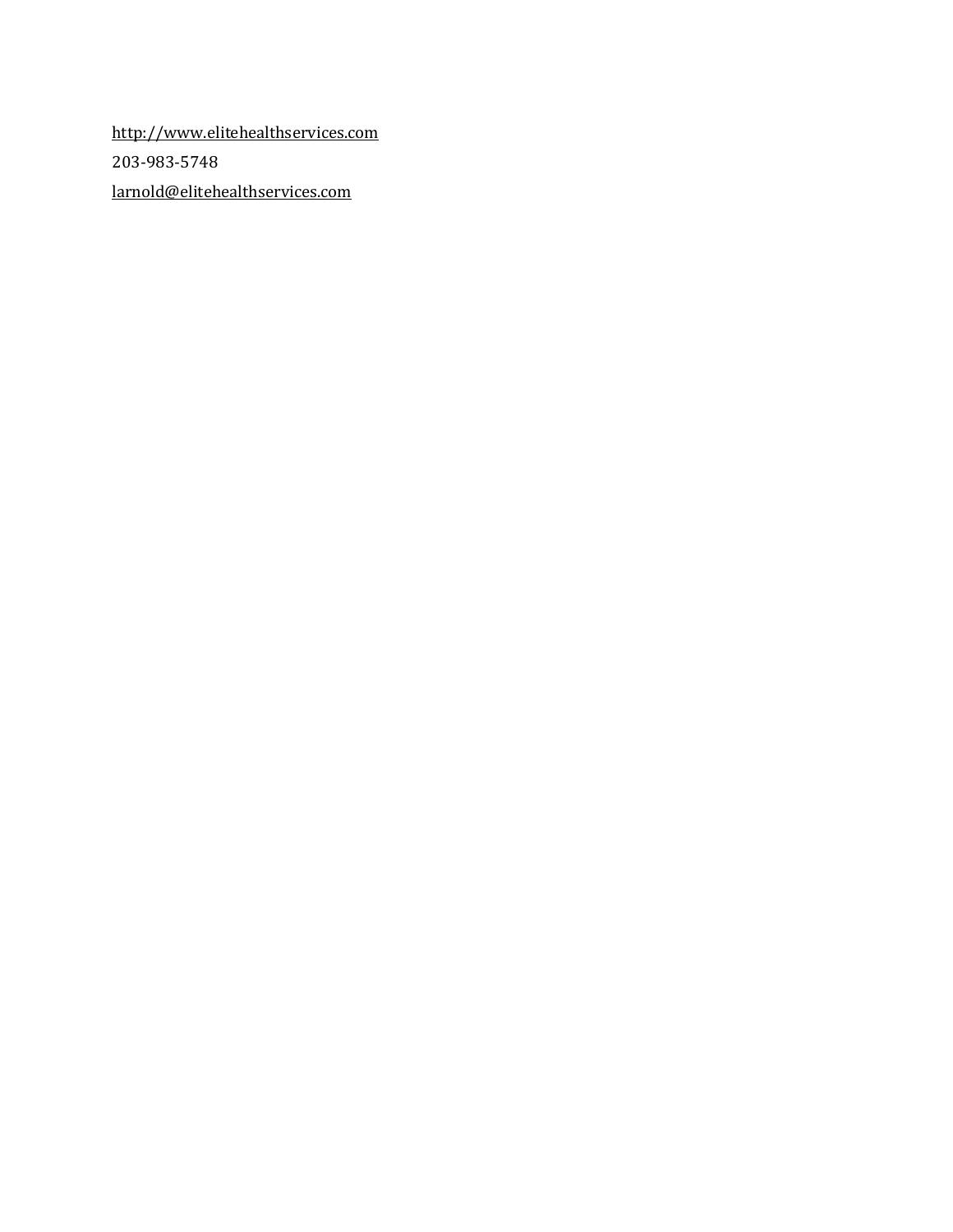# **District of Columbia (Washington, DC)**

### **S. Shar Hashemi, MD, FACS**

Nerve Bone & Joint Institute DC

3 Washington Circle NW Suites 207/208 Washington, DC 20037 <http://www.nerveboneandjoint.com/> 202-955-6001 [patients@nerveboneandjoint.com](mailto:patients@nerveboneandjoint.com)

Hospital affiliations:

- DCHUX
- George Washington University Hospital

### **Noah Raizman, MD, MFA**

Orthopaedic Surgery, Hand Surgery

The Centers for Advanced Orthopaedics 1850 M Street NW Suite 750 Washington, DC 20036 [http://www.dchand.com](http://www.dchand.com/) 202-835-2222

[nraizman@cfaortho.com](mailto:nraizman@cfaortho.com)

Hospital affiliations:

- Sibley Memorial Hospital
- George Washington University Hospital
- Georgetown University Hospital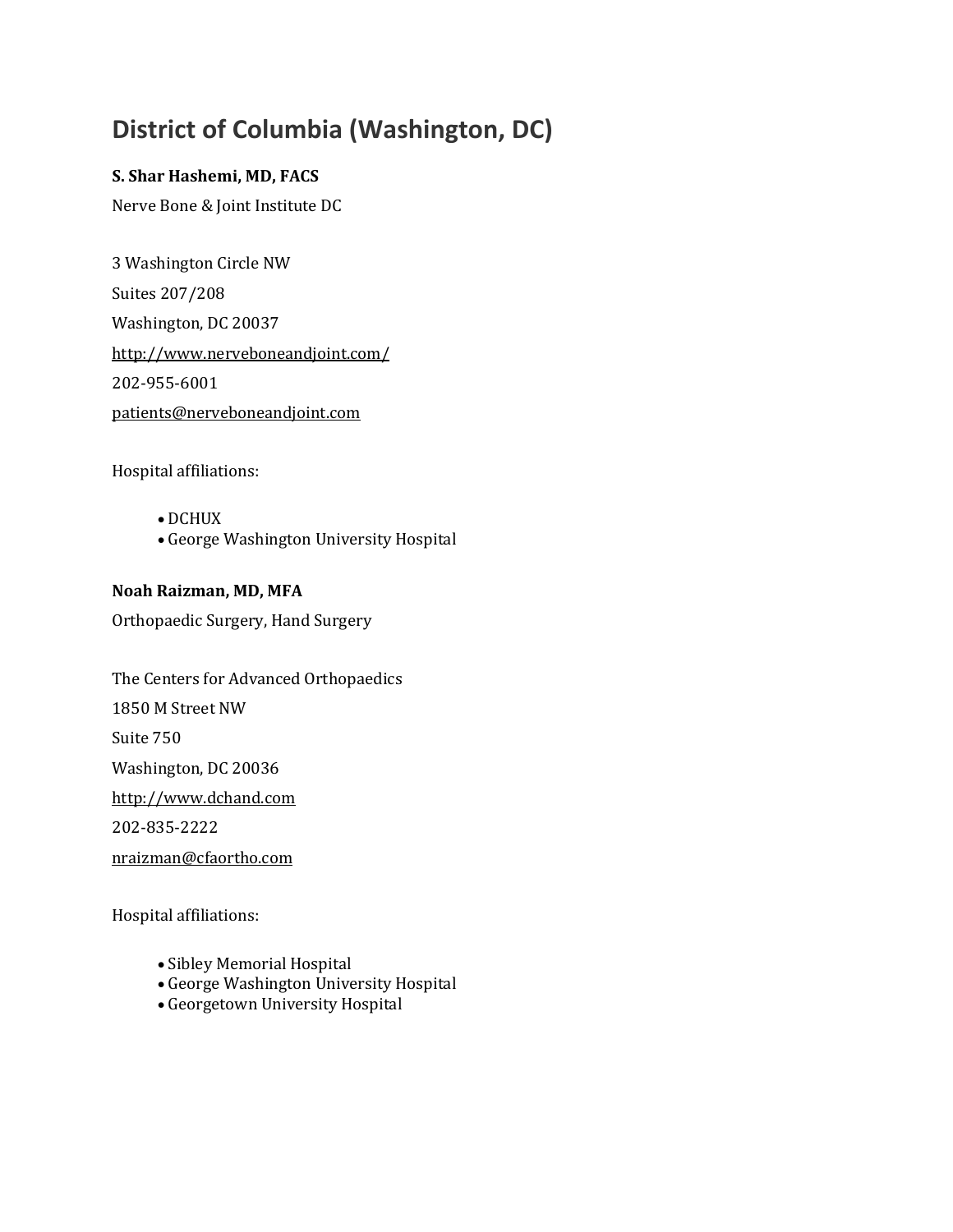# **Florida**

### **Paldeep Atwal, MD**

Clinical Genetics, Medical Biochemical Genetics, Internal Medicine

The Atwal Clinic 4110 Southpoint Blvd. Suite 118 Jacksonville, FL 32216 [http://www.AtwalClinic.Com](http://www.atwalclinic.com/) 904-364-9985 [DrA@AtwalClinic.com](mailto:DrA@AtwalClinic.com)

# **Irman Forghani, MD, FACMG**

Medical Genetics, Internal Medicine

## *Practice / Clinic 1* University of Miami, Mailman Center, Connective tissue disorder clinic 1601 NW 12th Ave Miami, Florida 33137

*Practice / Clinic 2* University of Miami, The Lennar Foundation Medical Center, Adult Genetic Disorders 5555 Ponce de Leon Blvd

Coral Gables, FL 33146 305-243-6006 [medgen@med.miami.edu](mailto:medgen@med.miami.edu)

## **Kristina Wiers-Shamir, MD**

Pediatric Rheumatologist

900 Glades Rd #501, Boca Raton, FL 33431 (954)265-3030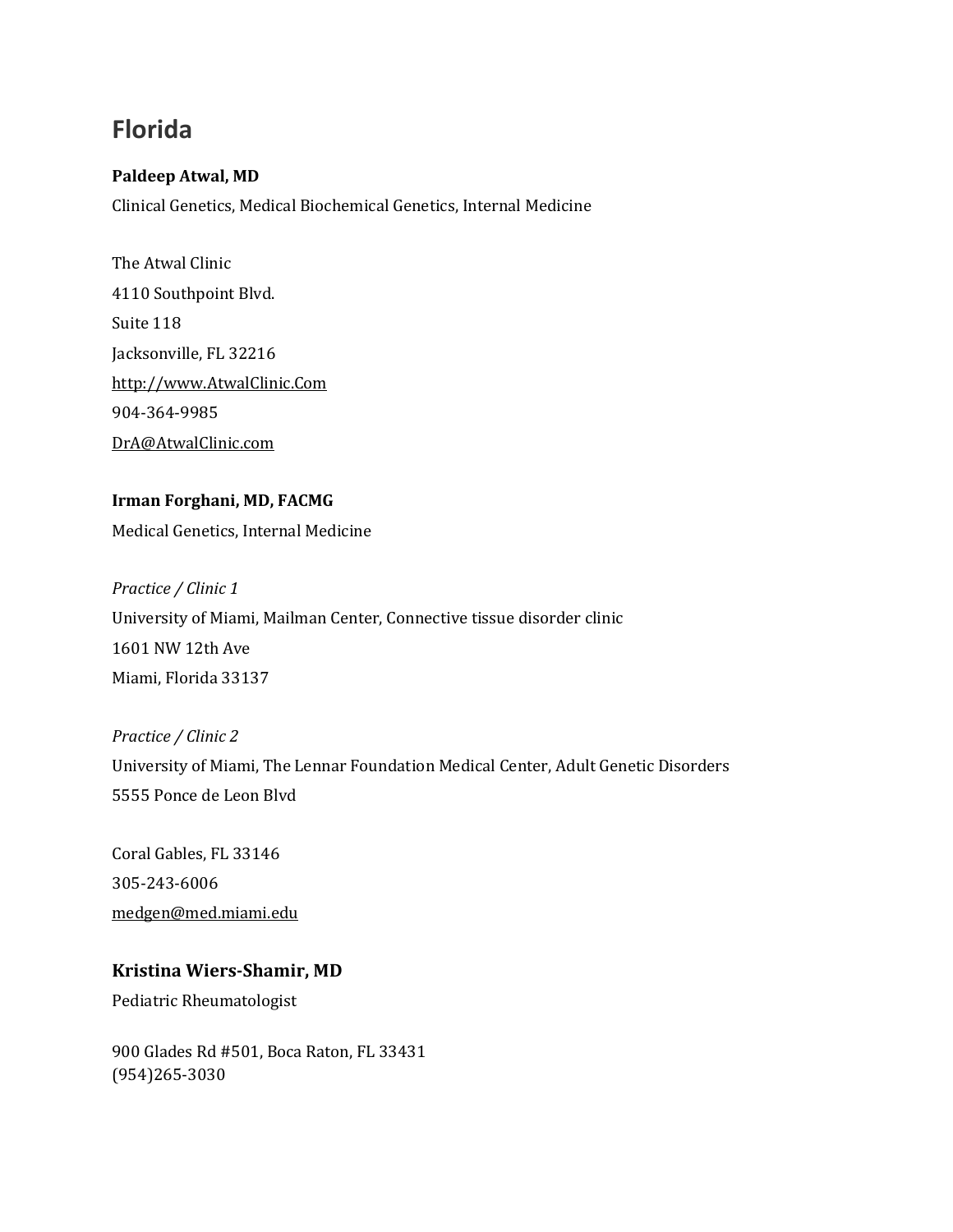### **Delgado, MD**

Pediatric Gastroenterology

Joe DiMaggio – Children Hospital 1150 N 35th Avenue Suite 545 Hollywood, FL 33021 (954)967-9400

### **Paul Benke, MD**

Pediatric Genetics

Joe DiMaggio – Children Hospital 1131 N 35th Avenue 2nd Floor Hollywood, FL 33021 (954)265-6319

### **Maria C. Serrano, MD**

Pediatric Cardiology

7755 NW 146 Street Miami Lakes, FL 33016

### 11760 SW 40 Street

Suite 606 Miami, FL 33175 (305)823-3590

### **The Dysautonomia Project**

https://thedysautonomiaproject.org

13075 US Hwy 19 N, Clearwater, FL 33764 (727)304-1547

## **Roderick Santa Maria, MD**

Internal Medicine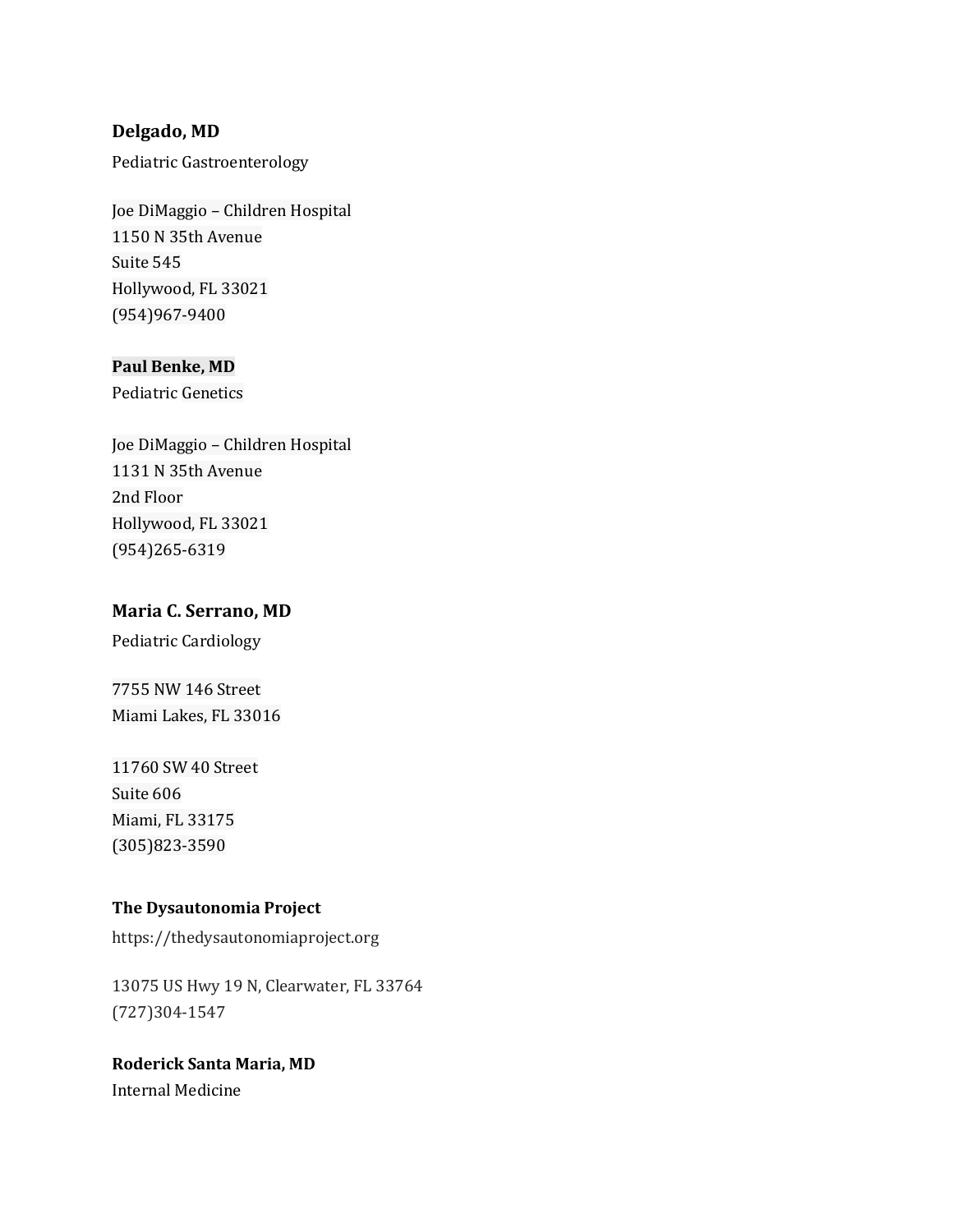https://santamariamedicine.com/

801 Meadows Rd, Boca Raton, FL 33486 (561) 338-0737

### **Ross Hauser, MD**

Prolotherapy, Platelet Rich Plasma, Stem Cell Therapy, Nerve Release and Regeneration Injection Therapy, Digital Motion X-ray, Cervical Realignment Therapy

Caring Medical Regenerative Medicine Clinics 9738 Commerce Center Ct Fort Myers, FL 33908 <https://www.caringmedical.com/>

239-303-4069 [drhauser@caringmedical.com](mailto:drhauser@caringmedical.com)

### **Sharon Keefe, OTR/L, CHT**

Occupational Therapy, Certified Hand Therapy

Keefe Hand Therapy, Inc 210 Jupiter Lakes Blvd., #4201 Jupiter, FL, 33458 [http://www.keefehandtherapy.com](http://www.keefehandtherapy.com/) 561-295-5726 [keefehand@gmail.com](mailto:keefehand@gmail.com)

### **Sebastian Klisiewicz, DO**

Osteopathic Physical Medicine & Rehab (Physiatry), Integrative Approach to Pain and Functional Impairments, Prolotherapy and Regenerative Medicine, Nerve Studies/EMGs

Integrative Rehab Medicine 9250 Corkscrew Rd #15 Estero, FL, 33928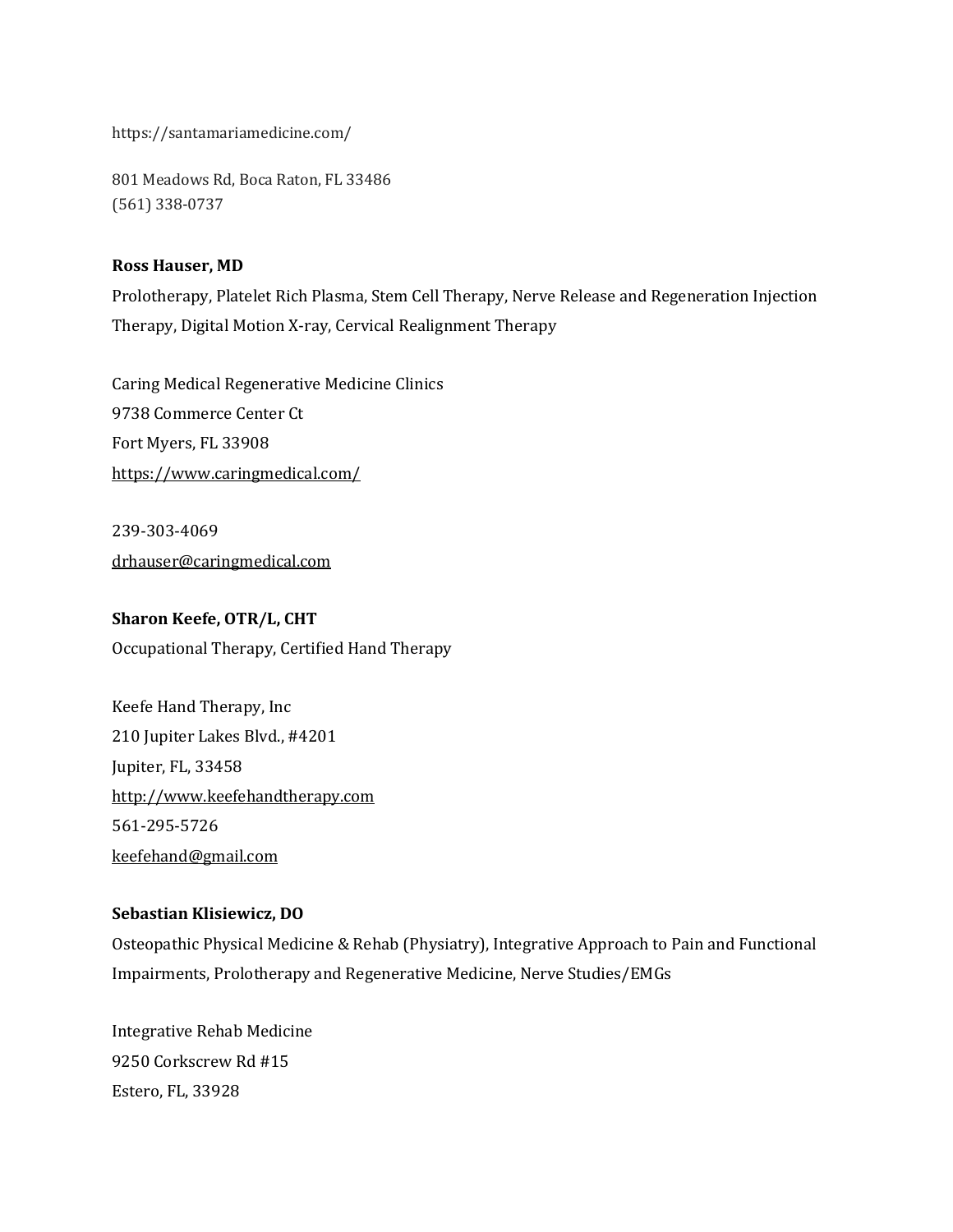[https://www.iRehabMed.com](https://www.irehabmed.com/) 239-687-3199 [sebastian@irehabmed.com](mailto:sebastian@irehabmed.com)

### **Dacre Knight, MD**

General Internal Medicine; Ehlers-Danlos Mayo Clinic's Division of General Internal Medicine Ehlers-Danlos Clinic 4500 San Pablo Road South Jacksonvilled, FL 32224 [http://www.mayoclinic.org](http://www.mayoclinic.org/) 904-953-0869 [flacaogim@mayo.edu](mailto:flacaogim@mayo.edu)

Hospital affiliations:

• Mayo Clinic Hospital in Jacksonville, Florida

*This professional is a member of the International Consortium on EDS, HSD, and Related Disorders.*

#### **Marlon Pereira, DPT**

PT, DPT

University of Miami, UHealth Tower 1400 NW 12th Avenue Suite 1301 Miami, FL 33136 <http://pt.med.miami.edu/clinical> 305-689-5635 [mpereira@med.miami.edu](mailto:mpereira@med.miami.edu)

### **Marcia Perretto, PT, DPT, COMT**

Ehlers-Danlos Syndrome, Shouders Pelvis, hips and spine disorders, orthopedics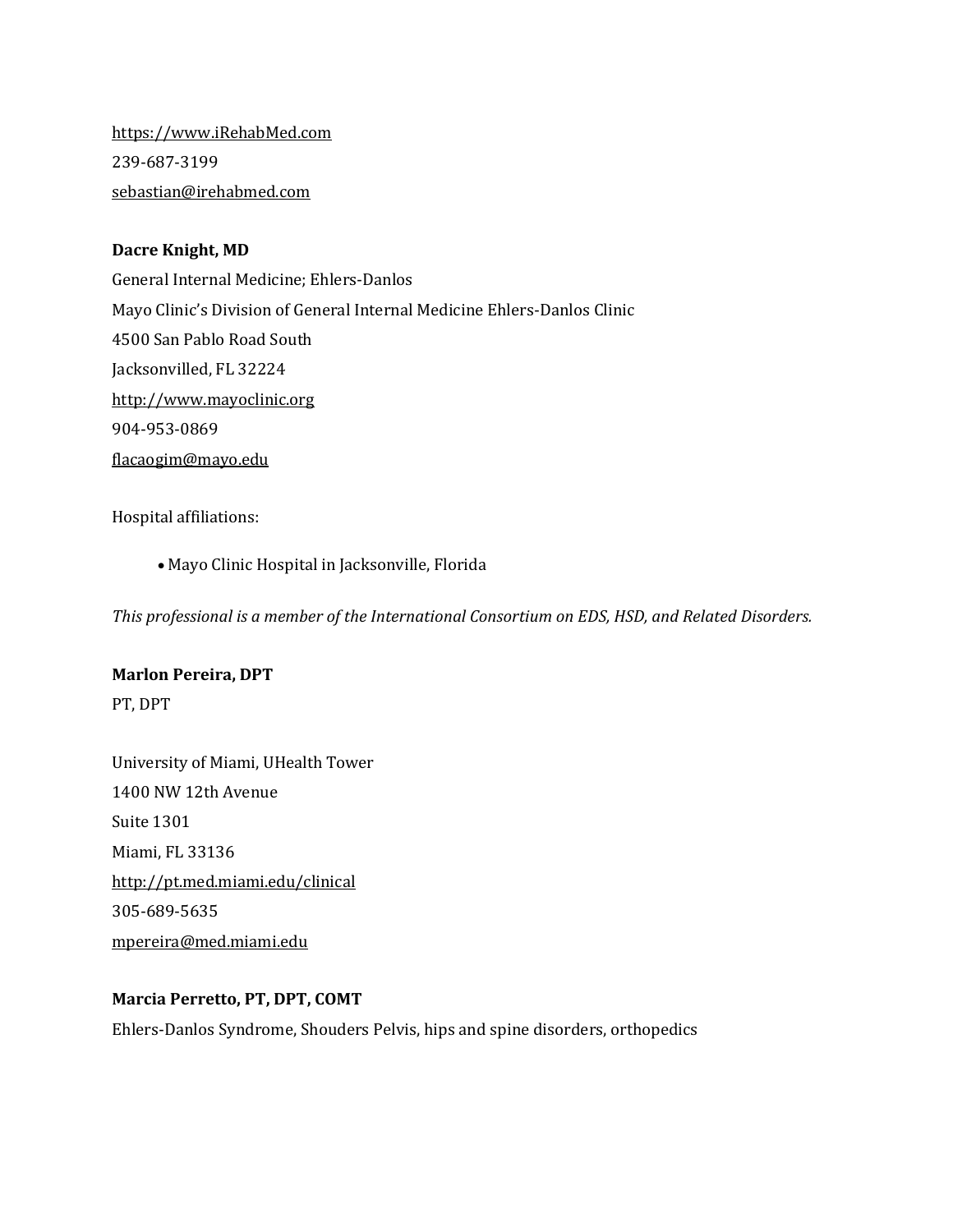Actify PT, LLC 7000 West Palmetto Park Road Suite 210 Boca Raton, FL 33433 [http://actifypt.com](http://actifypt.com/) 561-366-2435 [info@actifypt.com](mailto:info@actifypt.com)

### **Alissa Sheldon, PhD**

Psychology

| Alissa Sheldon, PhD, PLLC       |
|---------------------------------|
| 601 North Flamingo Road         |
| Suite 213                       |
| Pembroke Pines, FL, 33028       |
| 954-659-0115                    |
| <u>alissa.sheldon@gmail.com</u> |

Hospital affiliations:

• Memorial Hospital West

### **Frederick Stahlman, PT, CST-D (CranioSacral Therapy Diplomate Certification)**

Physical Therapy, CranioSacral Therapy (CST-D)

The Upledger Institute International Clinic 11211 Prosperity Farms Rd D 223 Palm Beach Gardens, FL 33410 [http://www.theupledgerinstituteclinic.com](http://www.theupledgerinstituteclinic.com/) 239-398-3154 [fstahlman@yahoo.com](mailto:fstahlman@yahoo.com)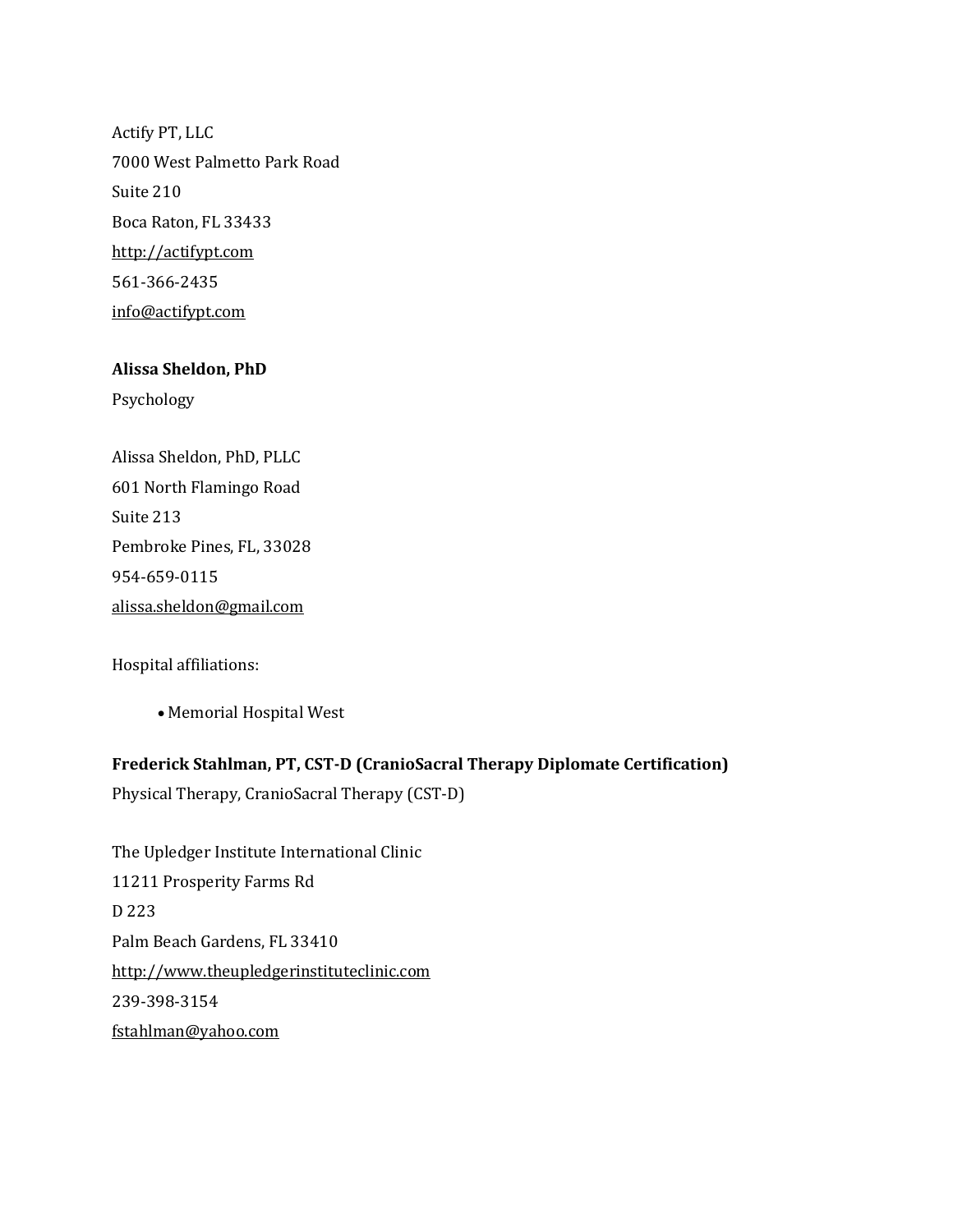### **Amanda Lazo, OT, MOT, OTR/L**

Occupational therapy outpatient practice, familiar with treating patients with HSD, hEDS, POTS, etc.

Mayo Clinic 4500 San Pablo Rd South Jacksonville, FL 32233 <https://www.mayoclinic.org/> 904-524-9884 [lazo.amanda@mayo.edu](mailto:lazo.amanda@mayo.edu)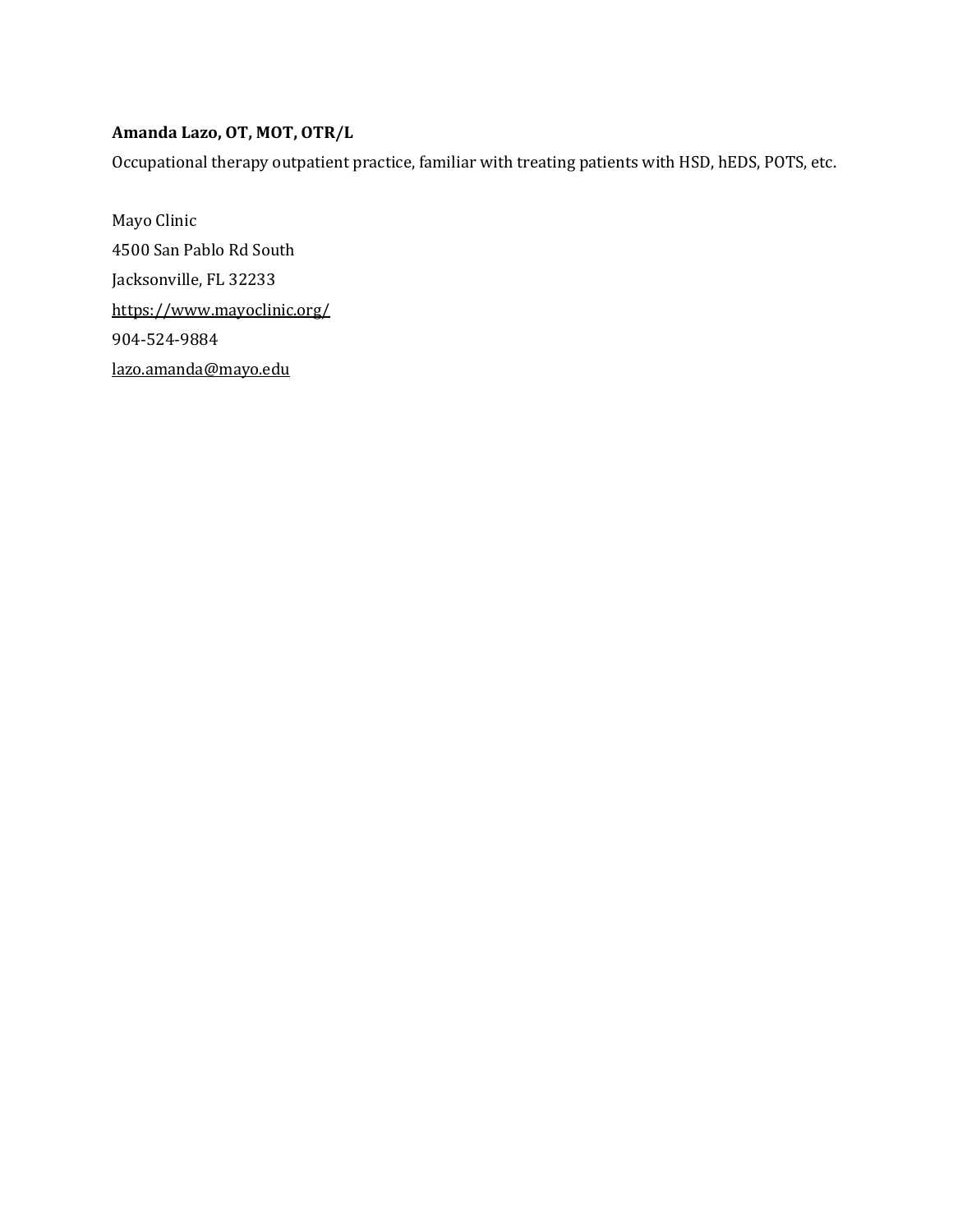# **Georgia**

### **Melissa Dickinson, LPC**

Behavioral Health, Mental Health, Counseling, Psychotherapy, Psychology

Wellspring Counseling Intown 321 W Hill Street, Suite 2D Decatur, GA 30030 [http://www.melissadickinson.com](http://www.melissadickinson.com/) 404-969-5139 [melissadickinsonlpc@gmail.com](mailto:melissadickinsonlpc@gmail.com)

**Fran Kendall, M.D.** Clinical Biochemical Genetics

VMP Genetics 5779 Chamblee Dunwoody Rd Ste 110 Atlanta, GA 30338 [http://www.vmpgenetics.com](http://www.vmpgenetics.com/) 404-793-7800 [info@vmpgenetics.com](mailto:info@vmpgenetics.com)

### **Savas Koutsantonis, DPT**

Dry needling specialist/instructor, manual orthopedic/osteopathic skills, pilates certified, neuromuscular re-ed

One on One Physical Therapy 3300 Northeast Expressway Building 8, Suite C Atlanta, GA, 30341 [http://www.onetherapy.com](http://www.onetherapy.com/) 770-500-3848 [savas@onetherapy.com](mailto:savas@onetherapy.com)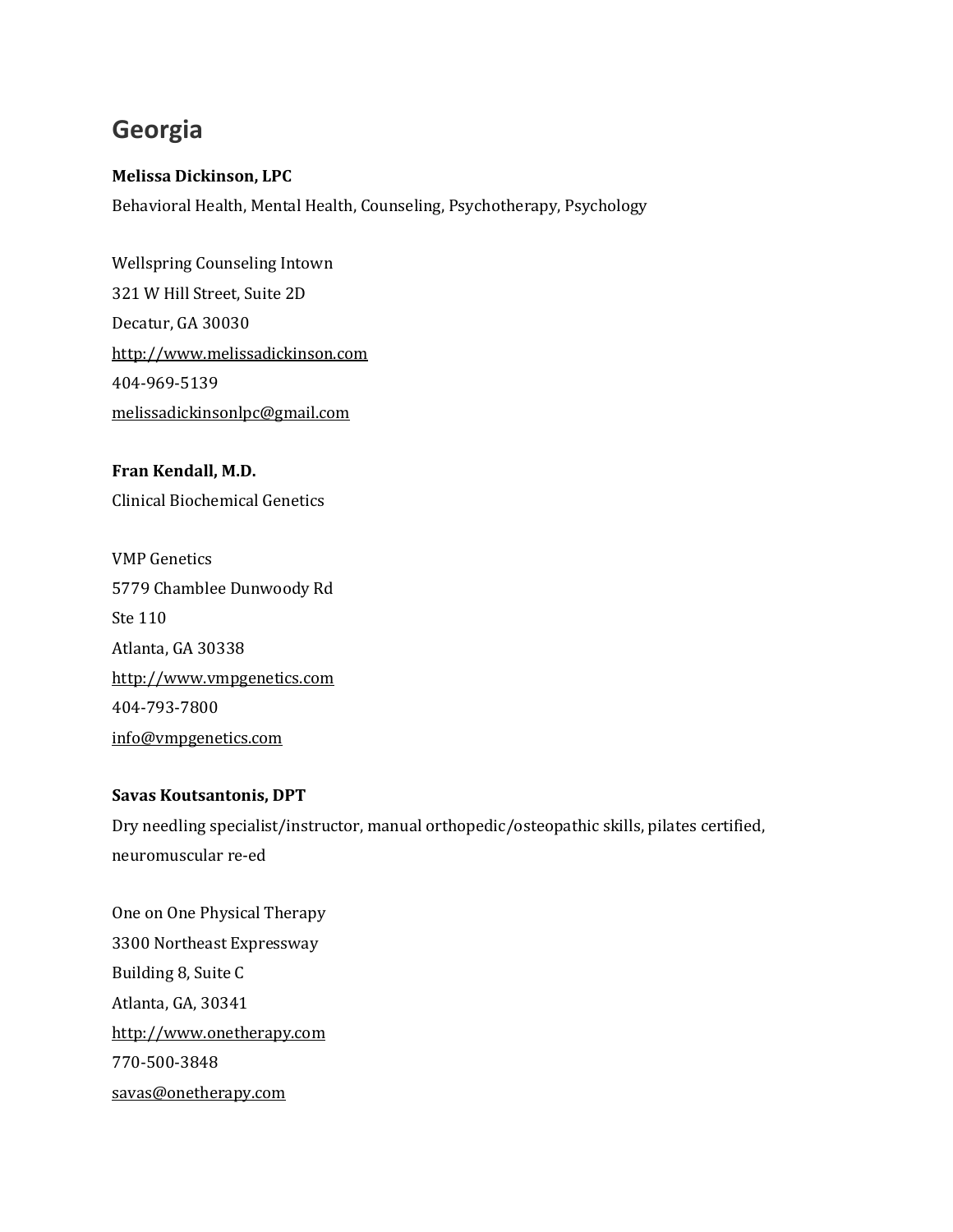### **Elizabeth Kemper, MPT, WCS, PRPC**

Pelvic Health Physical Therapy

Kemper Pelvic Physiotherapy 1549 Clairmont Road Suite 105, Decatur, Georgia 30033 [http://www.kemperpt.com](http://kemperpt.com/) 404-606-2730 [kemperpt@gmail.com](mailto:kemperpt@gmail.com)

# **Jenna Lightfoot, PA-C**

Family Practice

Ageless Wellness Center 1000 Commerce Dr #300 Peachtree City, GA 30269 <https://agelesswellnessptc.com/> 678-364-7332 [jenna.lightfoot.pac@gmail.com](mailto:jenna.lightfoot.pac@gmail.com)

### **Eric Wagner, MD, MS**

Upper Extremity Orthopedics, Upper Extremity Orthopedic Research, Recurrent Shoulder Instability

Emory Orthopedics and Spine 59 Executive Park S Atlanta, GA 30309 404-778-7249 [eric.r.wagner@emory.edu](mailto:eric.r.wagner@emory.edu)

### **Hospital affiliations:**

• Emory Orthopedics and Spine Center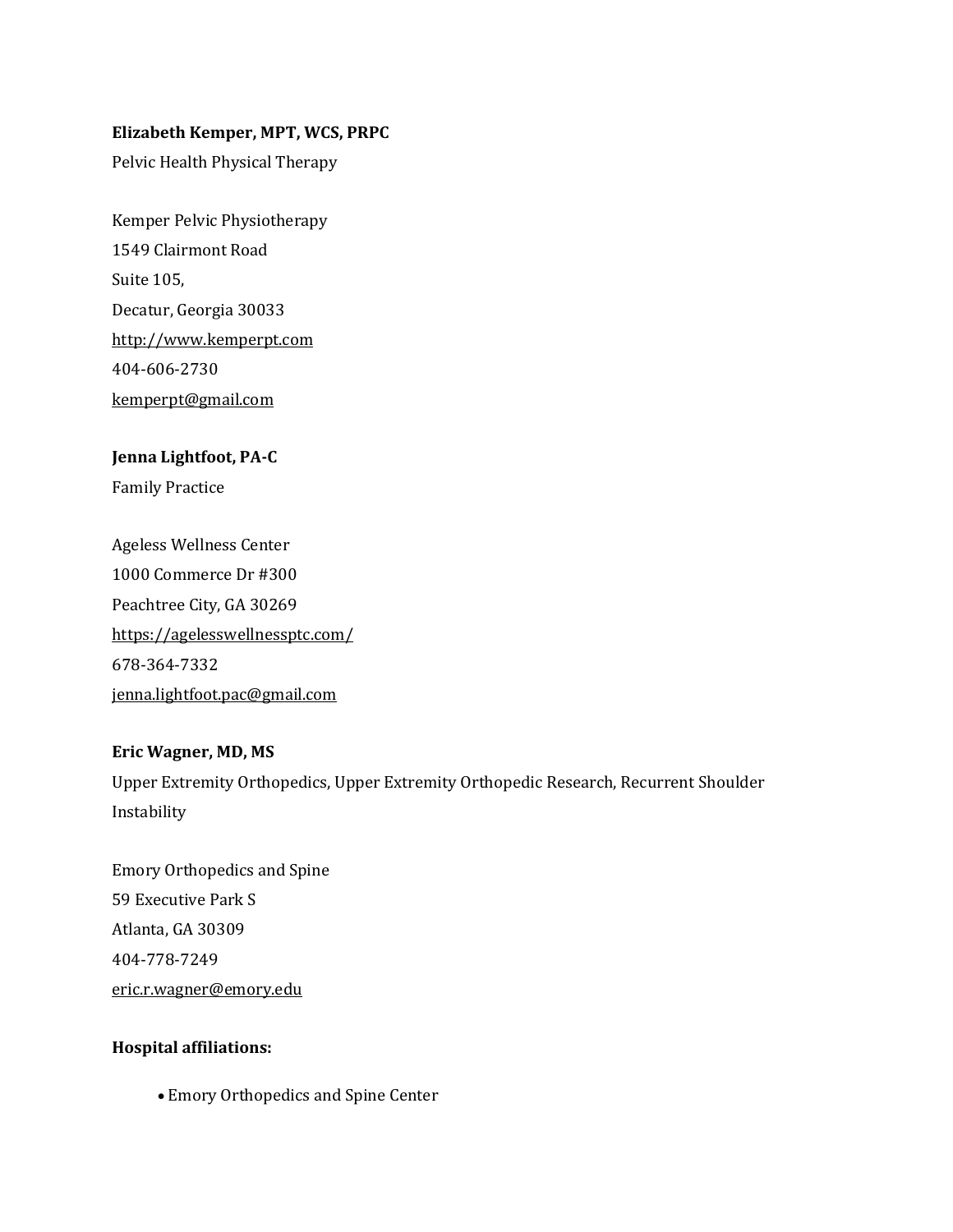• Emory University Hospital

### **Professioal Board Affiliations:**

- Georgia State Medical License
- Massachusetts State Medical License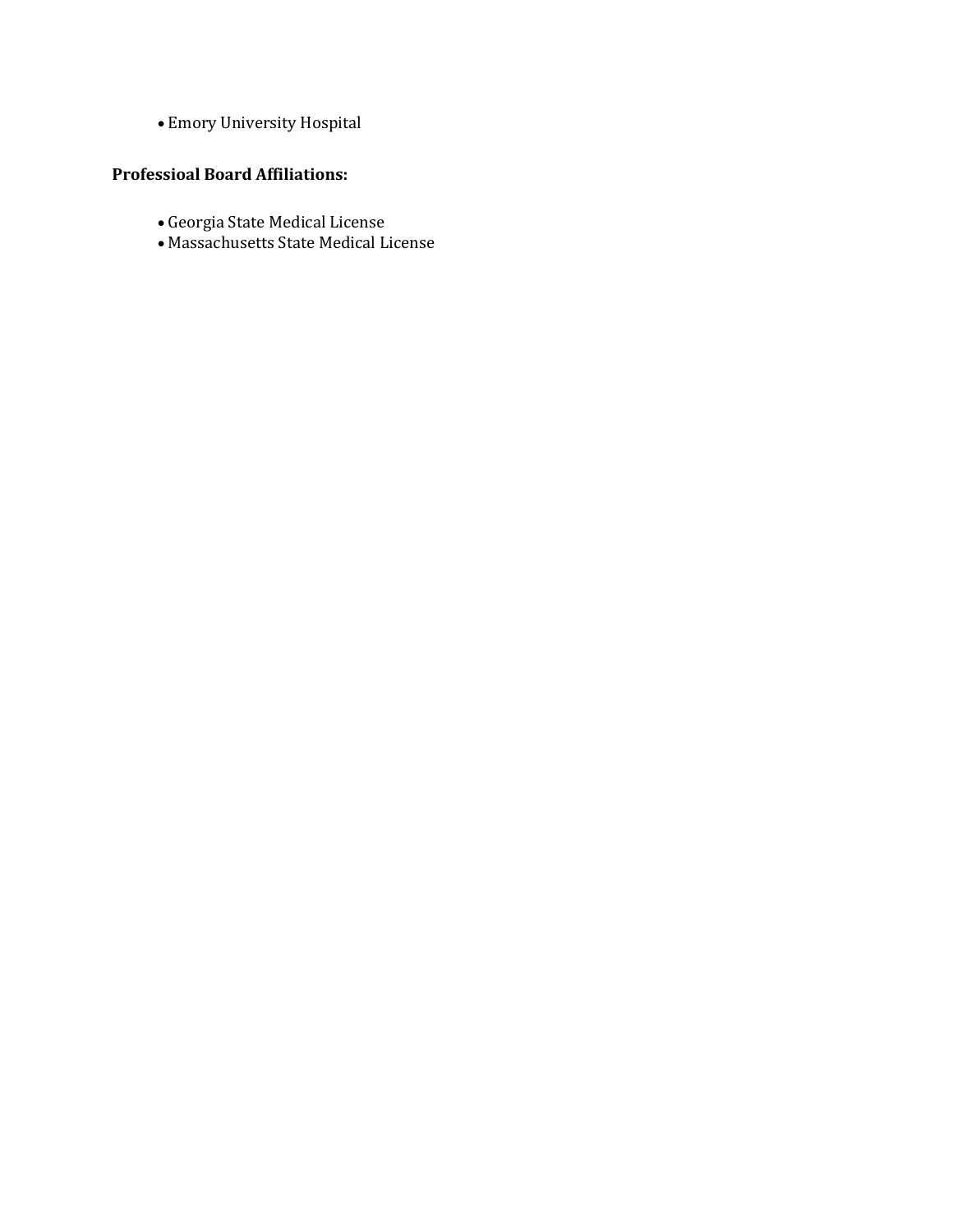## **Hawaii**

### **Katie Vitousek, DPT**

Physical Therapy, Women's Health, Lymphadema

*Practice / Clinic 1* Club Rehab Inc 79-7422 Mamalahoa Hwy Kealakekua, HI 96750 [http://www.clubrehabhawaii.com](http://www.clubrehabhawaii.com/)

*Practice / Clinic 2* Club Rehab Inc 75-5699 Kopiko Street

Kailua-Kona, HI 96740 [http://www.clubrehabhawaii.com](http://www.clubrehabhawaii.com/) 808-322-8400 [kvitousek@clubrehabhawaii.com](mailto:kvitousek@clubrehabhawaii.com)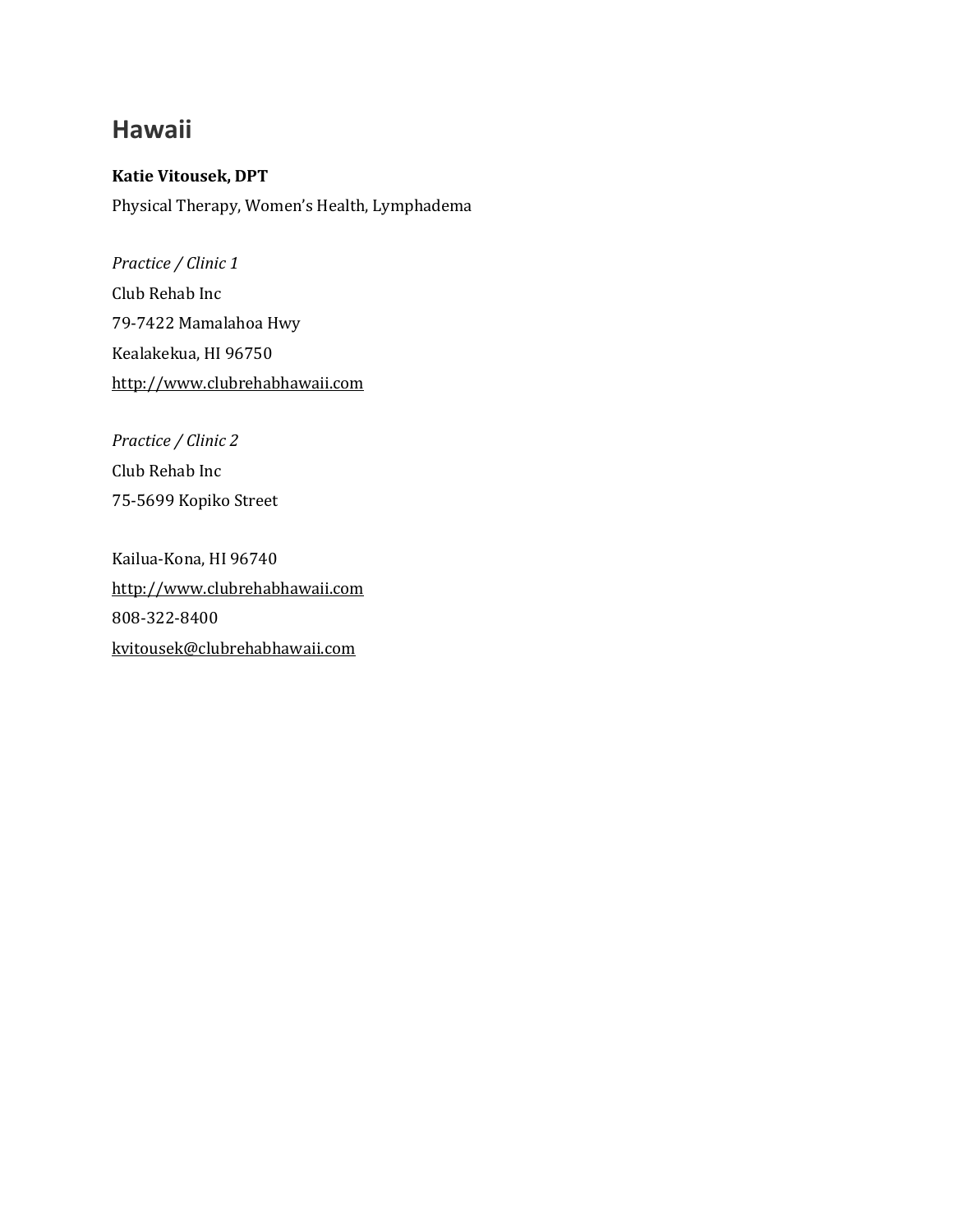## **Idaho**

### **Kristen Burris, LAc, MSTOM**

Pain, Muscoloskeletal Pain and Injury, Depression, Anxiety, Women's Health, Digestive

Eagle Acupuncture 507 S Fitness Plaza Suite 100 Eagle, ID 83616-5984 [https://www.eagleacupuncture.com](https://www.eagleacupuncture.com/) 208-938-1277 [eaglebabymaker@gmail.com](mailto:eaglebabymaker@gmail.com)

### **Prashanth Manjunath, MD**

Pain medicine, Anesthesiology *Practice / Clinic 1* Idaho Pain Group 285 Vista Dr

Pocatello, ID 83202

<https://www.binghammemorial.org/prashanth-manjunath-md/>

*Practice / Clinic 2* Idaho Pain Group 98 Poplar St.

Blackfoot, ID 83221 <https://www.binghammemorial.org/prashanth-manjunath-md/>

208-239-8023 [pmanjunath@yahoo.com](mailto:pmanjunath@yahoo.com)

Hospital affiliations:

• Bingham Memorial Hospital, Blackfoot, Idaho 83221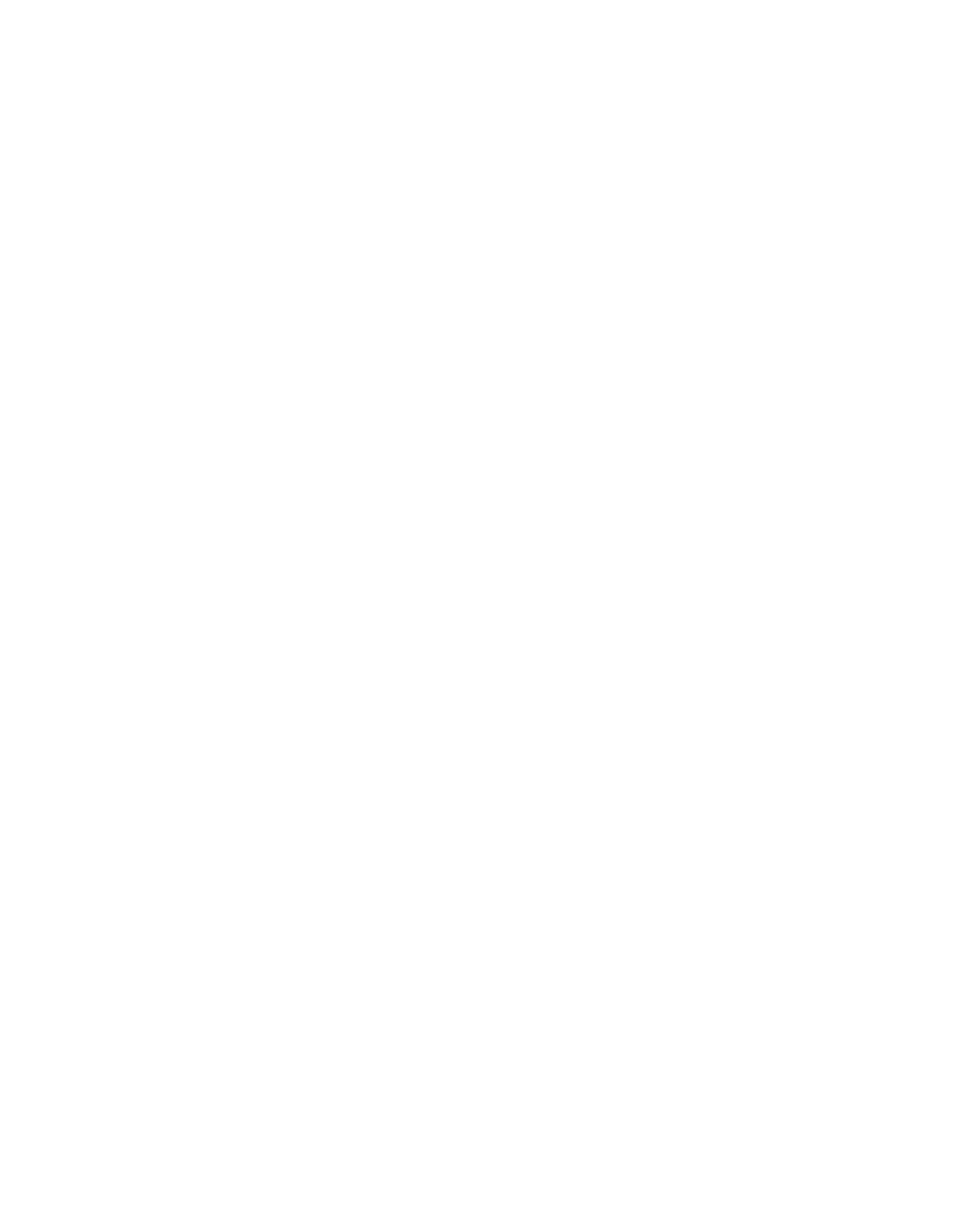## **Illinois**

### **Ann Alton, PT, DPT**

Physical Therapy *Practice / Clinic 1* Kirk Center for Healthy Living 16618 W 159th St Suite 401 & 402 Lockport, IL 60441 <https://ptsinc.org/> 815-383-0529 [annalton@ptsinc.org](mailto:annalton@ptsinc.org)

Type of clinic: Private

*This professional is a member of the International Consortium on EDS, HSD, and Related Disorders.*

### **Nichole Harju, DPT**

EDS, hypermobility, pediatrics

Creative Rehab 1 South Greenleaf Suite I Gurnee, IL 60031 [http://www.creativerehab.net](http://www.creativerehab.net/) 847-599-9171 [nharju@creativerehab.net](mailto:nharju@creativerehab.net)

Lilian Holm, PT, DPT Doctor of Physical Therapy, specializing in hypermobility syndromes, chronic pain and orthopedics

Lilian Holm Wellness 1570 Oak Avenue, Ste 101 Evanston, IL, 60201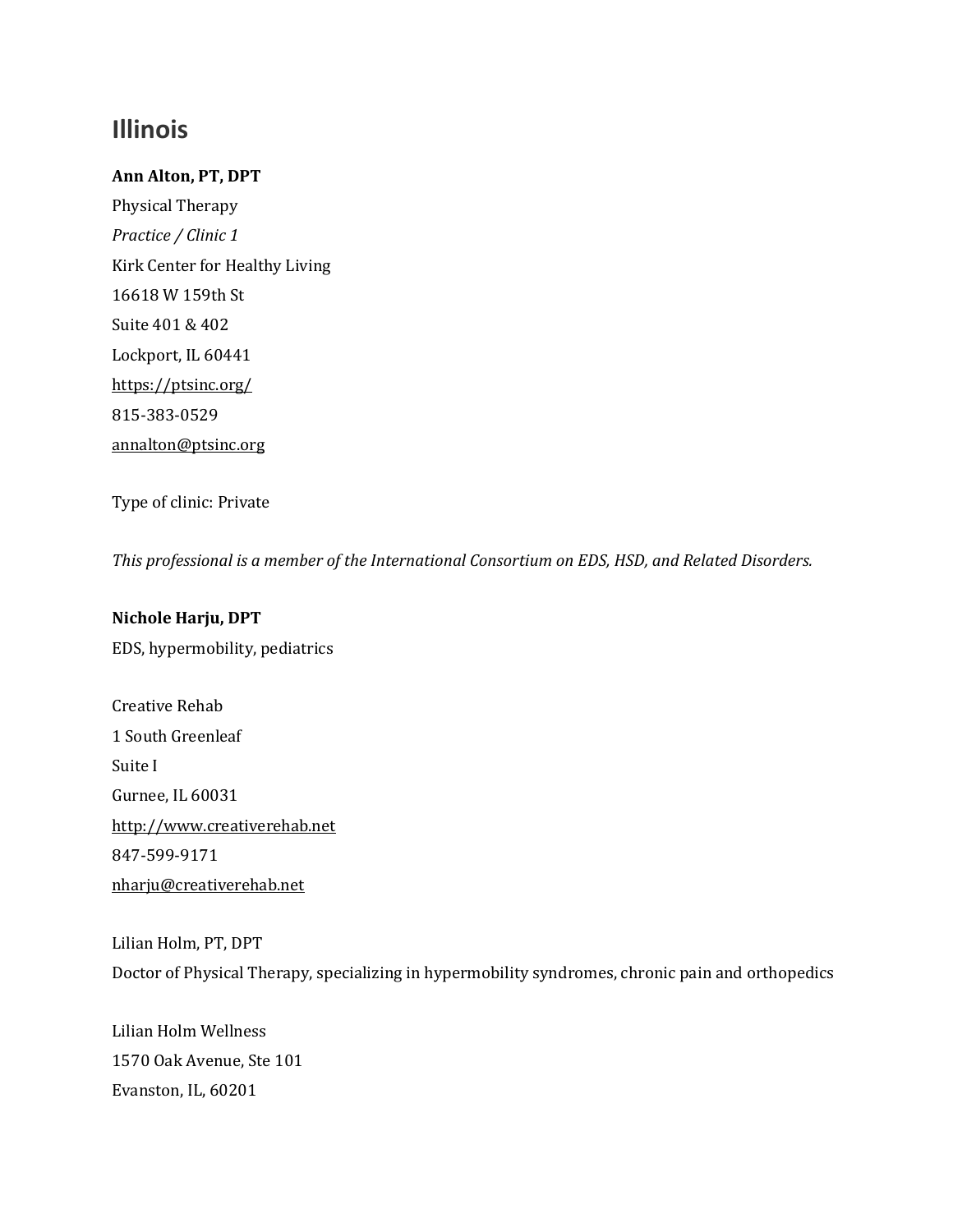[https://www.lilianholm.com](https://www.lilianholm.com/) 847-208-8063 [lilianholmpt@gmail.com](mailto:lilianholmpt@gmail.com) <https://lilianholmwellnessschedule.as.me/>

### **Catherine Lewan, PT, DPT, C-IAYT**

hypermobility/EDS, dysautonomia/POTS, pelvic floor dysfunction

Chicago Physical Therapists 3717 N Ravenswood Chicago, IL 60640 <http://www.catherinelewan.com/> (773) 770-3682 [dr.cat@catherinelewan.com](mailto:dr.cat@catherinelewan.com)

### **Megan Mills, PhD**

Health Psychologist: Cancer, Pain, Adjustment to Illness

Megan Mills PhD 2800 N Sheridan Rd Suite 108 Chicago, IL 60657 773-331-7690 [meganmills1983@gmail.com](mailto:meganmills1983@gmail.com)

Hospital affiliations:

• Amita/Presence/St. Joseph Hospital, Chicago, IL

#### **Wendy Wagner, PT, MPT**

Pediatric PT and EDS PT

Wendy4Therapy 3340 Empress Dr.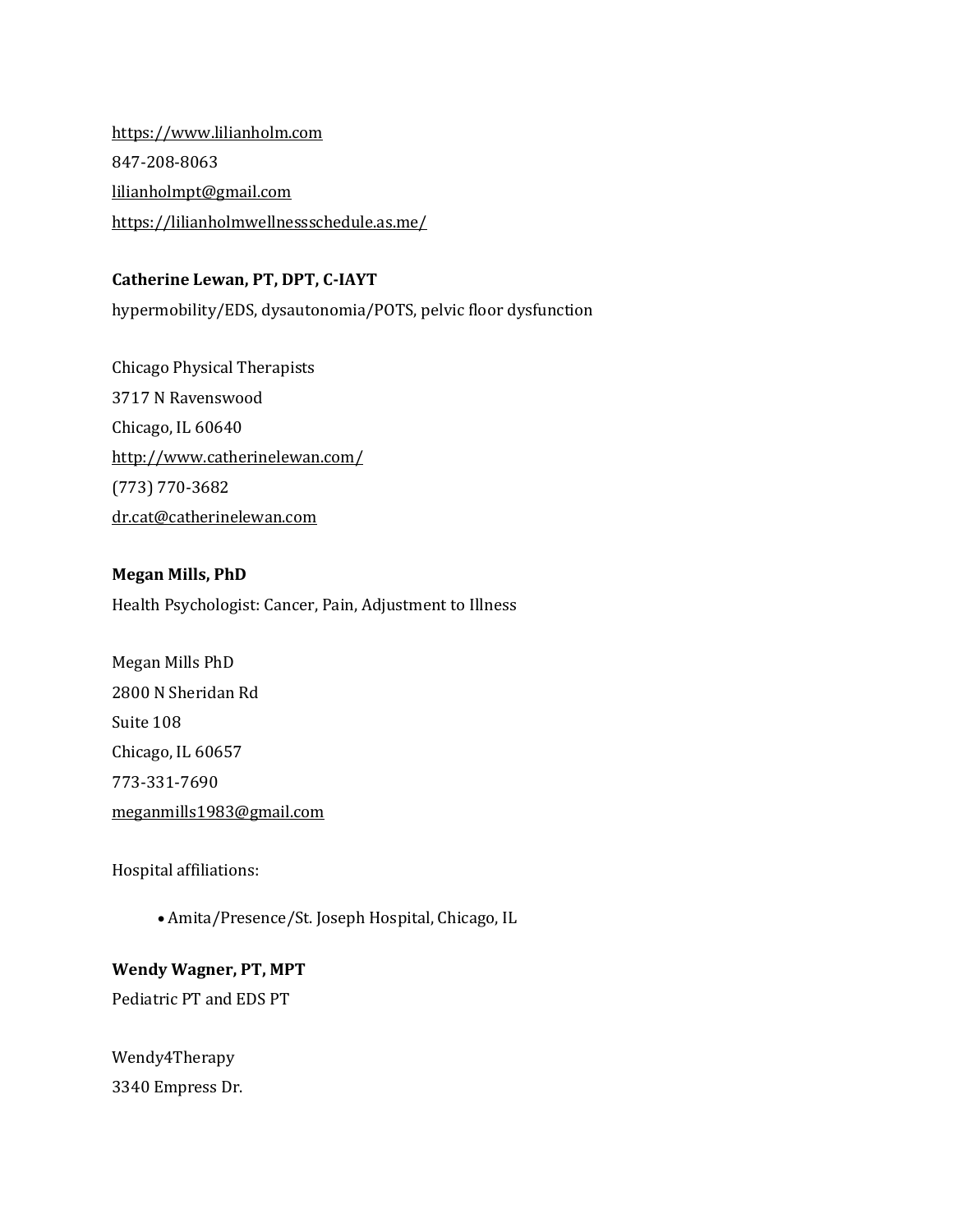Naperville, IL 60564 <http://www.wendy4therapy.com/> 630-664-8513 [wendy4therapy@gmail.com](mailto:wendy4therapy@gmail.com)

## **Ally Walker, DPT**

PT and DPT

Athletico Physical Therapy 557 S State St Chicago, IL 60605 <https://www.athletico.com/locations/printers-row/> 312-361-0261 [ally.walker@athletico.com](mailto:ally.walker@athletico.com)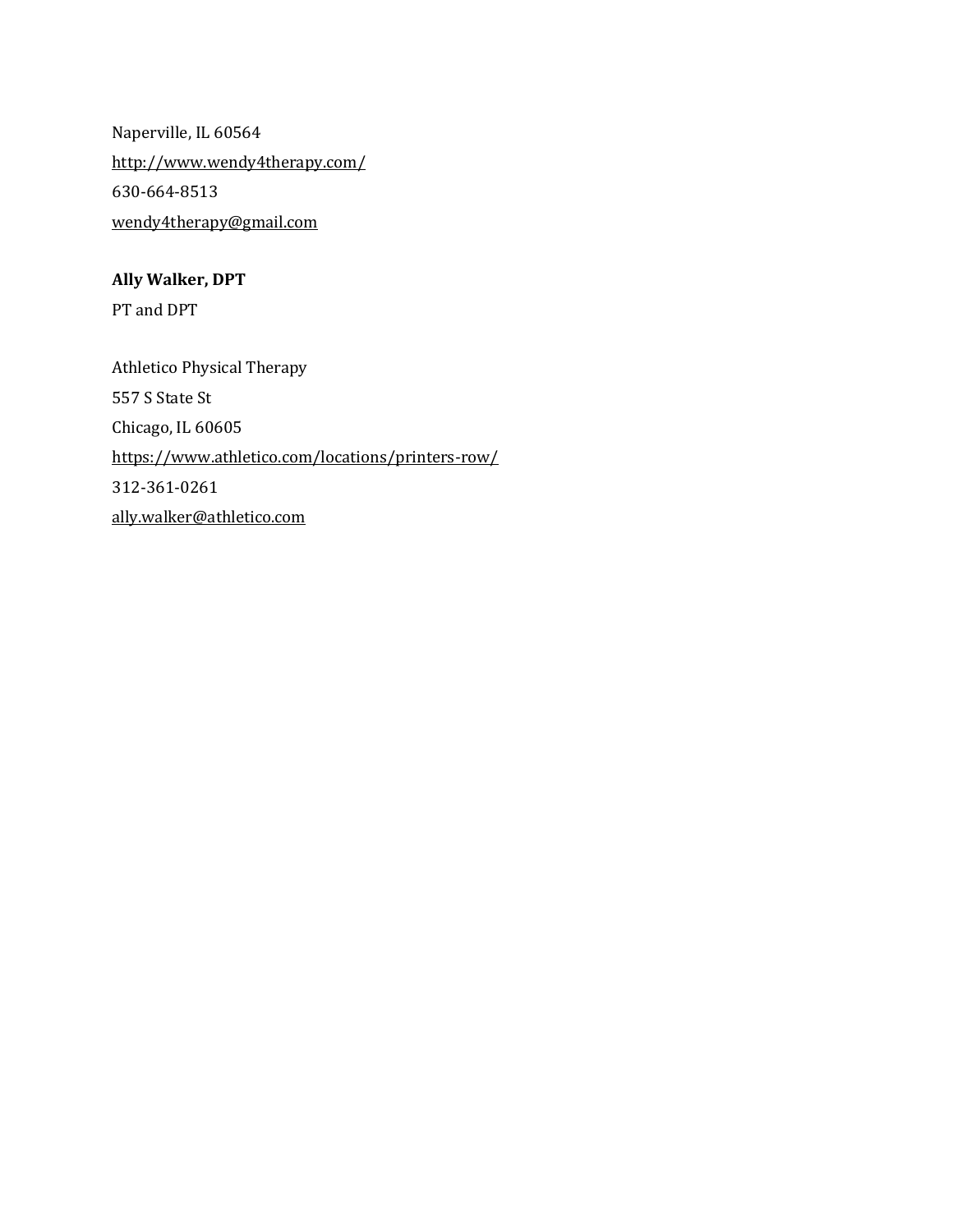## **Indiana**

## **Brian Horner, PT, Cert DN, CODN**

Physical Therapy, Joint pain, spine, orthopedics

*Practice / Clinic 1* Fast Track Physical Therapy 9082 E. US Highway 36 Avon, IN 46123 [https://www.fast-tracktherapy.com](https://www.fast-tracktherapy.com/)

*Practice / Clinic 2* Fast Track Physical Therapy 5641 Crawfordsville Rd. Indianapolis, IN 46224 [http://www.fast-tracktherapy.com](http://www.fast-tracktherapy.com/) 317-209-1900 [amie@fast-tracktherapy.com](mailto:amie@fast-tracktherapy.com)

### **Ryan Summitt, DPT**

PT, DPT, OCS, CSCS St. Vincent/Ascension 8550 Naab Road Suite 100 Indianapolis, IN 46260 317-338-3364 [ryan.summitt@ascension.org](mailto:ryan.summitt@ascension.org)

### **Ryan Wood, PT, DPT, MHA, OCS**

Board Certified Orthopedic Clinical Specialist

Forefront Therapy 101 NW 1st St, Suite 114 Evansville, IN 47708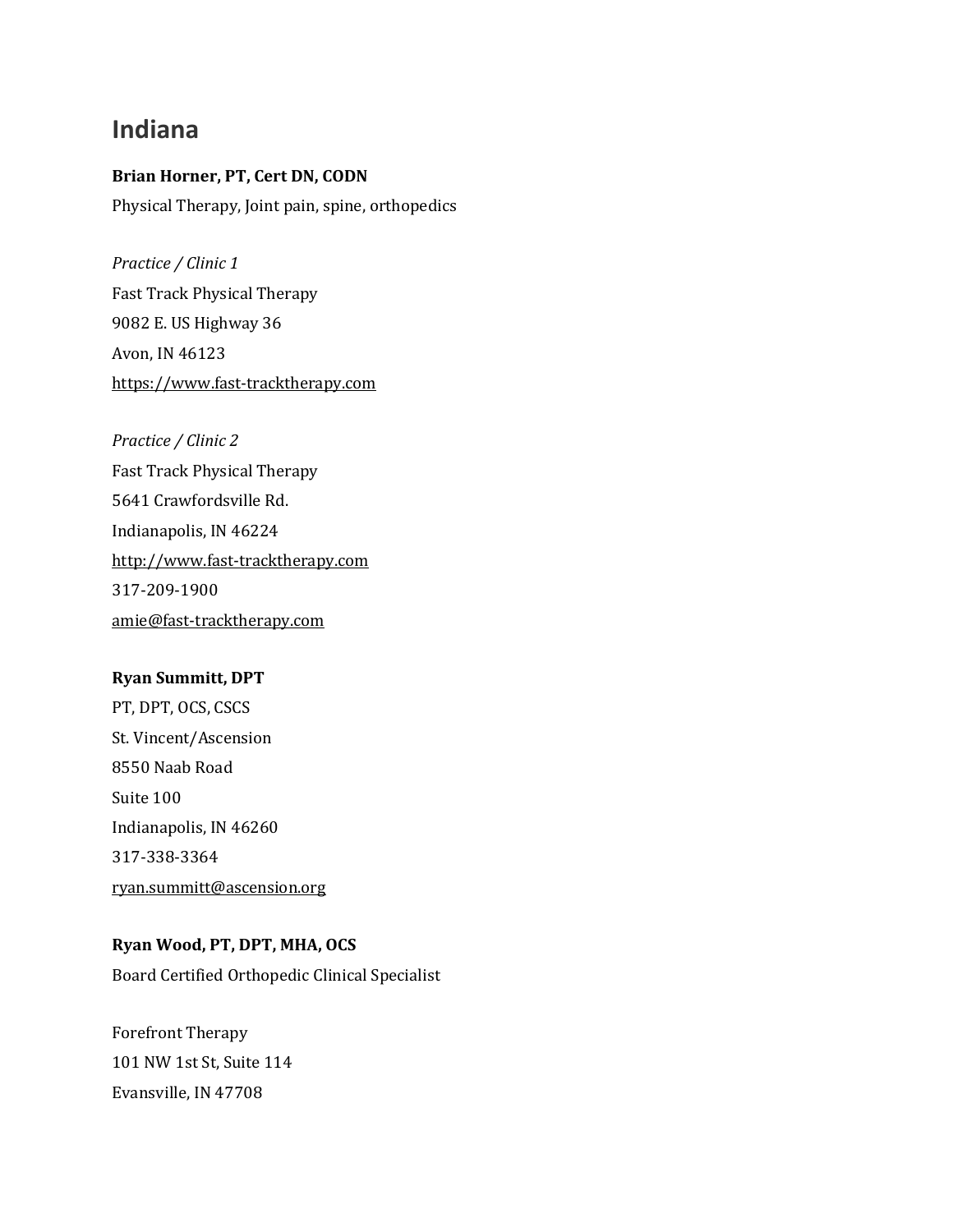United States <https://forefronttherapy.org/> 812-402-0444 [ryan@forefronttherapy.org](mailto:ryan@forefronttherapy.org)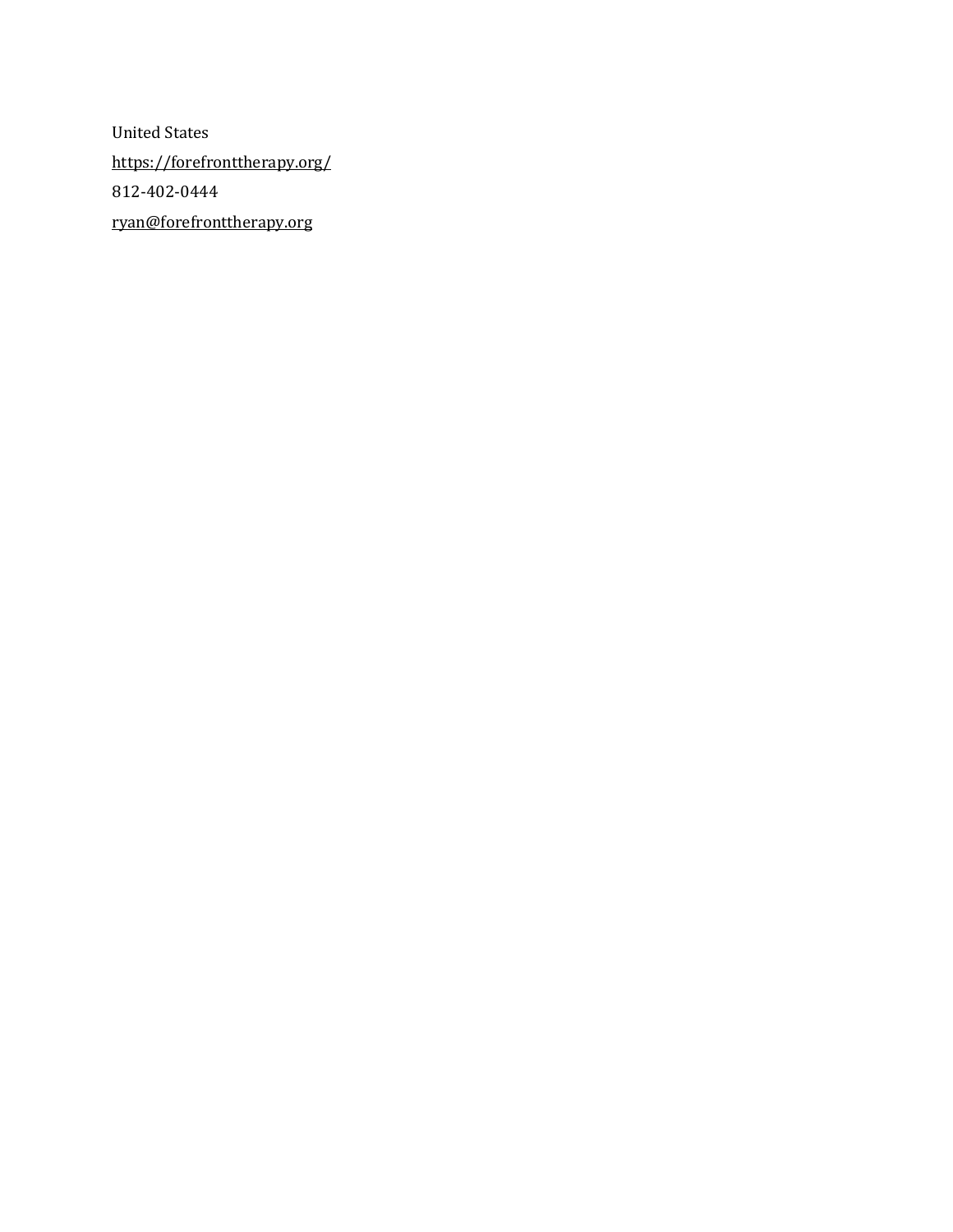## **Iowa**

## **Danielle Brachman, DPT, OCS, FAAOMPT**

**Orthopedics** 

Physical Therapy Solutions 107 S. 11th St. Suite 1 Manchester, IA 52057 <https://www.ptsiowa.com/> 563-927-1499 [danielleb@ptsiowa.com](mailto:danielleb@ptsiowa.com)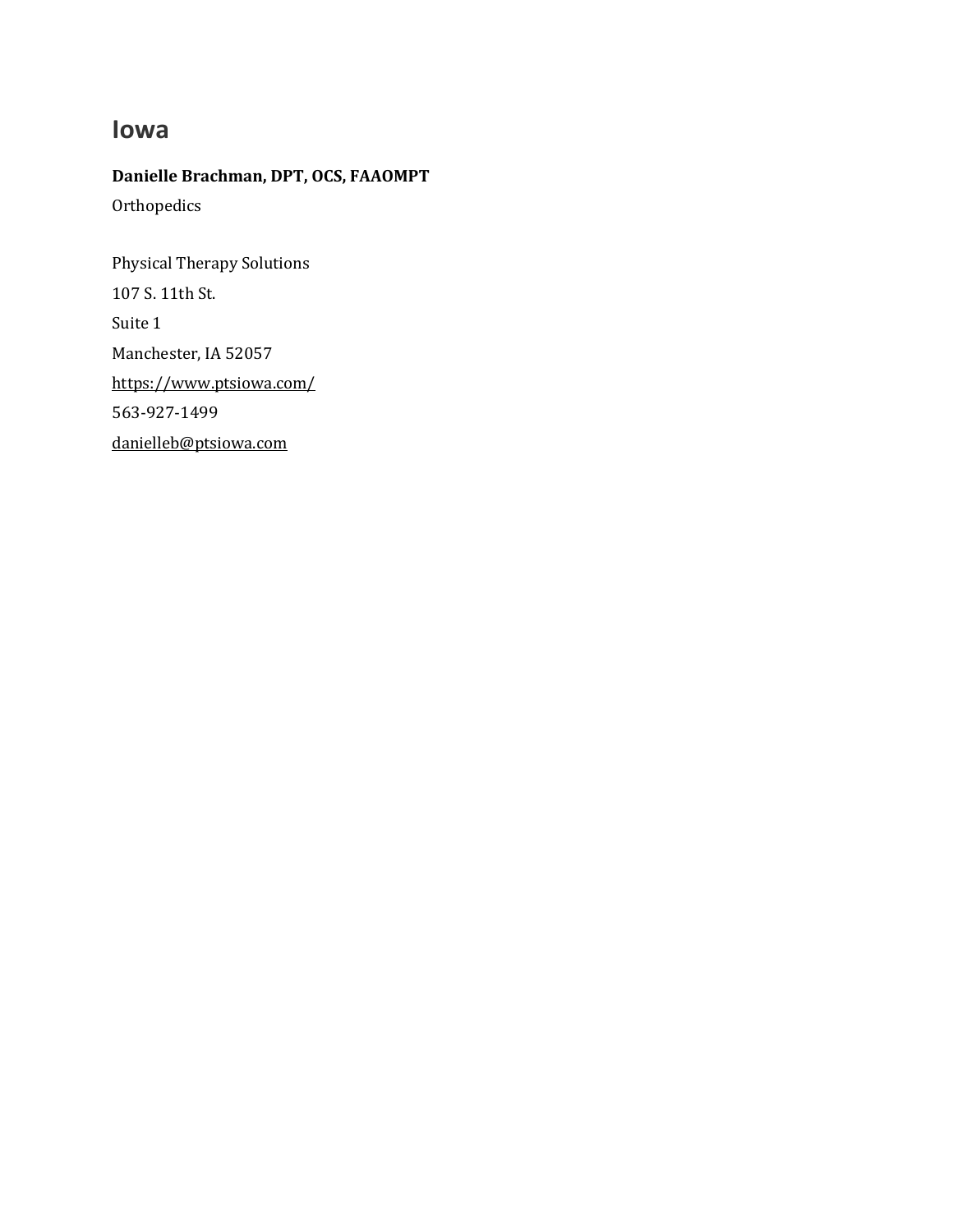## **Kansas**

[/show\_more]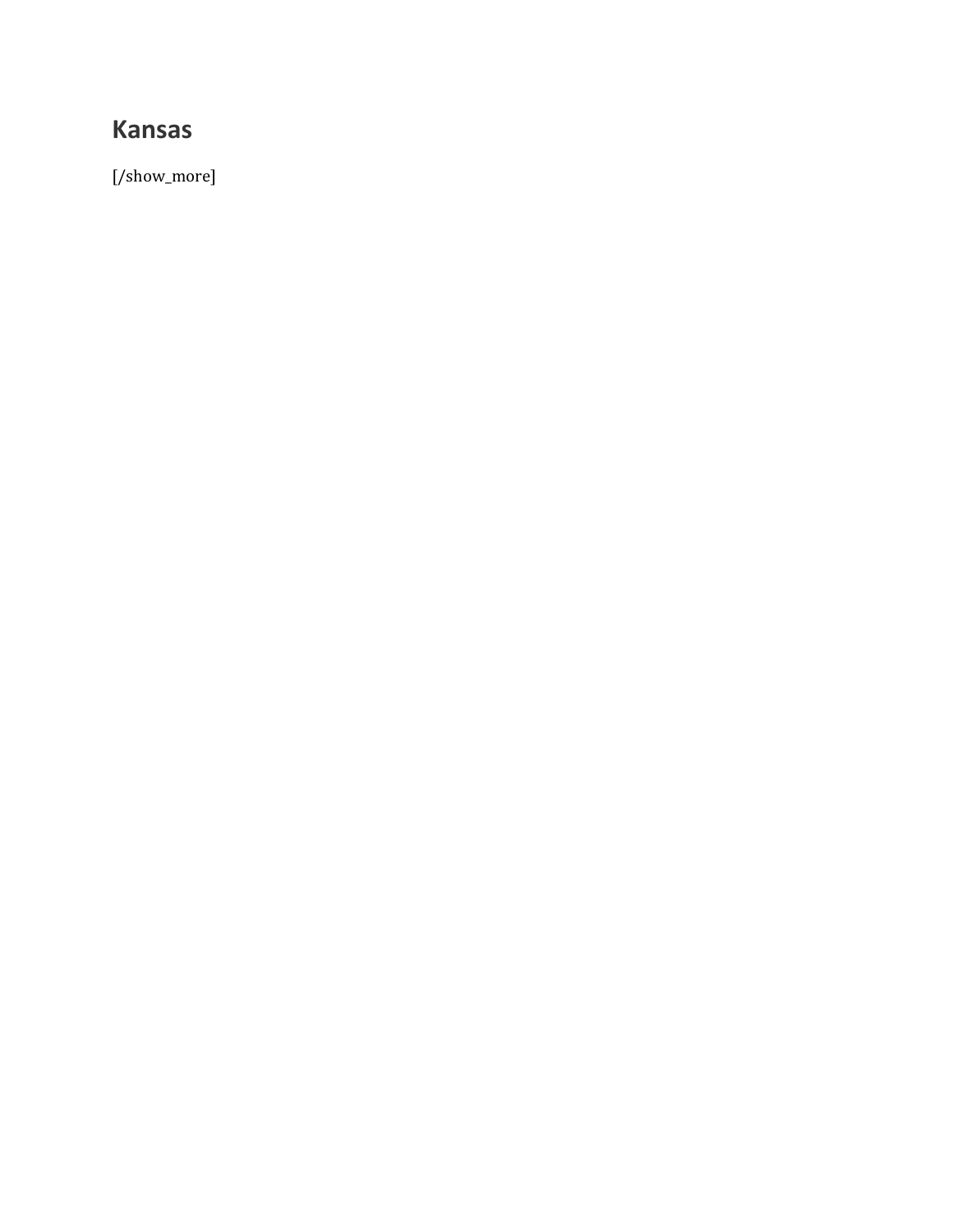# **Kentucky**

## **Elaine DeSario, OD, Diplomate, ABO Optometry**

Louisa Eye Care 112 South Vinson Ave. Louisa, KY 41230 <https://www.louisaeye.com/> 606-638-4731 [Louisaeyes@gmail.com](mailto:Louisaeyes@gmail.com)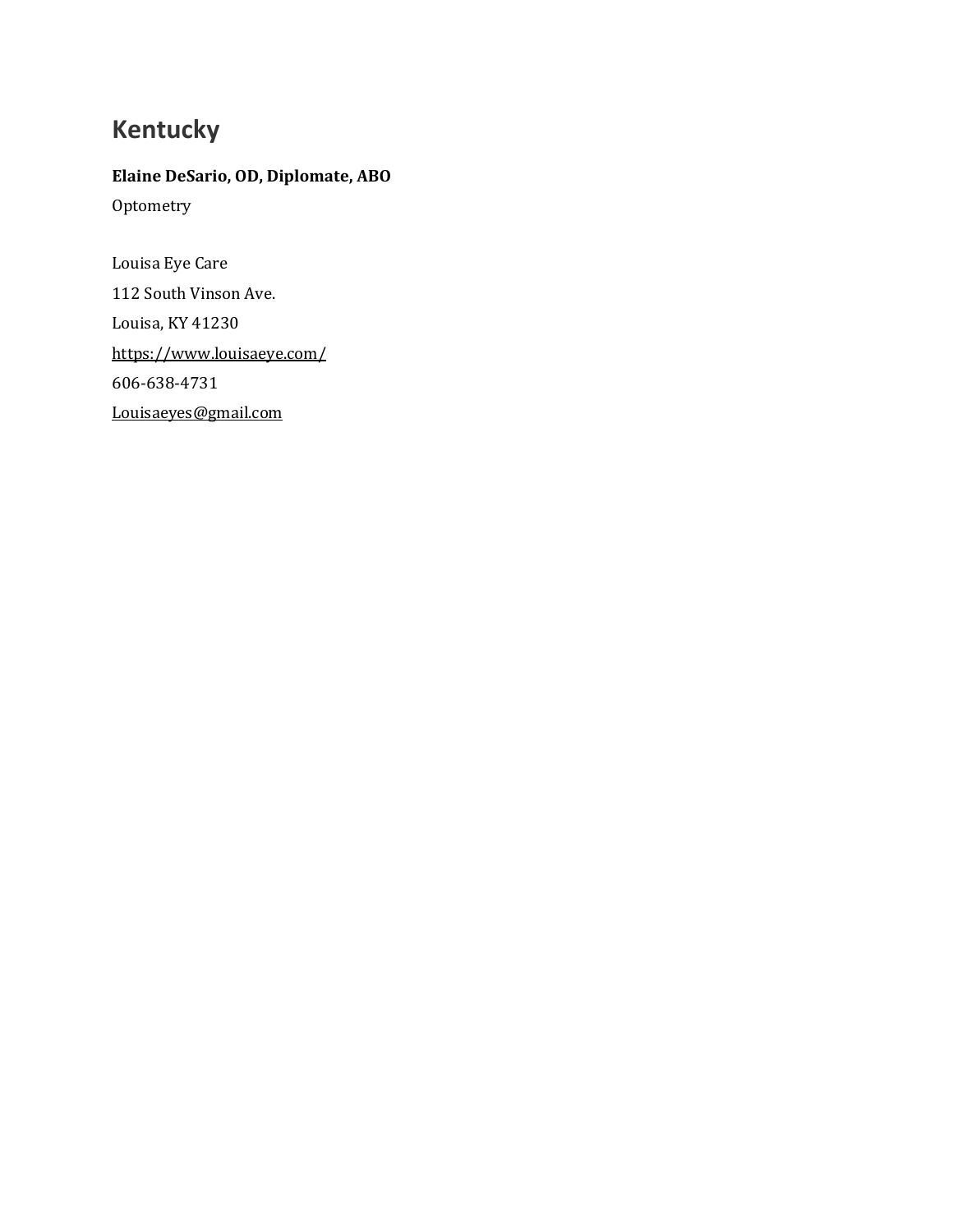## **Maryland**

## **Alreen Day Alfonso, PT, DPT, CIMT, OCS, CMTPT, CKTP, Cert DN**

Physical Therapy, Dry Needling

Beat Physical Therapy 5840 Banneker Rd, Suite 230 Columbia, MD 21044 <https://www.ibeatrehab.com/> 410-884-0000 [help@ibeatrehab.com](mailto:help@ibeatrehab.com)

## **Michael April, MD** PM&R

Pain and Injury Center of Greater Washington 6000 Executive Blvd. #602 Rockville, MD 20852 <http://www.end-suffering.com/> 301-770-6301 [frontdesk@gwpaincenter.com](mailto:frontdesk@gwpaincenter.com)

### **Claudiu Austin, MD, MPH**

Doctors Community Hospital 1010 Wayne Ave Suite 420 Silver Spring, MD 20910 240-499-4191, fax 999-511-6783 [dr.austin@yahoo.com](mailto:dr.austin@yahoo.com)

Hospital affiliations: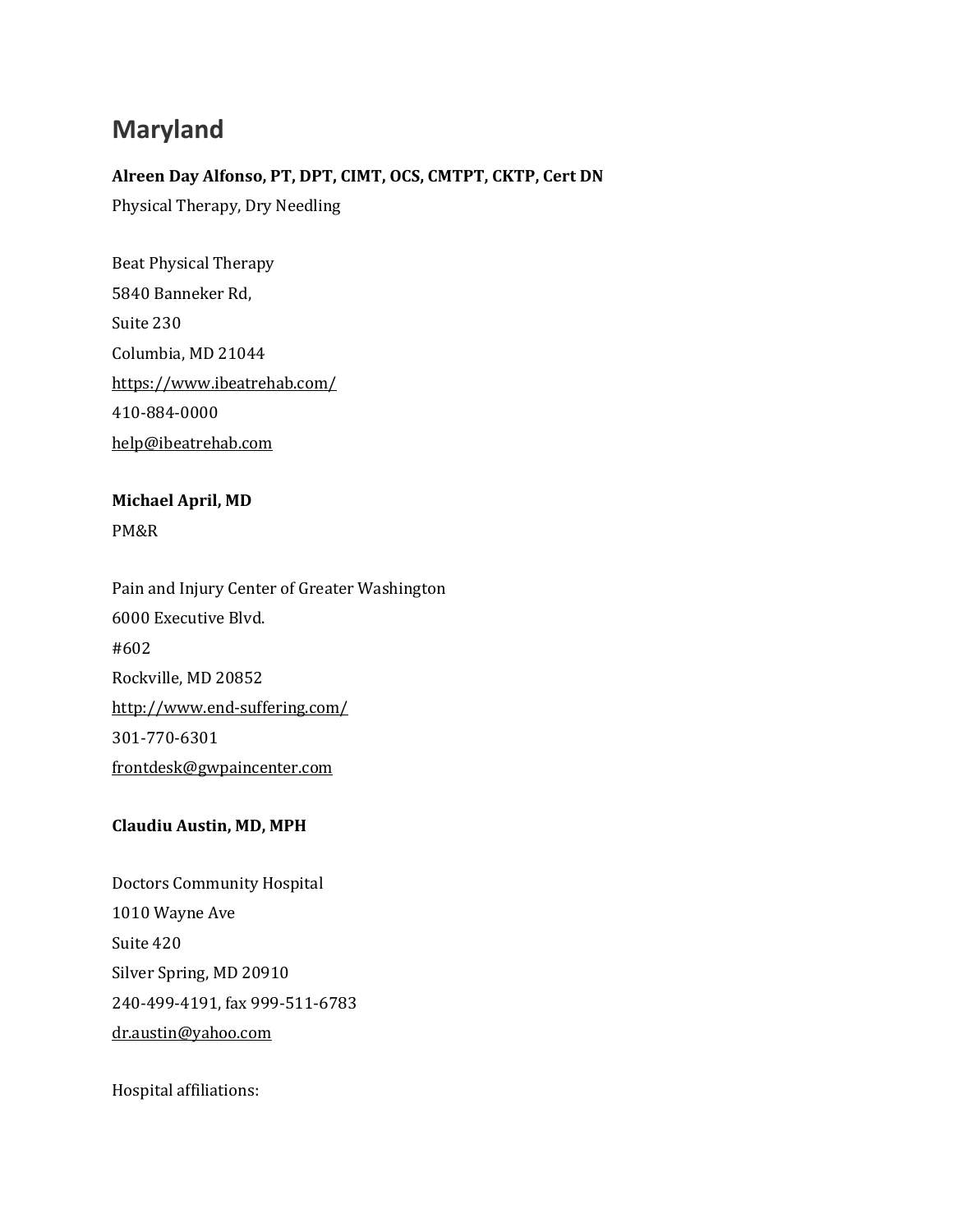- Washington Adventist Hospital
- Shady Grove Adventist Hospital
- Sinai Hospital Baltimore

*This professional is a member of the International Consortium on EDS, HSD, and Related Disorders.*

#### **Jennifer Balducci, PT, MSPT, Cert MDT**

**Orthopedics** 

914 Bay Ridge Road Suite 212 Annapolis, MD 21403 [http://www.oneptfw.com](http://www.oneptfw.com/)

410-280-0914 [one.ptwf@gmail.com](mailto:one.ptwf@gmail.com)

#### **Stephanie Bathurst, LCMFT**

Sex Therapy, Relationship Therapy, Psychotherapy for pain management, anxiety, depression, trauma, adjustment disorders.

Bathurst Family Therapy, LLC. 21 Deep Powder Ct. Woodstock, MD 21163-1110 <https://www.bathurstfamilytherapy.com/> 215-692-2461 [BathurstFamilyTherapy@gmail.com](mailto:BathurstFamilyTherapy@gmail.com)

**JR Bucklin, PT, CF-L1** Physical Therapy

Cornerstone Physical Therapy 5300 Westview Drive Suite 108 Frederick, Maryland 21703 United States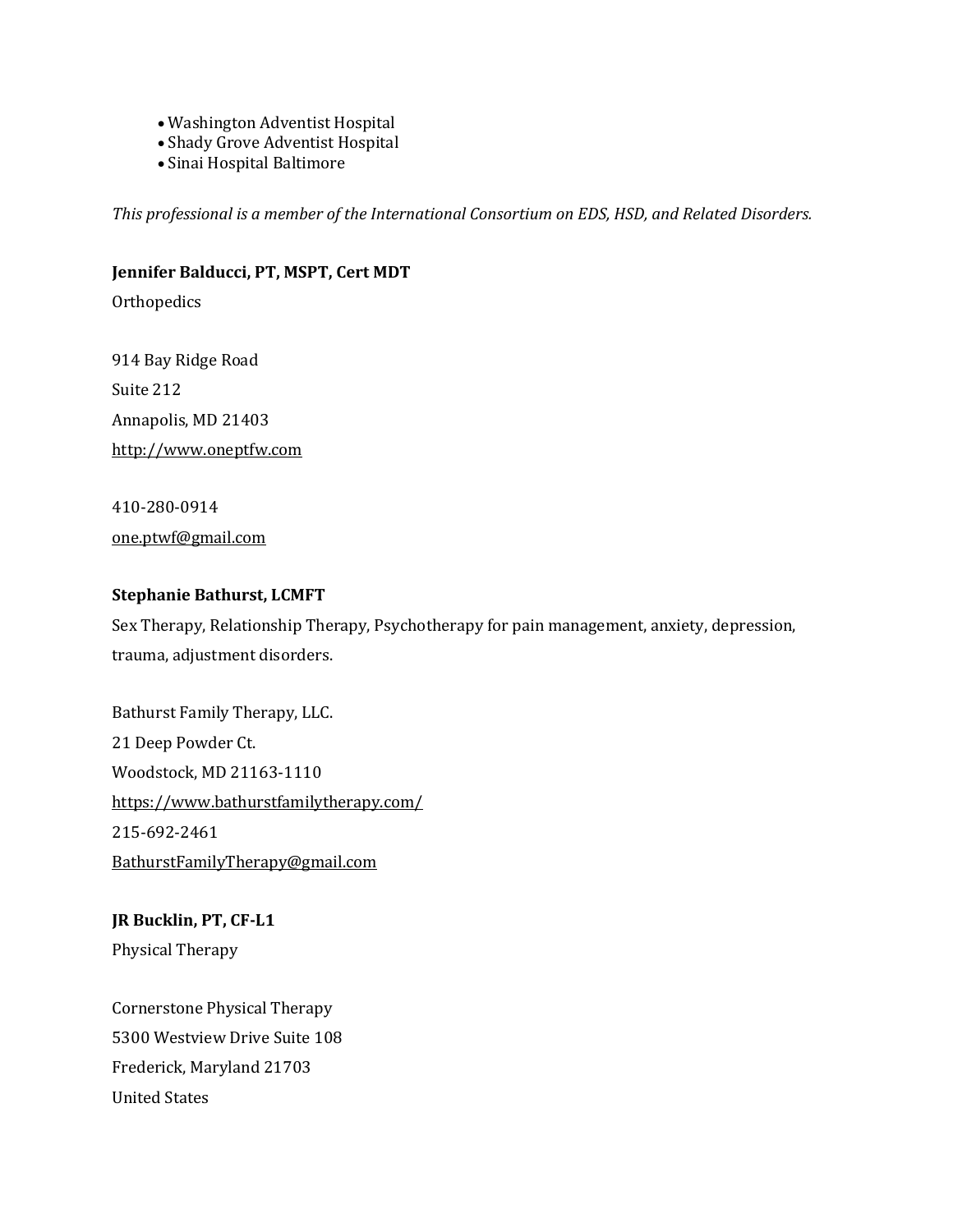<http://www.cornerstonept.net/> 301-732-4754 [info@cornerstonept.net](mailto:info@cornerstonept.net)

**Lillian Byington, PT, DPT, OCS, CMPT** PT

Life Bridge Physical Therapy 1364 Martin Blvd Suite 5 Middle River, MD, 21220

[https://www.novacare.com/community/baltimore-metro-northwest](https://www.novacare.com/community/baltimore-metro-northwest-maryland/center/?id=50023&ty=xt)[maryland/center/?id=50023&ty=xt](https://www.novacare.com/community/baltimore-metro-northwest-maryland/center/?id=50023&ty=xt) 410-686-3600 [lbyington@novacare.com](mailto:lbyington@novacare.com)

**Jan Dommerholt, PT, DPT, DAIPM**

Physical Therapy

*Practice / Clinic 1* Bethesda Physiocare 4405 East West Highway Suite 403 Bethesda, MD 20814-4535 [http://www.bethesdaphysiocare.com](http://www.bethesdaphysiocare.com/)

*Practice / Clinic 2* PhysioFitness 11140 Rockville Pike Suite 303 Rockville, MD 20852 [http://www.physiofitnesspt.com](http://www.physiofitnesspt.com/)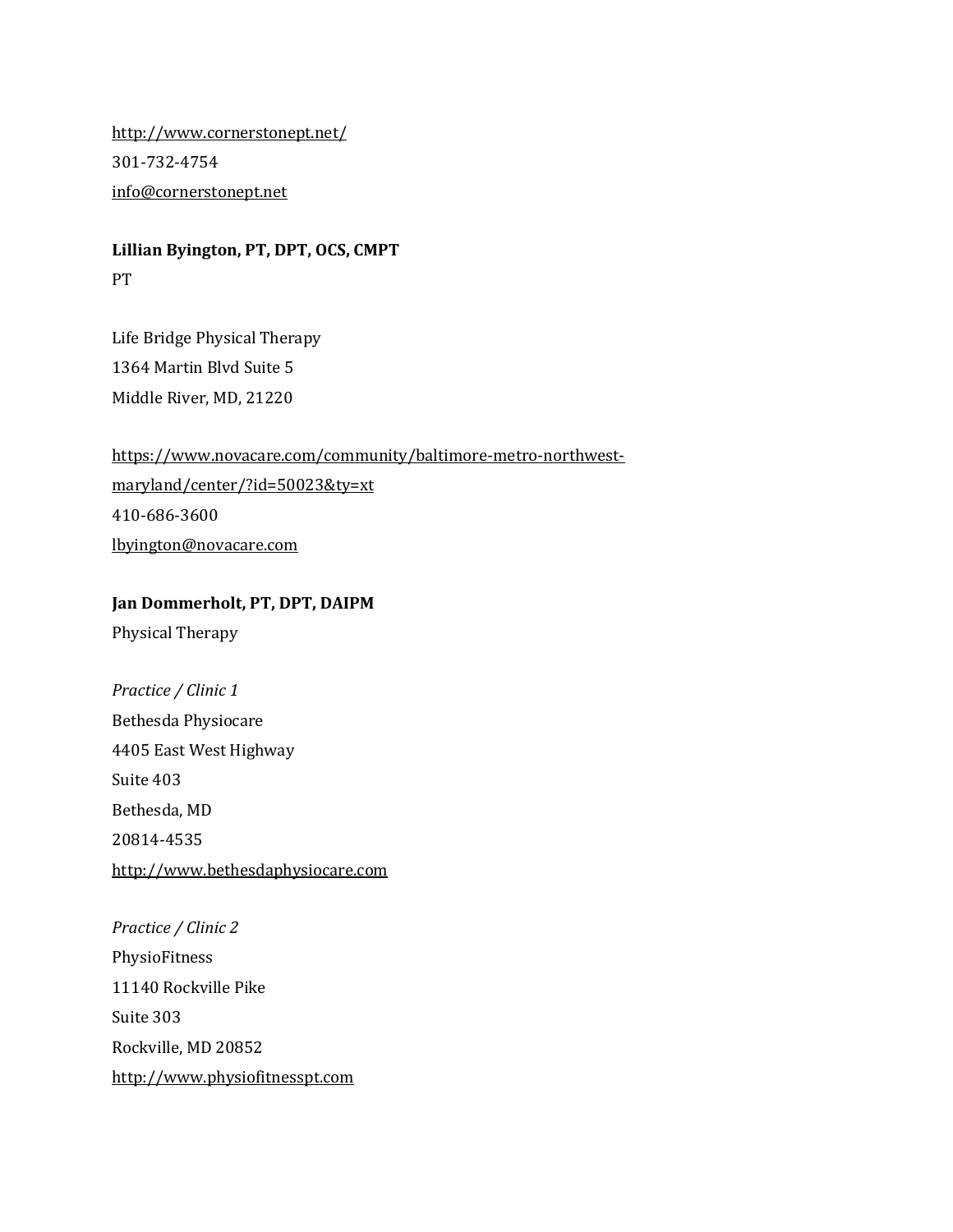301-656-5613 [info@bpcemail.com](mailto:info@bpcemail.com)

*This professional is a member of the International Consortium on EDS, HSD, and Related Disorders.*

### **Michelle Finnegan, PT**

Physical therapy

Bethesda Physiocare 4405 East West Hwy Suite 403 Bethesda, MD 20850 [http://www.bethesdaphysiocare.com](http://www.bethesdaphysiocare.com/) 301-656-5613 [finnegan@bpcemail.com](mailto:finnegan@bpcemail.com)

*This professional is a member of the International Consortium on EDS, HSD, and Related Disorders.*

### **Lauren Haines, PT, DPT, ATC**

Physical Therapy The Jackson Clinics Physical Therapy – Hagerstown 17301 Valley Mall Rd Inside the OneLife Fitness Center at the Valley Mall Hagerstown, MD 21740 <https://thejacksonclinics.com/> 240-850-2002 [LHaines@thejacksonclinics.com](mailto:LHaines@thejacksonclinics.com)

## **S. Shar Hashemi, MD, FACS**

Nerve Bone & Joint Institute Maryland

7500 Greenway Center Drive Suite 520 Greenbelt, MD 20770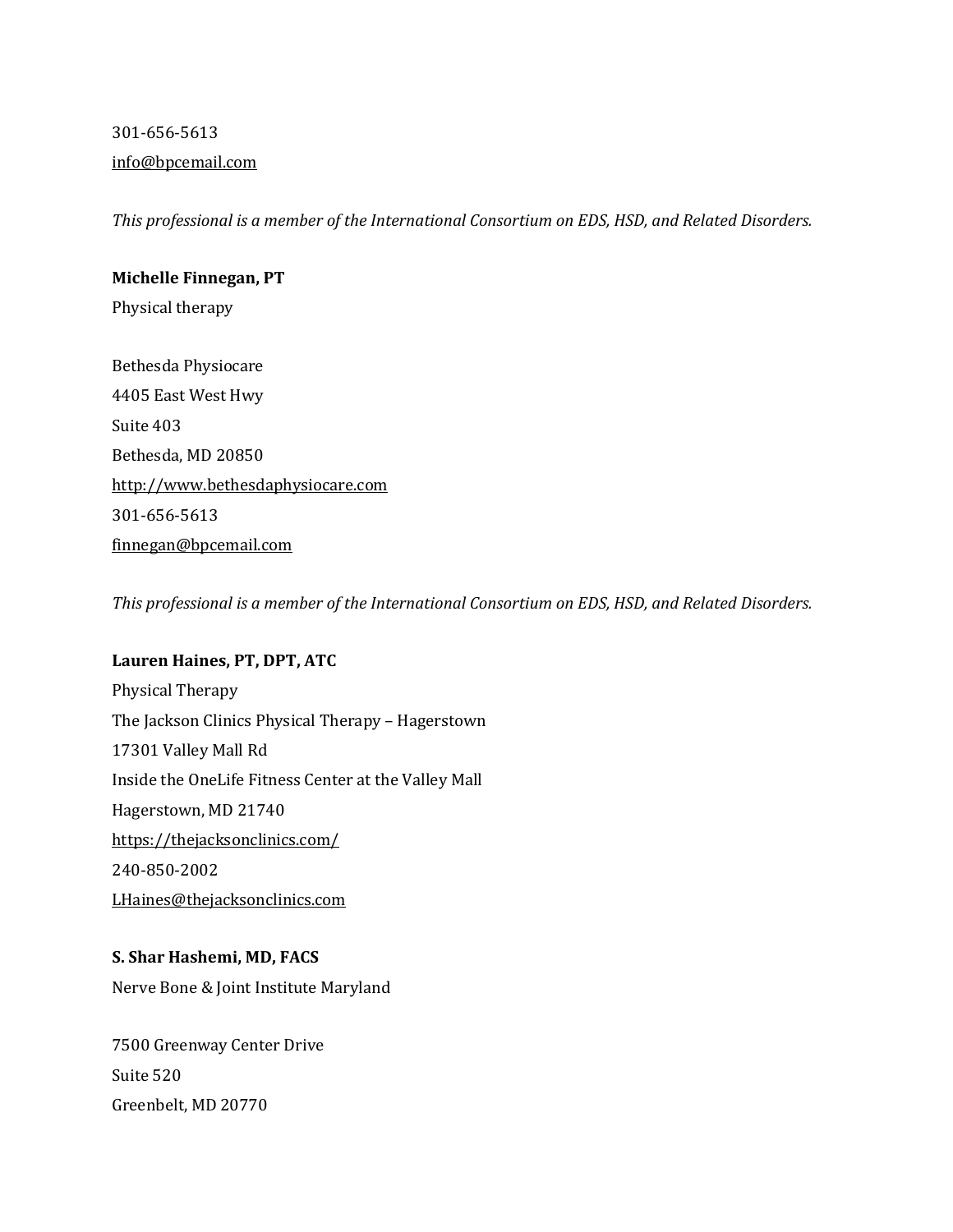<http://www.nerveboneandjoint.com/> 301-220-2127 [patients@nerveboneandjoint.com](mailto:patients@nerveboneandjoint.com)

Hospital affiliations:

- DCHUX
- George Washington University Hospital

### **Fraser Henderson, MD**

Specializing in craniocervical (CCI) , atlantoaxial (AAI) and spinal instability, occult tethered cord and Chiari malformation

The Metropolitan Neurosurgery Group 1010 Wayne Avenue Suite 420 Silver Spring, MD 20910 [http://www.metroneurogroup.org](http://www.metroneurogroup.org/) 301-557-9049 [tteriniti@metroneurogroup.com](mailto:tteriniti@metroneurogroup.com)

Hospital affiliations:

- DOCTORS COMMUNITY HOSPITAL
- HOLY CROSS HOSPITAL
- GREATER BALTIMORE MEDICAL CENTER

*This professional is a member of the International Consortium on EDS, HSD, and Related Disorders.*

### **Kimberly Kandra**

Pilates, Physical exercise

Kimmotion Pilates 1119 MD Route 3 N Suite 201 Crofton, MD 21114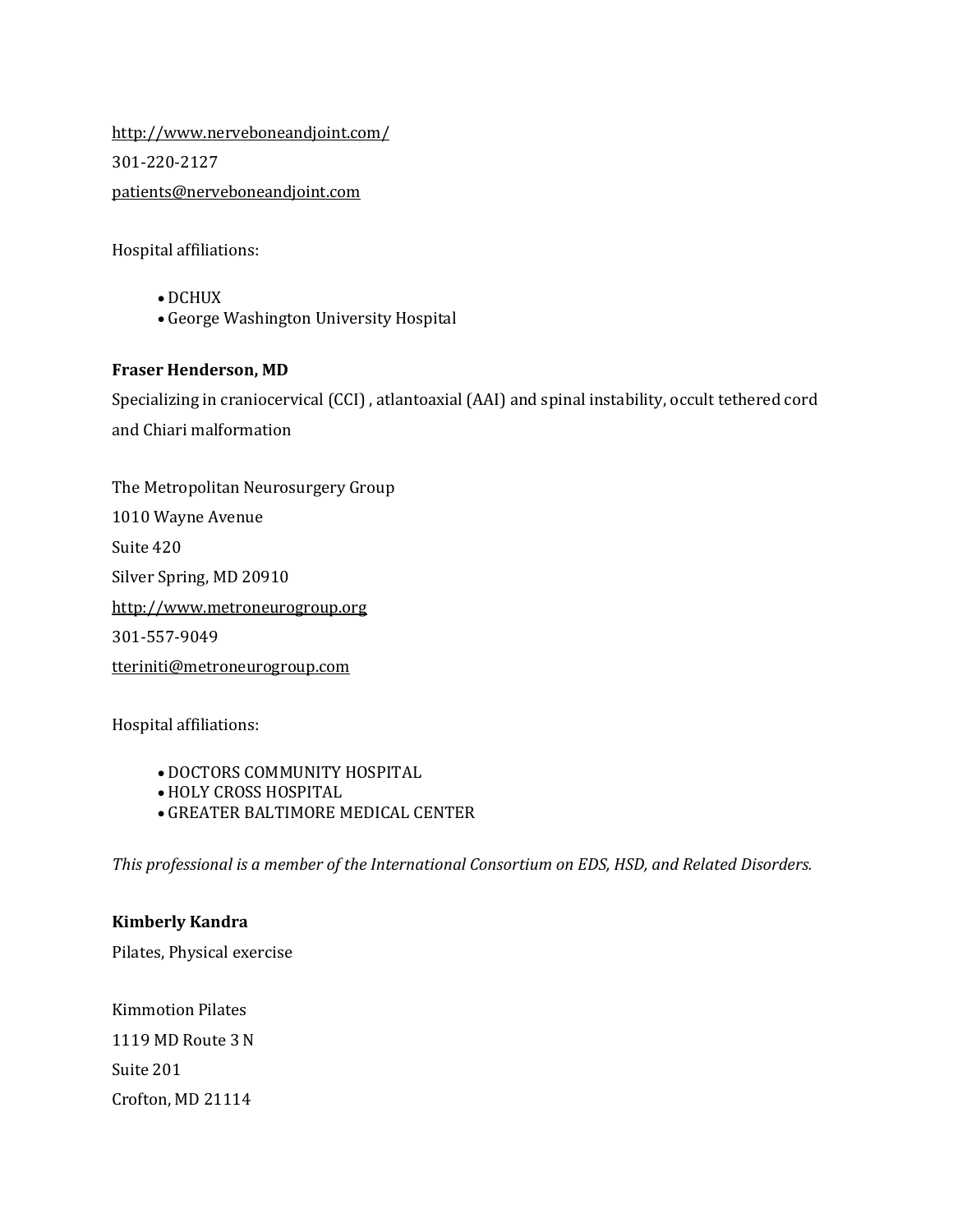[http://www.kimmotionpilates.com](http://www.kimmotionpilates.com/) 410-459-7312 [kimmotionpilates@gmail.com](mailto:kimmotionpilates@gmail.com)

### **Nathan Mayberry, PT, DPT, OCS, CMTPT, CSCS**

Orthopedic Specialists, Dry Needling, Pain Management, Myofascial Pain, Externally Focused Exercise,

*Practice / Clinic 1* Mayberry Physiotherapy LLC 1119 MD 3 North Suite 201 Gambrills, MD, 21054

*Practice / Clinic 2* Bethesda Physiocare 4405 East-West Highway Bethesda, MD 20814

410-693-0280 [mayberryphysio@gmail.com](mailto:mayberryphysio@gmail.com)

<http://physiofitnesspt.com/>

## **William (Rob) Satriano, PT, DPT, CMTPT, MLDT**

Chronic Pain Management, Trigger Point Dry Needling, Myofascial Release, Rehabilitative Yoga and Pilates Training

*Practice / Clinic 1* Bethesda Physiocare 4405 East West Highway #403 Bethesda, MD 20814 [http://www.bethesdaphysiocare.com](http://www.bethesdaphysiocare.com/)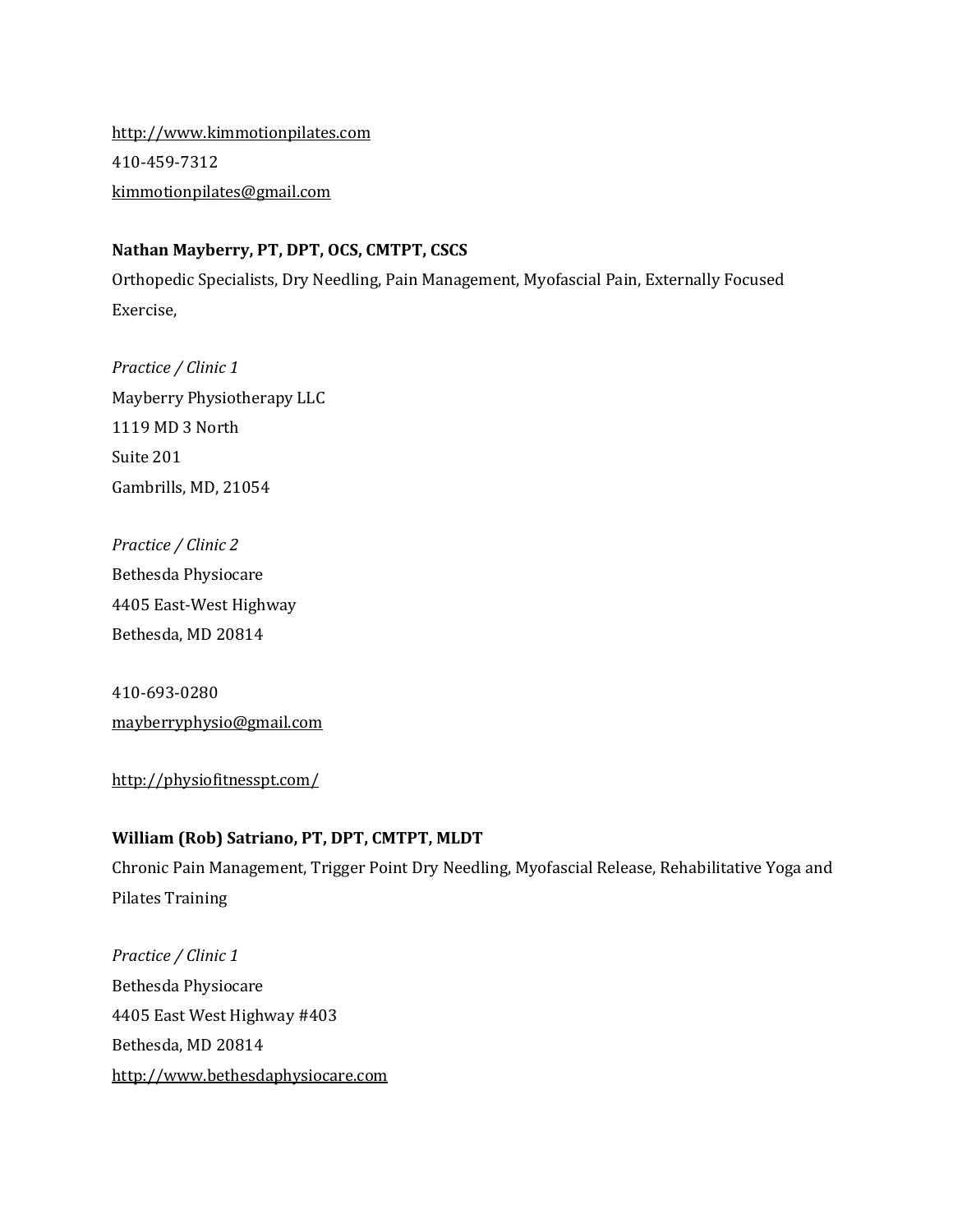*Practice / Clinic 2* Rob Satriano Physiotherapy 1421 Clarkview Rd. #206 Baltimore, MD 21209 [http://www.robsatriano.com](http://www.robsatriano.com/)

443-465-9364 [rob@robsatriano.com](mailto:rob@robsatriano.com)

Type of clinic:

*This professional is a member of the International Consortium on EDS, HSD, and Related Disorders.*

**Eric Singman, MD PhD** Neuro-ophthalmology

Wilmer General Eye Services @ Johns Hopkins Hospital General Eye Services Division, Wilmer B-29 600 N. Wolfe St. Baltimore, MD 21287 <https://www.hopkinsmedicine.org/profiles/results/directory/profile/3740277/eric-singman> 410-955-5080 [esingma1@jhmi.edu](mailto:esingma1@jhmi.edu)

Hospital affiliations:

• Johns Hopkins Hospital

### **Anne Wellington-Goldsmith, PT, MPT**

Physical therapy

Arthritis and Rehabilitation Therapy Services / Arthritis and Rheumatism Associates, P.C. 2730 University Boulevard West Suite 714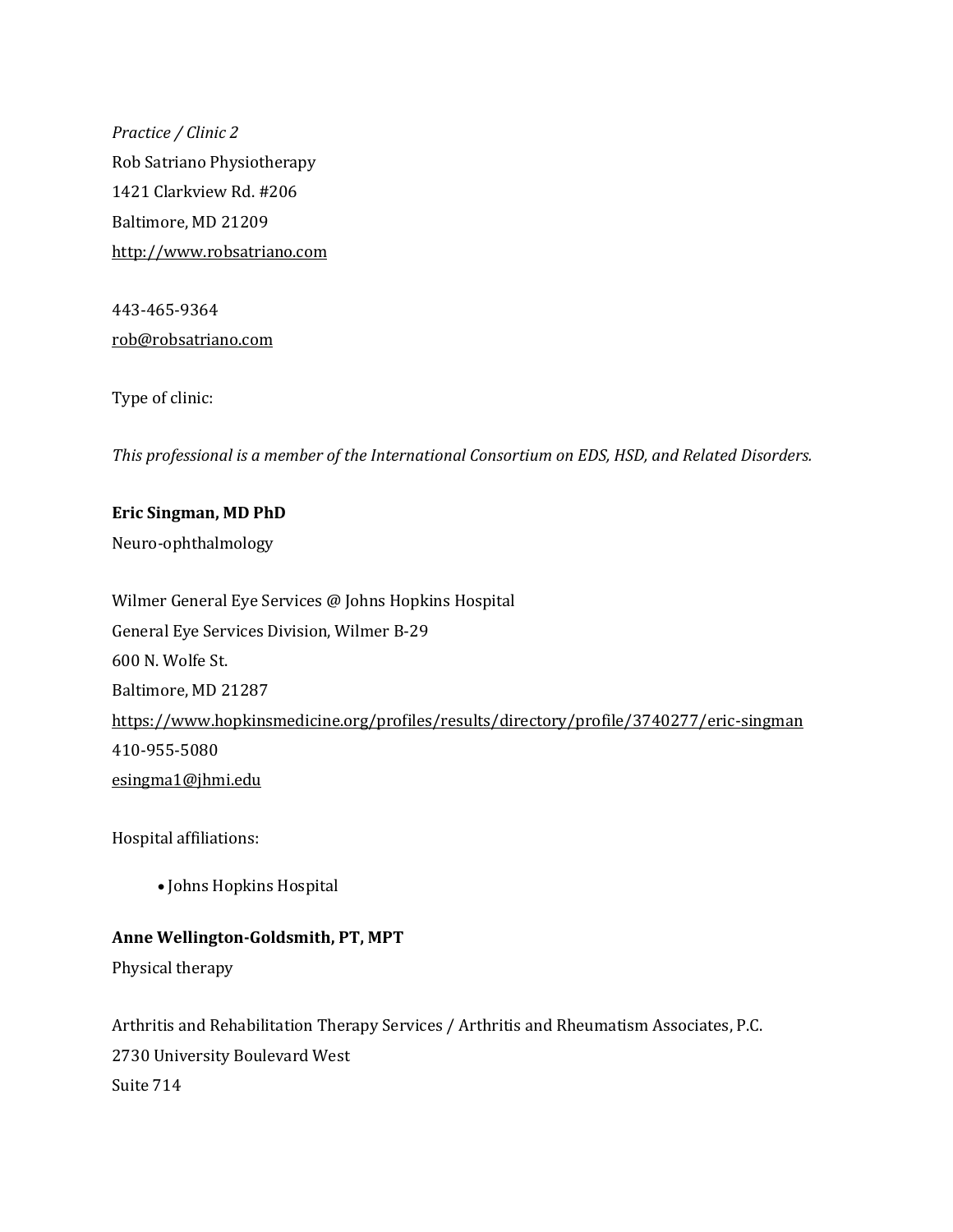Wheaton, MD 20906 <http://www.arapc.com/> 301-942-2520 [awellington@arapc.com](mailto:awellington@arapc.com)

#### **Russell Rothenberg, MD**

Rheumatology

Russell Rothenberg, MD, Chtd. 10215 Fernwood Road, Suite 401 Bethesda, MD 20817 United States <http://www.russellrothenbergmd.com/> 301-571-CARE (2273) [Dr.R@RussellRothenbergMD.com](mailto:Dr.R@RussellRothenbergMD.com)

#### **Chelsea Whitaker, MS occupational therapy**

Occupational Therapy on horseback, service dog training *Practice / Clinic 1* Taking The Lead, Inc. 21000 Slab Bridge Rd Freeland, MD, 21053

[http://www.takingthelead.org](http://www.takingthelead.org/) 443-690-1176 [Info@takingthelead.org](mailto:Info@takingthelead.org)

#### **Alissa Zingman, MD MPH**

Musculoskeletal Preventive Medicine

PRISM Spine and Joint 1010 Wayne Ave Silver Spring, MD 20910 [http://www.prismspineandjoint.com](http://www.prismspineandjoint.com/)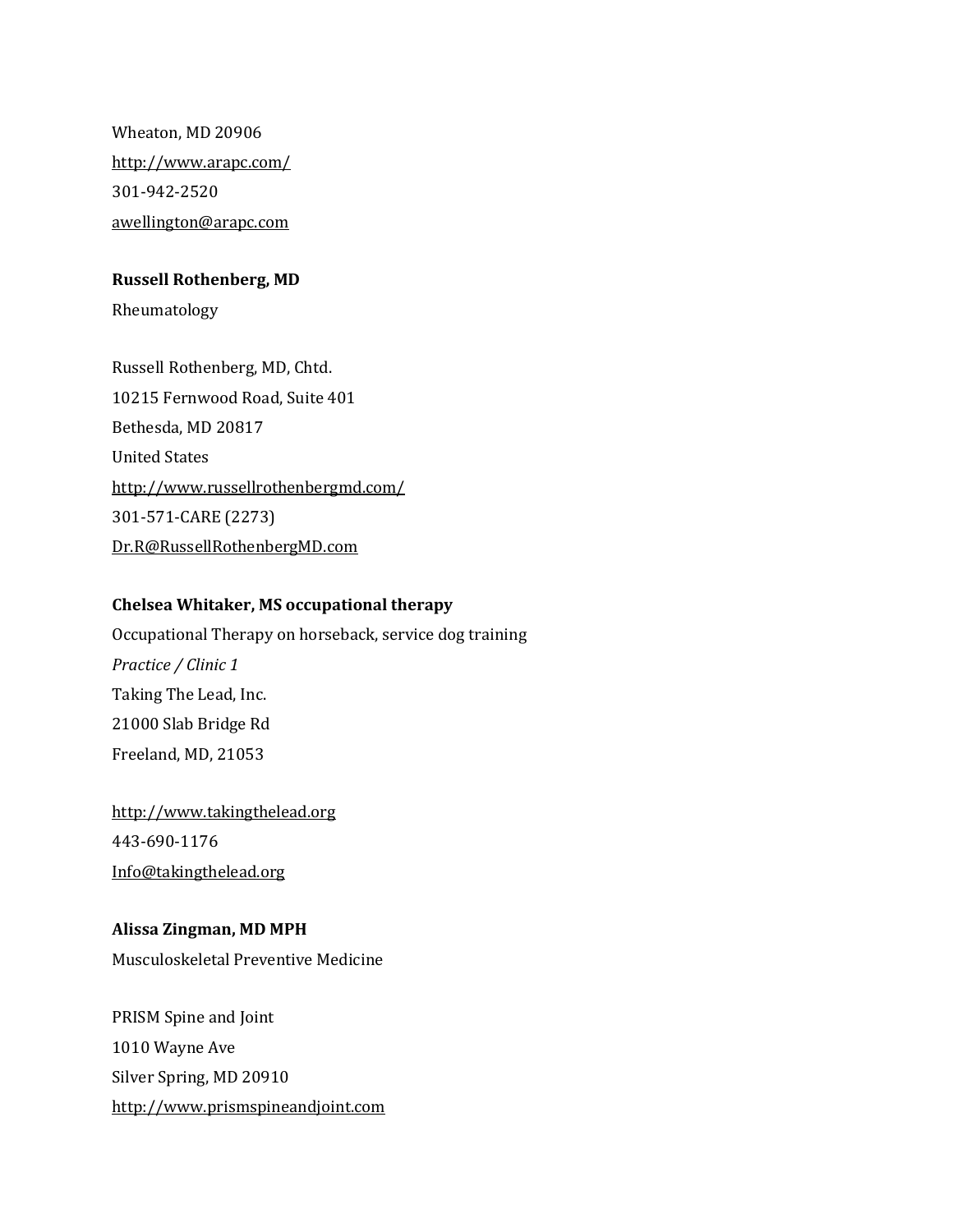240-600-0177 [drzingman@prismsj.com](mailto:drzingman@prismsj.com)

## **Kenneth Fish, DO, D.C.**

DO (China Medical College, Taichung Taiwan) , D.C. (N.Y. 2000)

Wellsprings Chiropractic 937 Russell Avenue Suite B Gaithersburg, MD 20879 [website](https://l.facebook.com/l.php?u=https%3A%2F%2Fchiropractors.healthprofs.com%2Fcam%2Fname%2FKenneth_J_Fish_DC_Gaithersburg_Maryland_504477%3Ffbclid%3DIwAR3WwGGVPTq3260_b-jf0Q4BnF4XLCd4JSUOQeYVXrMGNNrTCwY13IGixZk&h=AT2R1MV1G3zpzh0Kof7MtJzHu-X3MZyyzH5AzA71tvonVmPVL6Mw7XxJ8JvOeOGCq5vzBw9idrbp2tpyfeavktPBk0-ktaoCMm0XDZX2YhNBWScHgDx87fLDo7Dt5baZua4) 301-519-1881 [wellspringsclinic@yahoo.com](mailto:wellspringsclinic@yahoo.com)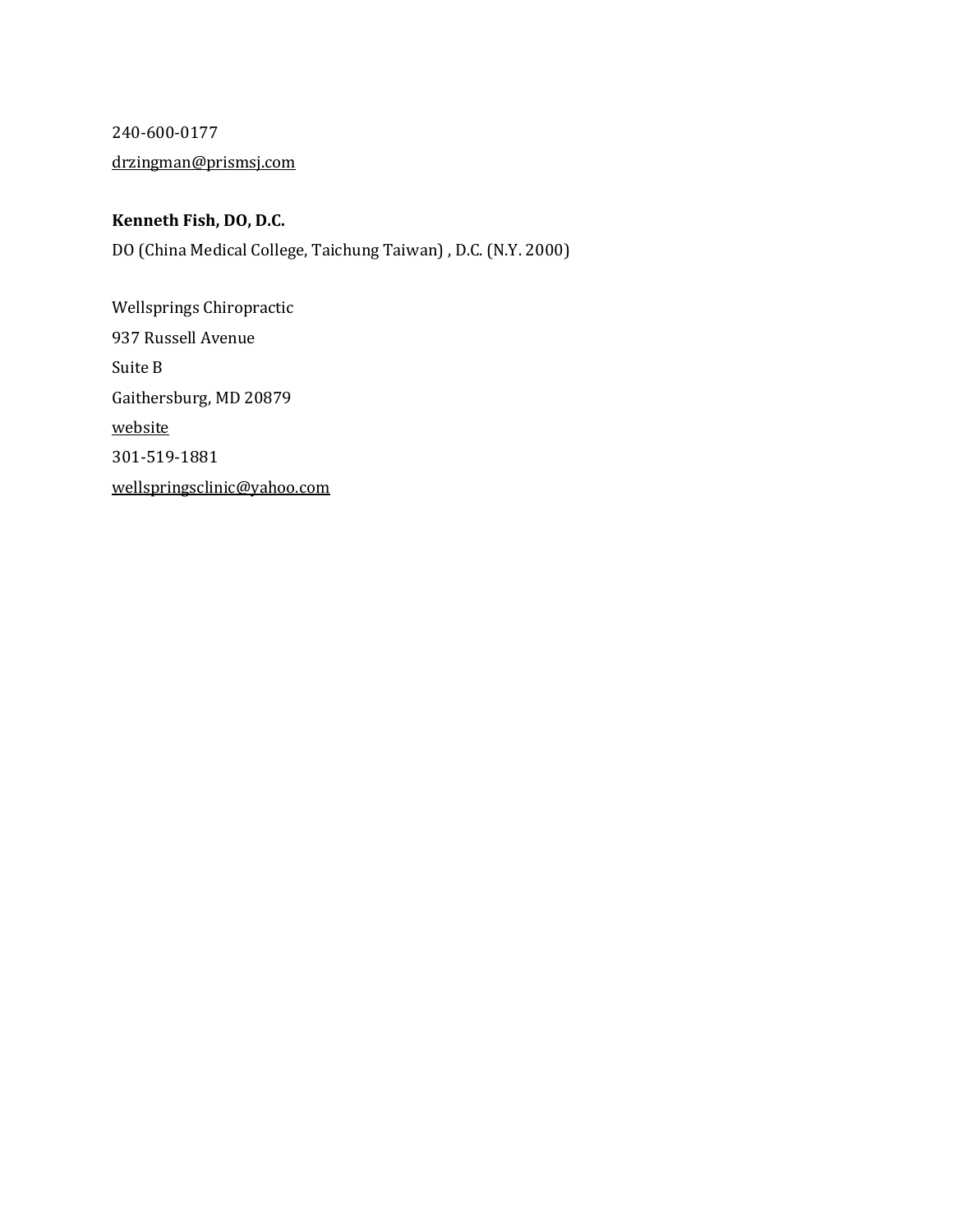## **Massachusetts**

## **Laura Kragie, MD**

Translational Medicine

EndoHealth MD 464 Common St #125 Belmont, MA 02478 <http://www.laurakragiemd.com/> (978) 806-4053 [endohealth@gmail.com](mailto:endohealth@gmail.com)

**Jeff Milunsky, MD** Clinical Genetics, Molecular Genetics

Center for Human Genetics 840 Memorial Drive Suite 101 Cambridge, MA 02139 [http://www.chginc.org](http://www.chginc.org/) 617-492-5106 [jmilunsky@chginc.org](mailto:jmilunsky@chginc.org)

**Laurie Bilyeu, RD** Nutrition

Connection Nutrition 171 Barnard Rd Shelburne, MA 01370 [http://www.connectionnutrition.org](http://www.connectionnutrition.org/) 617-645-3147 [lkbilyeu@gmail.com](mailto:lkbilyeu@gmail.com)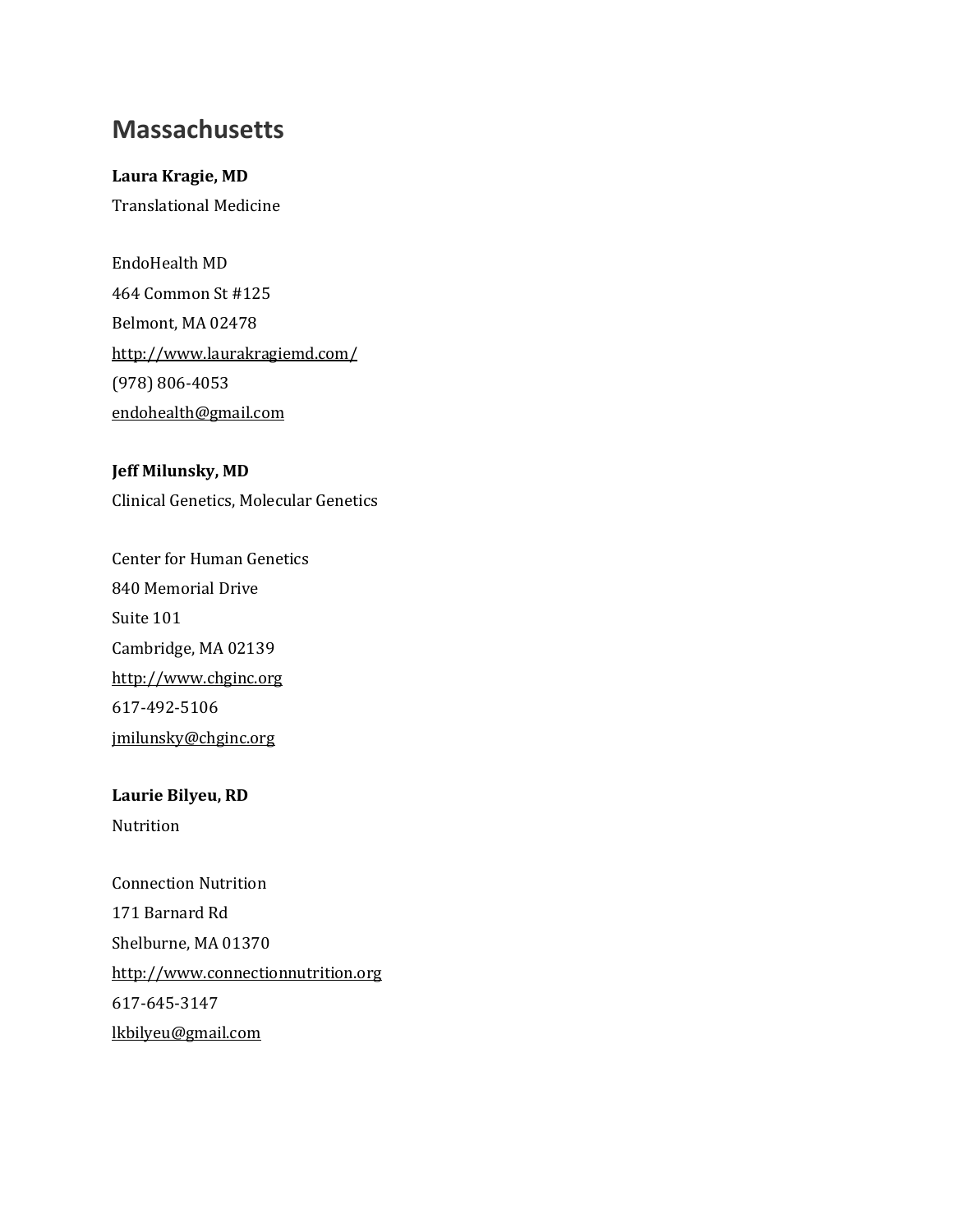# **Michigan**

## **Lawrence Prokop, DO**

Physical Medicine & Rehabilitation

MSU Musculoskeletal Rehabilitation 2815 S. Pennsylvania Ave. Suite 2 Lansing, MI 48910 517-975-1450 [prokop@msu.edu](mailto:prokop@msu.edu)

Hospital affiliations:

• McLaren Greater Lansing, Lansing MI 48911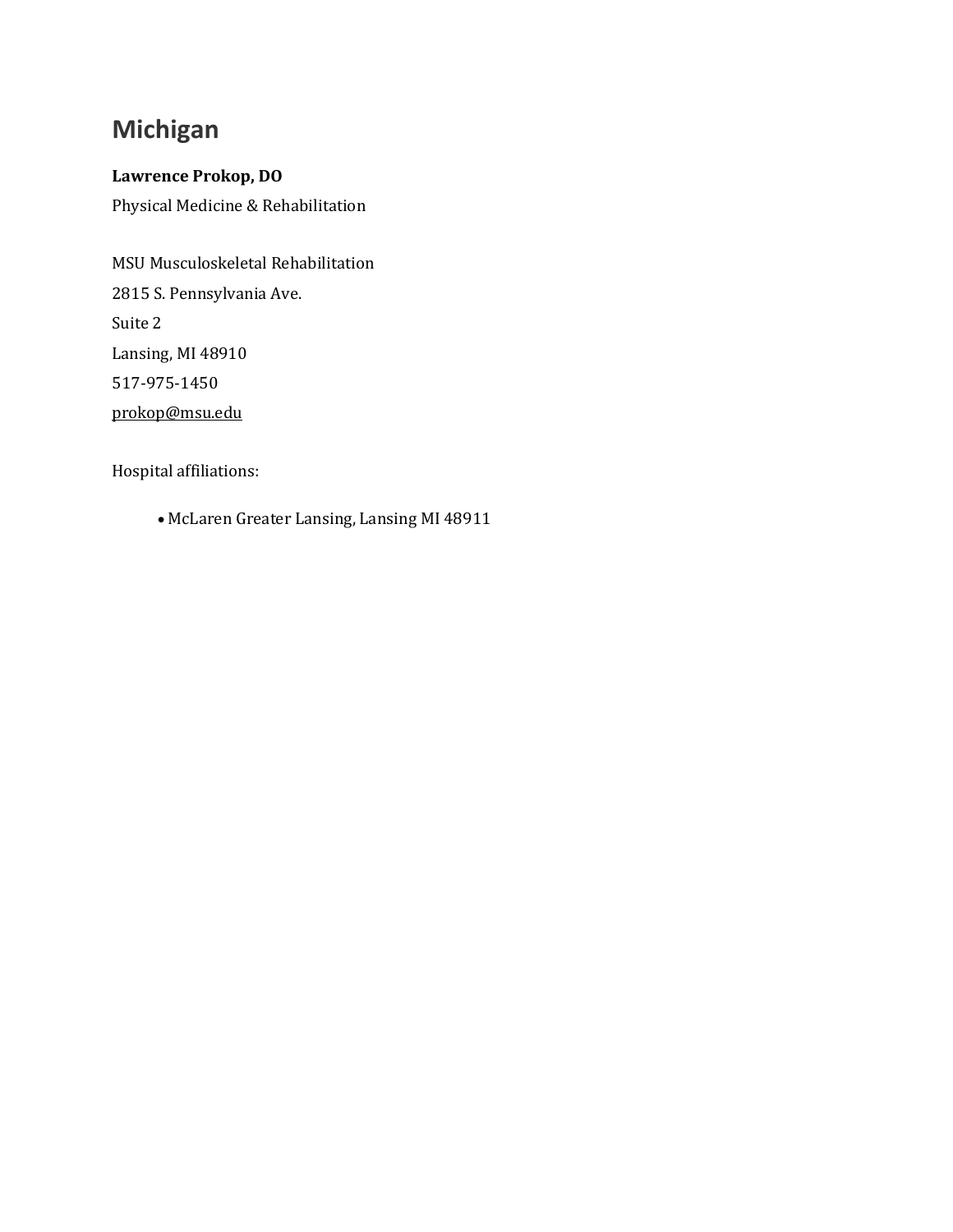## **Minnesota**

**Shanda Dorff, MD** Family Medicine

Complex Cares, LLC 4700 Lexington Ave N Shoreview, MN 55126 [http://www.ComplexCaresMN.com](http://www.complexcaresmn.com/) 651-756-9596 [Info@ComplexCaresMN.com](mailto:Info@ComplexCaresMN.com)

*This professional is a member of the International Consortium on EDS, HSD, and Related Disorders.*

### **Elizabeth Gilles, MD**

Pediatric Neurology

Child Neurology Solutions, PLLC 360 Sherman Street Suite #399 Saint Paul, MN 55102

[http://ChildNeurologySolutions.com](http://childneurologysolutions.com/) 651-356-6080 [office@neurosolns.com](mailto:office@neurosolns.com)

## **Kathleen Hopkins, DO**

Board certified in Family Practice, Certified Functional Medicine Practitioner

Minnesota Personalized Medicine 1409 Willow Street # 501 Minneapolis, MN 55403 <http://mnpersonalizedmedicine.com/>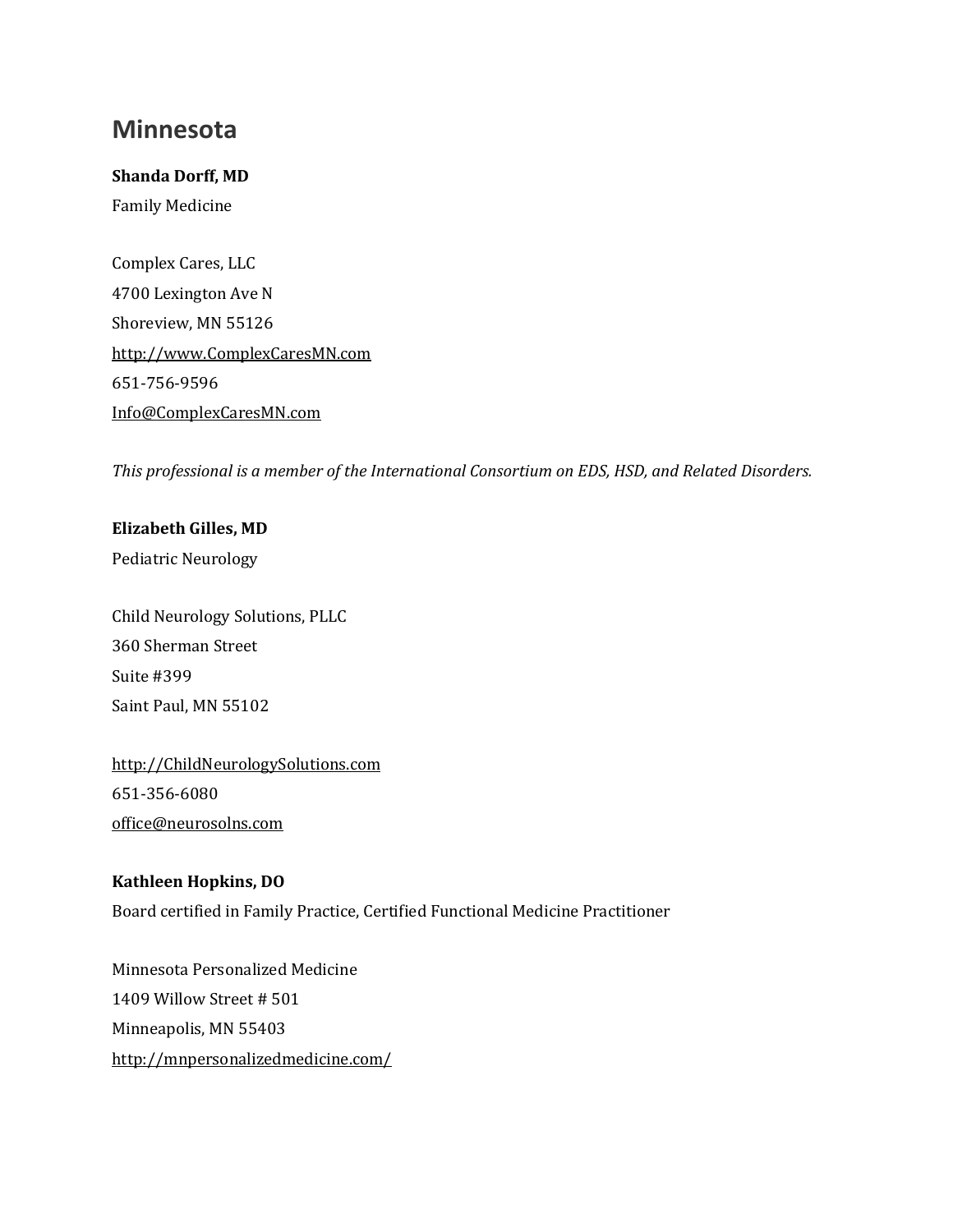## 612-345-5029 [drkathopkins@gmail.com](mailto:drkathopkins@gmail.com)

*This professional is a member of the International Consortium on EDS, HSD, and Related Disorders.*

## **Anna McConville, PT,DPT, PNE, CSTHTTP**

Physical Therapy

Replenish Wellbeing 4014 Russell Ave N Minneapolis, MN 55412 [http://www.Replenishrestore.com](http://www.replenishrestore.com/) 612-394-6658 [anna@replenishrestore.com](mailto:anna@replenishrestore.com)

*This professional is a member of the International Consortium on EDS, HSD, and Related Disorders.*

### **Susan Sencer, MD**

Hematology, Oncology, POTS, Hypermobility

Cancer and Blood Disorders Program, Children's Minnesota 2530 Chicago Ave S Minneapolis, MN 55404 [http://www.childrensmn.org](http://www.childrensmn.org/) 612-813-5940 [susan.sencer@childrensmn.org](mailto:susan.sencer@childrensmn.org)

Hospital affiliations:

• Children's Minnesota

*This professional is a member of the International Consortium on EDS, HSD, and Related Disorders.*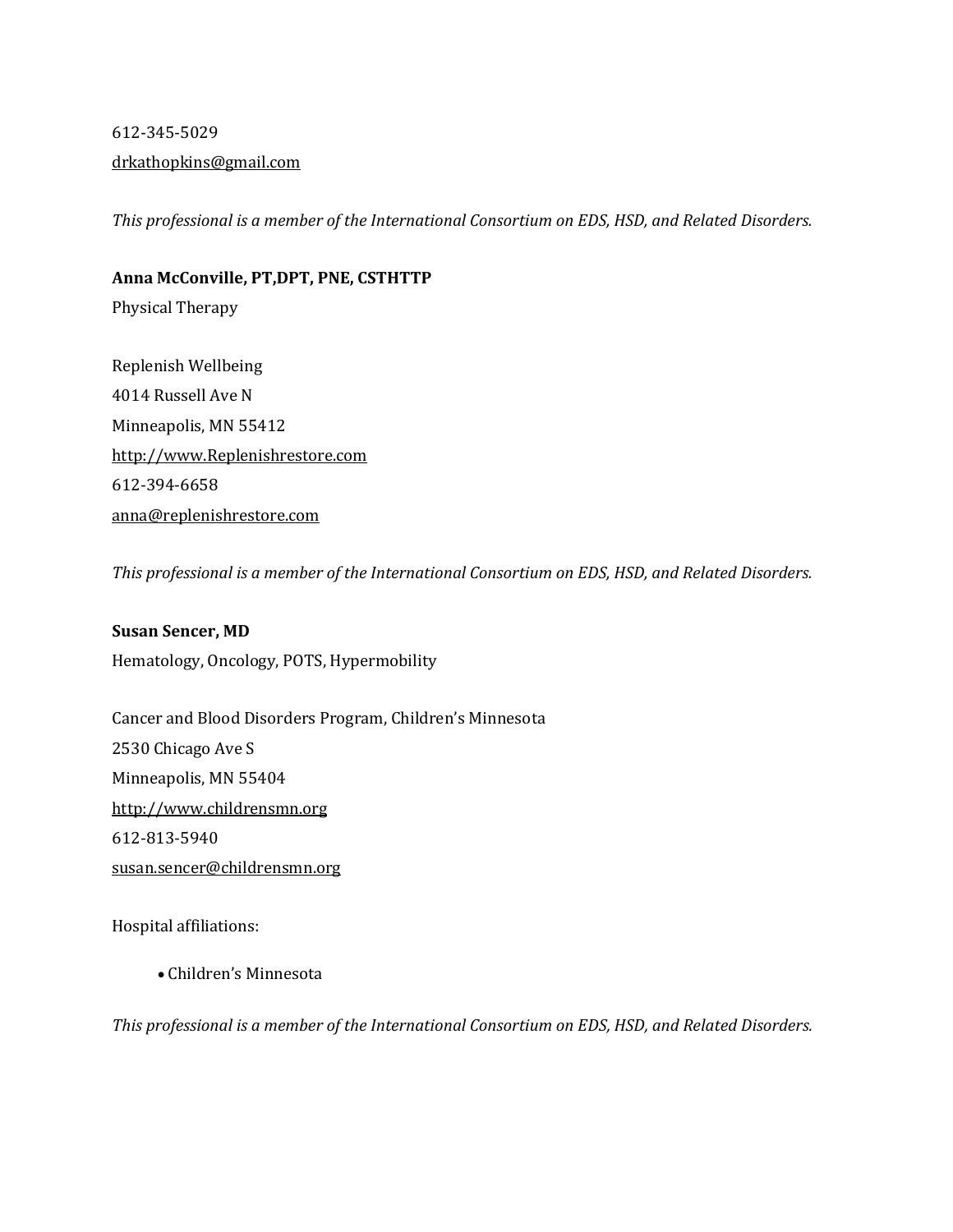## **Anna McConville, PT, DPT, PNE, CSTHTTP**

Physical Therapy

Replenish Wellbeing 4014 Russell Ave N Minneapolis, MN 55412 United States <http://www.replenishrestore.com/> 6128450707 [anna@replenishrestore.com](mailto:anna@replenishrestore.com)

## **Rita White, DPT**

Physical Therapy

Intrinsic Physical Therapy 2019 Oakview Lane N Plymouth, MN 55441 United States <http://www.intrinsic-pt.com/> 651-334-2917 [ritawhite@intrinsics-pt.com](mailto:ritawhite@intrinsics-pt.com)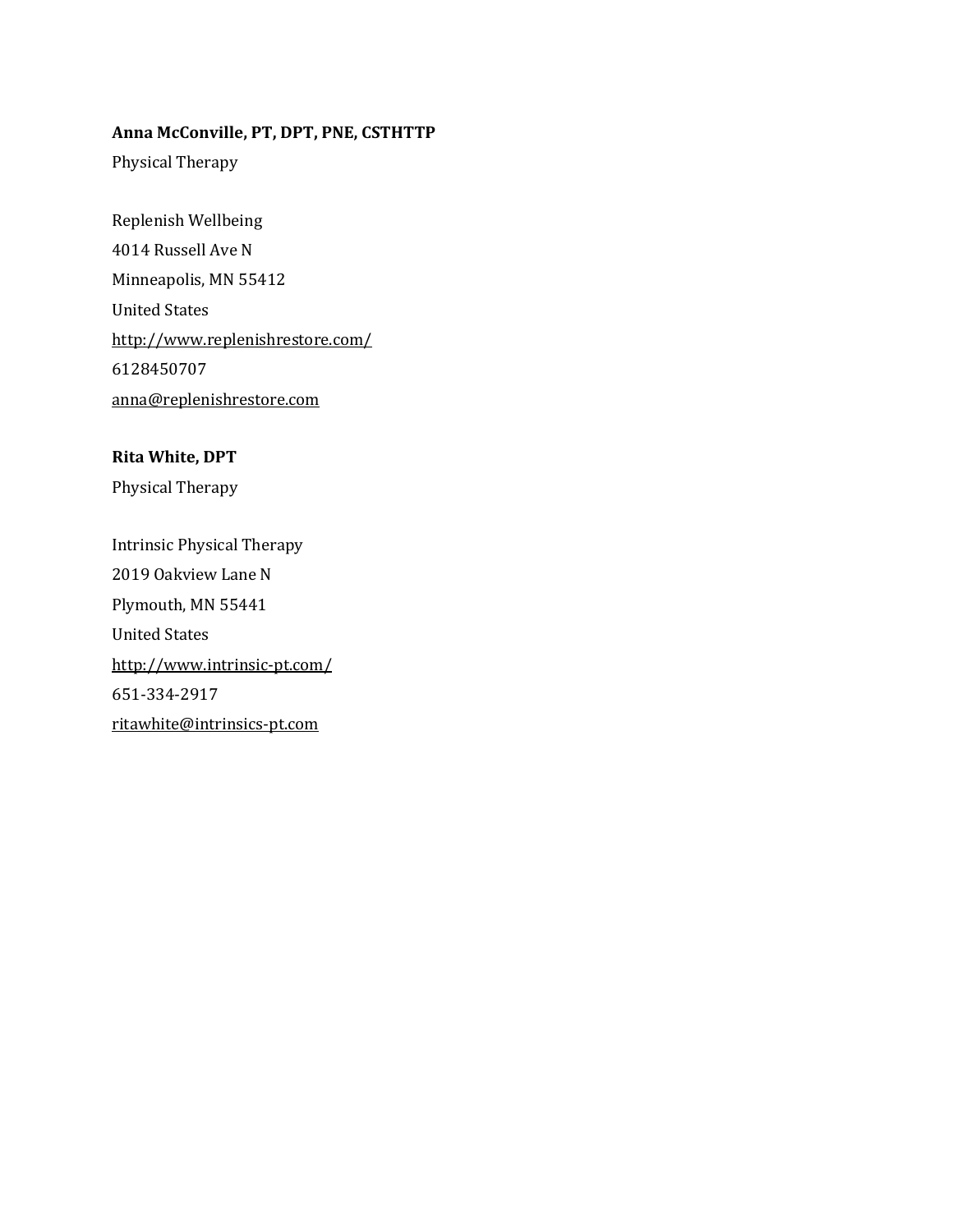## **Montana**

## **Kate Skinner, DPT**

chronic pain, hypermobility, Ehlers Danlos, abdominal adhesions, visceral manipulation, back pain, neck pain Great Divide Physical Therapy 2819 Great Northern Loop Ste 300 Missoula Missoula, MT 59808 [http://www.greatdividept.com](http://www.greatdividept.com/) 406-317-1121 [kate@greatdividept.com](mailto:kate@greatdividept.com)

## **Sarah Stewart, MD**

Family Medicine

St. Vincent Healthcare North Shiloh Family Medicine 2223 Mission Way Billings, MT 59102 406-237-8989 [sarah.m.stewart@sclhealth.org](mailto:sarah.m.stewart@sclhealth.org)

Hospital affiliations:

• St. Vincent Healthcare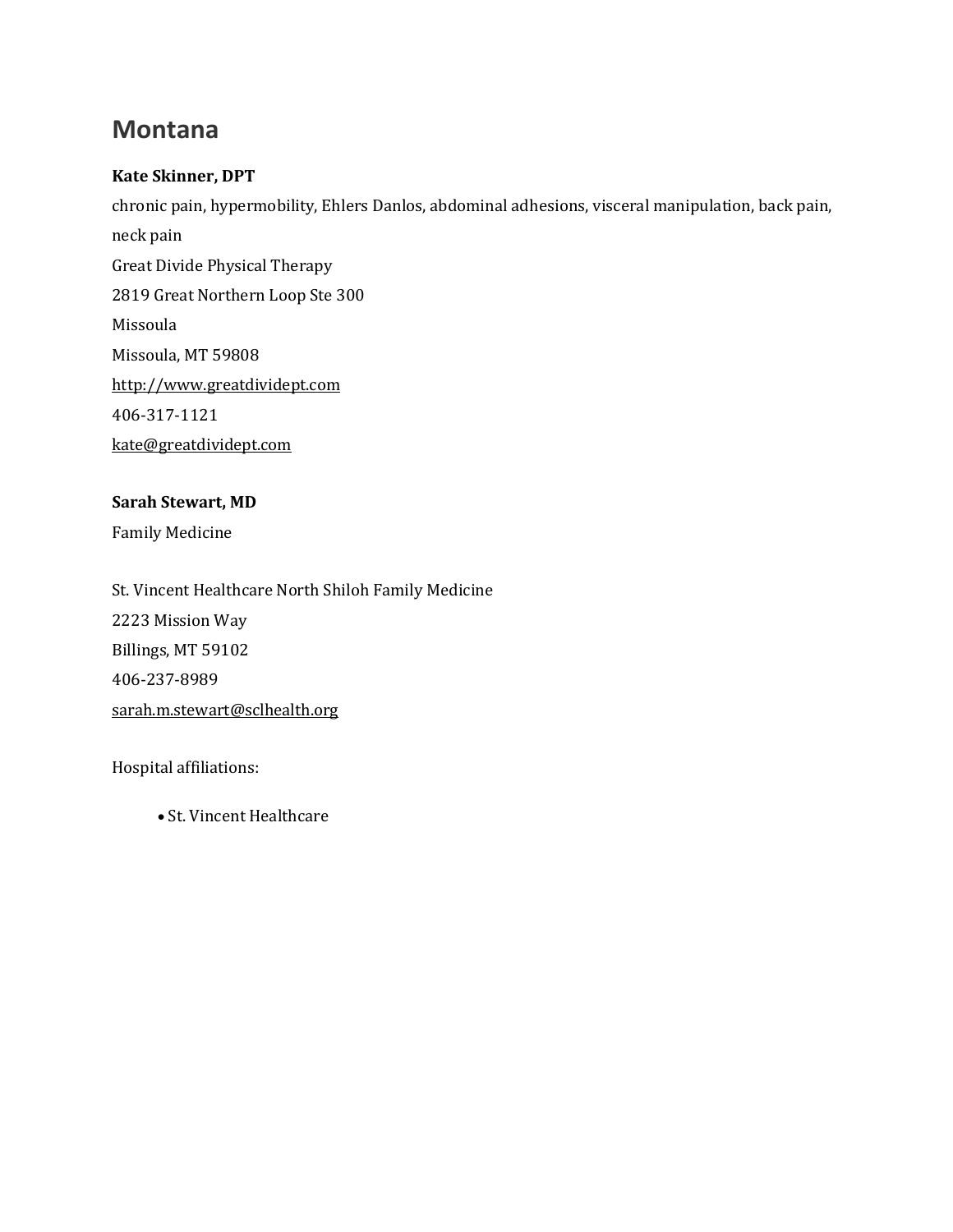## **Nevada**

## **Scott Glickman, DO FACOS**

Neurosurgery

Center for Neurosurgery – Las Vegas 3012 S Durango Dr Las Vegas, NV 89117

[http://www.cnslv.com](http://www.cnslv.com/)

702-929-8242

[cnslv.contact@gmail.com](mailto:cnslv.contact@gmail.com)

Hospital affiliations:

- Mountainview Hospital
- Centennial Hills Hospital
- Valley Hospital Medical Center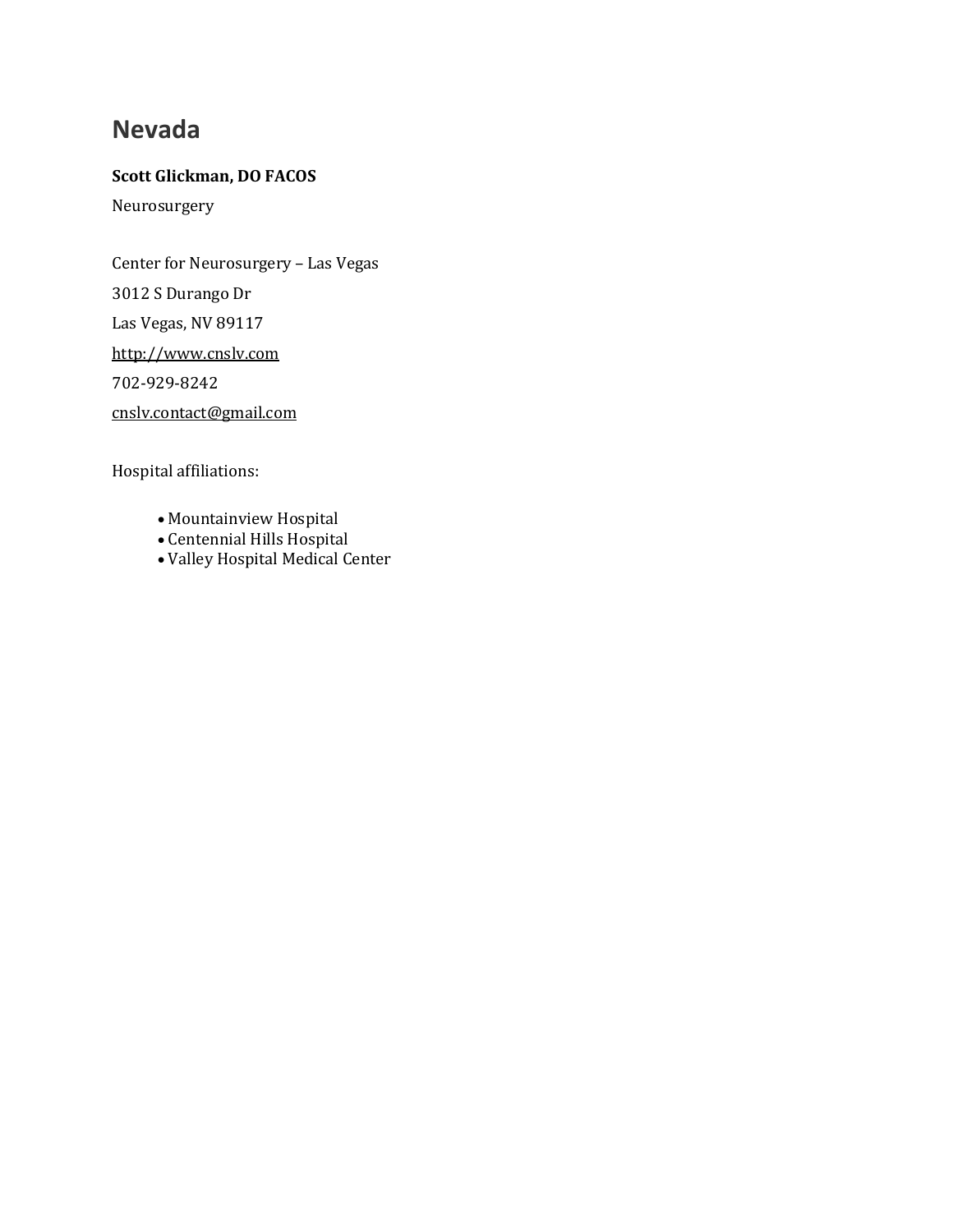## **New Jersey**

## **Richard Anderson, MD**

Neurological Surgery

*Practice / Clinic 1*

Department of Neurosurgery, Columbia University 710 West 168th Street New York, NY 10032 [http://www.columbianeurosurgery.org](http://www.columbianeurosurgery.org/)

*Practice / Clinic 2* Neurosurgeons of New Jersey 1200 East Ridgewood Ave 2nd floor Ridgewood, NJ 07450 [http://www.neurosurgeonsofnewjersey.org](http://www.neurosurgeonsofnewjersey.org/)

212-305-0219 [rca24@columbia.edu](mailto:rca24@columbia.edu)

Hospital affiliations:

- New York Presbyterian Hospital, Columbia University
- Morgan Stanley Children's Hospital of New York
- St. Joseph's Children's Hospital

### **Sara Ferruzza, DPT, CSCS**

Physical therapy, rehab medicine, strength and conditioning, performance PT, pediatrics

Perfect Ten Physical Therapy 27 Law Drive Upstairs Unit Fairfield, NJ 07004 [http://www.perfecttenpt.com](http://www.perfecttenpt.com/)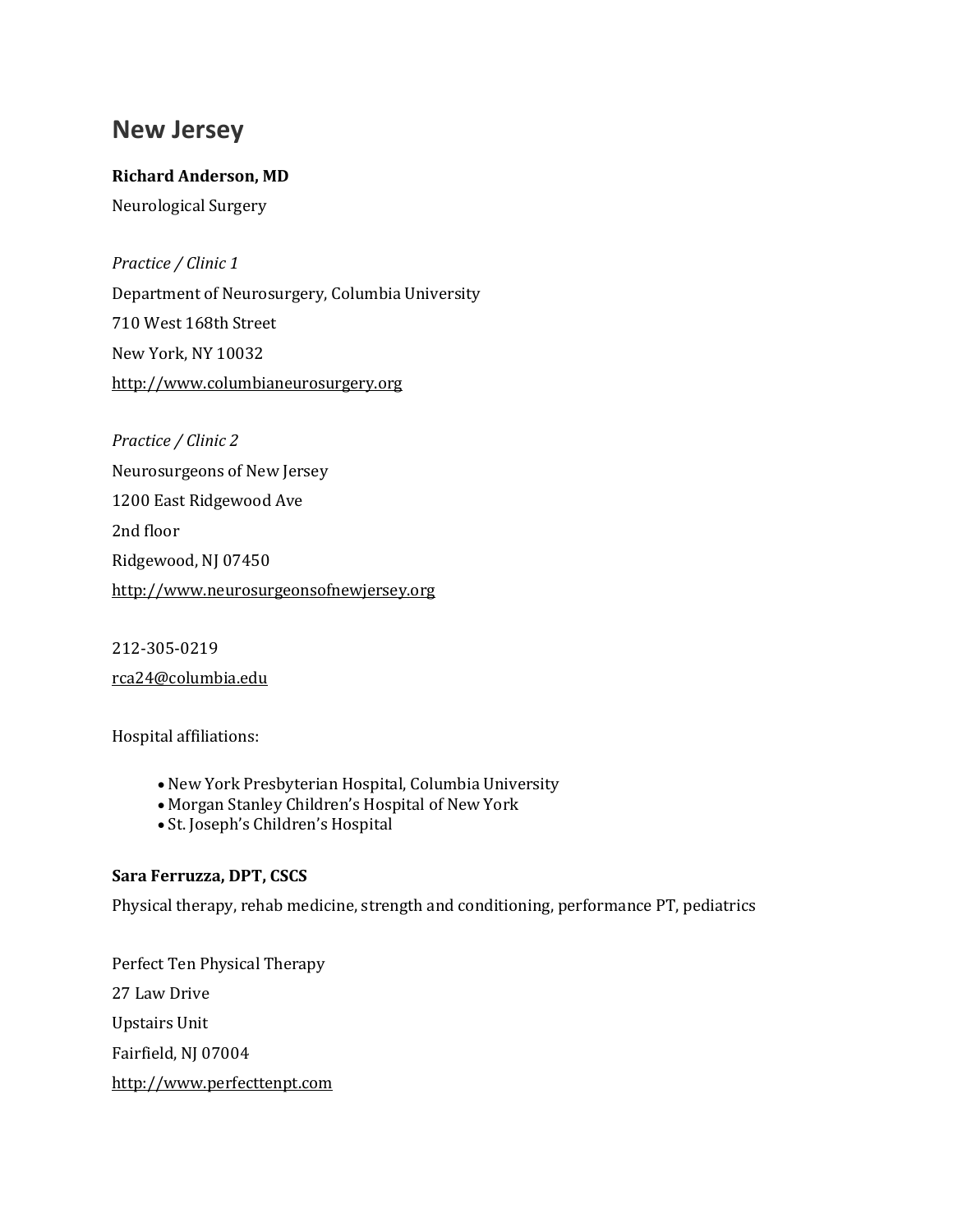## 973-556-8465

## [info@perfecttenpt.com](mailto:info@perfecttenpt.com)

*This professional is a member of the International Consortium on EDS, HSD, and Related Disorders.*

### **Bonnie Nasar, RD**

Nutrition, Dietetics, EDS, POTS, Mast Cell Diseases

Nasar Nutrition 301 Professional View Drive Freehold, NJ 07728 [https://nasarnutrition.com](https://nasarnutrition.com/) 732-481-2632 [NasarNutrition@gmail.com](mailto:NasarNutrition@gmail.com)

## **Jennifer Penston, MS, PT**

Physical Therapy, Pediatric Clinical Specialist, EDS, Hypermobility Spectrum Disorders

Children's Hospital of Philadelphia Specialty Care Center 101 Plainsboro Rd Plainsboro, NJ, 08536 <https://www.chop.edu/centers-programs/physical-therapy> (215)590-5819 [penstonj@email.chop.edu](mailto:penstonj@email.chop.edu)

Hospital affiliations:

- Children's Hospital of Philadelphia
- Hospital of the University of Pennsylvania

### **Alexander Pekurovsky, MD**

Pain Management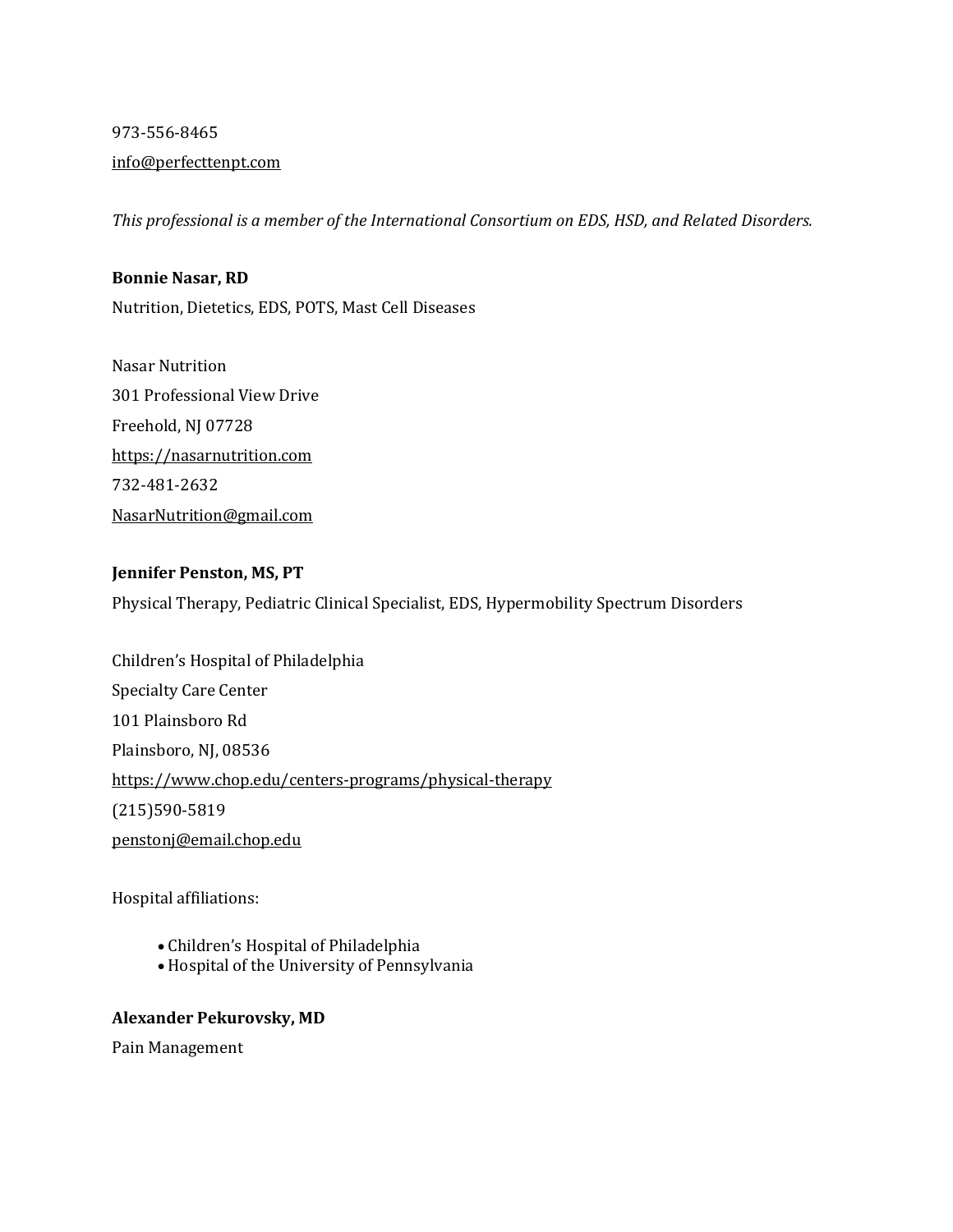*Practice / Clinic 1* Spine Institute of North America 300A Princeton Hightstown Road Suite 202 West Windsor, NJ 08520 [http://www.spineina.com](http://www.spineina.com/)

*Practice / Clinic 2* Spine Institute of North America 385 Cranbury Road East Brunswick, New Jersey 08816

(609) 371 – 9100 [alexander.pekurovsky@spinena.com](mailto:alexander.pekurovsky@spinena.com)

Hospital affiliations:

- Robert Wood Johnson Medical Center Hamilton
- Saint Barnabas Medical Center

#### **Bao Chau Tran, MD**

Anesthesia, Pain, Functional Medicine, Regenerative Medicine, Anti-Aging, BHRT

*Clinic 1* BCT Medical Associates 285 Durham Ave SUITE 1A Bld 6 South Plainfield, New Jersey 07080 United States

*Clinic 2* BCT Medical Associates 195 US Hwy 46 W Ste 14 2nd Fl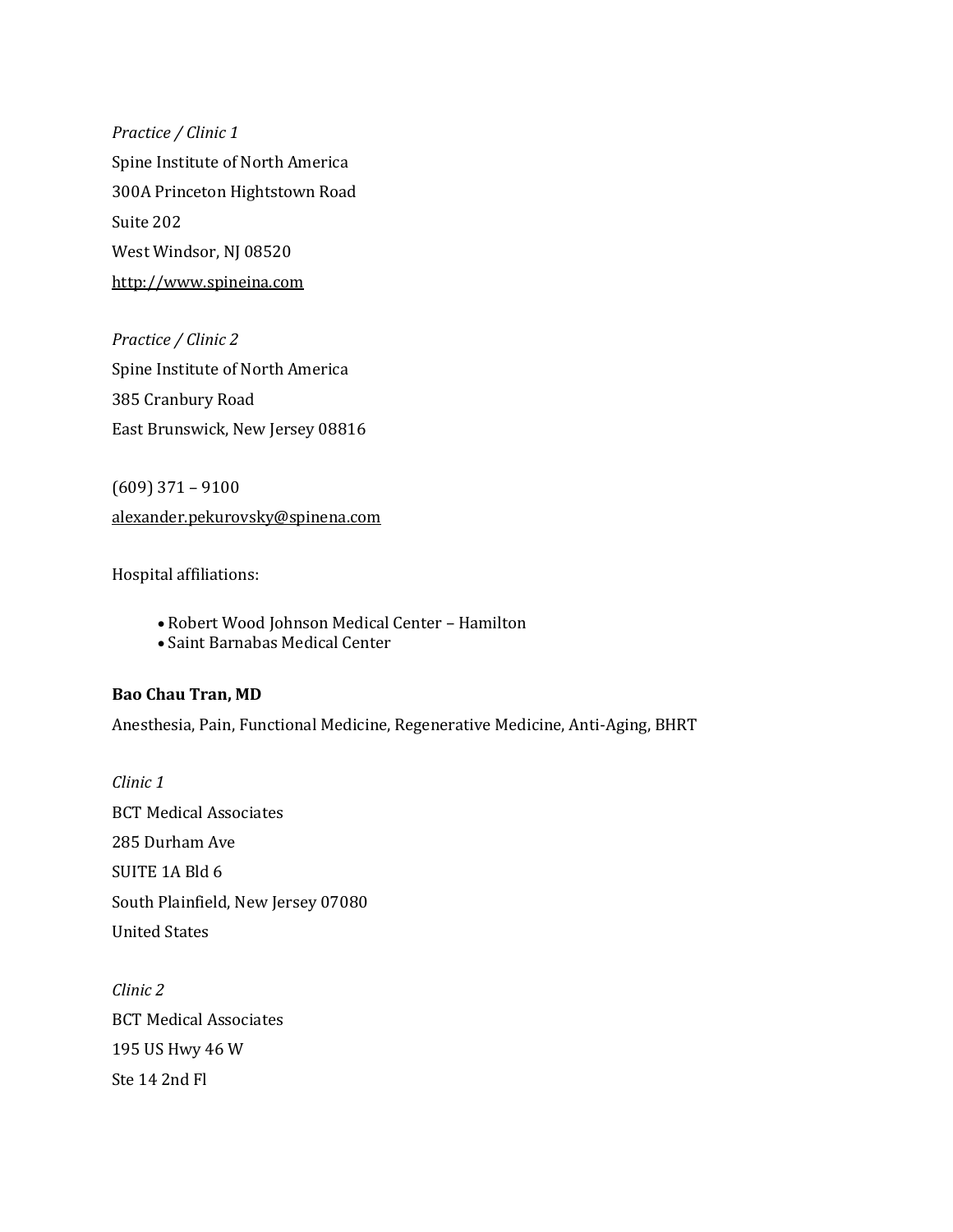Totowa, New Jersey 07511 United States

<http://www.bctmedical.com/> 7323380228 [btran@bctmedical.com](mailto:btran@bctmedical.com)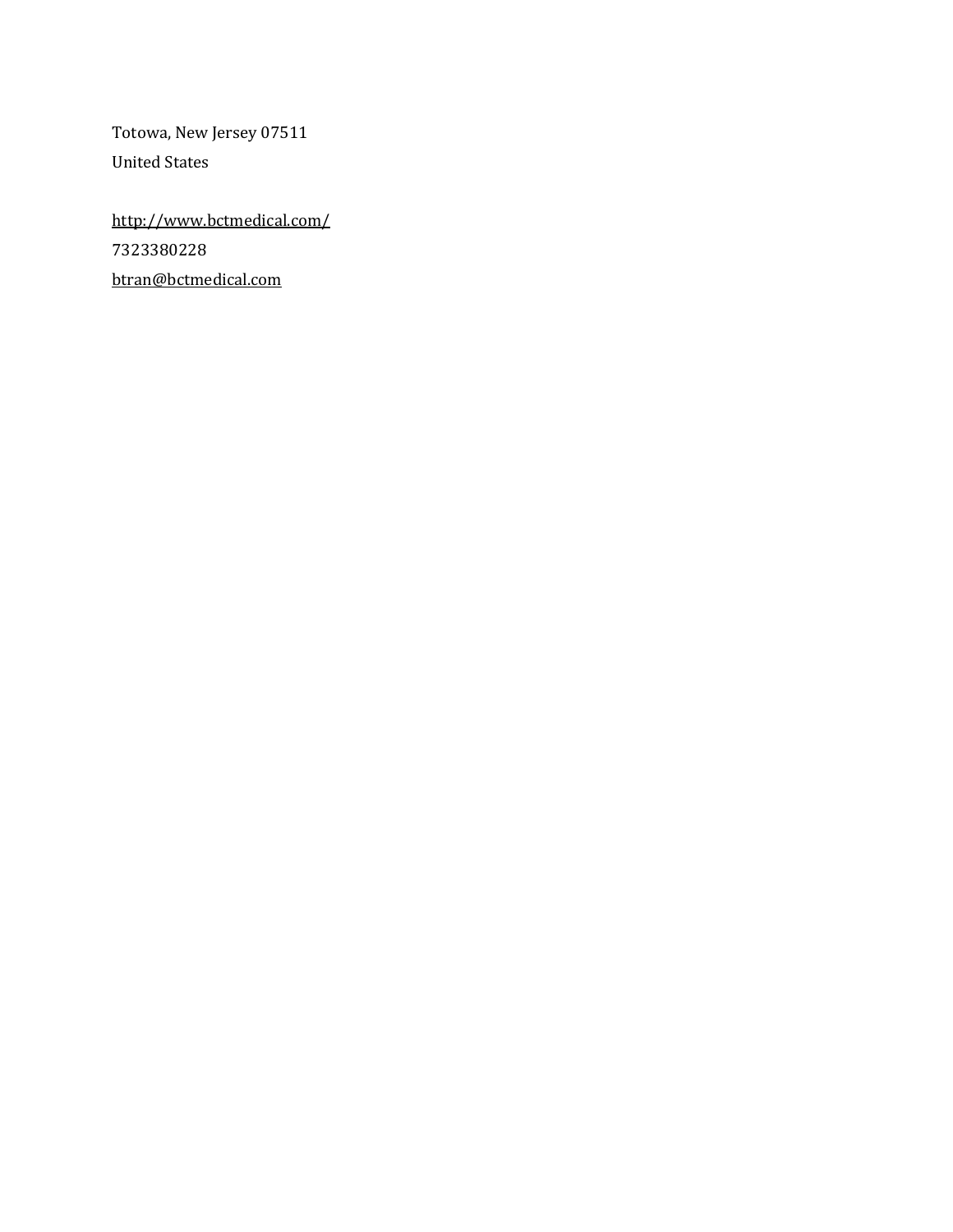## **New Mexico**

## **W. Gregory Rose, Owner**

Cosmetic Dentistry, Invisalign, Teeth Whitening, Composite Bonding, Crowns, Bridges, Veneers, Implants, Dentures, TMJ / TMD, Sleep Medicine

W. Gregory Rose DDS, PA 4550 Eubank Blvd NE Suite 201 Albuquerque, NM 87111 <https://www.wgregoryrosedds.com/> 505-296-5544 [wgrosedds@aol.com](mailto:wgrosedds@aol.com)

**Catherine Seat, DC, MS** Chiropractic, Functional Medicine, Nutrition. Nutrition & Health Center/ Functional You 10801 Lomas Blvd NE Ste. 100 Albuquerque, NM 87112 [http://www.functionalyou.org](http://www.functionalyou.org/) (505)888-6138 [dr.cseat@gmail.com](mailto:dr.cseat@gmail.com)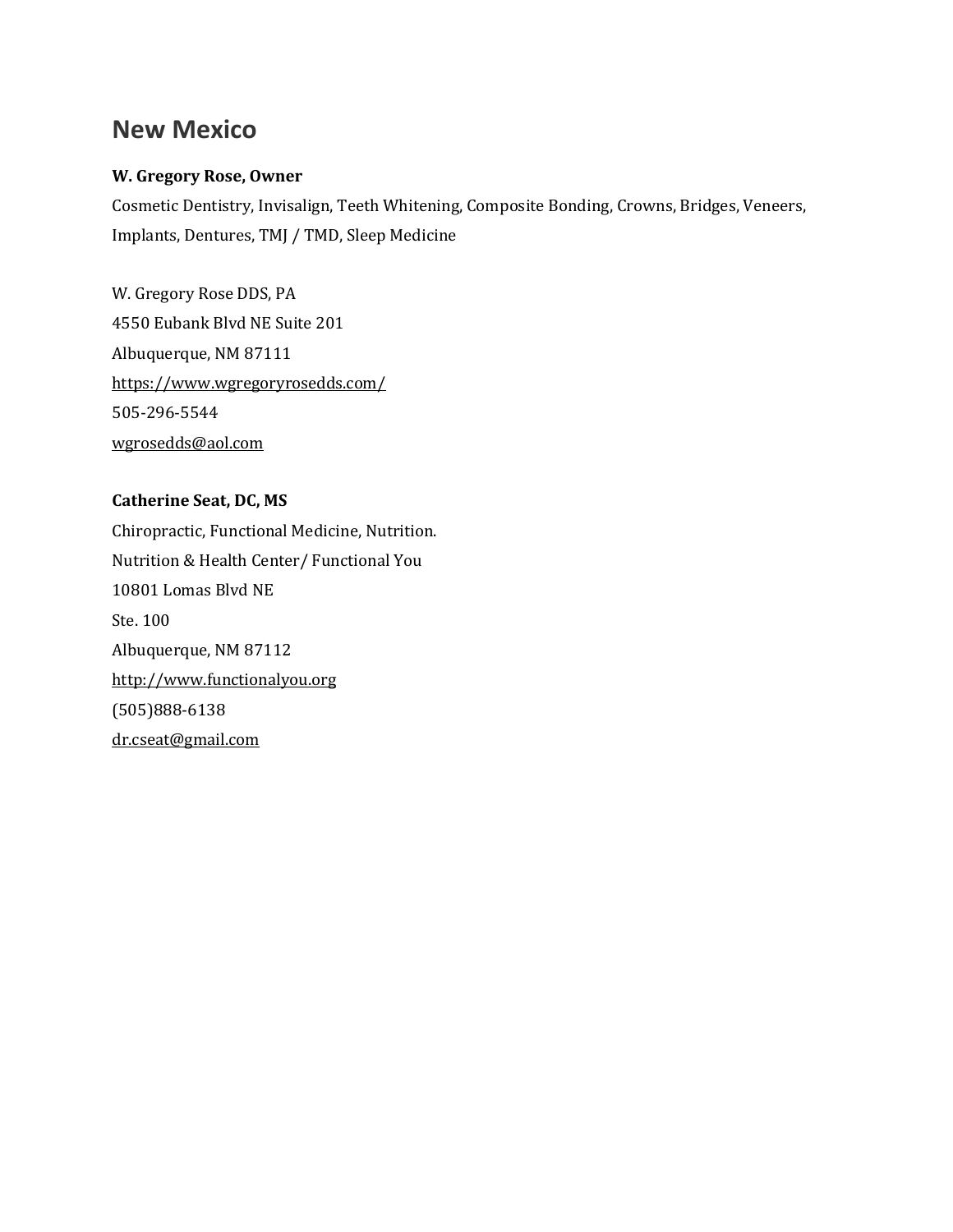## **New York**

# **Lawrence Afrin, MD**

Hematology, Oncology, Mast Cell Disease

Armonk Integrative Medicine 99 Business Park Drive Armonk, NY 10504 914-730-7390 [info@armonkmed.com](mailto:info@armonkmed.com)

## **Scott Bienenfeld, MD**

Psychiatry, Addiction Medicine

The Recovery Spot 67 Irving Place FL2 New York, NY 10003 [http://www.recoveryspotny.com](http://www.recoveryspotny.com/) 917-446-6829 [drscottb@recoveryspotny.com](mailto:drscottb@recoveryspotny.com)

## **Ryan Blanch, JD, ESQ** Patient Advocacy, Doctor Referral

Blanch PC 261 Madison Avenue 12th Floor New York 10016 United States <https://www.theblanchlawfirm.com/> 2127363990 [rblanch@blanchpc.com](mailto:rblanch@blanchpc.com)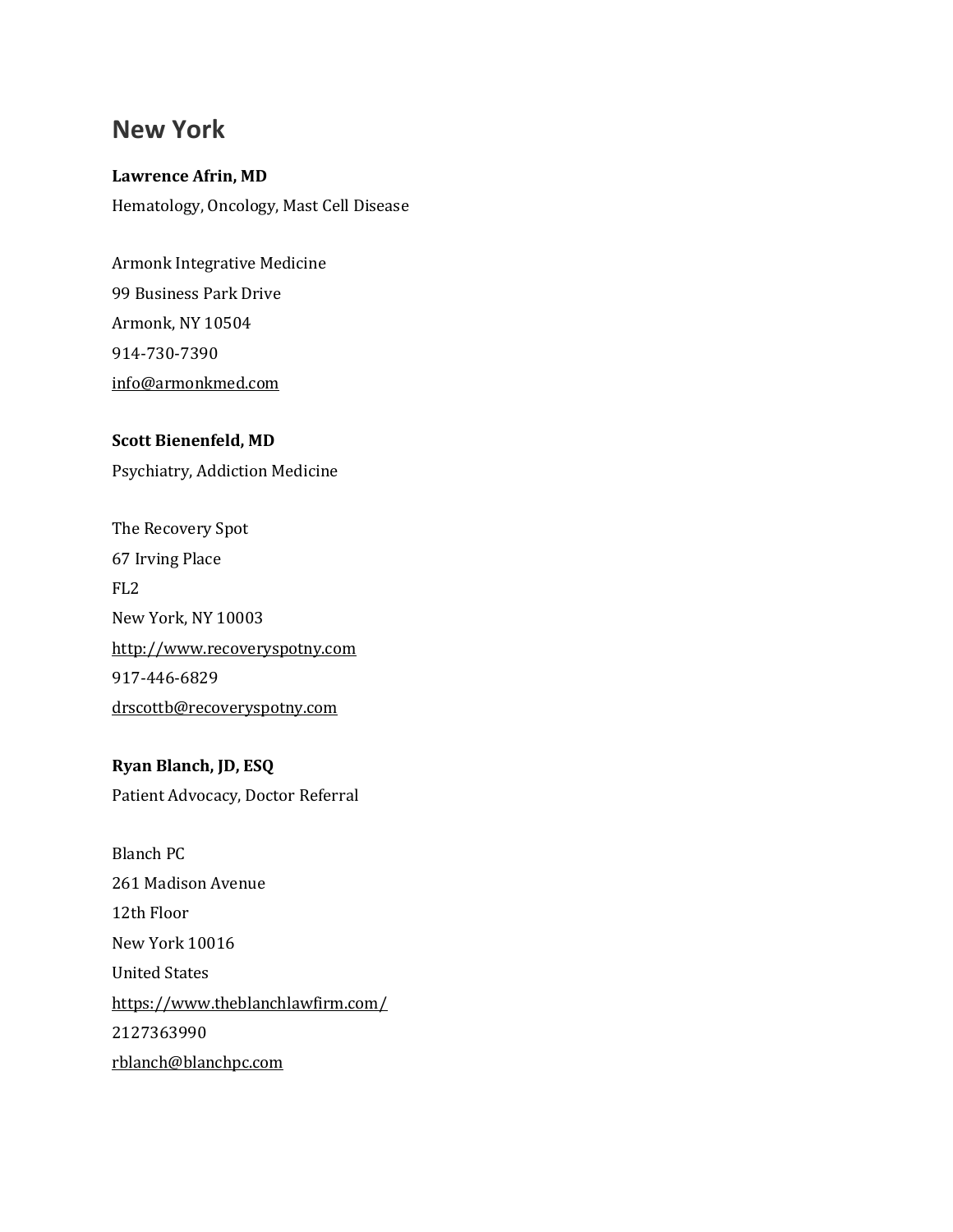#### **Svetlana Blitshteyn, MD**

Neurology, Autonomic Disorders, Headache, Neuropathy

Dysautonomia Clinic and Amherst Neurology PO Box 441 Getzville, NY 14068 [http://dysautonomiaclinic.com](http://dysautonomiaclinic.com/) 716-531-4598 [admin@amherstneurology.com](mailto:admin@amherstneurology.com)

*This professional is a member of the International Consortium on EDS, HSD, and Related Disorders.*

#### **Paolo Bolognese, MD**

Chiari and EDS Neurosurgical Center 1991 Marcus Avenue Suite 108 Lake Success, NY 11042 <http://www.chiarinsc.com/index.php> (516) 321-2586 [pbolognese@nspc.com](mailto:pbolognese@nspc.com)

Hospital affiliations:

• South Nassau Communities Hospital

*This professional is a member of the International Consortium on EDS, HSD, and Related Disorders.*

**Jenna Cangiano, DPT** Orthopedic and neuromuscular conditions

I Heart Physical Therapy 131 West 33rd Street 14th Floor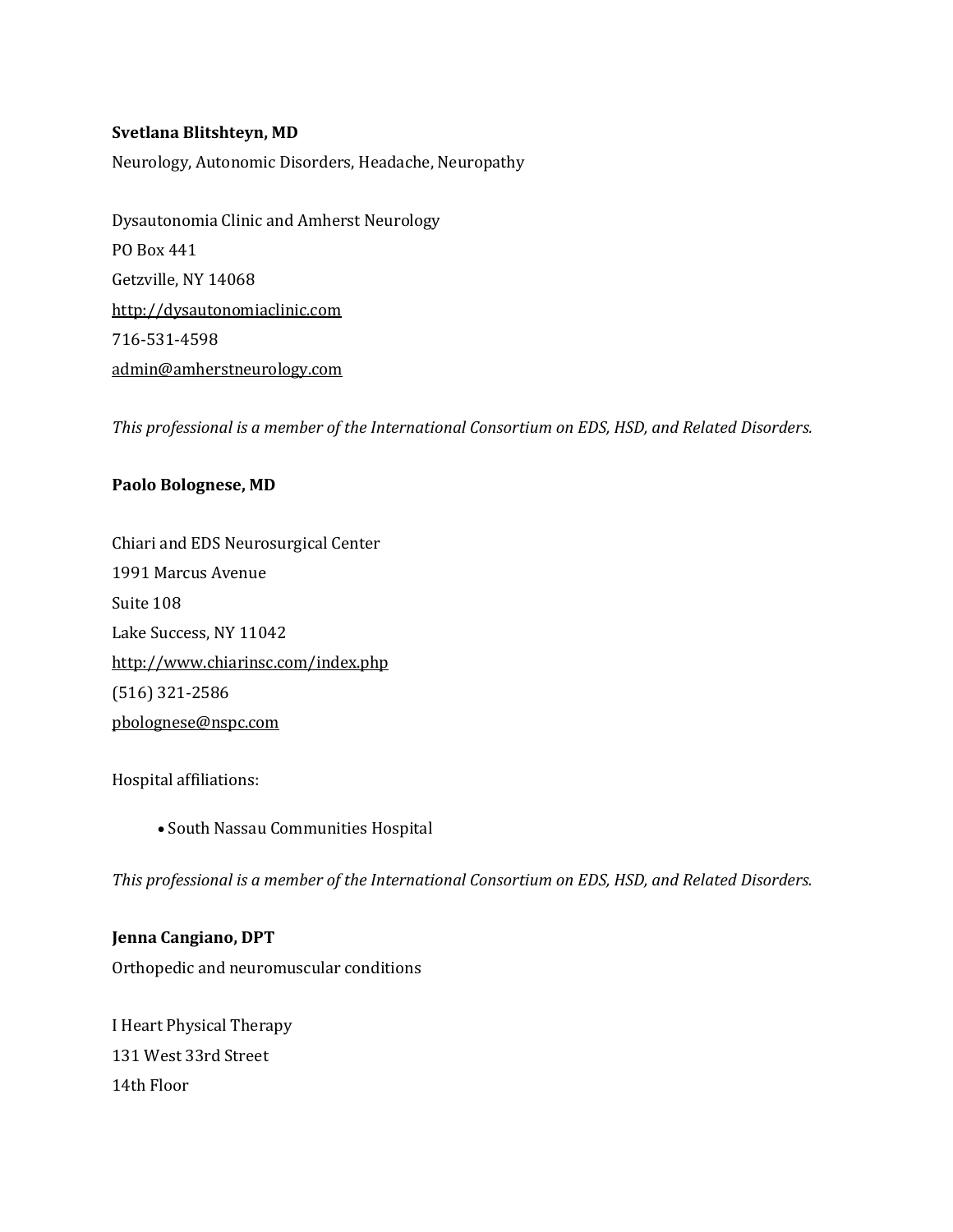New York, New York 10001 <http://www.iheartpt.co/> 212-695-0044 [drjcangiano@gmail.com](mailto:drjcangiano@gmail.com)

#### **Dr. Shenita Etwaroo, PhD. MS. MD**

Anesthesiology

Dr. Shenita Etwaroo, MD 1468 Madison Ave New York, NY 10029 [http://www.mountsinai.org](http://www.mountsinai.org/) 929-200-0062 [shenita2508@aol.com](mailto:shenita2508@aol.com)

Hospital affiliations:

• Duke Medical Center

• Mount Sinai Hospital

### **Suhadee (Su) Henriquez, LCSW**

Cognitive Behavioral Therapy (CBT), Dialectical Behavioral Therapy (DBT), Prolonged Exposure (PE), Acceptance and Commitment Therapy (ACT)

Multicultural CBT-DBT LLC/ The Flying Psychotherapist 67 Irving Place 2nd Floor New York, NY 10003 [http://www.multiculturalcbt.com](http://www.multiculturalcbt.com/) 774-722-8328 [theflyingpsychotherapist@gmail.com](mailto:theflyingpsychotherapist@gmail.com)

Type of clinic: Private

*This professional is a member of the International Consortium on EDS, HSD, and Related Disorders.*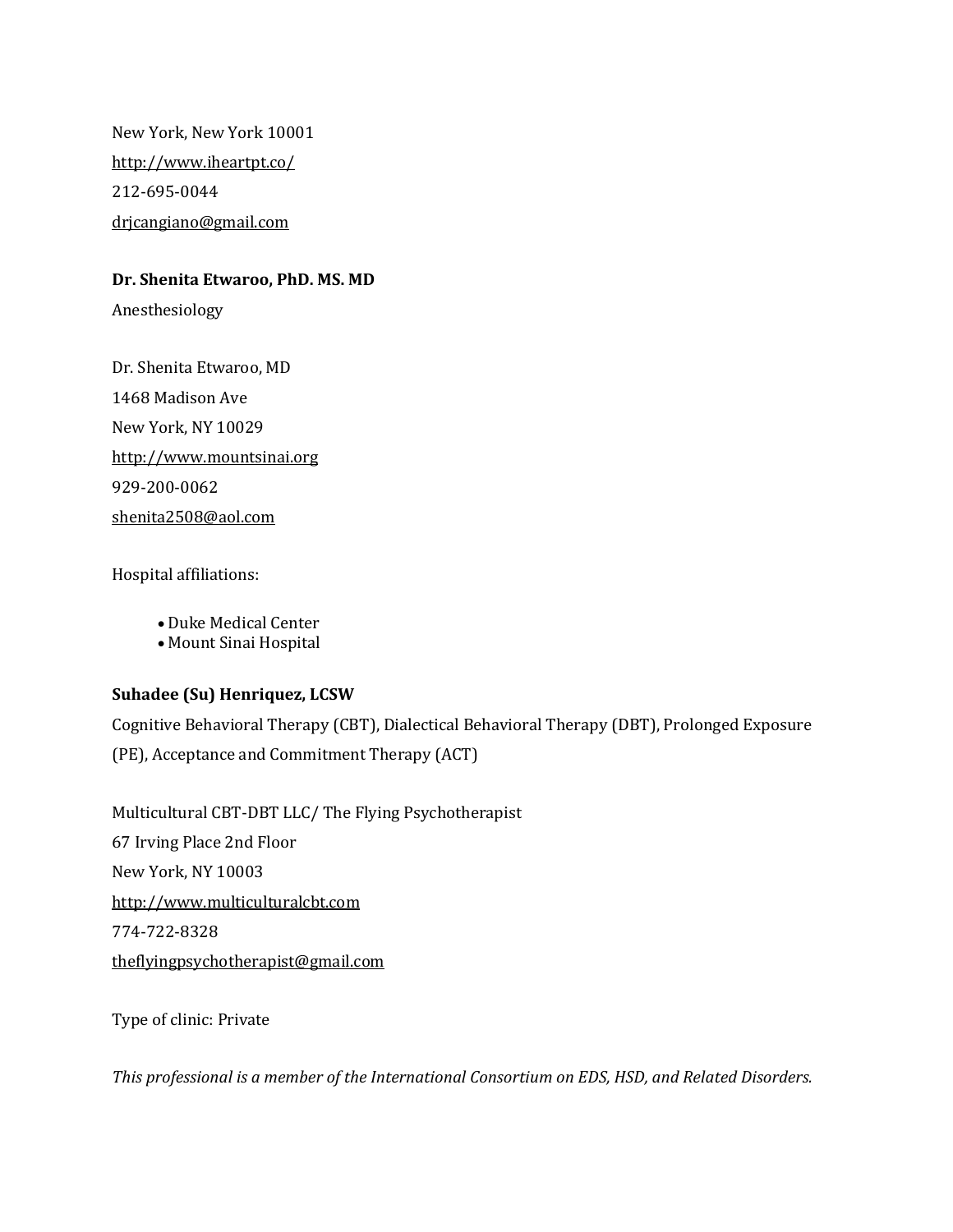#### **Staci Hoover, MSW, LCSW**

Adjustment, Grief, Caregiver Stress, Depression, Anxiety, PTSD, EDS, Mast Cell Activation, Dysautonomia (POTS), Multiple Chemical Sensitivity, Chronic Inflammatory Demyelinating Polyneuropathy, Primary Immune Deficiency, Autoimmune Phenomena, Staci Hoover LCSW Teletherapy Practice (No physical location) HIPPA Compliant Video Sessions, NY 10591 <https://www.selfcareisnotselfish.net/> 845-418-5412 [Selfcareisnotselfish@gmail.com](mailto:Selfcareisnotselfish@gmail.com)

#### **Michael Lattanzio, DPT**

Physical Therapy

JAG-ONE Eltingville 4079 Richmond Avenue Staten Island, NY, 10312 [http://www.JAGONEPT.com](http://www.jagonept.com/) 718-984-8400 [Mlattanzio@jagonept.com](mailto:Mlattanzio@jagonept.com)

### **Anne Maitland, MD, PhD**

Allergy, Immunology

Comprehensive Allergy & Asthma Care 200 South Broadway Ste 200 Tarrytown, NY 10709 <http://www.drannemaitland.net/> 914-631-3283 [anne.maitland@mssm.edu](mailto:anne.maitland@mssm.edu)

Hospital affiliations: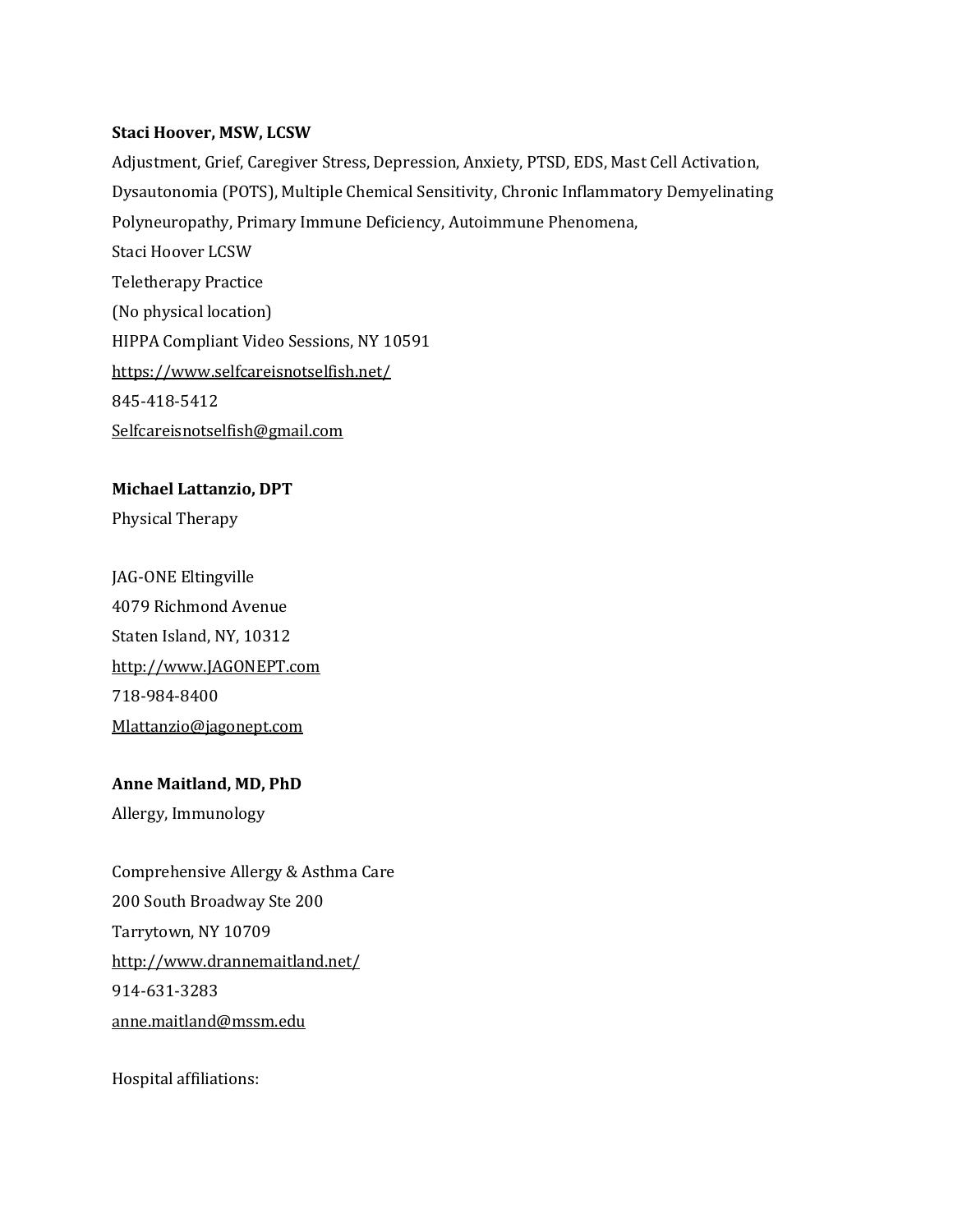• Icahn School of Medicine at Mt. Sinai

*This professional is a member of the International Consortium on EDS, HSD, and Related Disorders.*

#### **Norman Marcus, MD**

Pain Medicine

Norman Marcus Pain Institute 30 E. 40th Street Ste 1100 New York, NY 10016 [http://www.normanmarcuspaininstitute.com](http://www.normanmarcuspaininstitute.com/) 212-532-7999 [support@nmpi.com](mailto:support@nmpi.com)

Hospital affiliations:

• Weill-Cornell Medicine

*This professional is a member of the International Consortium on EDS, HSD, and Related Disorders.*

#### **Angela Oddone, LCSW**

psychotherapy, counseling, clinical social work, case management

Angela M. Oddone LCSW 215 Alexander Street Suite 200 Rochester, NY 14607 [http://www.angelaoddone.com](http://www.angelaoddone.com/) 585-360-2900 [angelamoddonemswlcsw@gmail.com](mailto:angelamoddonemswlcsw@gmail.com)

#### **Bernadette Riley, DO, FACOFP**

Family Medicine and Osteopathic Manipulative Treatment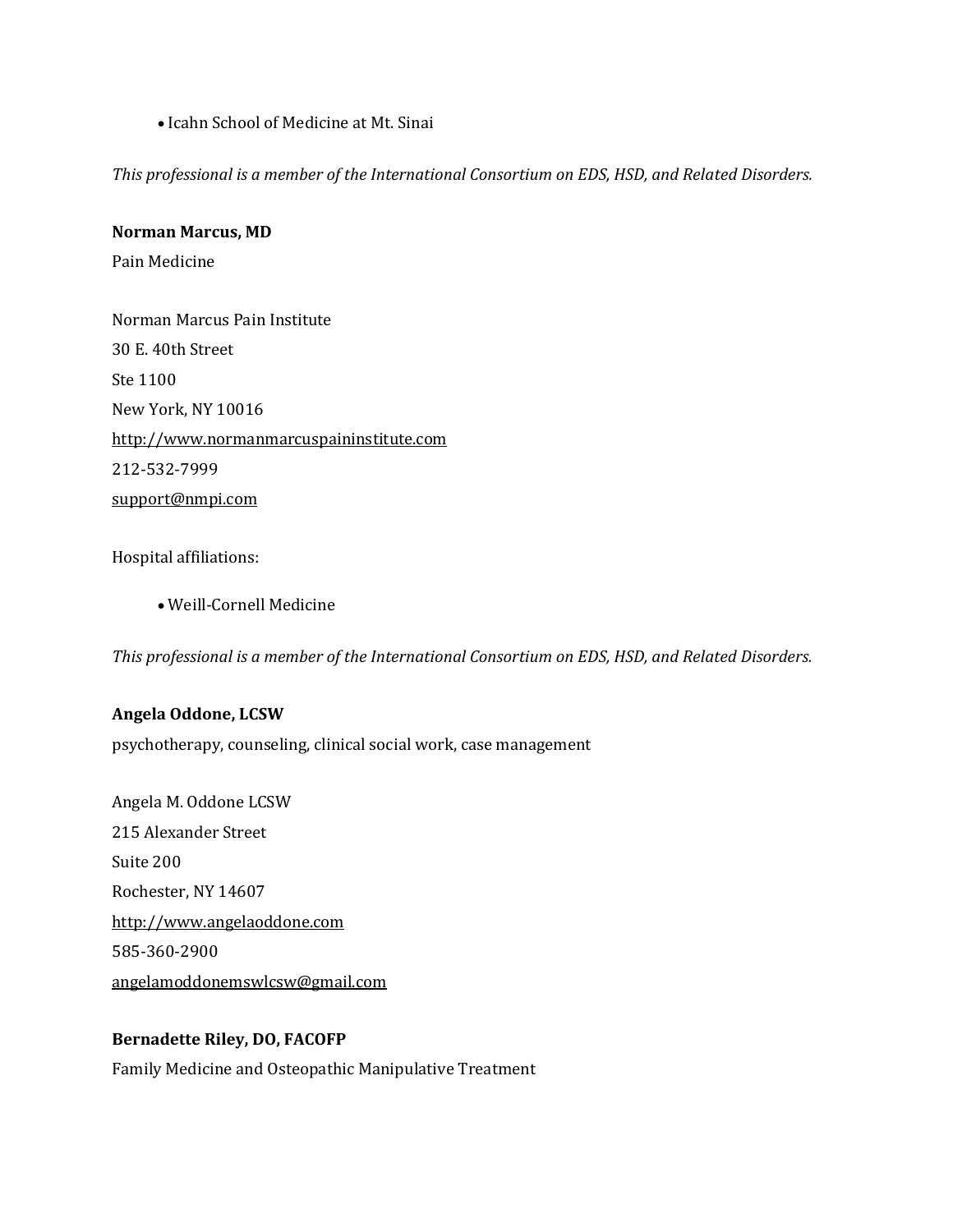Director of Ehlers-Danlos Syndrome /Hypermobility Treatment Center at NYIT NYIT College of Osteopathic Medicine Ehlers-Danlos Syndrome Treatment Center Riland Health Care Center Old Westbury, NY 11568 [https://www.nyit.edu/medicine/ehlers\\_danlos\\_syndrome\\_treatment\\_center](https://www.nyit.edu/medicine/ehlers_danlos_syndrome_treatment_center) 516-686-3894

#### **Leslie Russek, PT, DPT, PhD, Orthopaedic Specialist**

Physical Therapy

Canton-Potsdam Hospital 49 Lawrence Avenue Potsdam, NY 13676 <https://www.cphospital.org/health-services/physical-rehabilitation> 315-261-5460 [Lrussek@clarkson.edu](mailto:Lrussek@clarkson.edu)

Hospital affiliations:

• Canton-Potsdam Hospital

*This professional is a member of the International Consortium on EDS, HSD, and Related Disorders.*

**Joy Samanich, MD** Clinical Medical Genetics

Genetic Medicine of Westchester and Fairfield 1 Hunter Avenue Suite A Armonk, NY, 10504 [http://genmedofnyct.com](http://genmedofnyct.com/) 914-236-0336 [info@genmedofnyct.com](mailto:info@genmedofnyct.com)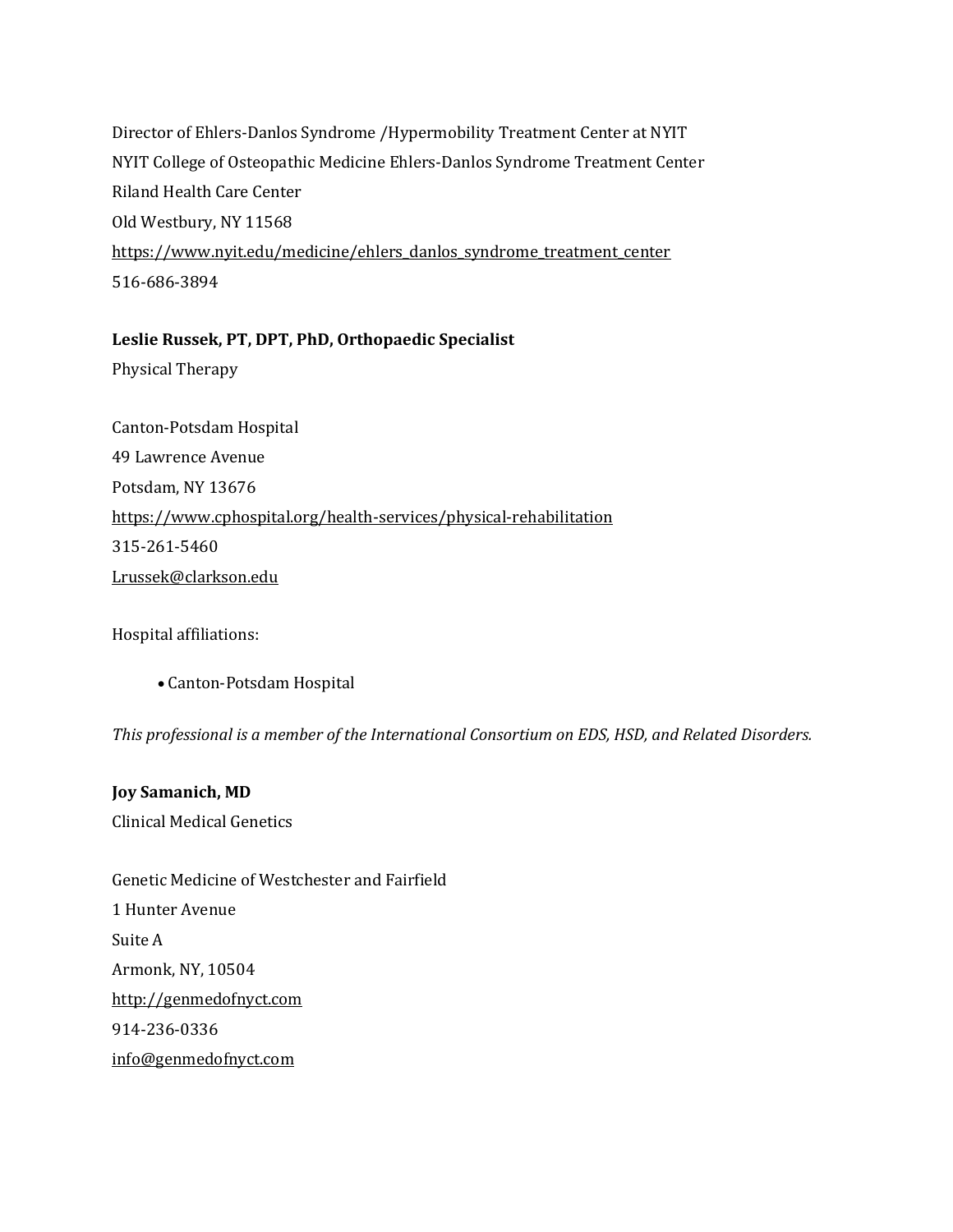#### **Gene Shenker, DPT**

Physical Therapy

Gramercy Physical Therapy PC 247 3rd Avenue Suite:LL2 New York, NY 10010 [http://www.gptny.com](http://www.gptny.com/) 212-598-5913 [Gramercypt247@gmail.com](mailto:Gramercypt247@gmail.com)

**Tiffany Lin, MD** Anesthesiology, Pain Management

Weill Cornell Medicine Pain Management 2315 Broadway 2nd Floor New York, New York 10024 <https://weillcornell.org/services/pain-management> 648-962-7246 [til9042@med.cornell.edu](mailto:til9042@med.cornell.edu)

### **Chaim Mandelbaum, MD**

Pain Specialist

Comprehensive Pain Management 75 Maiden Lane New York, New York 10038 [https://cpmnyc.com](https://cpmnyc.com/) 212-995-6495 [comprehensivepainny@gmail.com](mailto:comprehensivepainny@gmail.com)

Hospital affiliations: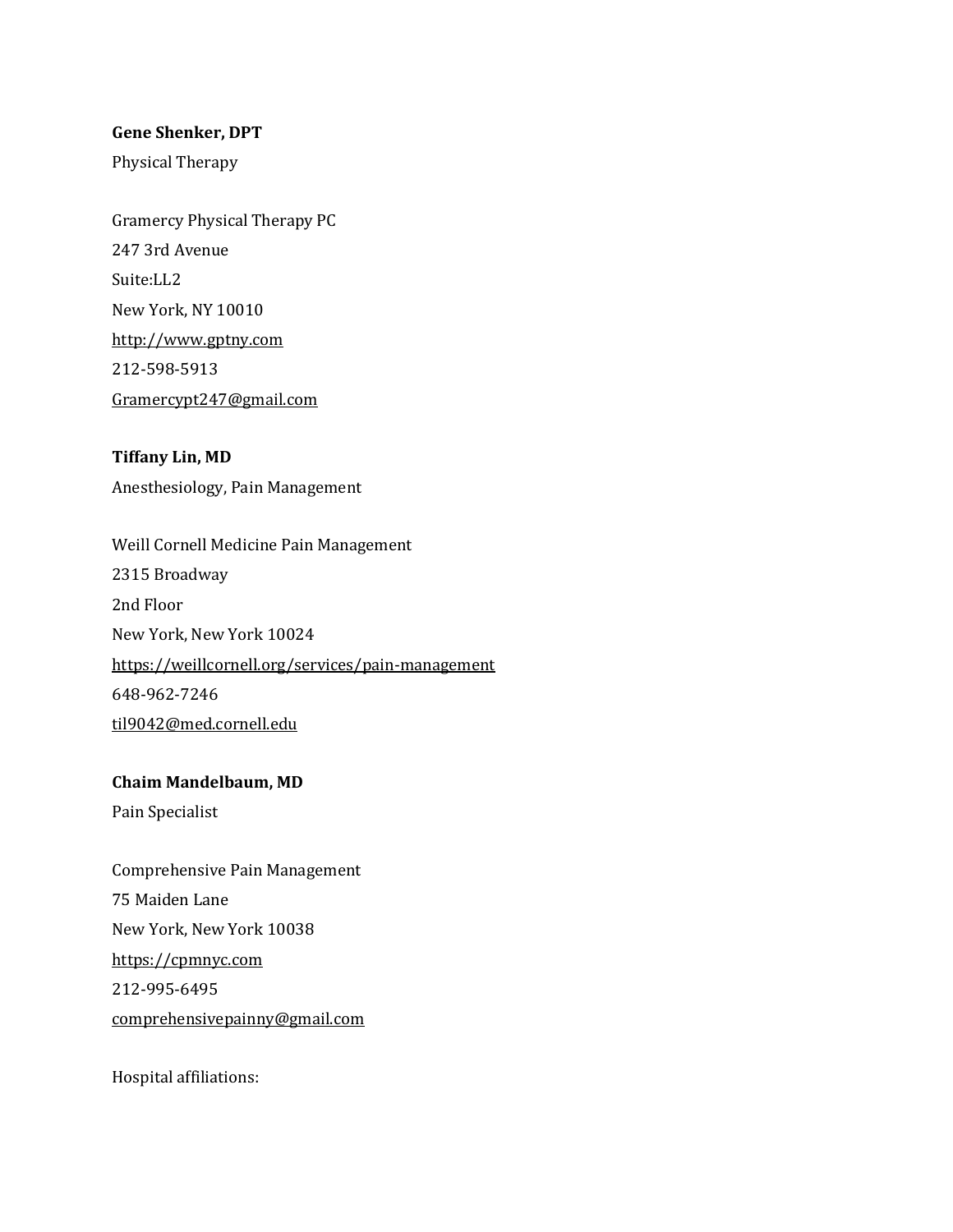#### • Mt SINAI

• Beth Isreal

### **Ellen Chelnitsky, DO**

Internal Medicine, Primary Care

Chelnitsky Medical PC 133A West End Avenue Suite 1 Brooklyn, NY 11235 [http://www.ChelnitskyMedicalPC.com](http://www.chelnitskymedicalpc.com/) 718-891-1300 [DrEllen@chelnitskymedicalpc.com](mailto:DrEllen@chelnitskymedicalpc.com)

Hospital affiliations:

- NYU Langone- Brooklyn (Lutheran's Hospital)
- Coney Island Hospital

Professional Boards and Affiliations:

• Internal Medicine

#### **Roni Sharon, M.D.**

Chief Physician

ARTEMIS NY 248 3rd Ave New York, NY 10010 <https://www.artemisnymedical.com/> 914-200-4160 [doctor@artemisnymedical.com](mailto:doctor@artemisnymedical.com)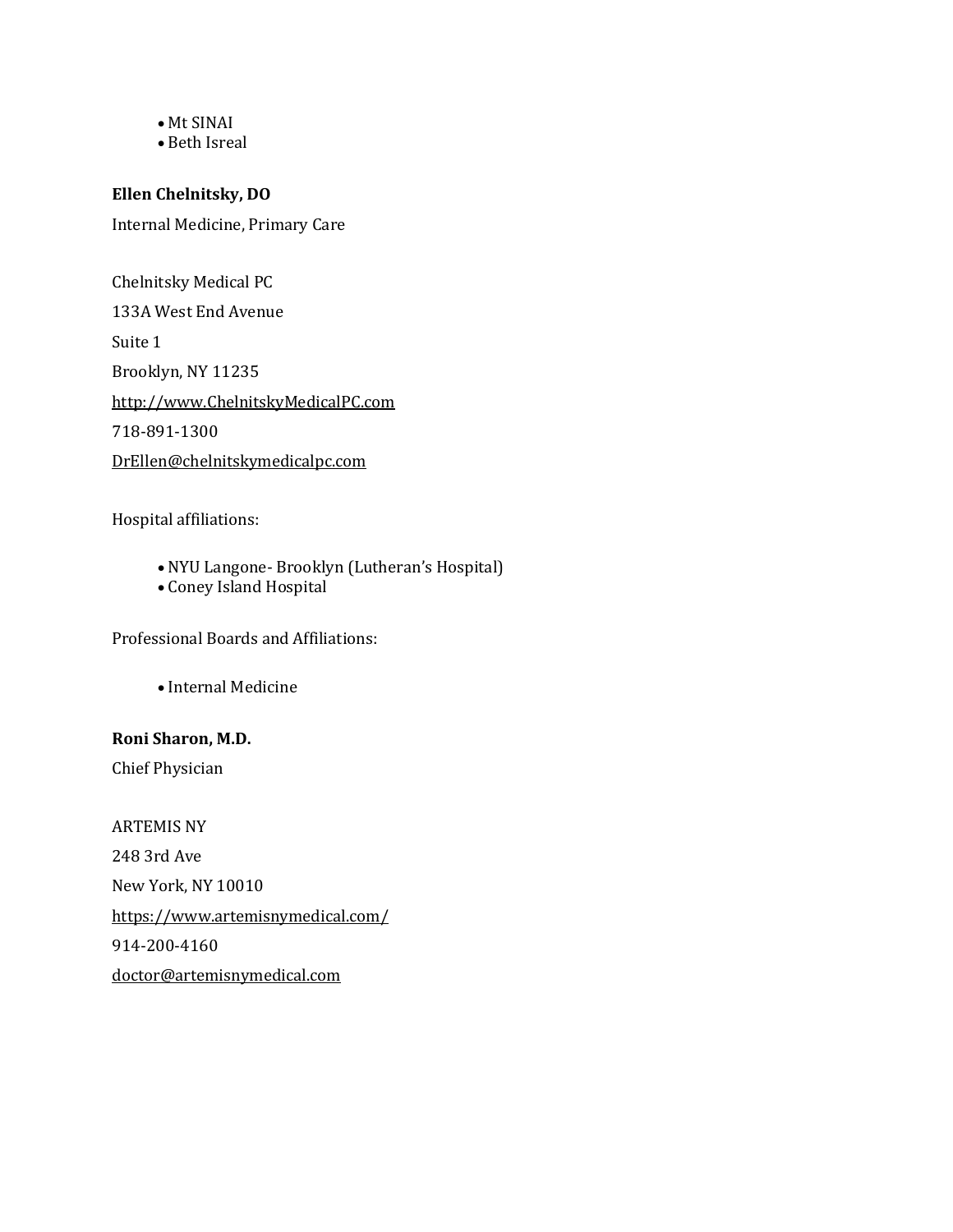## **North Carolina**

## **Joel Cabrera, PT, MTC, CSCS**

Manual Therapy, Dry Needling, TMJ, Orthopedics, Strengthening, Stability Myo Durham Fitness and Physical Therapy 105 Hood Street, Ste 4 Durham, NC, 27701 [http://www.myodurham.com](http://www.myodurham.com/) 919-886-0976 [info@myodurham.com](mailto:info@myodurham.com)

## **Libby Hinsley, PT, C-IAYT** Physical Therapy, Yoga Therapy

Libby Hinsley Physical Therapy and Yoga Therapy 183 Bartlett Street, Suite 110 Asheville, NC 28801 [http://www..Libbyhinsley.com](http://www..libbyhinsley.com/) 828-273-6816 [Libbyhinsley@gmail.com](mailto:Libbyhinsley@gmail.com)

## **Meghan Mizrachi, DPT**

Physical Therapy

Novant Health Rehabilitation South Park 6324 Fairview Road Charlotte, NC 28210 <http://www.zionpt.com/> 203-494-2747 [meghan@zionpt.com](mailto:meghan@zionpt.com)

**Matthew Snyder, PsyD, LPCS** Mental Health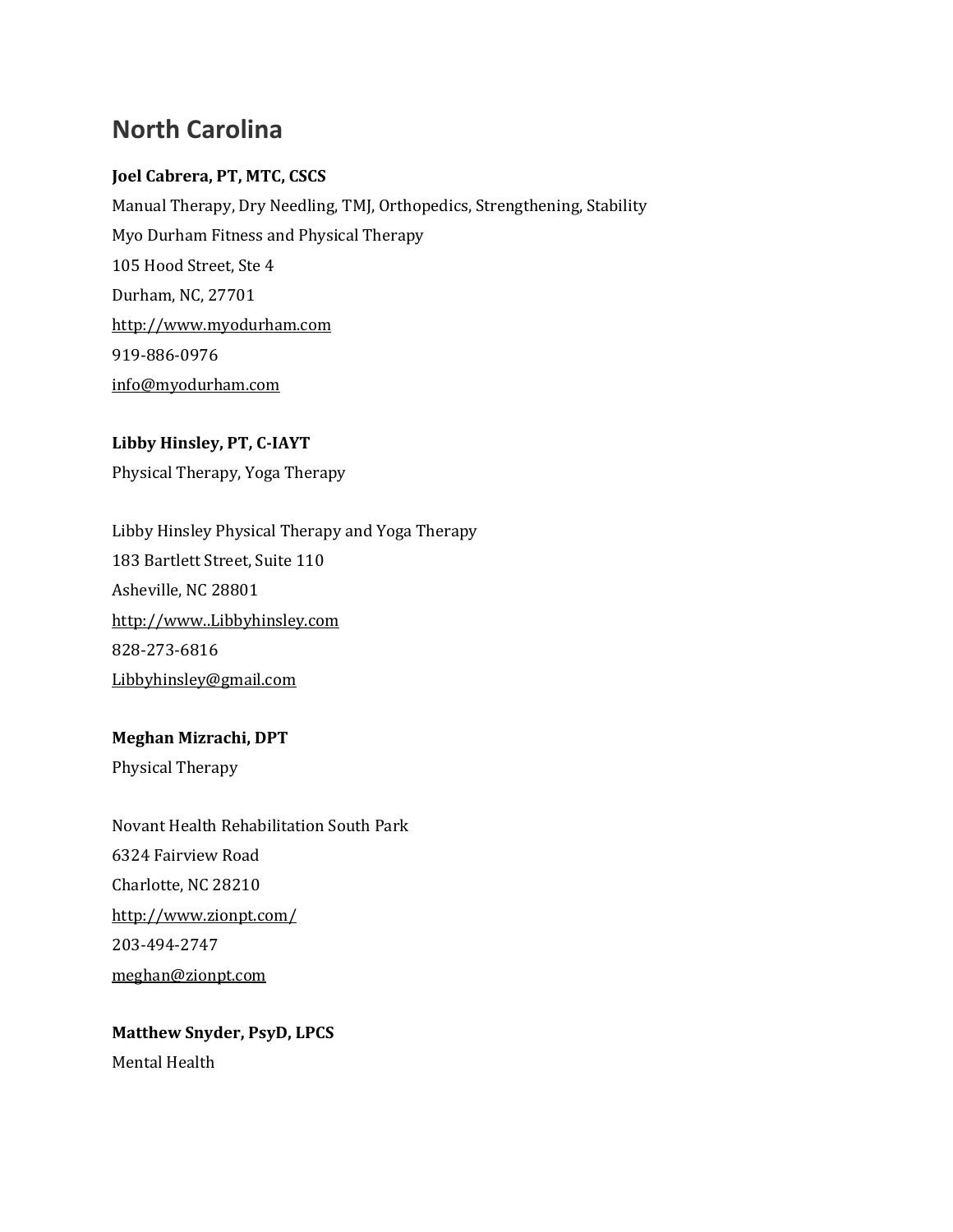Matthew T Snyder, LPCS 1915 George St Hendersonville, North Carolina 28792 <http://www.fullcirclewnc.org/> 828-222-0401 [matt@fullcirclewnc.org](mailto:matt@fullcirclewnc.org)

*This professional is a member of the International Consortium on EDS, HSD, and Related Disorders.*

**Grace Tang, PT, DPT, OCS, CCTT** orthopedic, chronic pain, temporomandibular disorders

Strive Physical Therapy & Fitness 5103 Grace Park Drive Morrisville, NC 27560 <https://www.striveptfit.com/> 919-467-4558 [info@striveptfit.com](mailto:info@striveptfit.com)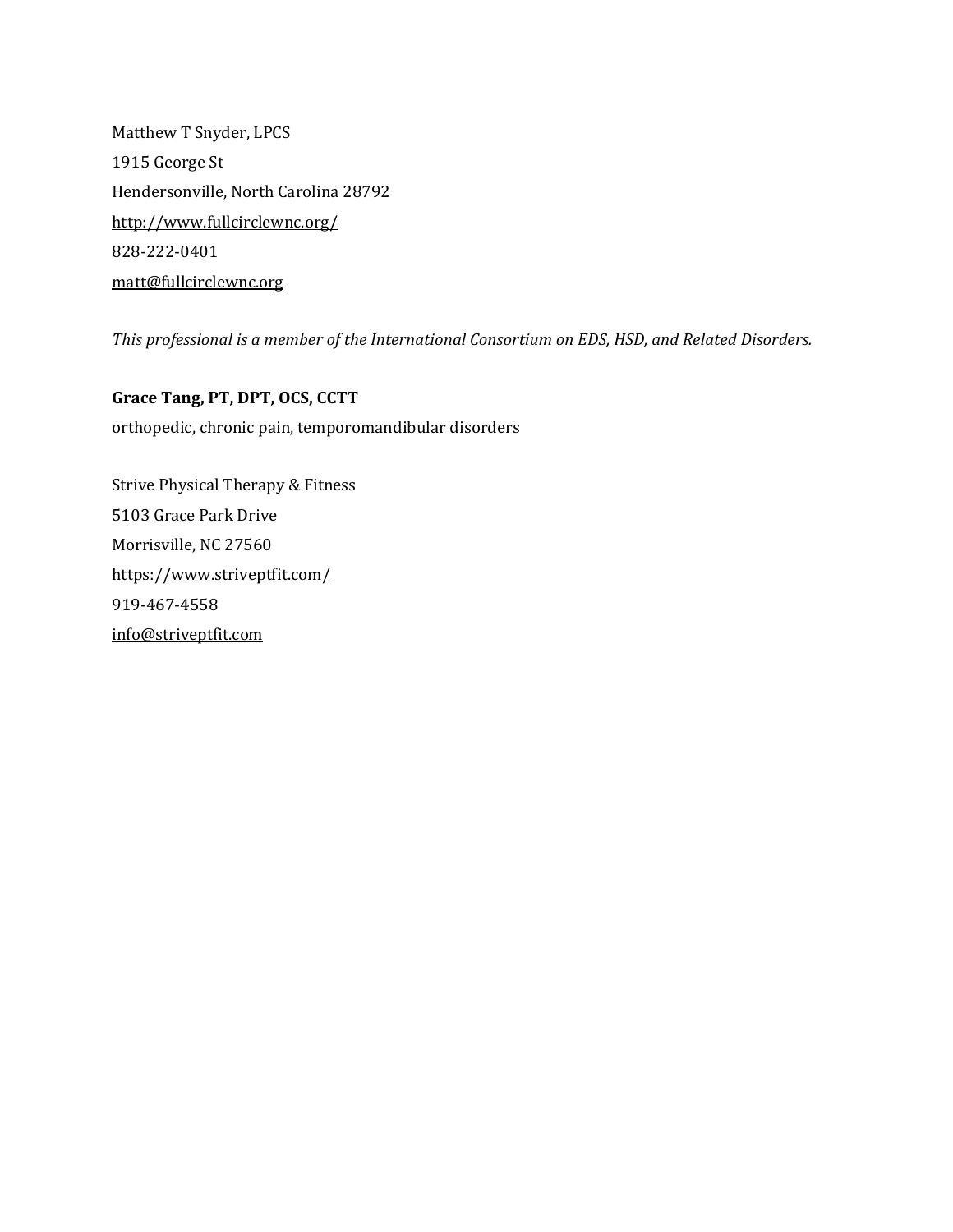## **Ohio**

## **Melodie Blacklidge, MD**

General Pediatrician Specializing in Hypermobile Ehlers Danlos Syndrome and Hypermobility Spectrum Disorders

Hypermobility Clinic/Division of Human Genetics Cincinnati Children's Hospital Medical Center 3333 Burnet Avenue Cincinnati, OH 45229 [https://www.cincinnatichildrens.org](https://www.cincinnatichildrens.org/) 513-636-4760 [Skeletaldysplasiacenter@cchmc.org](mailto:Skeletaldysplasiacenter@cchmc.org)

### Hospital affiliations:

• Cincinnati Children's Hospital Medical Center

### **Cam Health, JD, Esq.**

Specialist location and referral, patient advocates, Mast cell, EDS

Health Law Group PLLC 20 S Third Street, Suite 210 Columbus, OH 43215 <https://healthlawpllc.com/> 844-239-1234 [cam@healthlawpllc.com](mailto:cam@healthlawpllc.com)

**Jennifer Conner, MD** Family medicine

Findlay Family Practice 1725 Western Ave, Suite A Findlay, OH 45840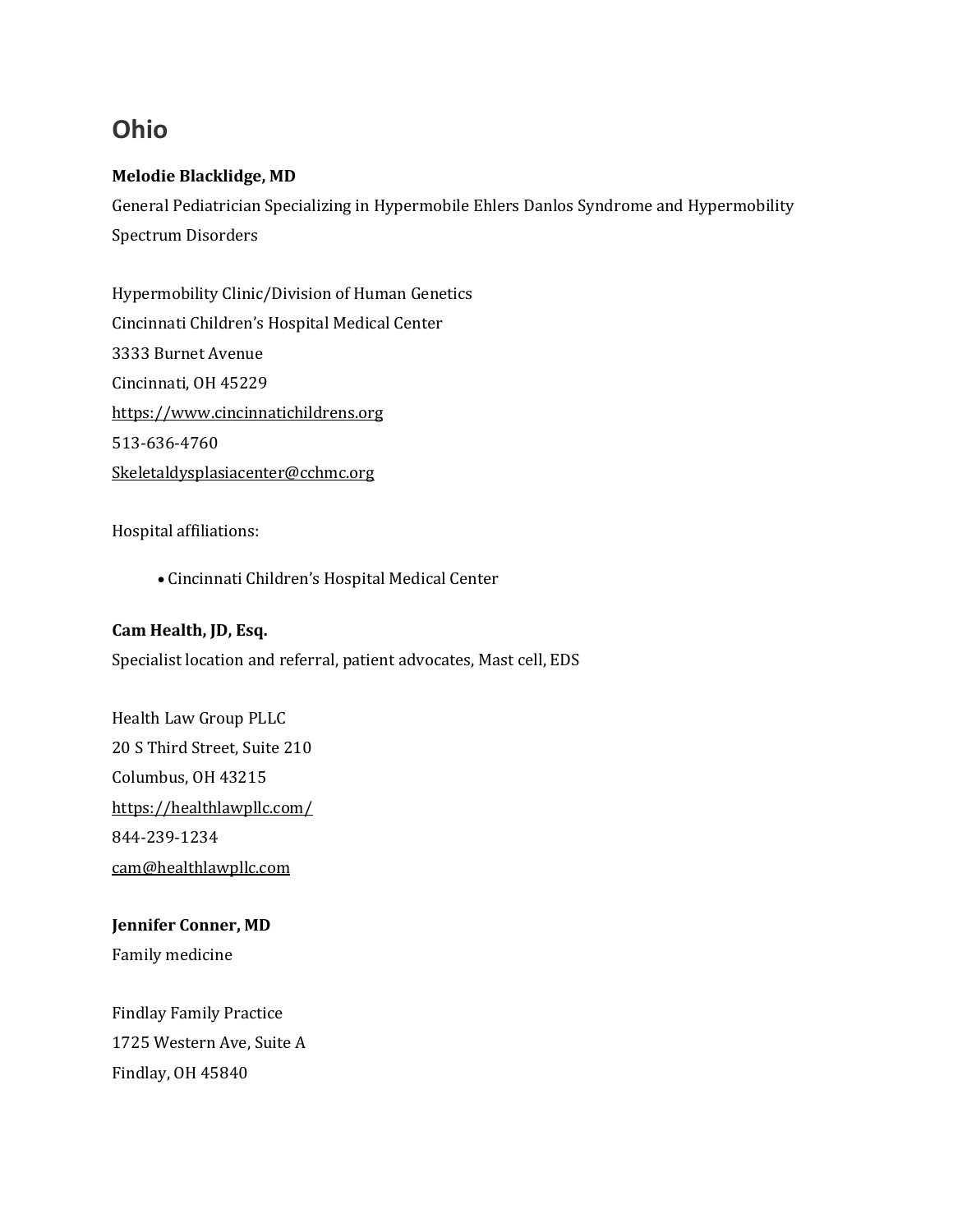419-423-4994 [Ffp1725@yahoo.com](mailto:Ffp1725@yahoo.com)

Hospital affiliations:

• Blanchard Valley Hospital

### **Subinoy Das, MD**

Sinus disease, otolaryngology-head and neck surgery

US Institute for Advanced Sinus Care and Research 974 Bethel Road Suite E Columbus, Ohio 43214 <http://www.usasinus.org/> 614-538-2424 x1151 [Info@usasinus.org](mailto:Info@usasinus.org)

Hospital affiliations:

- Riverside Memorial Hospital
- Dublin Methodist Hospital
- Nationwide Children's Hospital

### **Lindsay Hastings, LMT, Certified BowenWork Practitioner**

LMT, Certified BowenWork Practitioner

*Practice / Clinic 1:* Phoenix BodyWork & Apothecary 4434 Carver Woods Dr Suite 300 Blue Ash, Ohio 45242

*Practice / Clinic 2:* Phoenix BodyWork & Apothecary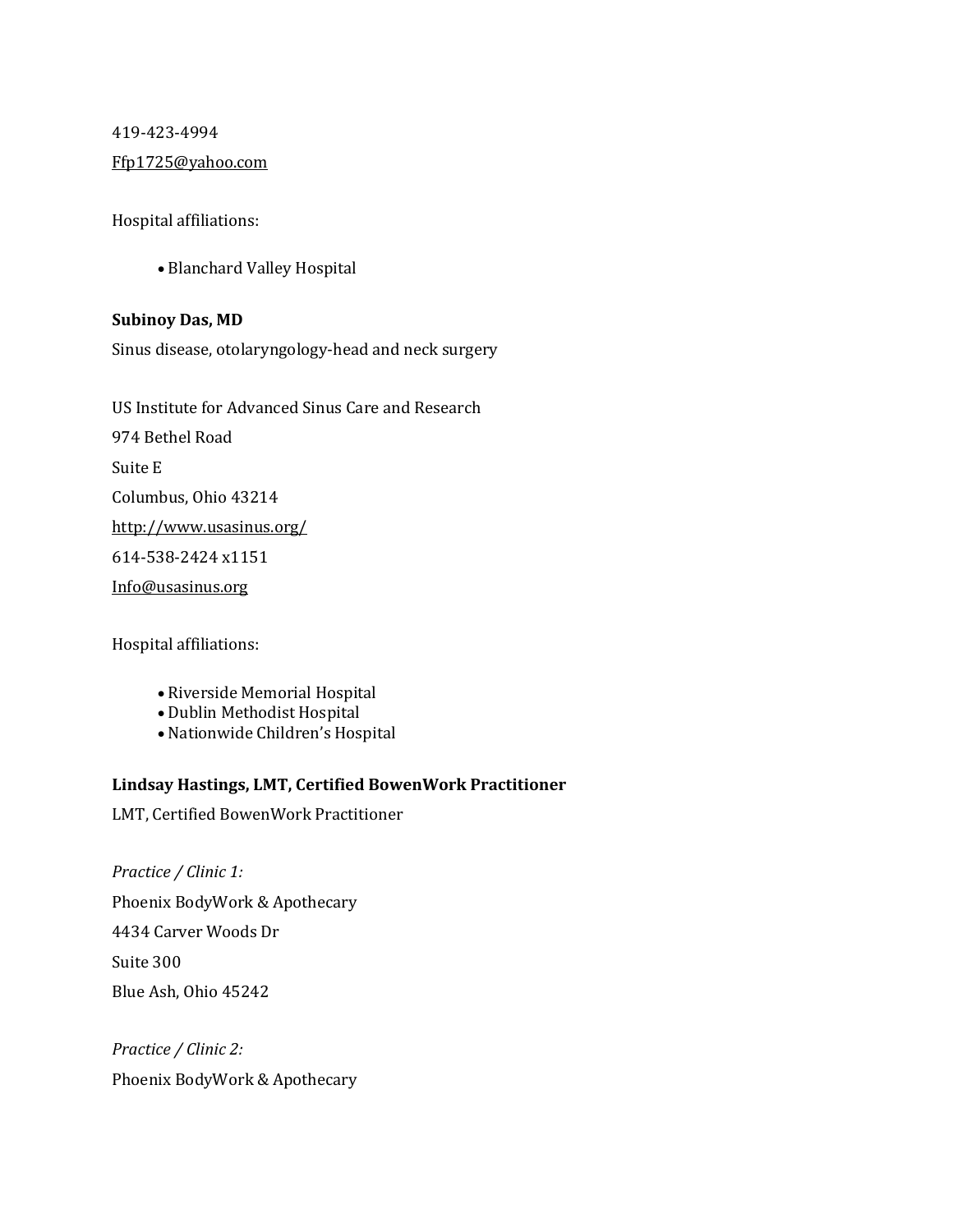31 E Mulberry St Lebanon, Ohio 45036

513-507-7342 [Phoenixmedicalmassage@yahoo.com](mailto:Phoenixmedicalmassage@yahoo.com)

**Michael Joseph, MD** Paediatric Pain and Symptom Managment

Center for Pediatric and Adolescent Pain Care 5080 Bradenton Ave Ste C Dublin, OH 43017 [http://www.pediatricpaincare.com](http://www.pediatricpaincare.com/) 614-889-6422 [michael.joseph@pediatricpaincare.com](mailto:michael.joseph@pediatricpaincare.com)

### **Andrea Julian, CPT-FT**

Medical massage, Visceral massage, Functional Movement, Chiropractics, Yoga

Joga Somatic Arts 1725 Woodman Dr. Suite E Kettering, OH 45420 [http://www.jogasomaticarts.com](http://www.jogasomaticarts.com/) (937) 416-7814 [ajuliantraining@gmail.com](mailto:ajuliantraining@gmail.com)

### **Jennifer Lobert, MD**

Rheumatology; Internal Medicine

Jennifer Lobert MD LLC / Comprehensive Musculoskeletal Care 9403 Kenwood Road Suite D105 Blue Ash, OH 45242 [http://www.lobertcmc.com](http://www.lobertcmc.com/)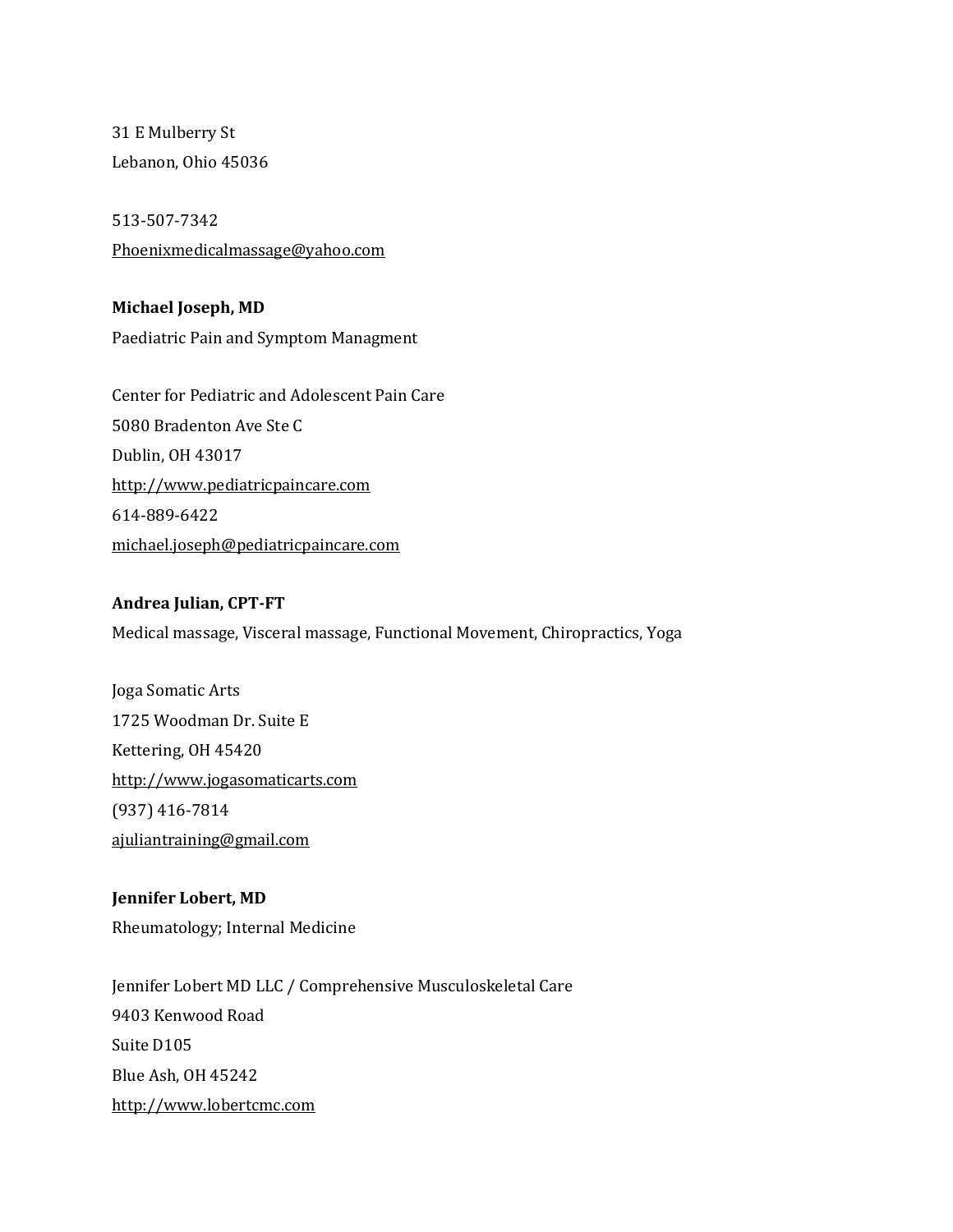# 513-318-1695 [drlobert@lobert.com](mailto:drlobert@lobert.com)

Hospital affiliations:

• The Christ Hospital

### **Joshua Stephens, DO**

Internal Medicine *Practice / Clinic 1* Queen City Physicians University Station 1775 Lexington Avenue Suite 150 Cincinnati, OH 45212 [https://www.trihealth.com/hospitals-and-practices/queen-city-physicians/locations/university](https://www.trihealth.com/hospitals-and-practices/queen-city-physicians/locations/university-station/)[station/](https://www.trihealth.com/hospitals-and-practices/queen-city-physicians/locations/university-station/)

*-ractice / Clinic 2* Queen City Physicians Hyde Park 2753 Erie Avenue Cincinnati, Ohio 45208 [https://www.trihealth.com/Hospitals-and-Practices/Queen-City-Physicians/Locations/Hyde-Park-](https://www.trihealth.com/Hospitals-and-Practices/Queen-City-Physicians/Locations/Hyde-Park-Internal-Medicine/)[Internal-Medicine/](https://www.trihealth.com/Hospitals-and-Practices/Queen-City-Physicians/Locations/Hyde-Park-Internal-Medicine/) 513-246-8000 [joshua\\_stephens@gmail.com](mailto:joshua_stephens@gmail.com)

Hospital affiliations:

- Good Samaritan Hospital
- Bethesda North Hospital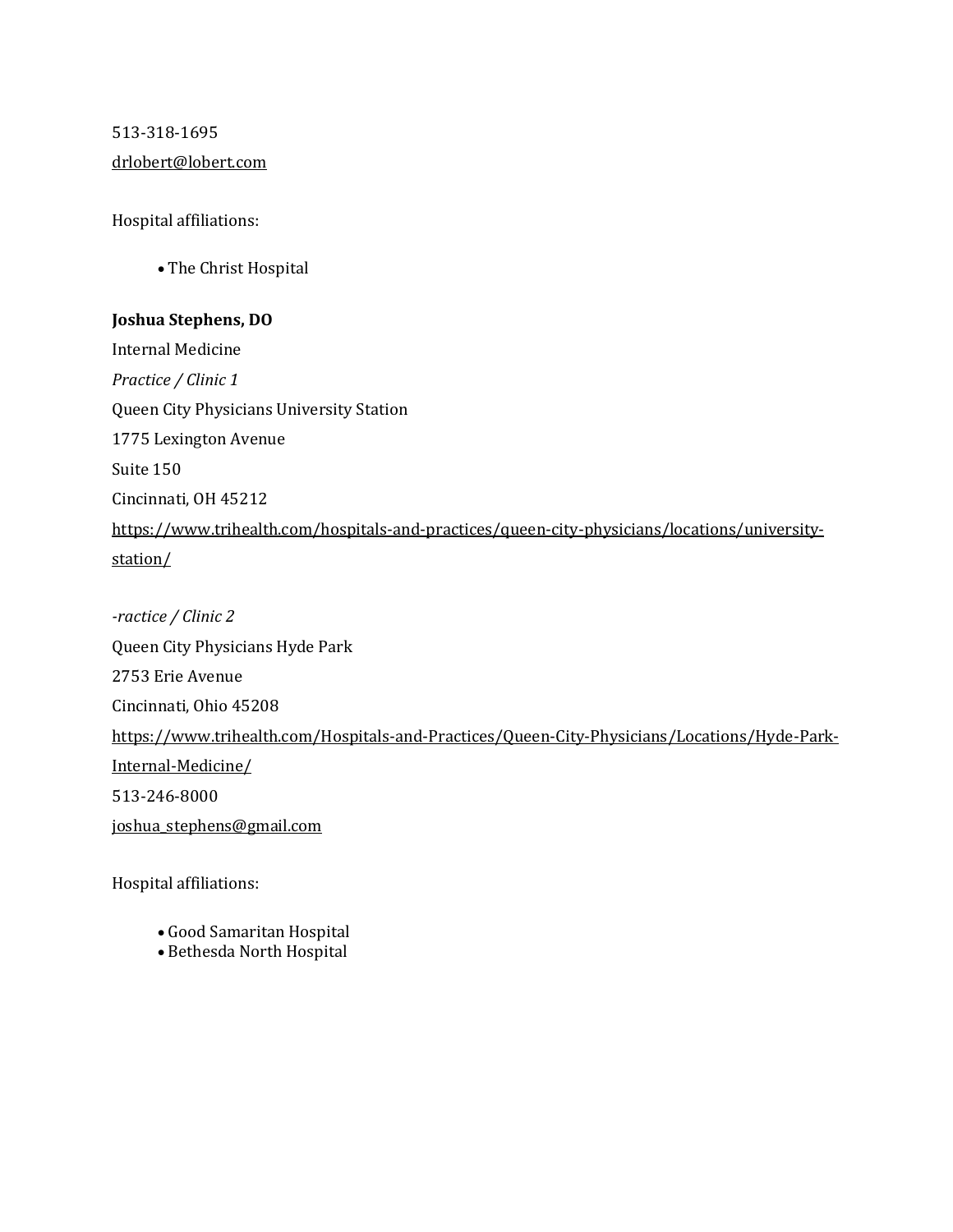# **Oregon**

### **Paul Ebensteiner, DC**

DC, ND, LAc, LMT Chiropractic

Schaefer Chiropractic 4511 SE Hawthorne Blvd Portland, OR 97215 [www.polyhedronchiropractic.com](http://www.polyhedronchiropractic.com/) 503-241-0042 [cpaulrun@gmail.com](mailto:cpaulrun@gmail.com)

*This professional is a member of the International Consortium on EDS, HSD, and Related Disorders.*

**Michael Gentile, DPM** Foot and Ankle Medicine and Surgery

Portland Foot and Ankle Institute 12672 NW Barnes RD Suite 100 Portland, OR 97229 [http://www.pdxfai.com](http://www.pdxfai.com/) 503-336-0169 [pdxfai@gmail.com](mailto:pdxfai@gmail.com)

Hospital affiliations:

- Providence St. Vincent Medical Center
- Cornell Surgery Center
- Legacy Good Samaritan

## **Alena Guggenheim, ND**

Assistant Professor of Anesthesiology and Perioperative Medicine, Naturopathic Medicine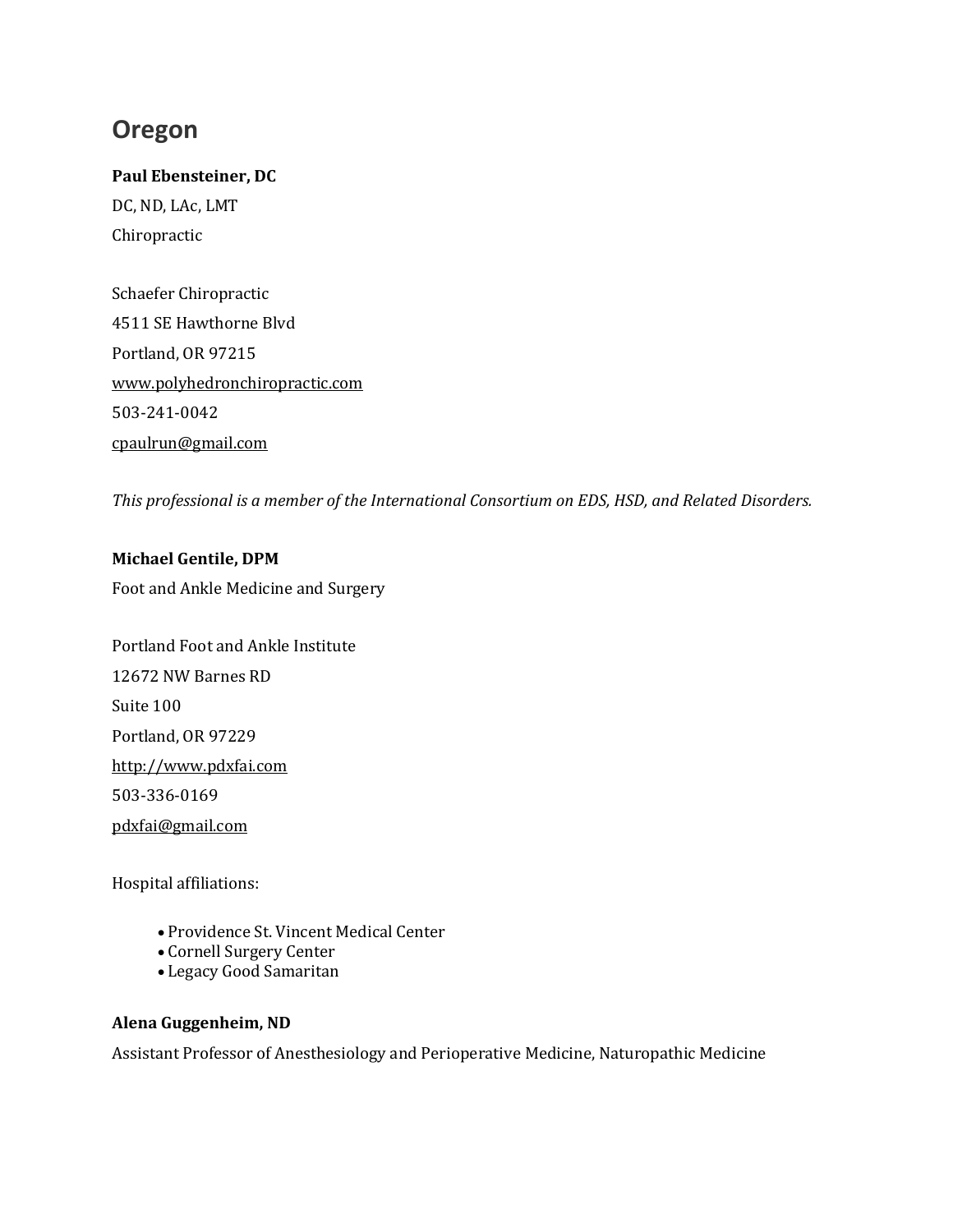Comprehensive Pain Center Oregon Health and Science University 3303 SW Bond Ave Portland, OR 97239 <https://www.ohsu.edu/pain-center> 503-494-7246 [none@oshu.edu](mailto:none@oshu.edu)

Hospital affiliations:

• Oregon Health and Science University

### **Cory Tichauer, ND**

Lyme Disease, Mold & Environmental Illness, Immune Dysfunction & MCAS

Bear Creek Naturapathic Clinic 2612 E. Barnett Rd Medford, OR 97504 [https://www.bearcreekclinic.com](http://bearcreekclinic.com/) 541-770-5563 [info@bearcreekclinic.com](mailto:info@bearcreekclinic.com)

*This professional is a member of the International Consortium on EDS, HSD, and Related Disorders.*

**Anne Hill, ND** Primary Care Practice, Naturopathic Medical Care

Anne Hill, ND 443 NE Knott Street Portland, OR 97212 [http://www.annhillnd.com](http://www.annehillnd.com/) 503-282-1070 [info@knottstreethealth.com](mailto:info@knottstreethealth.com)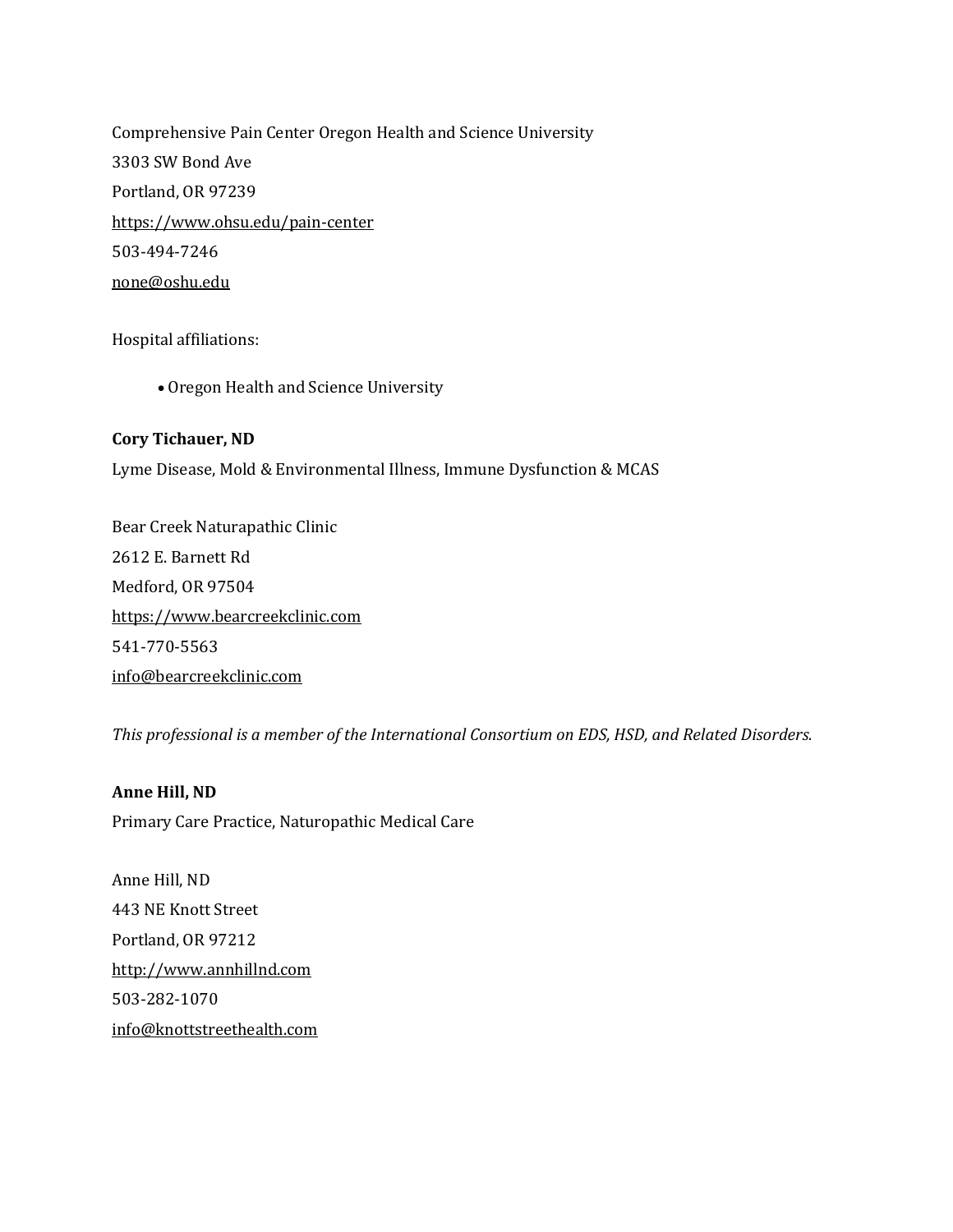### **Heather Purdin, M.S., P.T., CMPT**

Physical Therapy, Chronic Pain, Ehlers-Danlos Syndrome, Orthopedic and Manual Therapy, Myofascial Release, Athletic Taping, Brace Fitting/Adjustment, Joint Mobilization, Strain Counter Strain, Trigger Point, Functional Indirect Technique, Muscle Energy Technique, Mulligan concepts, Craniosacral Treatment

*Practice / Clinic 1* 4475 SW Scholls Ferry Rd. Suite 258 Portland, Oregon 97225 503-292-5882 <https://goodhealthphysicaltherapy.com/>

*Practice / Clinic 2* 4943 NE Martin Luther King Jr. Blvd. Suite 258 Portland, OR 97211 <https://goodhealthphysicaltherapy.com/> 503-292-5882 [admin@goodhealthphysicaltherapy.com](mailto:admin@goodhealthphysicaltherapy.com)

Professional Boards and Affiliations:

- American Physical Therapy Association
- Oregon Area Ehlers Danlos Society

## **Michael Makher, PT, DPT**

Chronic Pain, Therapeutic Movement, Strength Training, Manual Therapy, Ehlers-Danlos syndrome, Joint Mobilization, Release Techniques, Desensitization Techniques

*Practice / Clinic 1* 4475 SW Scholls Ferry Rd. Suite 258 Portland, Oregon 97225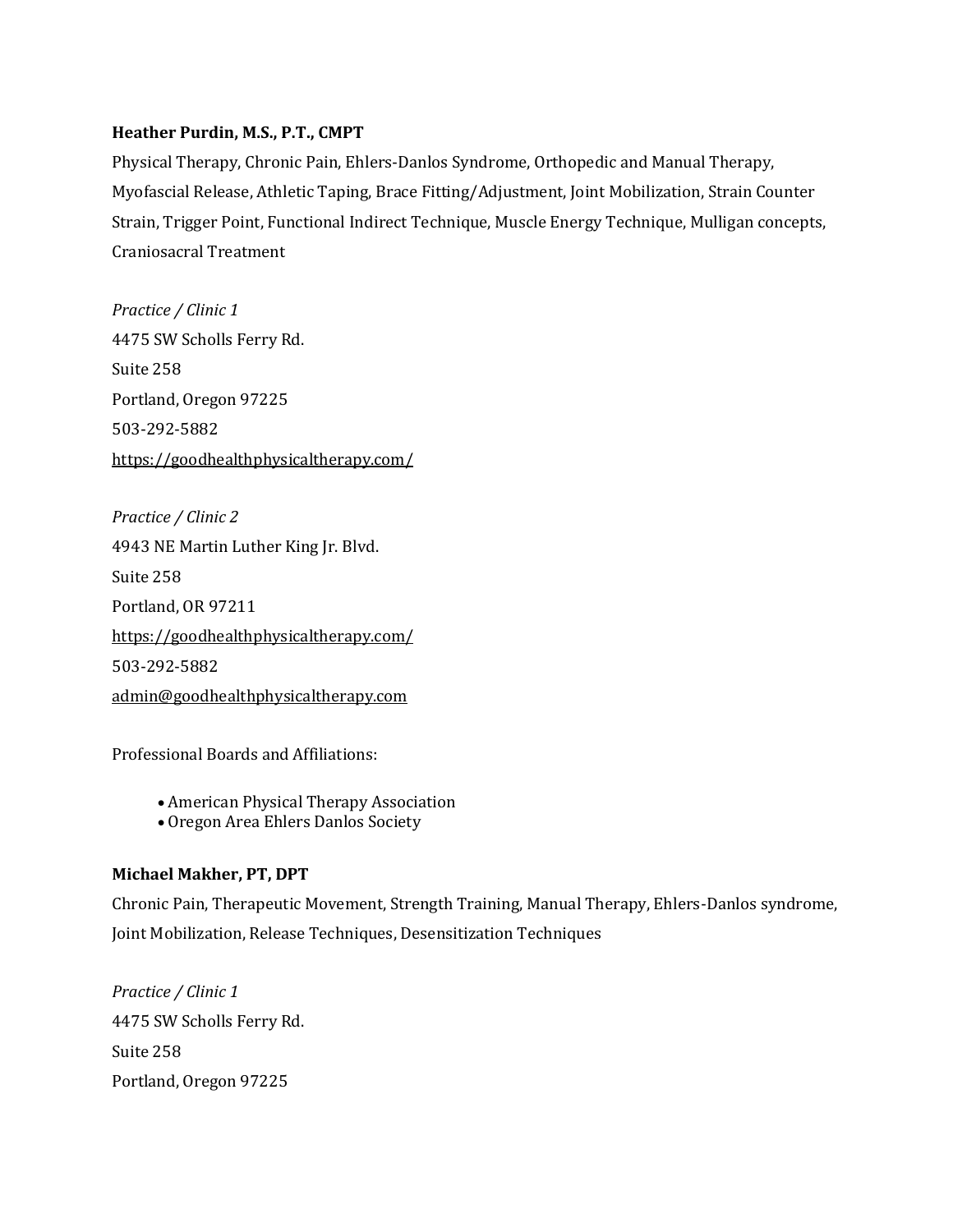503-292-5882

<https://goodhealthphysicaltherapy.com/>

*Practice / Clinic 2* 4943 NE Martin Luther King Jr. Blvd. Suite 258 Portland, OR 97211 <https://goodhealthphysicaltherapy.com/> 503-292-5882 [admin@goodhealthphysicaltherapy.com](mailto:admin@goodhealthphysicaltherapy.com)

Professional Boards and Affiliations:

- American Physical Therapy Association
- American Society of Manual Therapists
- International Association for the Study of Pain

### **Chie Tadaki, PT, DPT**

Chronic Pain, Neurological Conditions, Sports Medicine, EDS, Orthopedic PT

*Practice / Clinic 1* 4475 SW Scholls Ferry Rd. Suite 258 Portland, Oregon 97225 503-292-5882 <https://goodhealthphysicaltherapy.com/>

*Practice / Clinic 2* 4943 NE Martin Luther King Jr. Blvd. Suite 258 Portland, OR 97211 <https://goodhealthphysicaltherapy.com/> 503-292-5882 [admin@goodhealthphysicaltherapy.com](mailto:admin@goodhealthphysicaltherapy.com)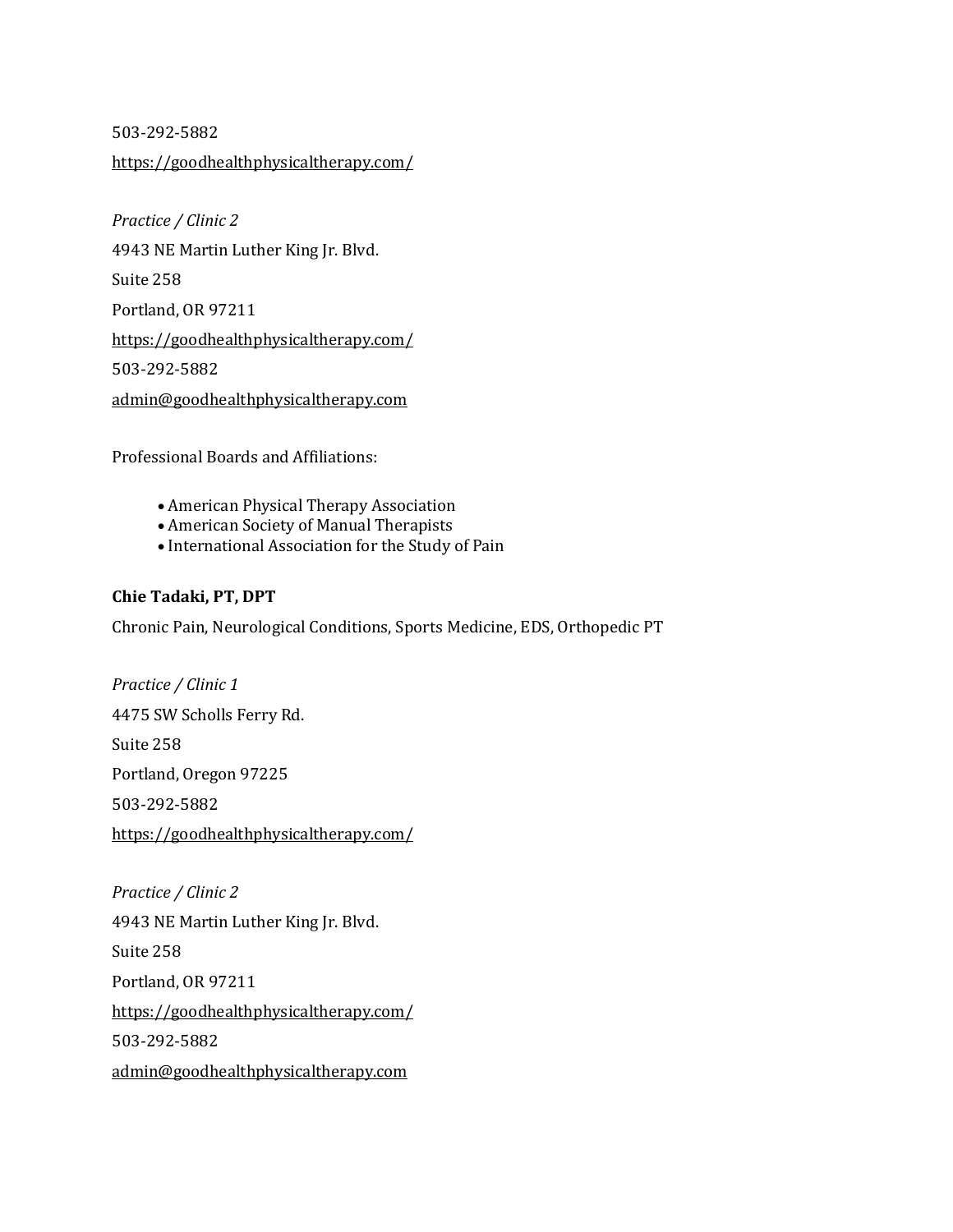### **Kimberley Hindman, ND, LAc**

Naturopathic medicine, acupuncture, aroma acu-therapy

*Practice / Clinic 1* Dr. Kimberly Hindman ND, LAc 1820 SW Vermont St Suite E Portland, OR 97219 [http://www.healingdragon.net](http://www.healingdragon.net/) 503-784-1027 [khindman@healingdragon.net](mailto:khindman@healingdragon.net)

*Professional Boards and Affiliations:*

- AANP
- OANP
- OAAOM

### **Osvaldo Schirripa, M.D., M.S.**

Clinical and Molecular Genetics

*Practice / Clinic 1* Central Oregon Clinical Genetics Clinic 143 SW Shevlin-Hixon Drive, suite 203 Bend, Oregon 97702 541-678-5417 [cocgenetics@gmail.com](mailto:cocgenetics@gmail.com)

### **Joanna May, ND**

Primary care, mental health/psychiatric conditions; GI disorders, hormone balancing

*Practice / Clinic 1* Woodstock Natural Health Clinic 4938 SE Woodstock Blvd Portland, Oregon 97206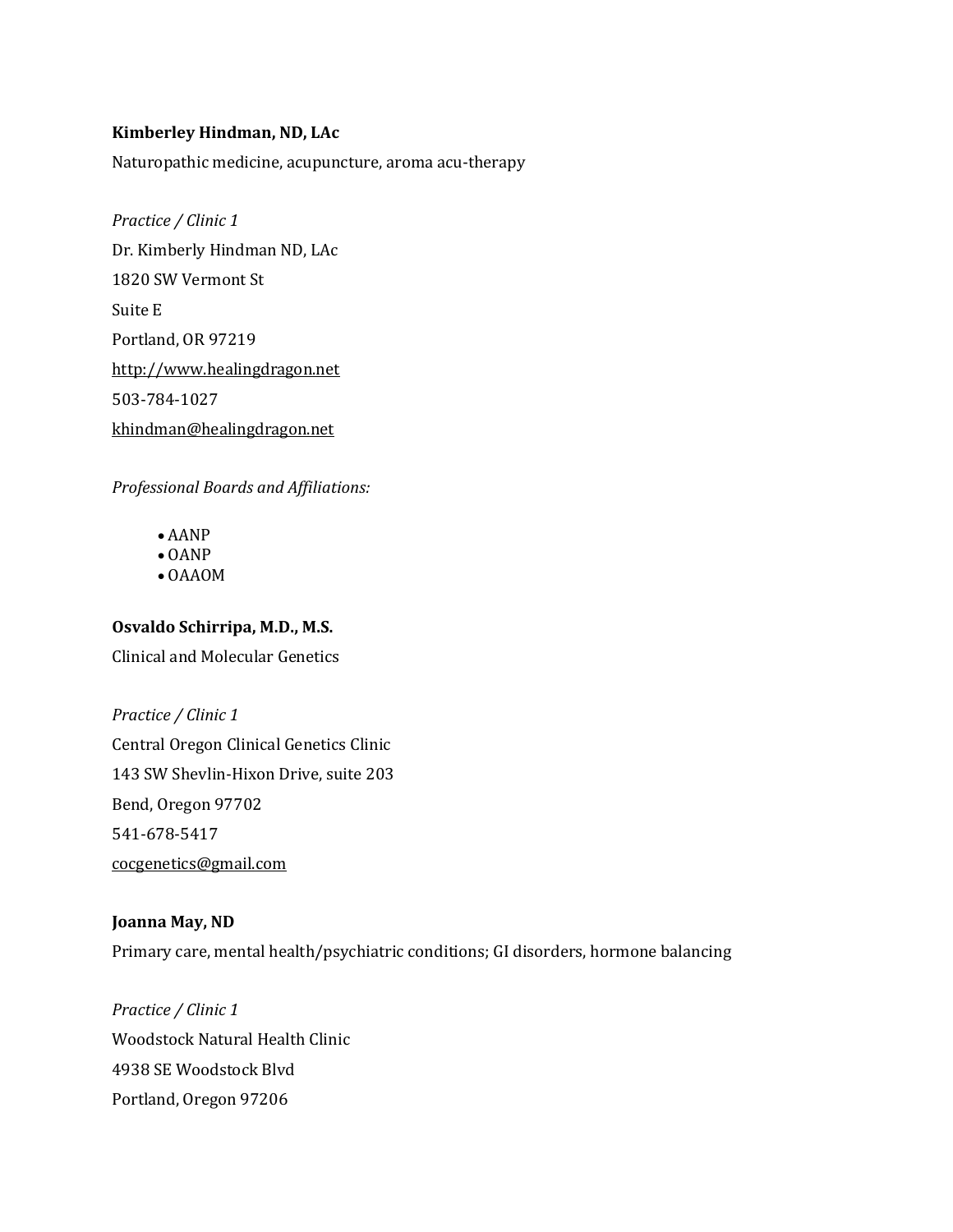[http://www.woodstockclinic.com](http://www.woodstockclinic.com/) 503-771-0615 [drjoanna@woodstockclinic.com](mailto:drjoanna@woodstockclinic.com)

*Professional Boards and Affiliations:*

- Oregon Association of Naturopathic Physicians
- American Association of Naturopathic Physicians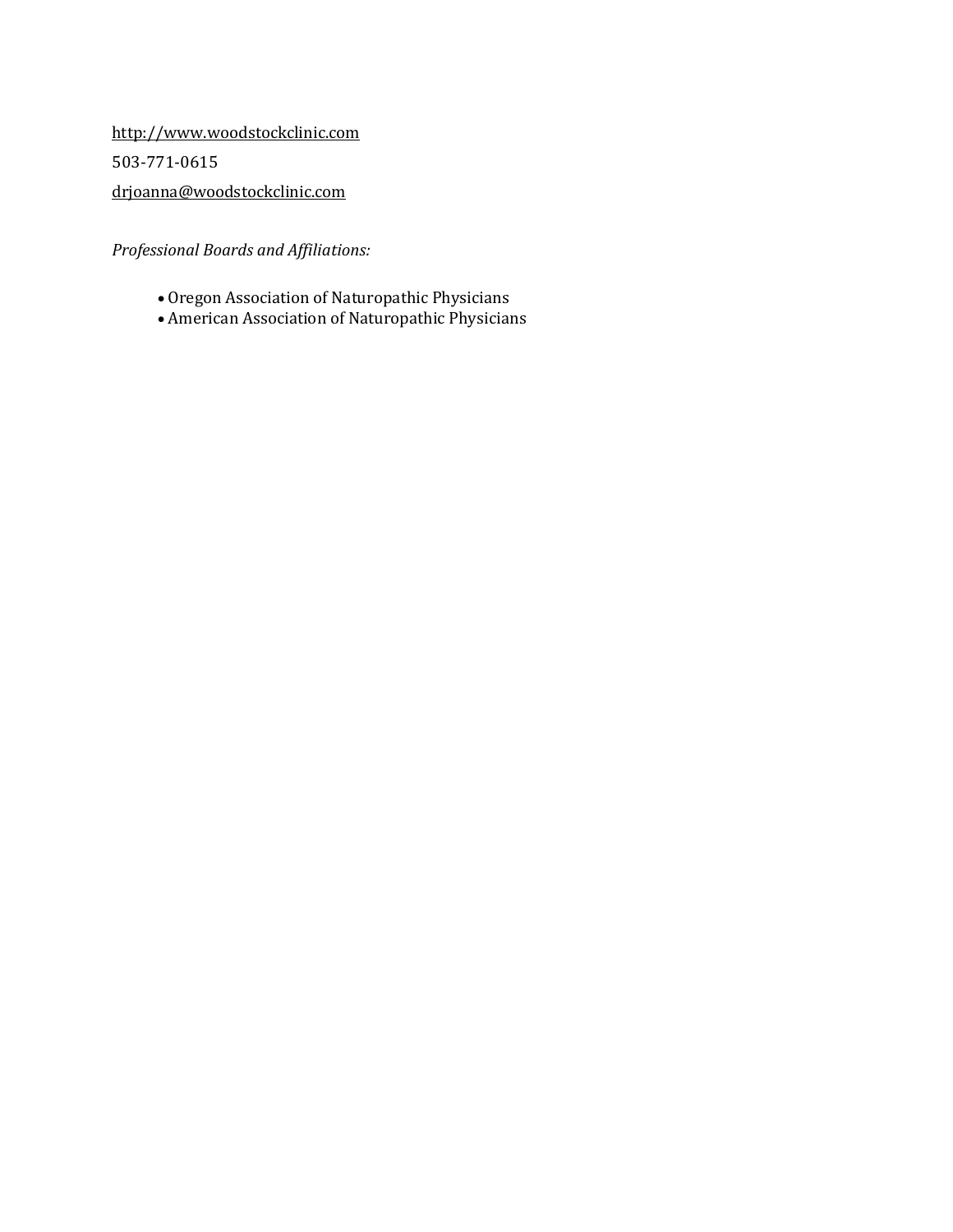# **Pennsylvania**

### **Dawn Cox, PT, MSPT, CFMT**

Physical therapy for those with hyper-mobility syndrome, EDS, runner and dancer specialty

Prana Functional Manual Therapy 617-a North Prince Street Lancaster, PA, 17603 [http://www.pranapt.com](http://www.pranapt.com/) 717-390-4822 [info@pranapt.com](mailto:info@pranapt.com)

### **Nicholas DePace, MD, FACC**

Cardiology, Autonomic Dysfunction, POTS, Ehlers-Danlos Syndrome, Chronic Fatigue Syndrome

*Practice / Clinic 1* Franklin Cardiovascular Associates, PA 2300 S. Broad Street Suite 201 Philadelphia, PA 19145

*Practice / Clinic 2* Vineland Office 2848 S. Delsea Drive Vineland, NJ 08460

*Practice / Clinic 3* Sewell Office 438 Ganttown Rd Suite 8 & 9 Sewell, NJ 08080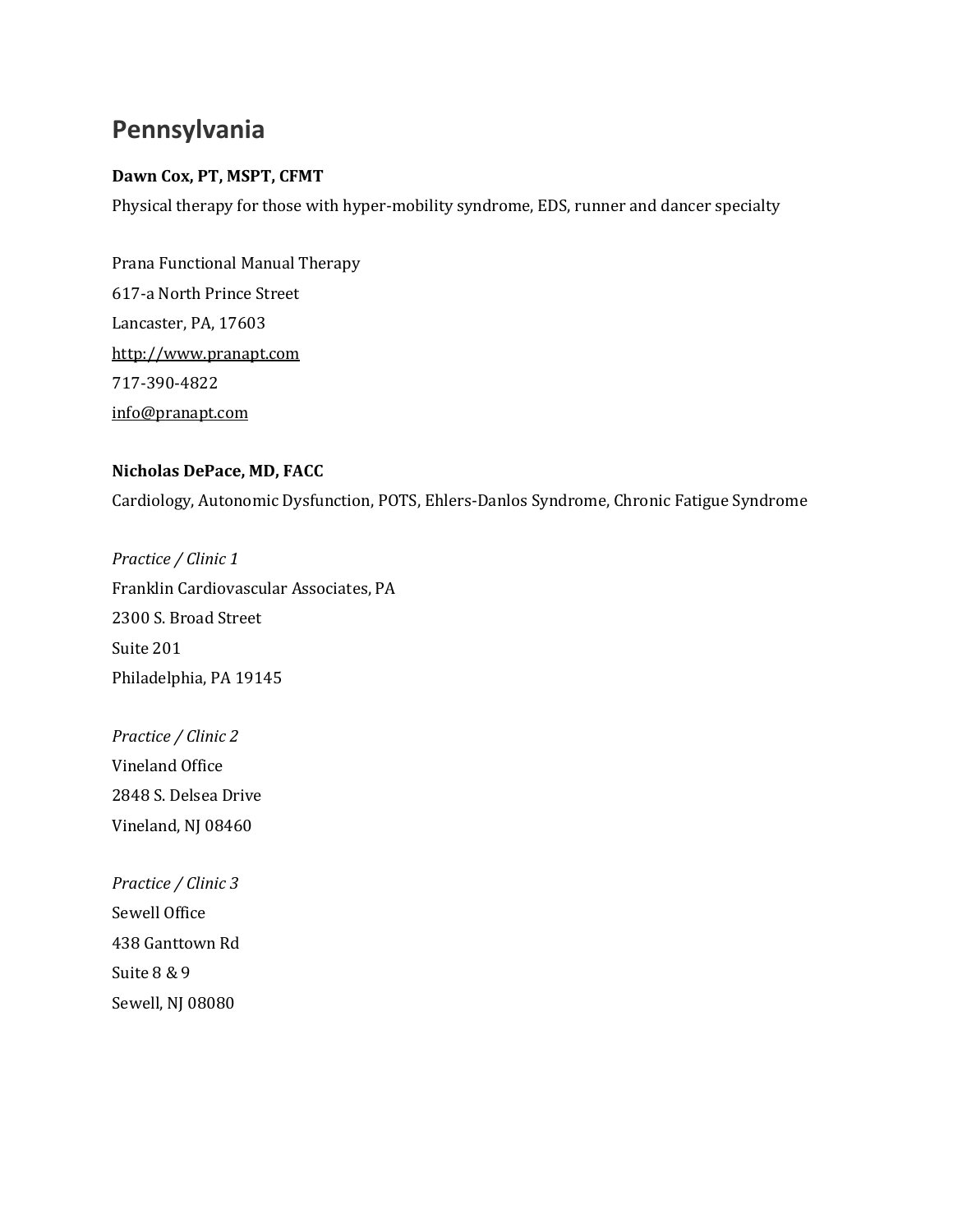<https://franklincardiovascular.com/> (856) 589-6034 [rsantiagofca@outlook.com](mailto:rsantiagofca@outlook.com)

### **Aviva Gaskill, PhD**

Psychologist

Aviva Gaskill, PhD 308 E. Lancaster Ave Ste 200 Wynnewood, PA 19096 <https://www.avivagaskill.com/> 484-679-6299 [aviva@avivagaskill.com](mailto:aviva@avivagaskill.com)

**Laura Jacobs, DPT** EDS, POTS, Hyper Mobility Syndrome

Fyzical Therapy & Balance Centers 6402 Carlisle Pike Mechanicsburg, Pennsylvania 17050 <https://www.fyzical.com/mechanicsburg> (717) 591-3000 [Kris.Swingle@fyzical.com](mailto:Kris.Swingle@fyzical.com)

**Mark Lavallee, M.D., C.S.C.S., F.A.C.S.M.** Family Medicine, Sports Medicine, Orthopedics

*Practice / Clinic 1 (from 15th November 2020 – Enquiries from 1st October 2020)* University of Pittsburgh Medical Center (UPC) Pinnacle 111 South Front Street Harrisburg, PA 17101 717-231-8900 [mlavallee@wellspan.org](mailto:mlavallee@wellspan.org)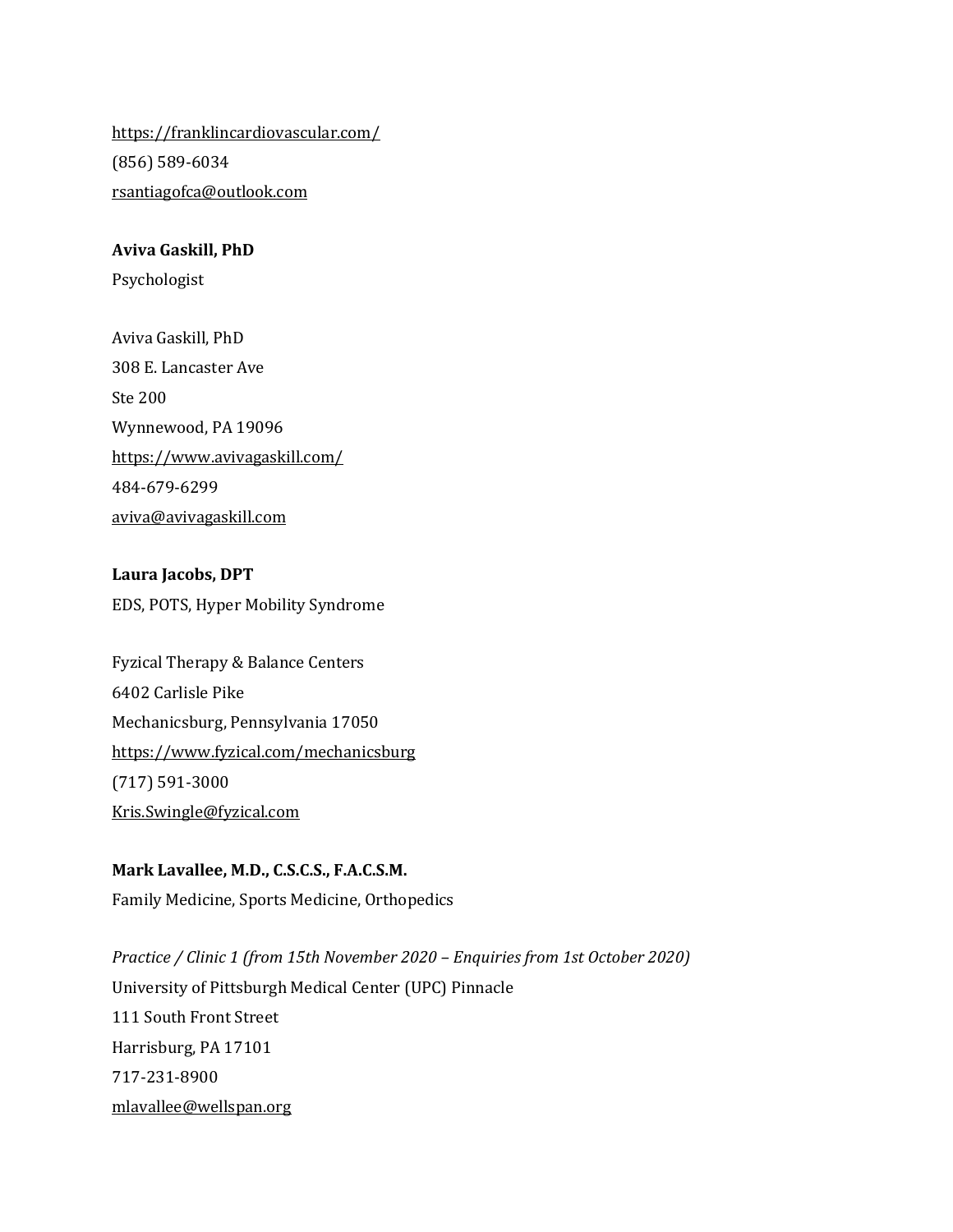Hospital affiliations:

- Ass't Clinical Professor, Pennsylvania State University, College of Medicine, Hershey, PA
- Adjunct Clinical Professor, Drexel University, School of Medicine, Philadelphia, PA

*This professional is a member of the International Consortium on EDS, HSD, and Related Disorders.*

# **Kenneth Liu, MD, FAANS, FACS**

Neurological Surgery, Neurovascular Surgery

Penn State Milton S. Hershey Medical Center 30 Hope Drive Hershey, PA 17033 <http://hmc.pennstatehealth.org/neurosurgery> 717-531-3828 [kenneth.c.liu.md@gmail.com](mailto:kenneth.c.liu.md@gmail.com)

Hospital affiliations:

• Penn State Milton S. Hershey Medical Center

### **Kimberly Poehlmann, PT, DPT**

Physical Therapy, Chronic Pain, Hypermobility Disorders

PHOENIX Rehabilitation & Health Services 800 Bethlehem Pike Suite 2 Sellersville, PA 18960 United States <https://www.phoenixrehab.com/sellersville/> 215-257-3900 [kpoehlmann@phoenixrehab.com](mailto:kpoehlmann@phoenixrehab.com)

# **Kathleen Zonarich, PT**

Physical Therapy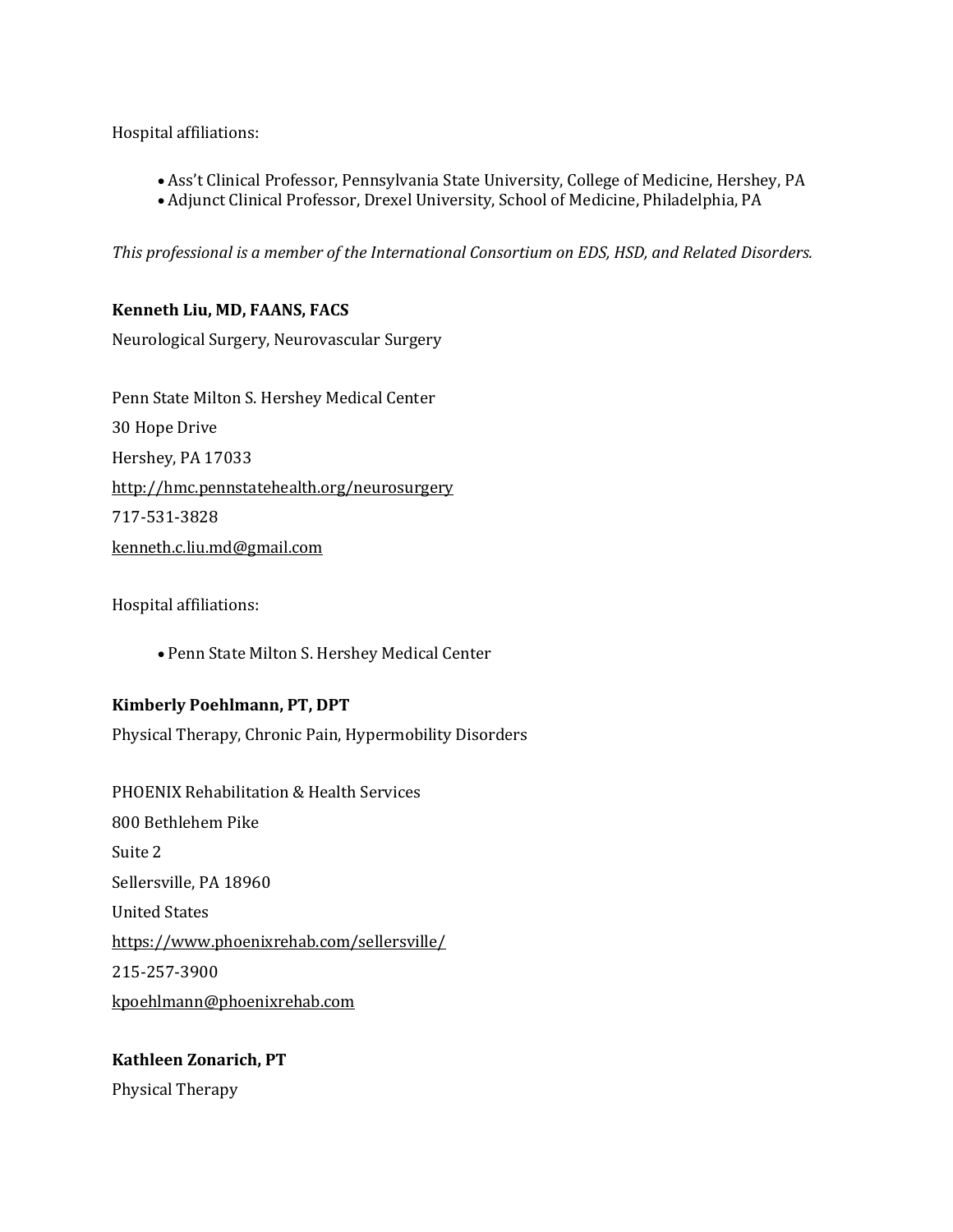Zoanrich Physical Therapy 320 Market Street Suite 600W Harrisburg, PA 17101 [https://www.zonarichphysicaltherapy.com](https://www.zonarichphysicaltherapy.com/)

717-319-0787 [kathleenzonarich@gmail.com](mailto:kathleenzonarich@gmail.com)

Professional Boards and Affiliations: PA State Board of Physical Therapy Undergraduate School: Marquette University | BS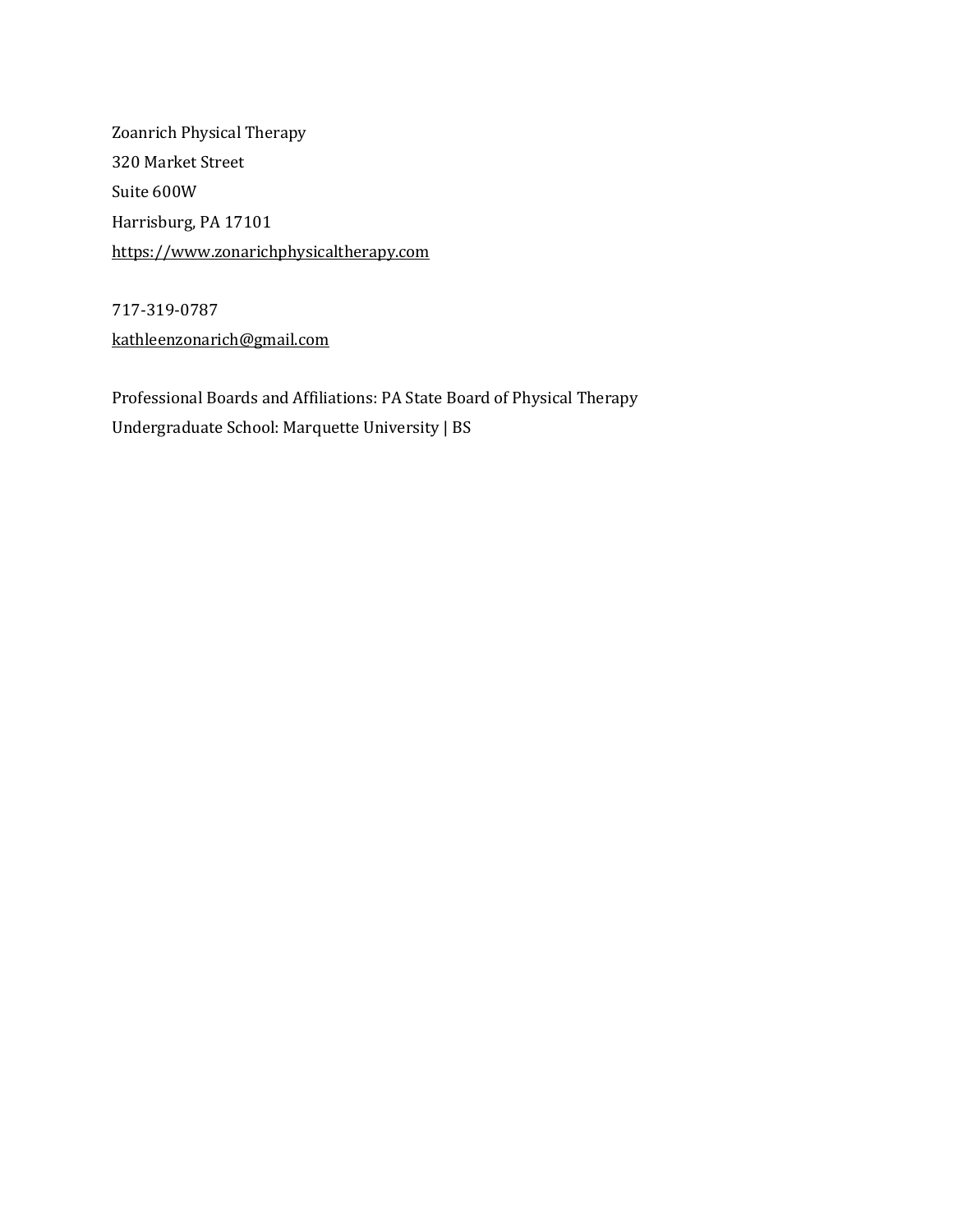# **Rhode Island**

## **Michael Healy, PT, DPT, DOMTP, IOMT, CPT, CSN, MBA**

Physical Therapy, Advanced Manual Therapy, Craniosacral Therapy, Sports Medicine

Healy Physical Therapy & Sports Medicine, Inc. 927 B Warren Avenue East Providence, RI 02914 [http://www.healyphysicaltherapy.com](http://www.healyphysicaltherapy.com/) 401-438-0905 [info@healypt.necoxmail.com](mailto:info@healypt.necoxmail.com)

*This professional is a member of the International Consortium on EDS, HSD, and Related Disorders.*

**Pradeep Chopra, MD, MHCM** Complex Pain Medical Conditions

Brown M 102 Smithfield Ave. Pawtucket, RI 02860 [http://www.painri.com](http://www.painri.com/) 401-729-4985 ext 211 [snapa102@gmail.com](mailto:snapa102@gmail.com)

*This professional is a member of the International Consortium on EDS, HSD, and Related Disorders.*

**Petra Klinge, MD, PhD, IFAANS** Neurosurgery Neurosurgery Department, Life span physician group, Rhode Island Hospital 593 Eddy Street APC 6th floor Providence, RI 2903 <https://brownneurosurgery.com/our-team/>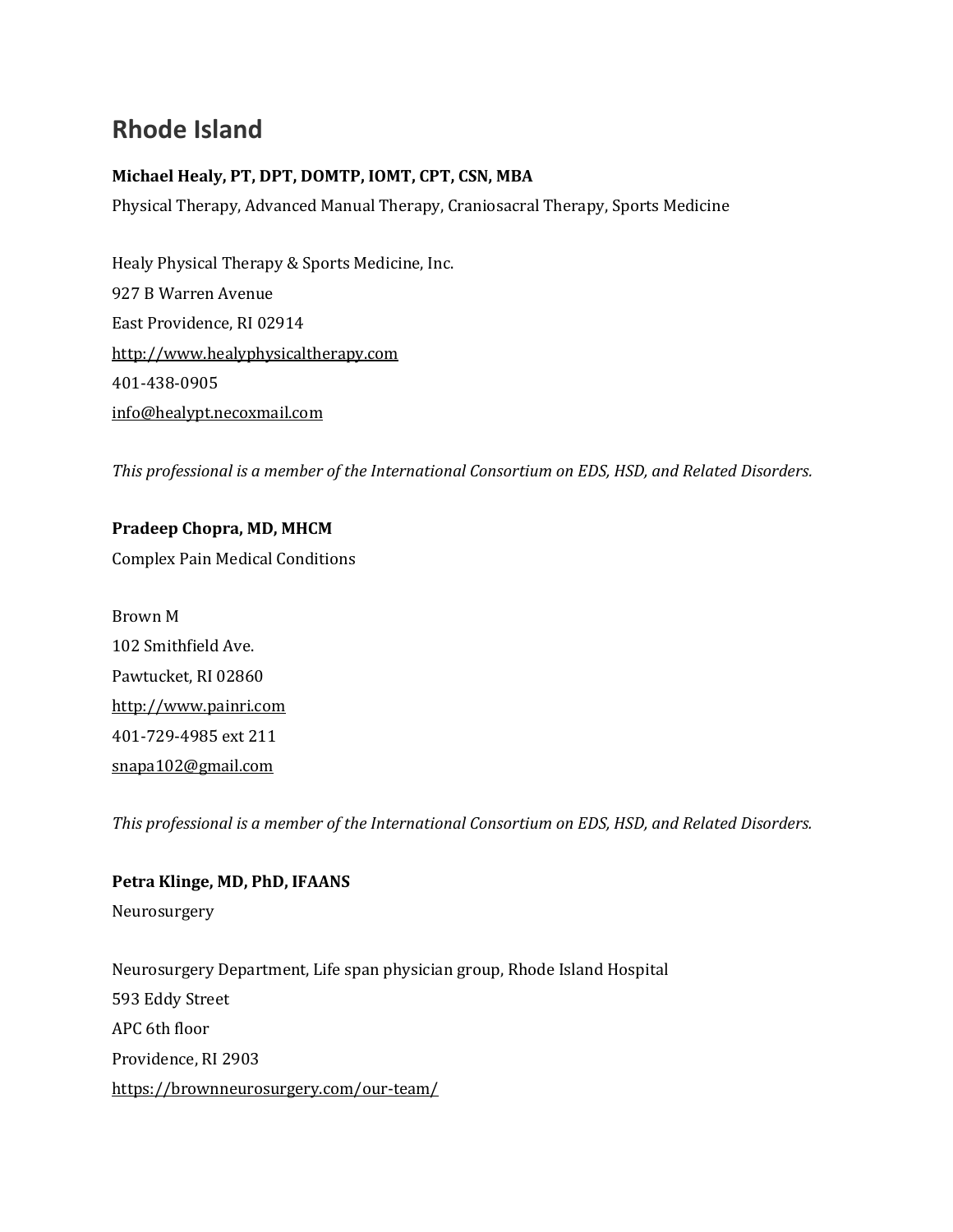### 401-464 2411

### [pklinge@lifespan.org](mailto:pklinge@lifespan.org)

Hospital affiliations:

- Rhode Island Hospital
- Hasbro Childrens Hospital

*This professional is a member of the International Consortium on EDS, HSD, and Related Disorders.*

### **Kevin Muldowney, PT**

Physical Therapy

*Practice / Clinic 1* Muldowney Physical Therapy 667 Atwood Ave Cranston, RI 02920 [http://www.Muldowneypt.com](http://www.muldowneypt.com/)

*Practice / Clinic 2* Muldowney Physical Therapy North 261 Main Street North Smithfield, RI 02896 [http://www.muldowneypt.com](http://www.muldowneypt.com/)

401-766-0022 [Muldowneypt@gmail.com](mailto:Muldowneypt@gmail.com)

### **Janelle Shannon, MS, LICSW**

Counseling people with Ehlers Danlos Syndrome and other disorders, anxiety, depression, trauma, parenting, and more. Brightside Behavioral Health LLC 469 Centerville Road Suite 101 Warwick, RI 02889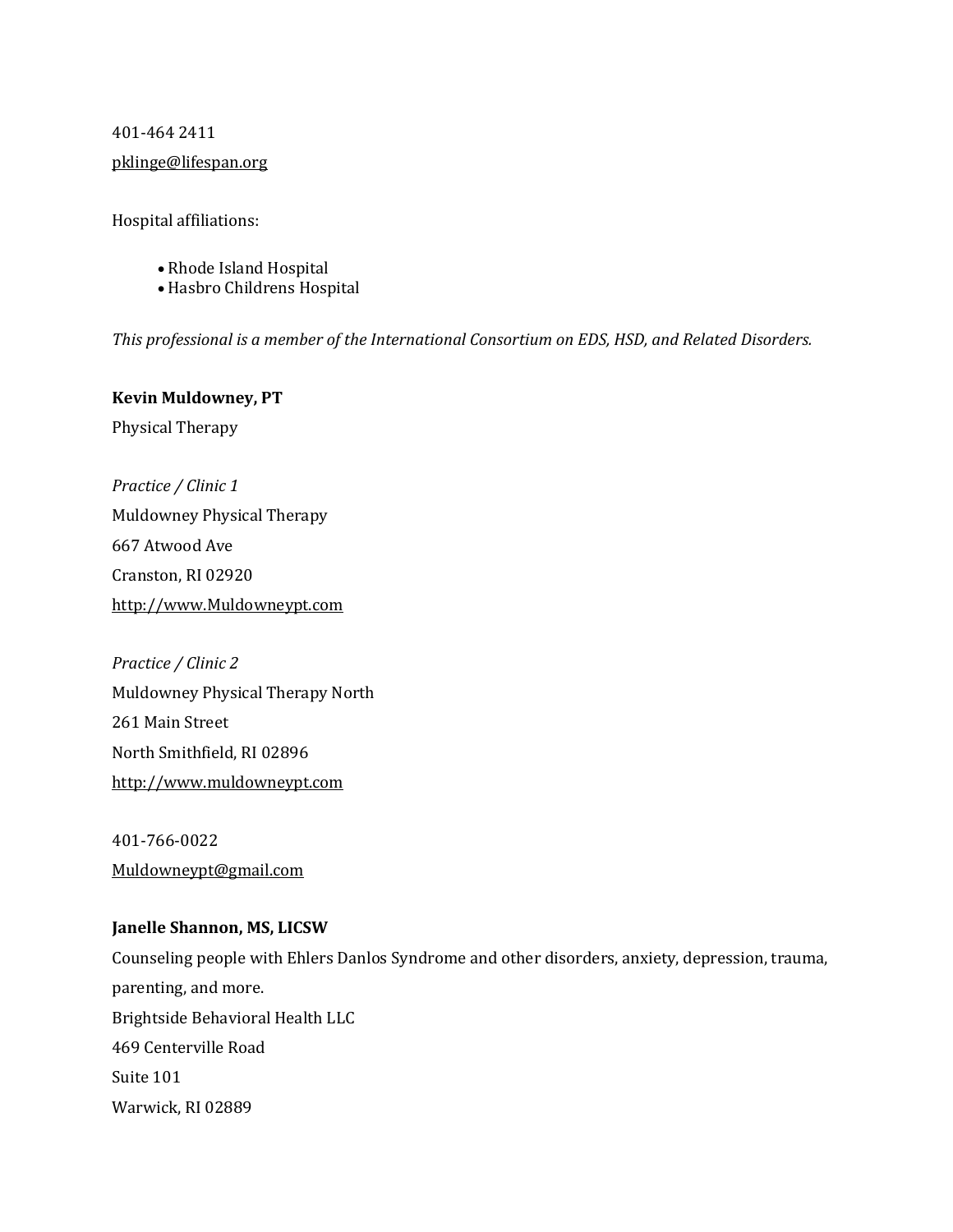<https://brightsidebehavioralhealth.com/> (401) 773-3700 [Info@brightsidebehavioralhealth.com](mailto:Info@brightsidebehavioralhealth.com)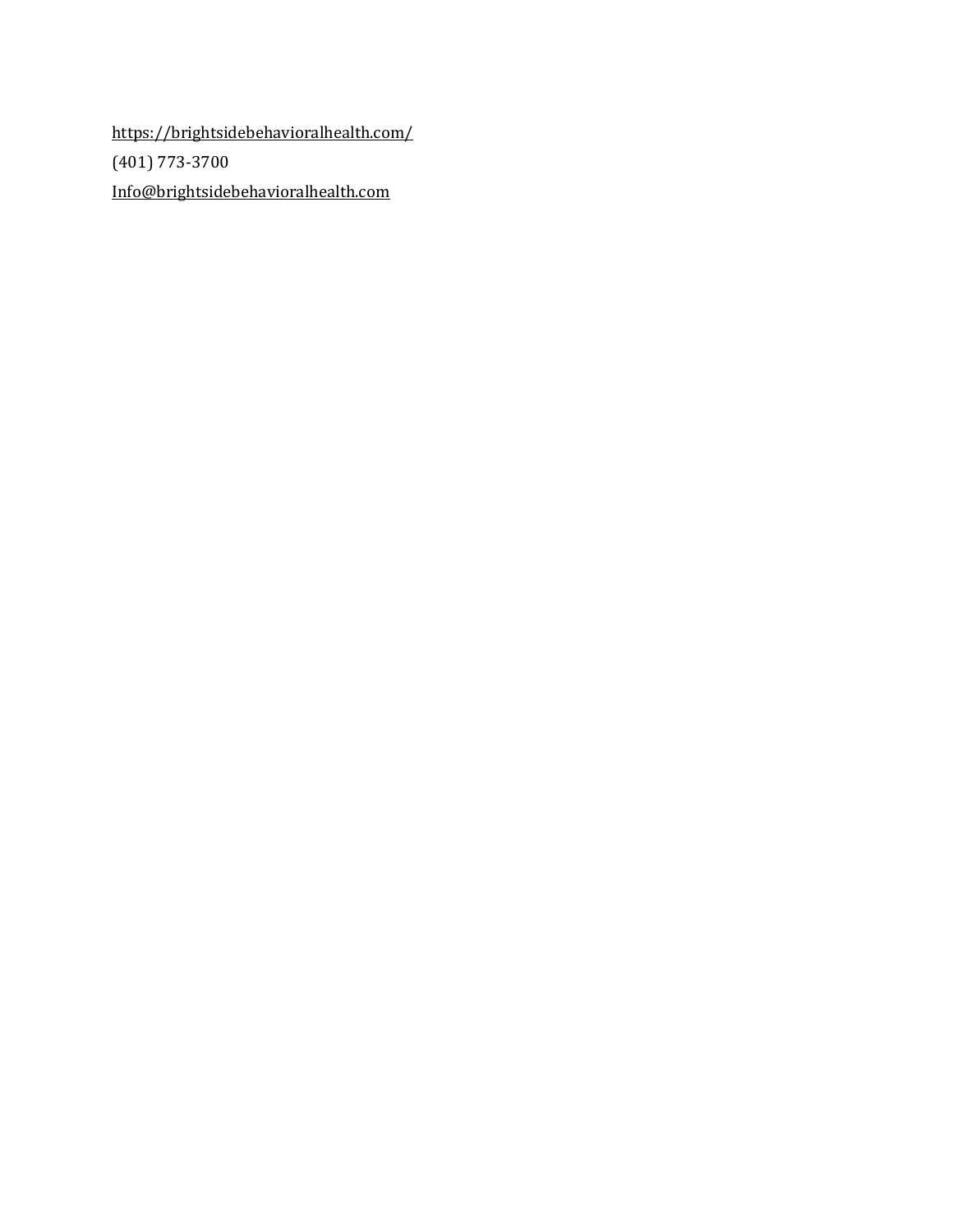# **South Carolina**

## **Susan Chalela, MPT**

Physical Therapy for EDS and hyper mobility, ergonomics, neuro, ortho, pilates, posture, osteoporosis

Fyzical Therapy and Balance Center Charleston 125 River Landing Dr. Suite 103 Daniel Island, SC 29492 <http://www.fyzical.com/charleston> 843-377-8210 [schalela@fyzical.com](mailto:schalela@fyzical.com)

*This professional is a member of the International Consortium on EDS, HSD, and Related Disorders.*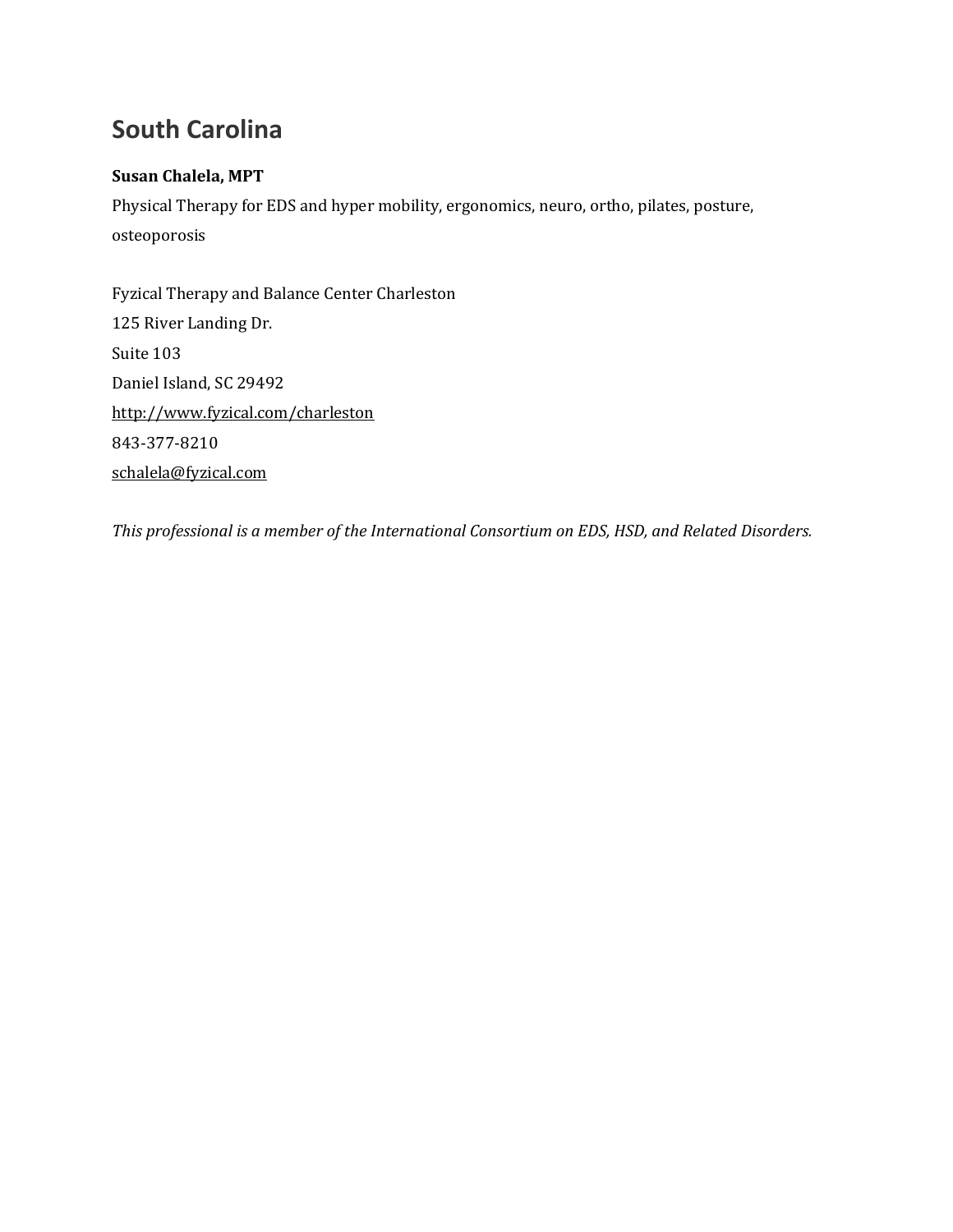# **South Dakota**

# **Brittany Jackson Grueb, DC**

Chiropractic, myofascial release, instrument assisted adjustments, trigger point therapy, nutrition and muscle testing The Wellness Connection 816 6th St Rapid City, SD 57701 <https://www.thewellnessconnectionrc.com/> 605-341-9100 [drbrittanygrueb@outlook.com](mailto:drbrittanygrueb@outlook.com)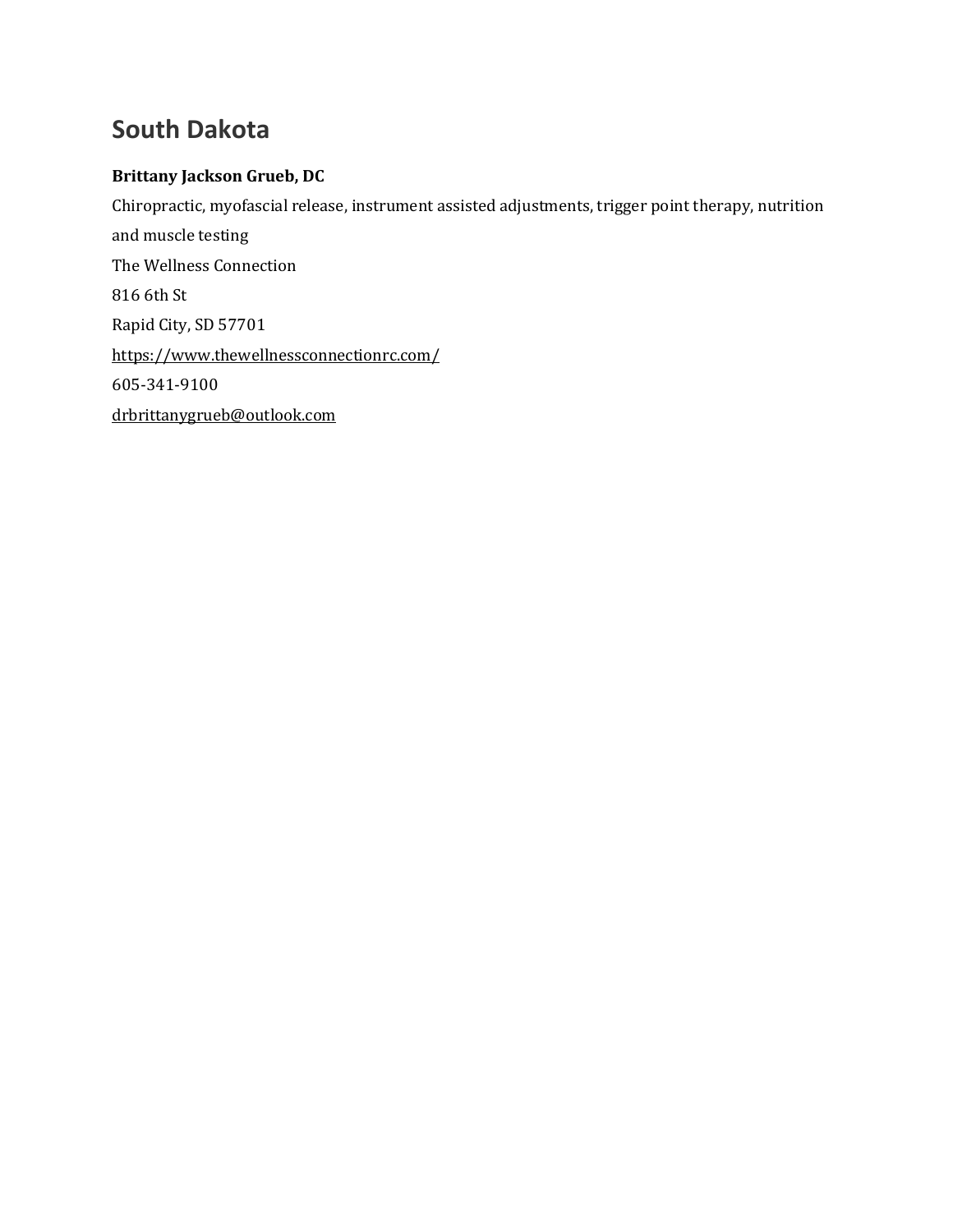# **Tennessee**

### **Seth Banks, MD**

Internal Medicine

Heritage Medical Associates – Mount Juliet 660 S. Mount Juliet Road Suite 100 Mount Juliet, TN 37122 <https://www.heritagemedical.com/locations/mt-juliet/> 629-255-2071 [sbanks@heritagemedical.com](mailto:sbanks@heritagemedical.com)

# **Jessica Huddleston, LPC-MHSP**

Neuropsychological evaluations, Psychological evaluations, Counseling

*Practice / Clinic 1* Sabin Behavioral Health 695 President Place Ste 202 Smyrna, TN 37167 [http://www.wardtoday.com](http://www.wardtoday.com/)

*Practice / Clinic 2* Sabin Behavioral Health 404 N Castle Heights Ave Ste F Lebanon, TN 37167 615-269-4990 [office@sabintn.com](mailto:office@sabintn.com)

## **Tina Simpson, OTR/L**

Hand Therapy, UE rehabilitation, occupational therapy.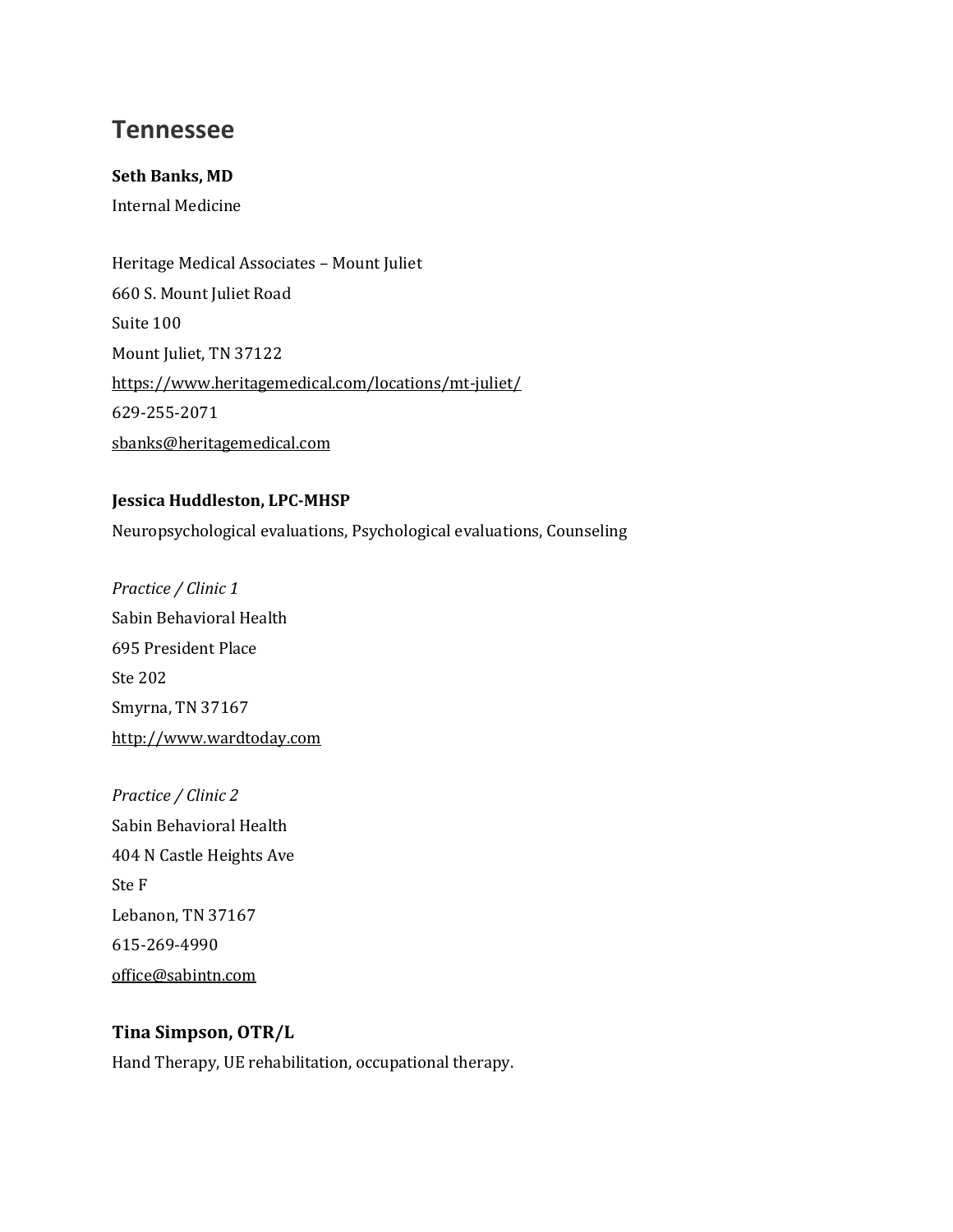Tennessee Orthopedic Clinics 9430 Park West Boulevard Suite 202 Knoxville, TN 37923 865-650-8550 [Simpsontm@tocdocs.com](mailto:Simpsontm@tocdocs.com)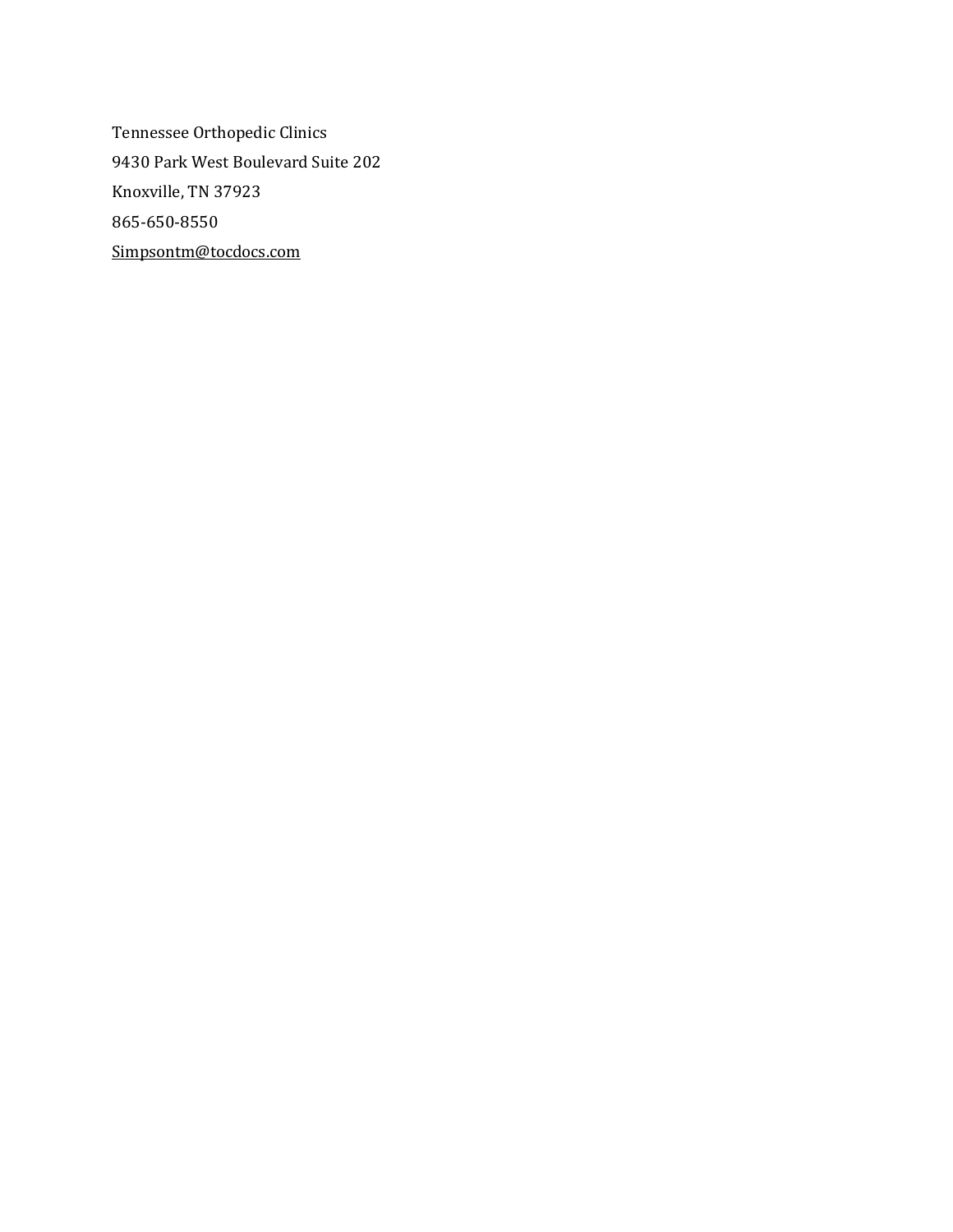# **Texas**

**Sarah Kelly, MD** Internal Medicine

The Kelly Clinic 5503 FM 359, Suite C Richmond, TX 77406 [http://kellyclinic.net](http://kellyclinic.net/) 281-828-0675 [doctors@kellyclinic.net](mailto:doctors@kellyclinic.net)

### **Brendan Lee, MD**

Skeletal Dysplasias, metabolic and genetic disorders of bone, EDS

The Pamela and David Ott Center of Excellence in Heritable Disorders of Connective Tissue and Ehlers-Danlos Syndrome One Baylor Plaza MS BCM225 Houston, TX 77030 [https://www.bcm.edu/departments/molecular-and-human-genetics/research/heritable](https://www.bcm.edu/departments/molecular-and-human-genetics/research/heritable-connective-tissue-disorders)[connective-tissue-disorders](https://www.bcm.edu/departments/molecular-and-human-genetics/research/heritable-connective-tissue-disorders) 713-798-7820 [teble@bcm.edu](mailto:teble@bcm.edu)

### **Jennifer Lemons, CGC**

HSD/EDS, Cardiomyopathies, Heritable Channelopathies

UTHealth McGovern Medical School 6431 Fannin St. MSB 3.142 Houston, Texas 77030 United States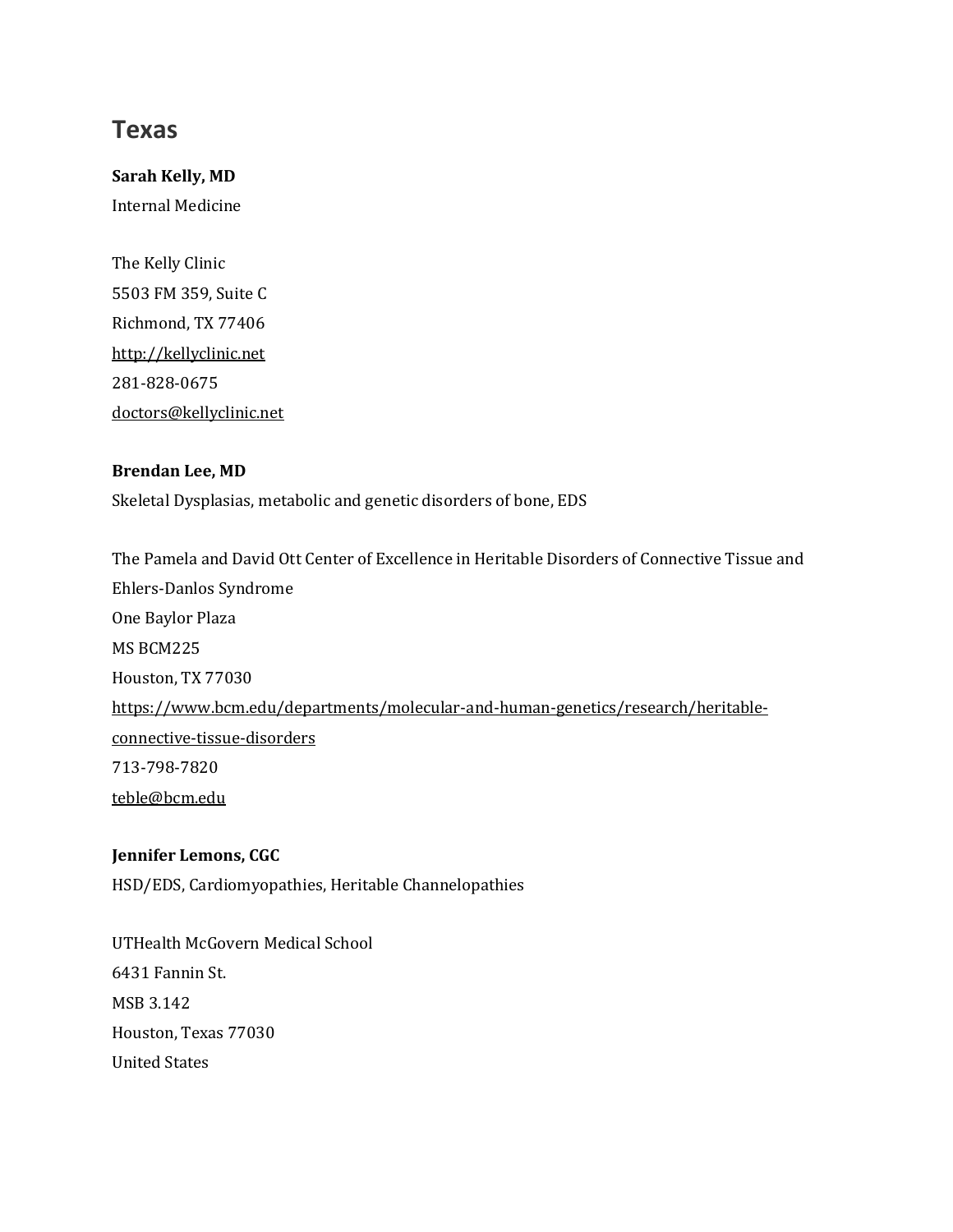713-500–5875 [jennifer.m.lemons@uth.tmc.edu](mailto:jennifer.m.lemons@uth.tmc.edu)

### **Jonathan Parr, PT**

EDS, POTS, Mast Cell Activation Disorder, Chiari Malformation, MALS, Bowel Disorders, Dysautonomia, Chronic fatigue syndrome, *Practice / Clinic 1* Parr PT Physical Therapy 7401 Old Bee Caves Rd Austin, Texas 78735 512-387-4096 [http://www.ParrPT.com](http://www.parrpt.com/)

*Practice / Clinic 2* Parr PT Physical Therapy 5503 FM-359 Richmond, Texas 77406 281-241-7022 [http://www.ParrPT.com](http://www.parrpt.com/)

*Practice / Clinic 3* Parr PT Physical Therapy 24514 Kingsland Blvd Katy, Texas 77494 281-241-7022 [http://www.ParrPT.com](http://www.parrpt.com/)

[Jonathan@ParrPT.com](mailto:Jonathan@ParrPT.com)

**Ghada Saqer, MD** gynecology services

G&A Wellness Medical Clinic, PLLC 11037 Farm to Market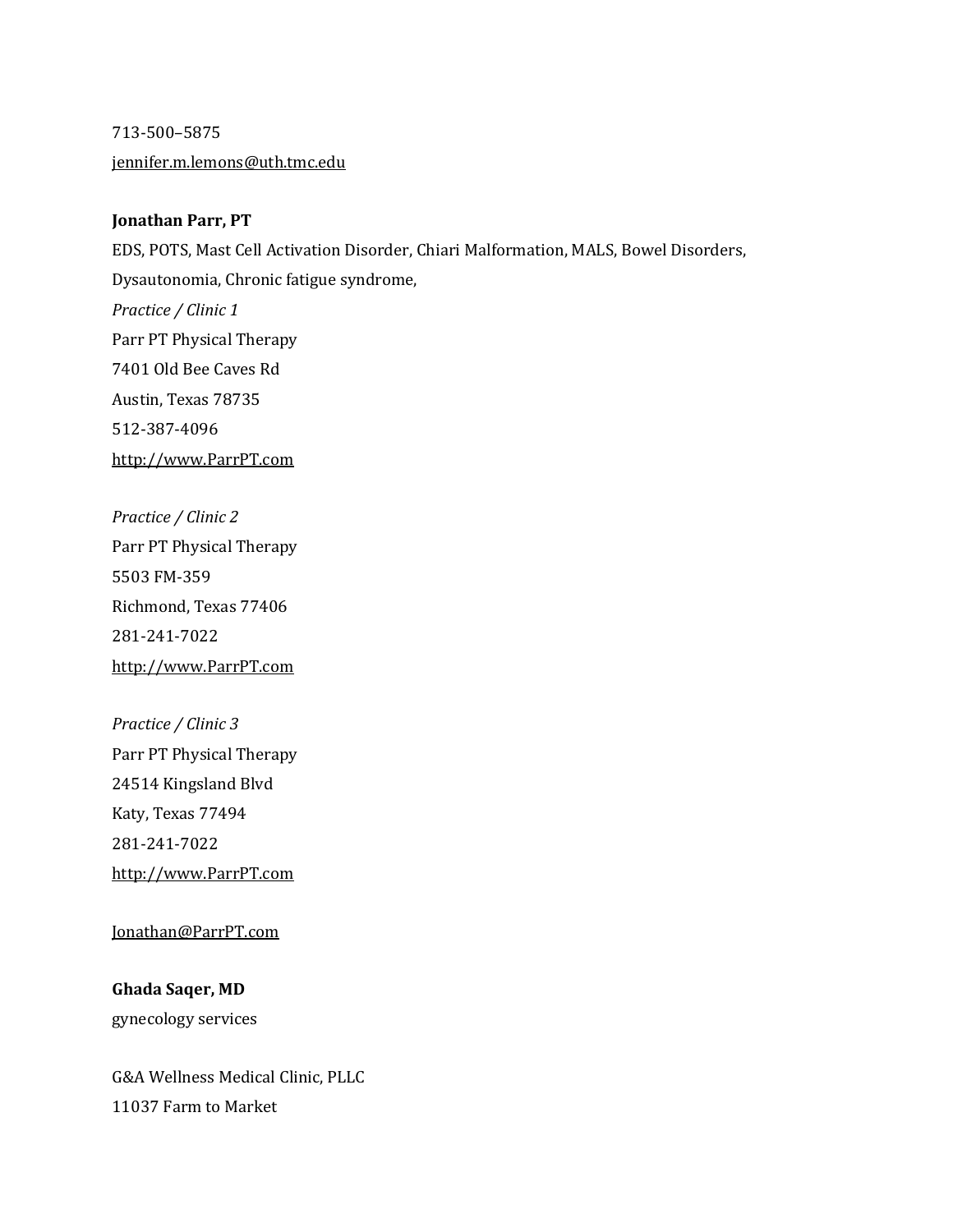1960 Rd W Houston, TX 77065 <https://www.gnawellnessclinic.com/> 281-208-7414 [gnawellnessclinic.tx@gmail.com](mailto:gnawellnessclinic.tx@gmail.com)

Type of clinic: Private

## **Kimberly Meredith, PT, DPT, WCS**

Physical Therapy, Hypermobility, Pelvic Floor Dysfunction, Pregnancy, Postpartum

S2S Functional Performance 4040 Bryce Lane Flower Mound, Texas 75077 <http://www.s2sperform.com/> 940-241-1215 [kmeredith@s2sperform.com](mailto:kmeredith@s2sperform.com)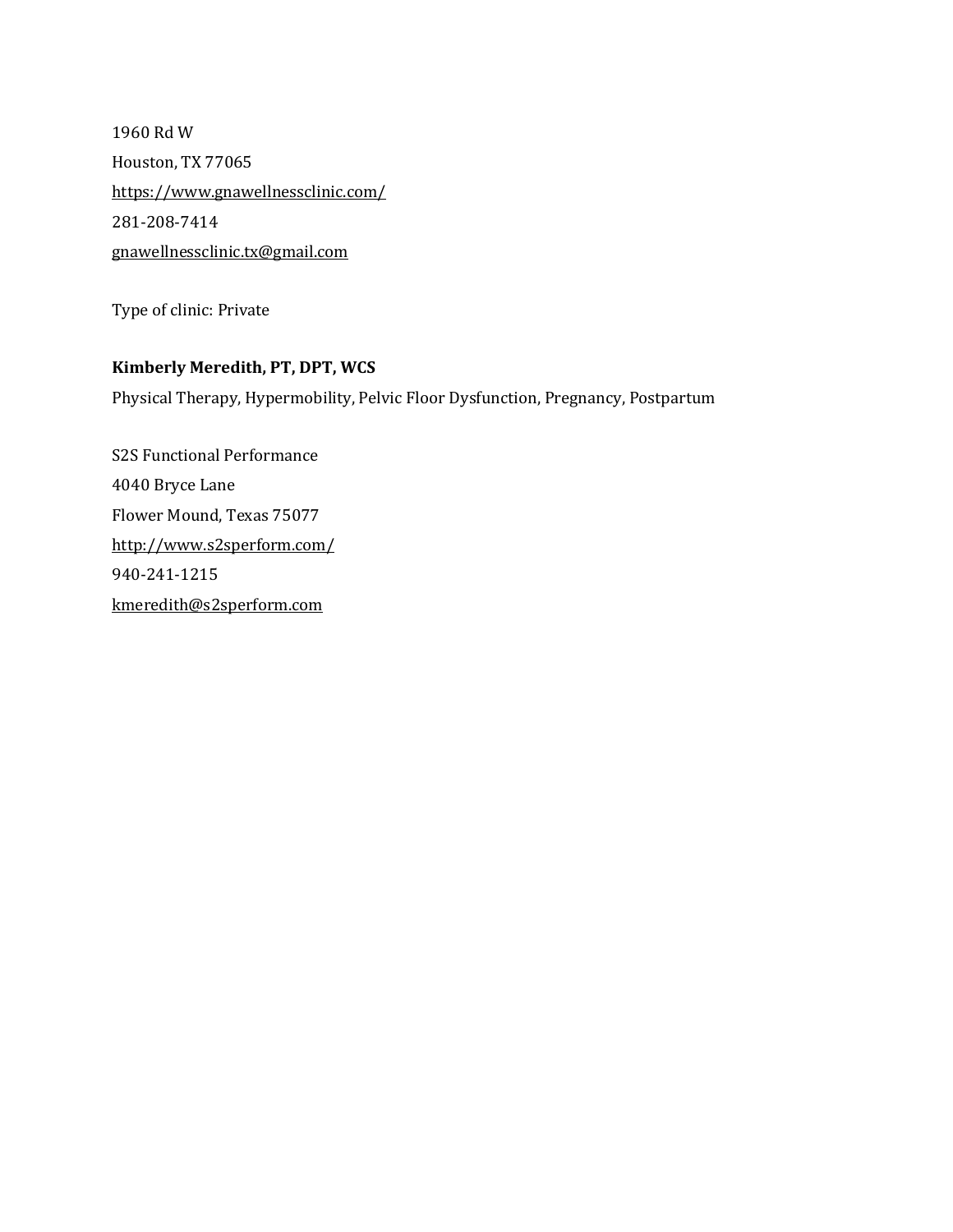# **Utah**

**Jereme Sommers, DC** Chiropractic, EPIC upper cervical technique

Necks to Heaven LLC 31 N 470 W American Fork, UT 84003 [http://www.neckstoheaven.com](http://www.neckstoheaven.com/) 801-980-3388 [info@neckstoheaven.com](mailto:info@neckstoheaven.com)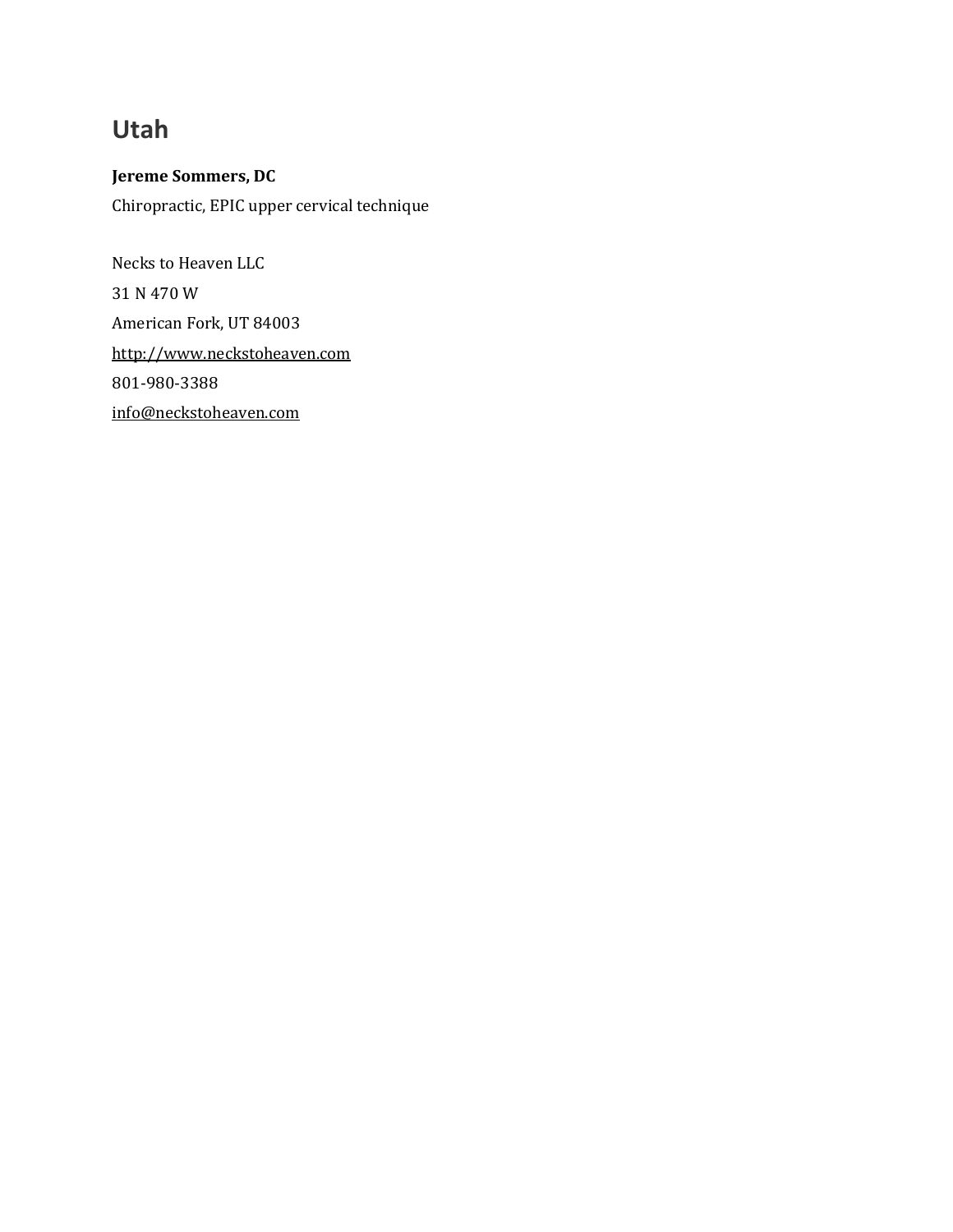# **Vermont**

**Dianne Villani, APRN**

Family Medicine, Functional Medicine

Trillium Integrative Medicine 366 Dorset St Suite 10 South Burlington, VT 05403 <http://www.trilliumvt.com/> 802-654-3562 [dianne@trilliumvt.com](mailto:dianne@trilliumvt.com)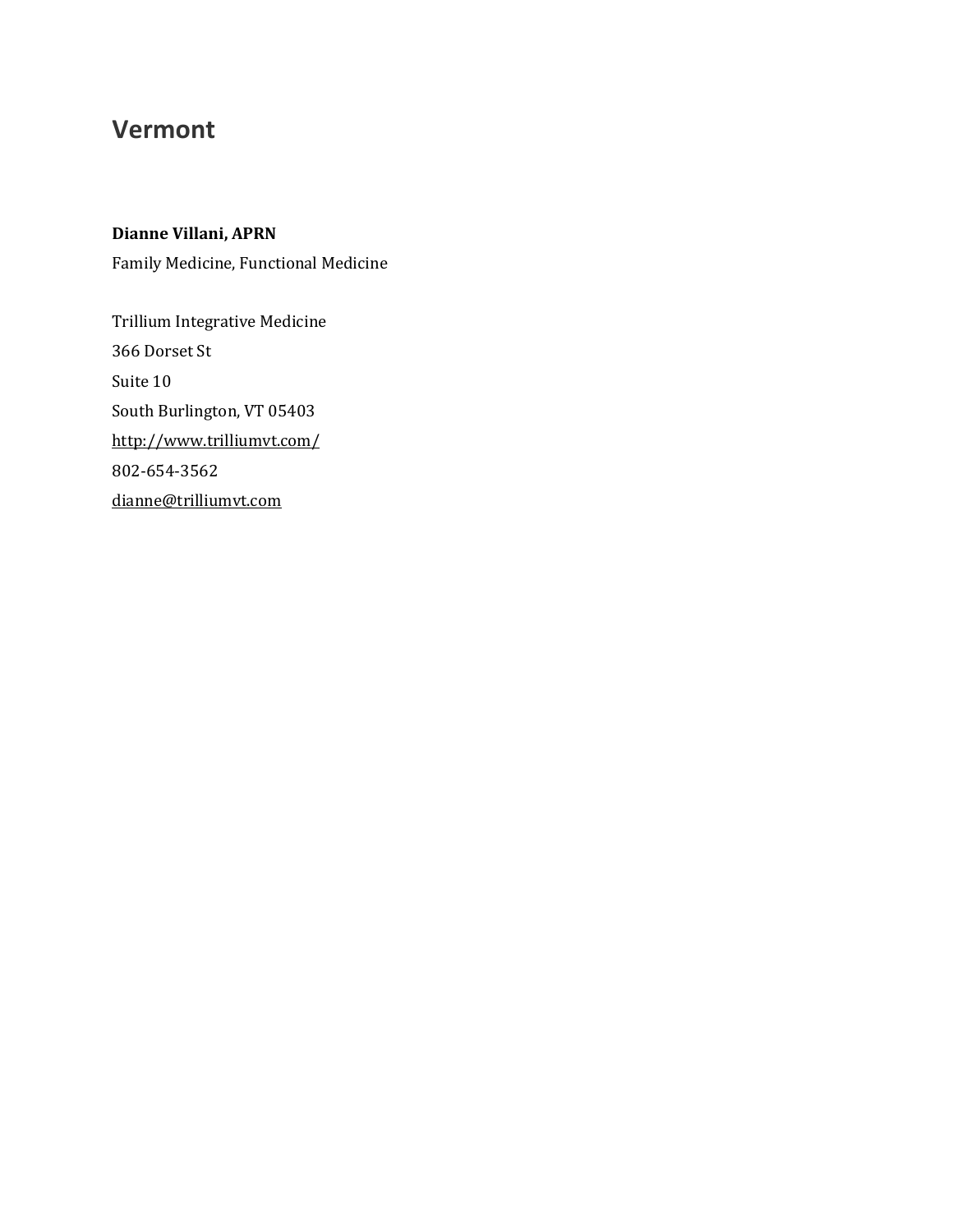# **Virginia**

## **Patrick Agnew, DPM**

Podiatric Medicine and Surgery

Coastal Podiatry Group and Eastern Virginia Medical School 6477 College Park Square suite 102-108 Virginia Beach, VA 23464 <http://www.coastalpodiatrygroup.com/> 757-523-0414 [cgp108@aol.com](mailto:cgp108@aol.com)

Hospital affiliations:

- SENTARA Norfolk General Hospital
- SENTARA Leigh Memorial Hospital
- Childrens Hospital of the Kings Daughters

### **Matthew M. Buchanan, MD**

Orthopaedic Foot and Ankle Surgery

Nirschl Orthopaedic Center

1715 N George Mason Drive

Suite #504

Arlington, VA 22205

<https://www.nirschl.com/>

703-525-2200

[DrBuchanan@NirschlOrthopaedic.com](mailto:DrBuchanan@NirschlOrthopaedic.com)

Hospital affiliations:

- Virginia Hospital Center
- Inova Fairfax Hospital
- Harbor Heights Surgical Center

## **Kristen Hicks, PT**

Physcial Therpay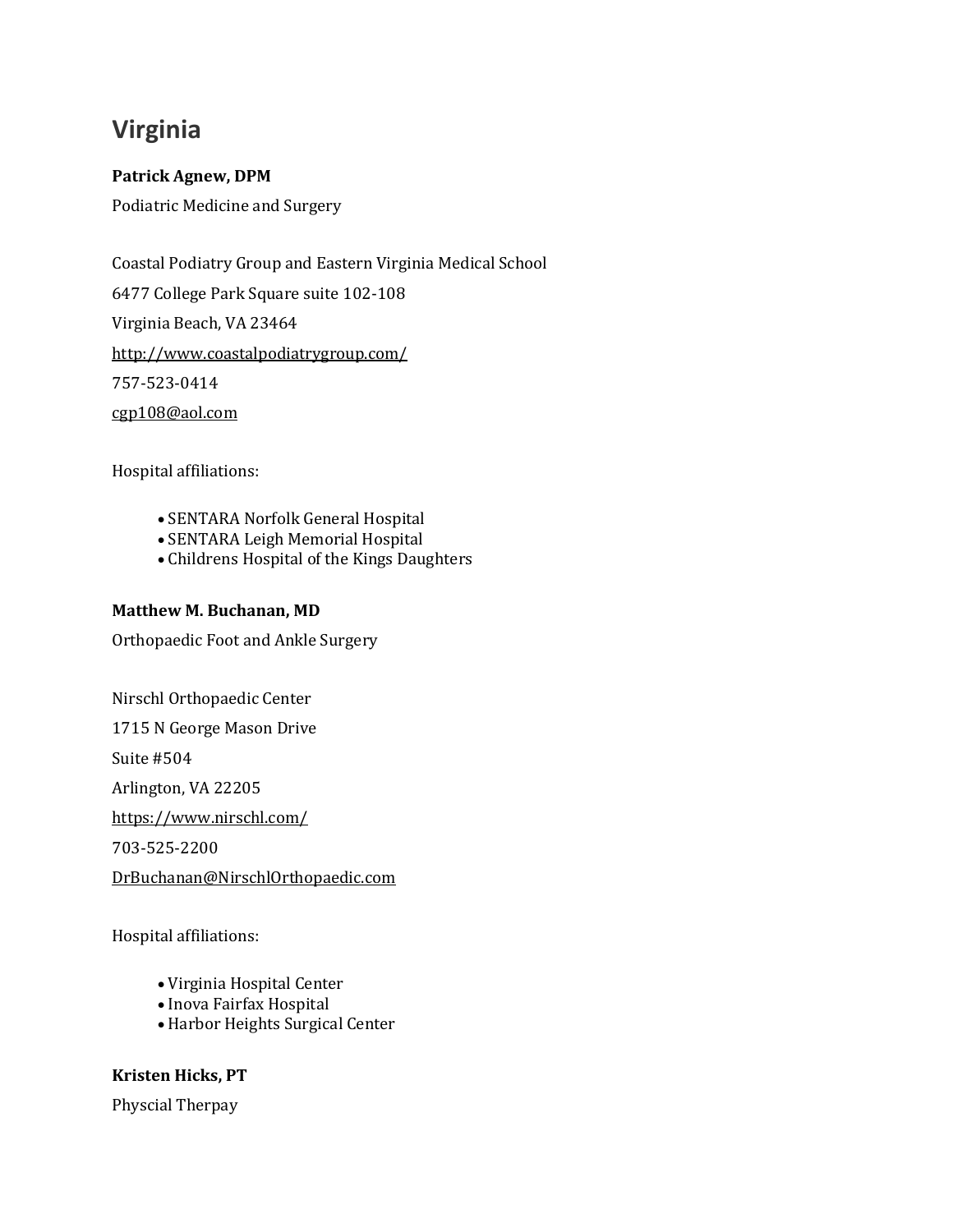Orthopedic Physical Therapy 2000 Bremo Rd. Suite 202 Richmond, VA 23226 [http://www.orthopedicptinc.com](http://www.orthopedicptinc.com/) 804-285-0148 [kristen@orthopedicptinc.com](mailto:kristen@orthopedicptinc.com)

### **Jordan Cannon, LMT**

Massage Therapy

Nimbus Massage 1719 W. Main St. Richmond, VA 23220 [https://nimbusmassage.com](https://nimbusmassage.com/) 804-714-7932 [jordan@nimbusmassage.com](mailto:jordan@nimbusmassage.com)

# **Kristen Hicks, PT**

Physcial Therpay

Orthopedic Physical Therapy 2000 Bremo Rd. Suite 202 Richmond, VA 23226

[http://www.orthopedicptinc.com](http://www.orthopedicptinc.com/) 804-285-0148 [kristen@orthopedicptinc.com](mailto:kristen@orthopedicptinc.com)

Education

- The George Washington University | BS
- Shenandoah University | MPT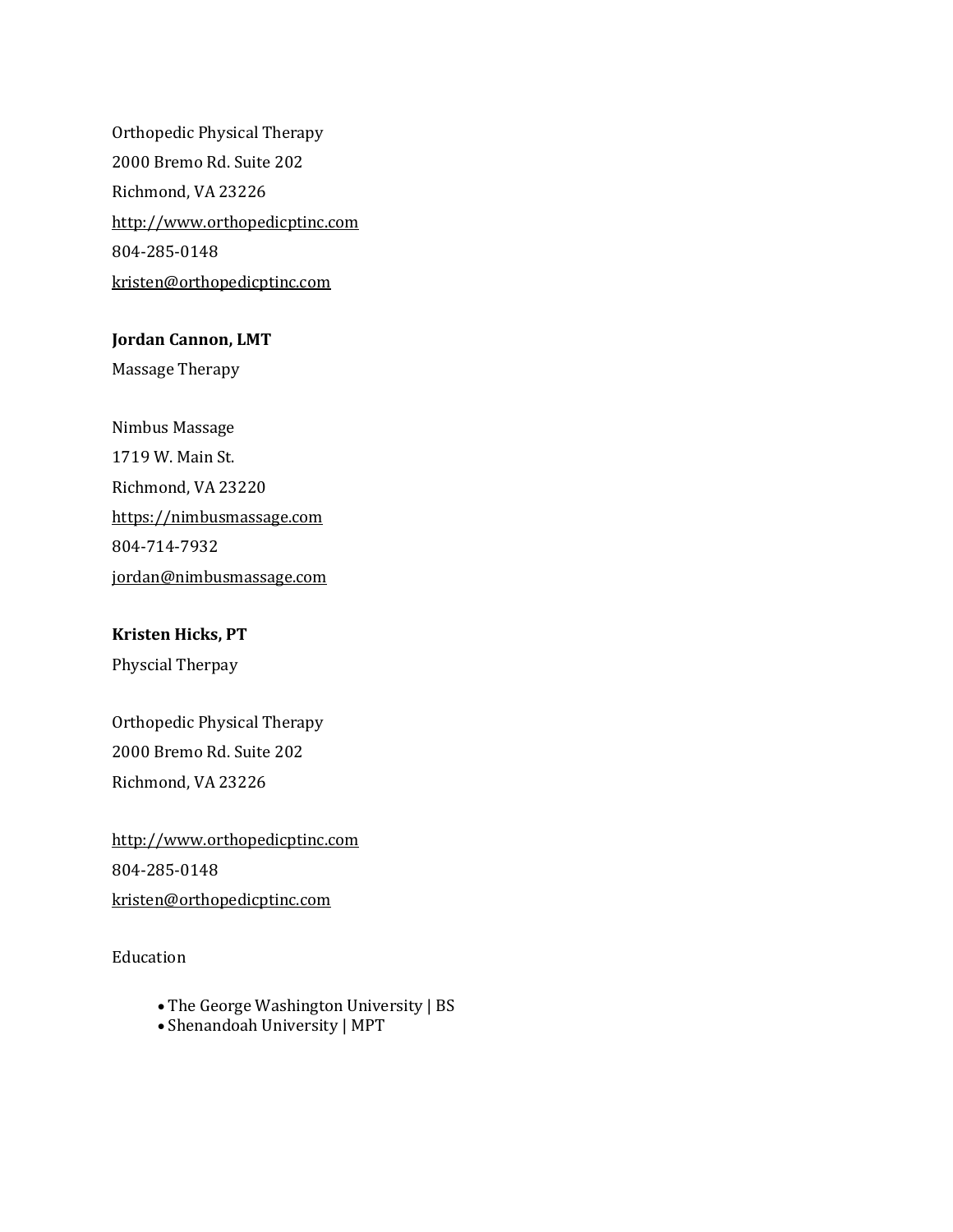### **Christopher Johnson, MSW, LCSW, BCD**

Psychology, Psychotherapy, Substance Use Disorders, Sexual Trauma, Chronic Pain, Co-Occuring **Disorders** 

Therapy by Chris 11350 Random Hills Road, 8th Floor Fairfax, VA 22030 <https://www.therapybychris.com/>

**Bryce Lee, DPT** Physical Therapy, Supervised Strength Training

StrengthSpace, LLC 1512 Technology Drive Suite 102 Chesapeake, VA 23320 [http://www.strength-space.com](http://www.strength-space.com/) 757-828-5627 [Info@strength-space.com](mailto:Info@strength-space.com)

## **Amanda Miller Avila, PT, DPT, WCS**

Physical Therapy, Pelvic and Abdominal Health

Progress Physical Therapy – Midlothian 2436 Colony Crossing Place Suite 2 Midlothian, VA 23112 <http://www.progressphysicaltherapy.com/> 804-918-8515 [amiller@progressphysicaltherapy.com](mailto:amiller@progressphysicaltherapy.com)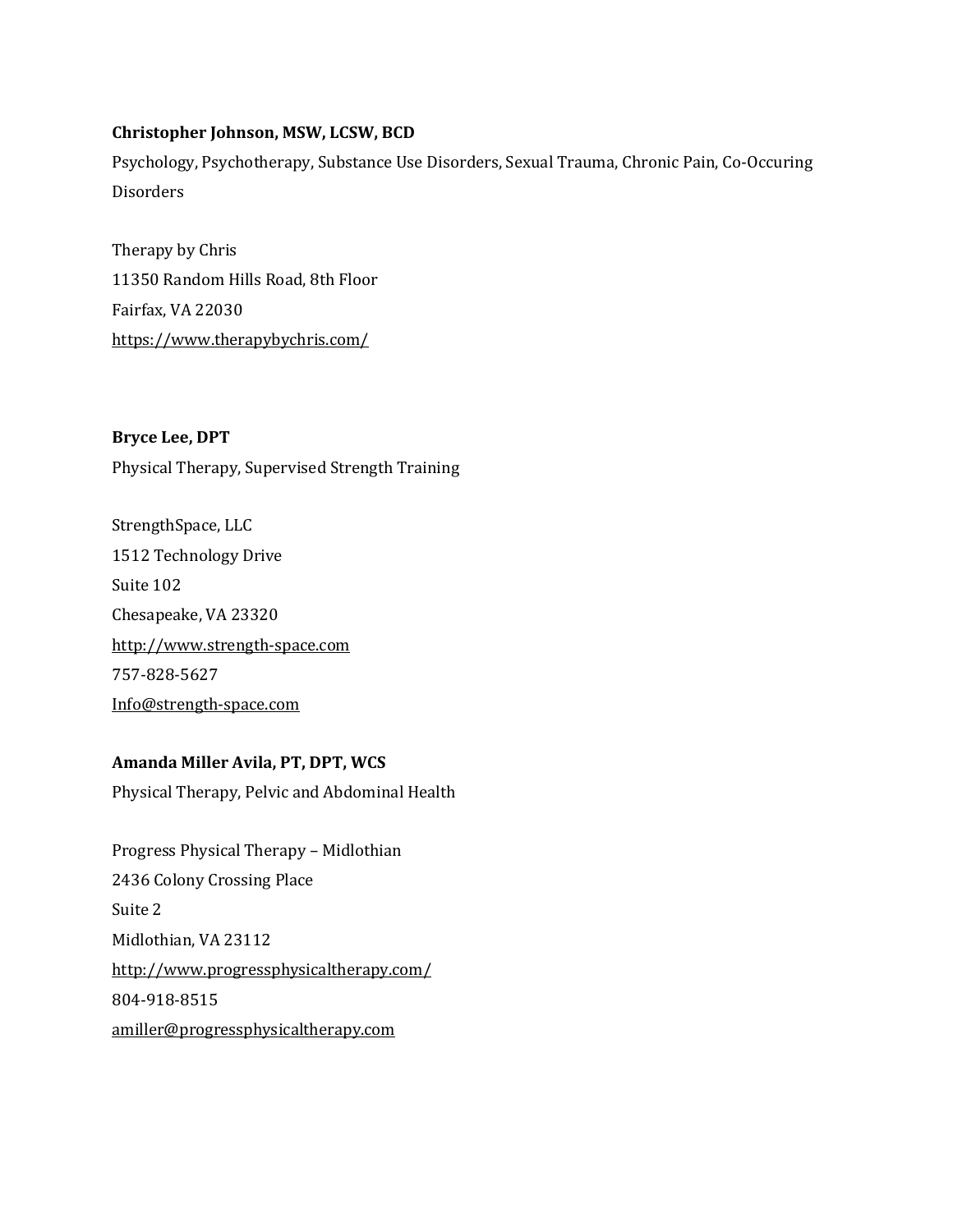### **Kristina Page, LMT**

Massage Therapy

Nimbus Massage 1719 W. Main St. Richmond, VA 23220 [http://nimbusmassage.com](http://nimbusmassage.com/) 804-714-7932 [kristina@nimbusmassage.com](mailto:kristina@nimbusmassage.com)

# **Robin Zachary, LMT**

Massage Therapy

Nimbus Massage 1719 W. Main St. Richmond, VA 23220 [http://nimbusmassage.com](http://nimbusmassage.com/) 804-714-7932 [robin@nimbusmassage.com](mailto:robin@nimbusmassage.com)

### **Sarah Houhoulis, DC**

Chiropractic, Pelvic Floor Rehab, Strength Training

Anatomie Chiropractic 1320 Vincent Place Mclean, VA 22101 [http://www.anatomiechiropractic.com](https://www.anatomiechiropractic.com/) 571-317-1894 [sarahhouhoulisdc@gmail.com](mailto:sarahhouhoulisdc@gmail.com)

Professional Boards & Affiliations:

• American Chiropractic Association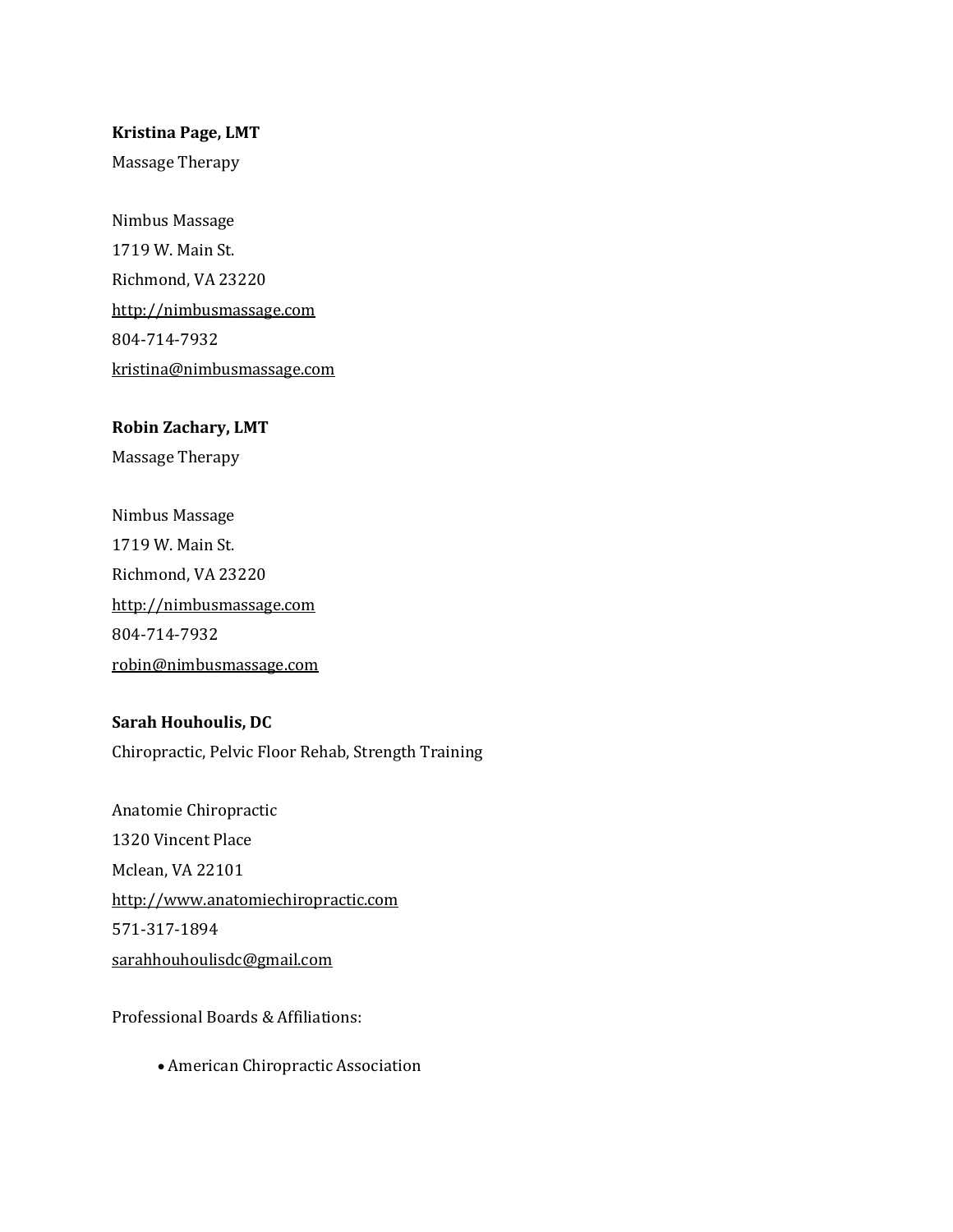### **Lisa Barr, MD**

Physical Medicine & Rehabilitation, Pain Management

Barr Center for Innovative Pain & Regenerative Therapies 933 First Colonial Rd Suite 200 Virginia Beach, Va 23454 [https://www.barrcenter.com/](https://barrcenter.com/) 757-578-2260 [Info@barrcenter.com](mailto:Info@barrcenter.com)

Professional Boards & Affiliations:

- Board Certified Physical Medicine and Rehabilitation
- Board Eligible Functional Medicine through IFM
- Member of the Spinal Injection Society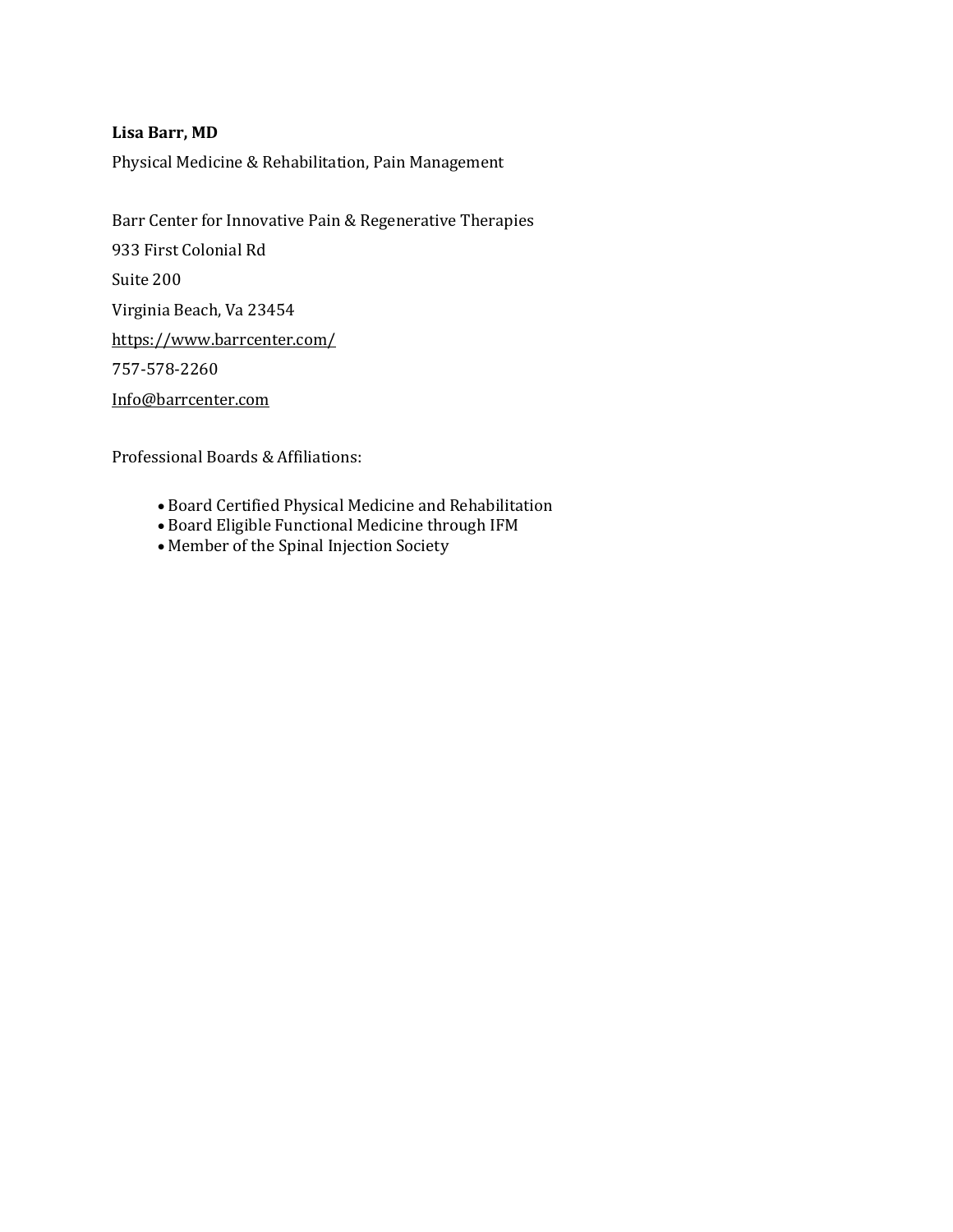# **Washington**

## **William Ericson, MD**

Orthopedic Surgery, Hand Surgery, Upper Extremity Surgery

Ericson Hand and Nerve Center 6100 219th St SW Suite 540 Mountlake Terrace, WA 98043-2222 [http://www.ericsonhand.com](http://www.ericsonhand.com/) 4257764444 [ericsonhandcenter@icloud.com](mailto:ericsonhandcenter@icloud.com)

Hospital affiliations:

• Evergreen Hospital Medical Center, Kirkland, WA

*This professional is a member of the International Consortium on EDS, HSD, and Related Disorders.*

### **Kathleen Johnson, DNP, FNP, PMHS**

ADHD, Autism, Developmental Disorders, Behavioral Health, Mold/Mycotoxin Illness

Yellow Brick Clinic: Integrative ADHD, Autism, Developmental and Behavioral Health 1800 Dayton Ave NE Renton, WA 98056 [http://www.yellowbrickclinic.com](http://www.yellowbrickclinic.com/) Phone: 425-736-9609 Fax: 833-631-6941 [kat@yellowbrickclinic.com](mailto:kat@yellowbrickclinic.com)

*This professional is a member of the International Consortium on EDS, HSD, and Related Disorders.*

### **JoAnn Keller, OTR/L, CHT**

Hand Therapy, Custom Splints (Orthoses), Occupational Therapy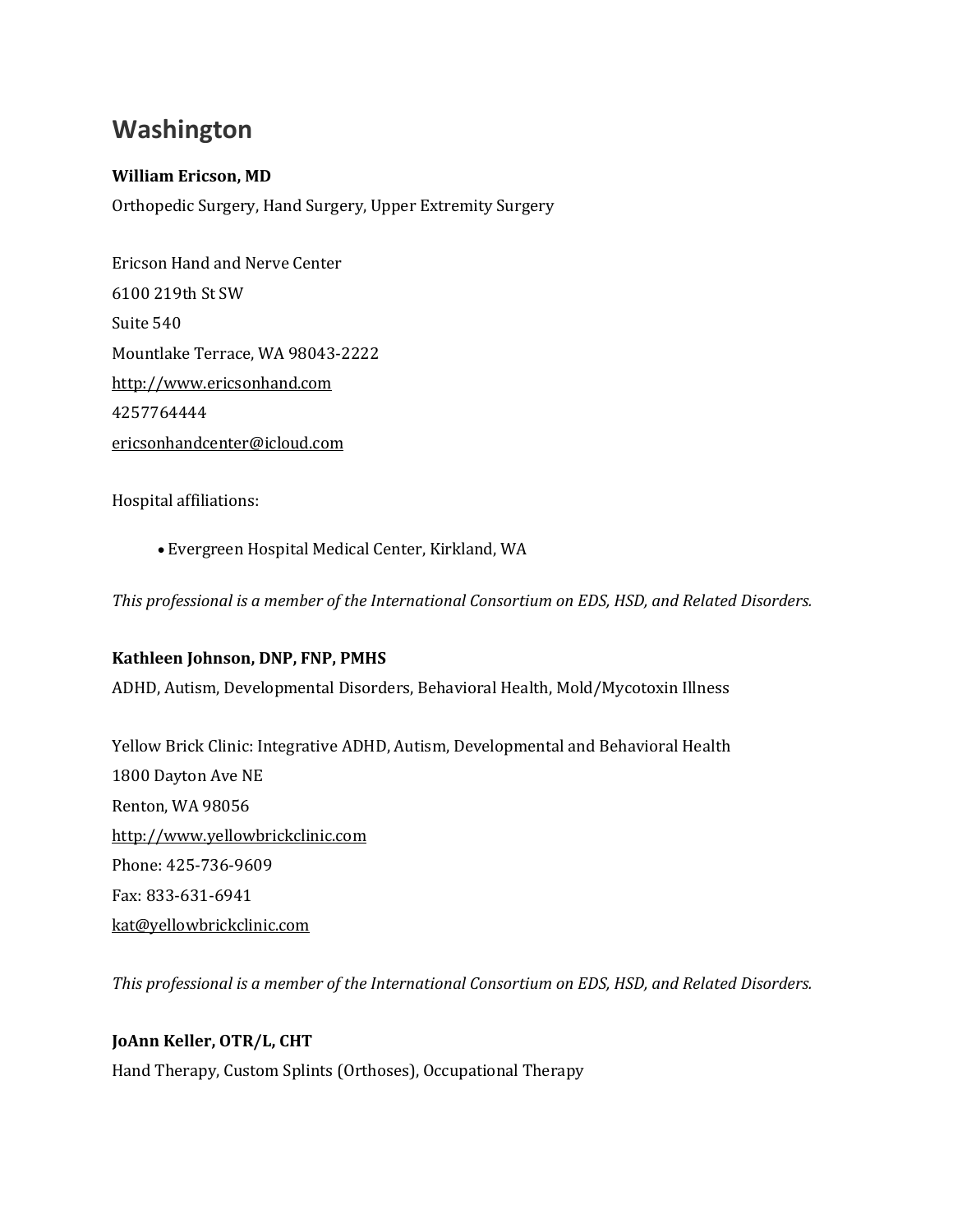Hands for Living 19221 36th Ave W Ste 213 Lynnwood, WA 98036 [https://www.handsforliving.com](https://www.handsforliving.com/) 425-368-7943 [office@handsforliving.com](mailto:office@handsforliving.com)

### **Sherene Shalhub, MD MPH FACS**

Vascular Surgeon

Vascular and Endovascular Surgery Clinic at UWMC 1959 NE Pacific St., 1st Floor Seattle, WA 98195 206-598-4477 [shalhub@uw.edu](mailto:shalhub@uw.edu)

**Ian Wallace, MS, CGC** Genetic Counseling, EDS diagnosis

Pullman Regional Hospital 1620 SE Summit Pullman, WA 99163 <https://pullmanregional.org/patient-care/services/genetic-counseling> 509-332-5106 [ian.wallace@pullmanregional.org](mailto:ian.wallace@pullmanregional.org)

**Kelly Brown, PT, DPT, OCS** Physical Therapy – Orthopedic, Pelvic Floor

Bellevue Physical Therapy with RET PT Group 11711 NE 12th St, Suite 3A Bellevue, Washington 98005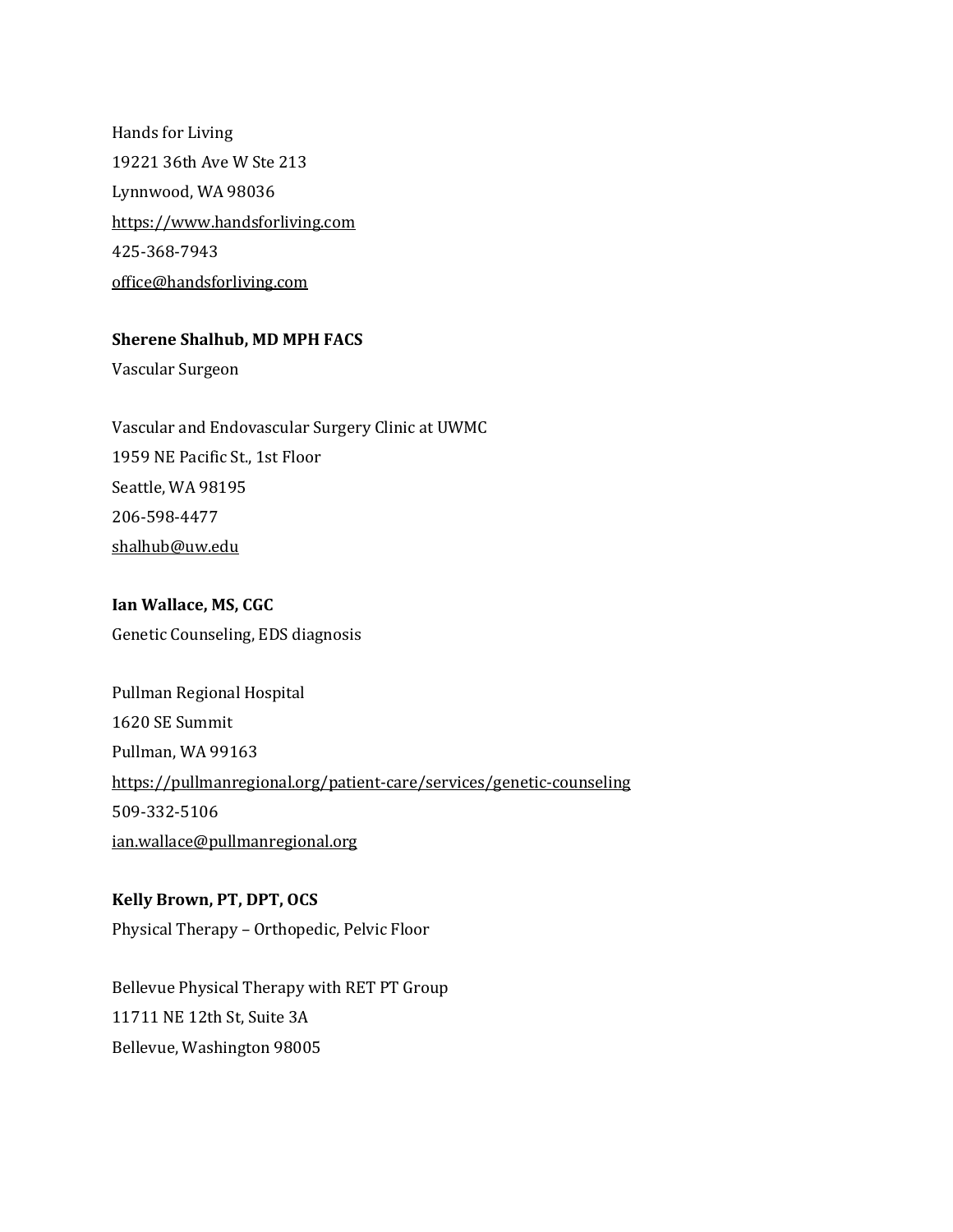<https://www.retptgroup.com/> 425-454-1405 [kbrown@retpt.com](mailto:kbrown@retpt.com)

### **Sabrina Kimball, ND, LAc**

Chronic Gastrointestinal Illness, MCAS, POTS, chronic pain, Naturopathic Medicine, Acupuncture

Meridian Medicine 2111 N. Northgate Way Suite 201 SEATTLE, WA 98133 <https://meridianmedseattle.com/> 206-525-8015 [info@meridianmedseattle.com](mailto:info@meridianmedseattle.com)

Professional Board Affiliations:

• Gastroenterology Association of Naturopathic Physicians

# **Wisconsin**

### **Linda Bluestein, MD**

Anesthesiologist, Pain Management, Integrative Medicine

Hypermobility MD 225 S. Executive Drive Brookfield, WI. 53005 [https://www.hypermobilitymd.com](https://www.hypermobilitymd.com/) 715-600-1722 [BendyBodiesPodcast@gmail.com](mailto:BendyBodiesPodcast@gmail.com)

Hospital affiliations:

• Aspirus Wausau Hospital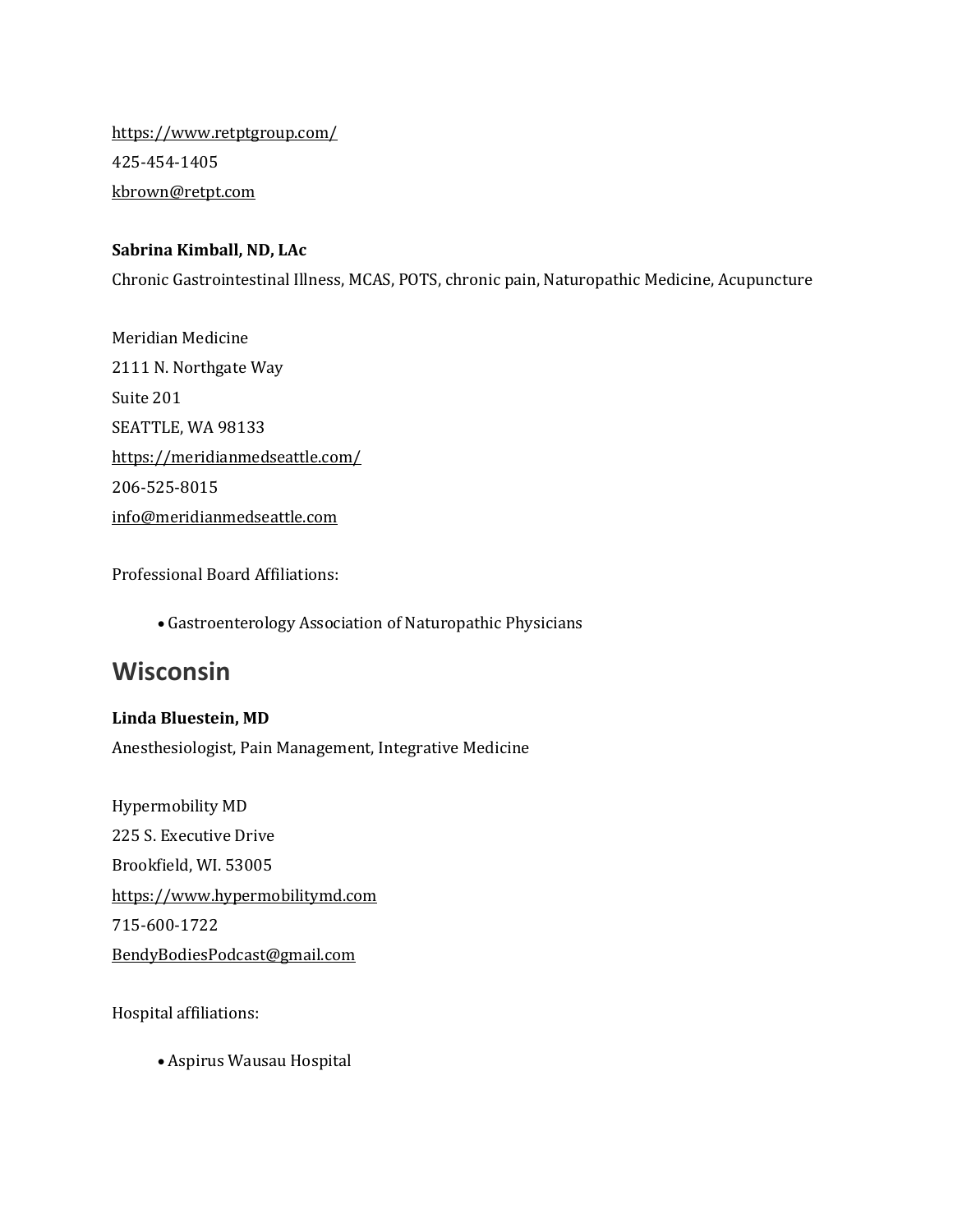### **Sumana Koduri, MD**

Urogynecology, Female Pelvic Medicine and Reconstructive Surgery

Medical College of Wisconsin Froedtert Memorial Lutheran Hospital clinics 9200 W. Wisconsin Ave. Milwaukee, WI 53226 <https://obgyn.mcw.edu/> 414-805-8603 [info@obgyn.mcw.edu](mailto:info@obgyn.mcw.edu)

Hospital affiliations:

- Froedtert Memorial Lutheran Hospital, Milwaukee, WI, USA
- St. Joseph's Hospital West Bend, Wisconsin, WI, USA

*This professional is a member of the International Consortium on EDS, HSD, and Related Disorders.*

### **Nathan Rudin, MD, MA**

Physical Medicine and Rehabilitation, Pain Medicine

UW Health Pain Management Clinic 1102 S Park Street, 3rd Floor Madison, WI 53715 <http://www.uwhealth.org/painclinic> 608-263-9550

### **Anthony Penton, Pre-Licensed Professional Counselor**

Mental healthcare

On Purpose Psyche 1102 S Park Street, 3rd Floor Madison, WI 53715 <https://www.onpurposepsyche.com/>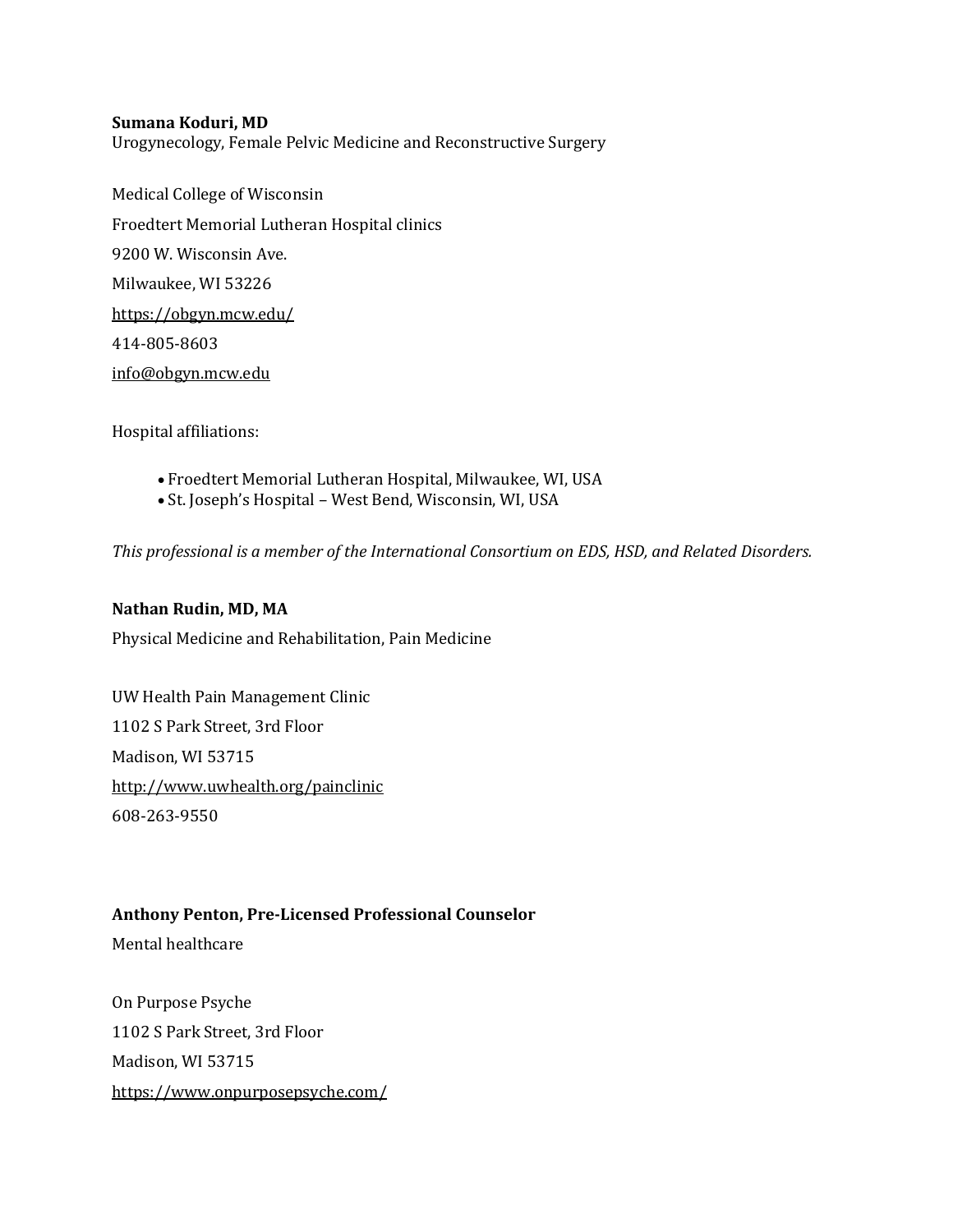920-933-9256 [pentoncounseling@gmail.com](mailto:pentoncounseling@gmail.com)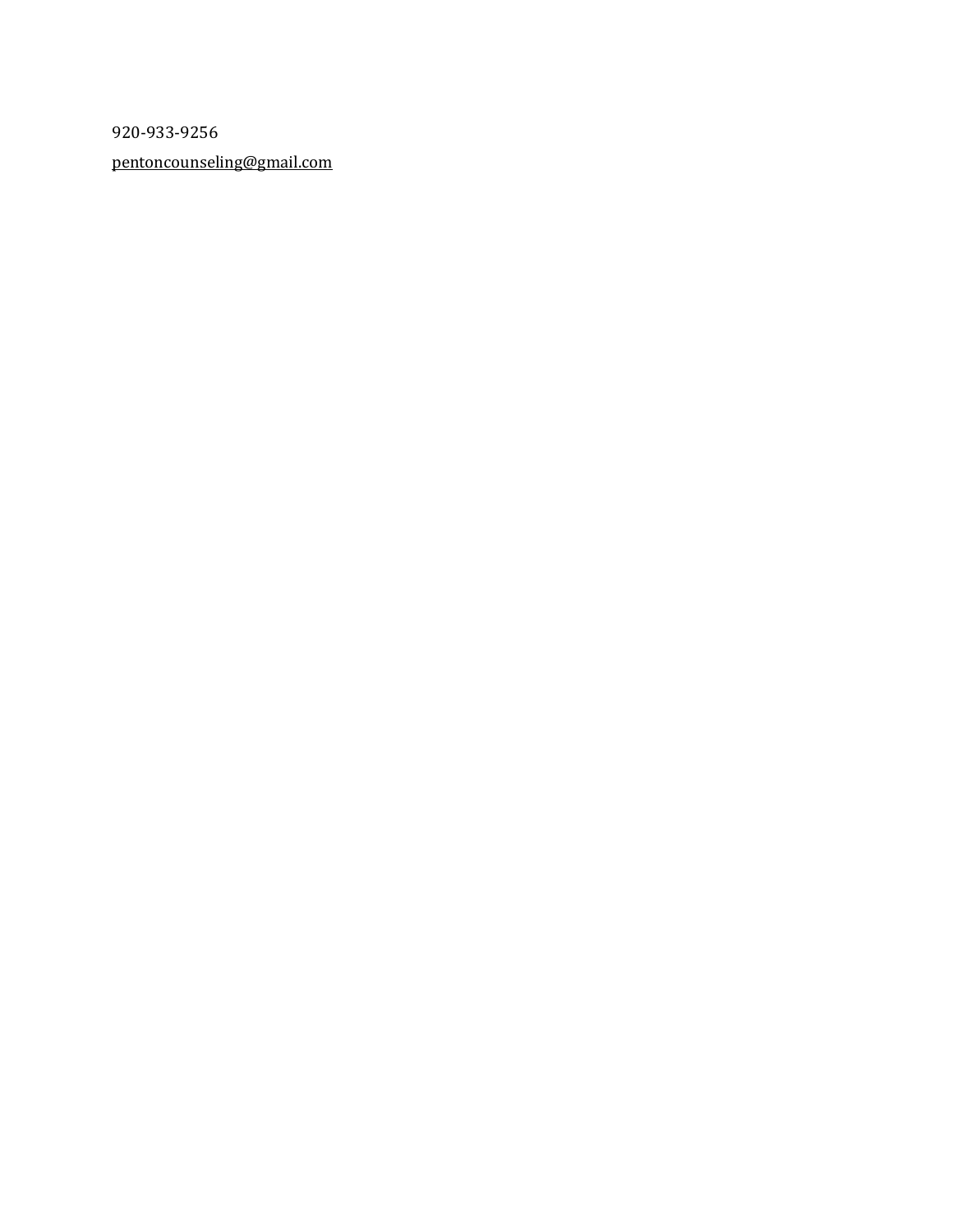# **Telehealth**

### **Alexann Masiko-Meyer, LCMHC**

Psychotherapy

Alexann Masiko-Meyer / Summer Session Counseling Teleheath services – Available in all cities in the USA, Canada, China, Japan, New Zealand, UK, UAE. [http://www.SummerSessionsCounseling.com](http://www.summersessionscounseling.com/) 609-504-3468 [alexann@summersessionscounseling.com](mailto:alexann@summersessionscounseling.com)

**Kathleen Zonarich, PT** Physical Therapy

Zonarich Physical Therapy 320 Market Street Suite 600W Harrisburg, PA 17101 [https://www.zonarichphysicaltherapy.com](https://www.zonarichphysicaltherapy.com/)

717-319-0787 [kathleenzonarich@gmail.com](mailto:kathleenzonarich@gmail.com)

Genetics

Professional Boards and Affiliations: PA State Board of Physical Therapy Undergradues School: Marquette University | BS

Advanced Tele-Genetic Counseling (AT-GC) 4330 Glenview Ave, Ste 111 Glenview, KY 40025 [http://at-gc.com](http://at-gc.com/)

**Advanced Tele-Genetic Counseling, CGC**